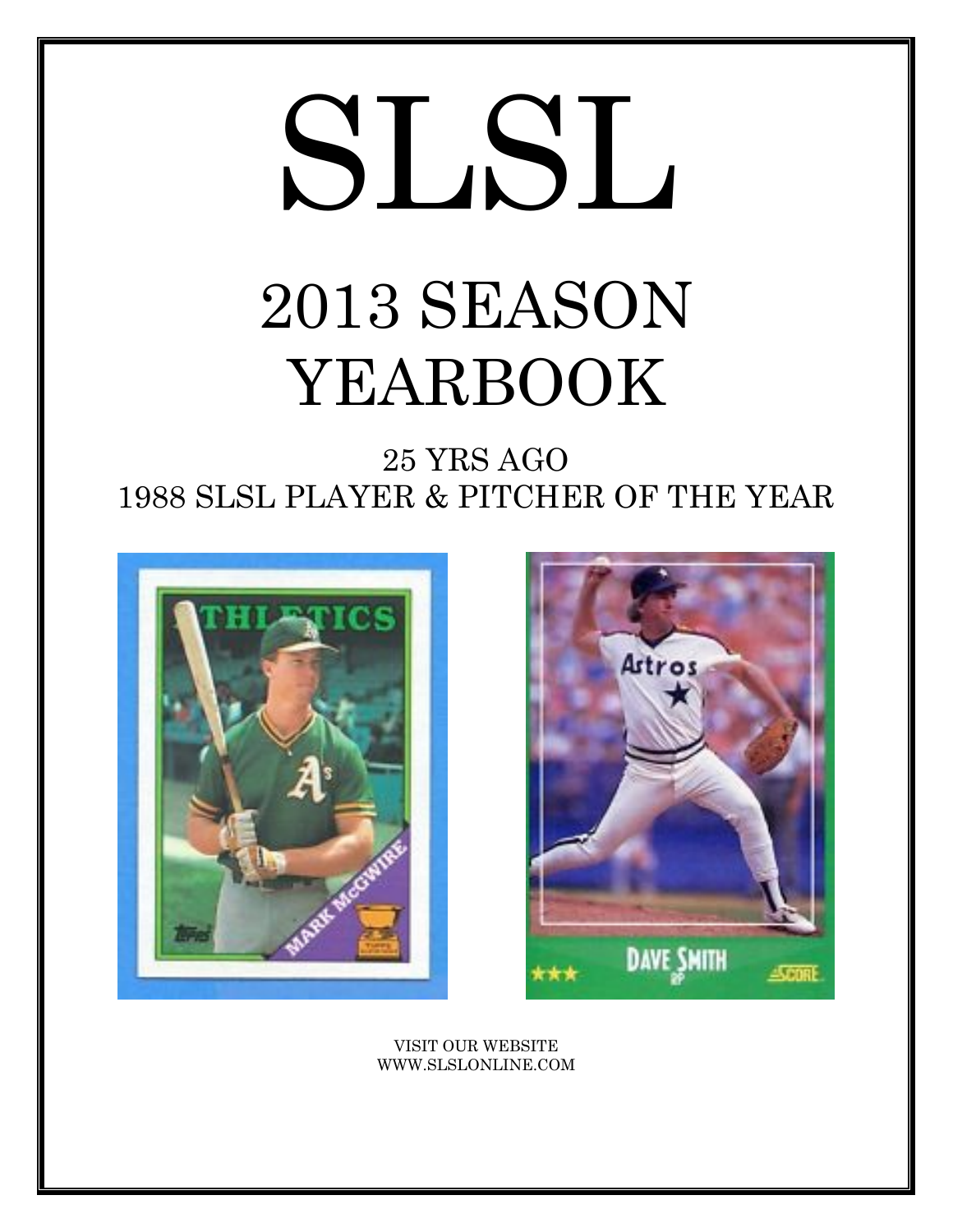# FINAL LEAGUE STANDINGS

| Aaron                 | Won | Lost | Pct  | <b>GB</b> |
|-----------------------|-----|------|------|-----------|
| Vernal Equinox        | 98  | 64   | .605 |           |
| Emerald City Osprey * | 88  | 74   | .543 | 10.0      |
| Galapagos Tortoises   | 88  | 74   | .543 | 10.0      |
| New York Knights      | 81  | 81   | .500 | 17.0      |
| Arizona Heat          | 68  | 94   | .420 | 30.0      |
| Jackson Guides        | 59  | 103  | .364 | 39.0      |

| <b>Mays</b>                   | Won | Lost | <b>Pct</b> | <b>GB</b> |
|-------------------------------|-----|------|------------|-----------|
| <b>Chesapeake Crabs</b>       | 99  | 63   | .611       |           |
| Malibu Wave                   | 93  | 69   | .574       | 6.0       |
| <b>Washington Generals</b>    | 91  | 71   | .562       | 8.0       |
| <b>Central Valley Condors</b> | 84  | 78   | .519       | 15.0      |
| California Dragons            | 62  | 100  | .383       | 37.0      |
| St. George Sunrays            | 61  | 101  | .377       | 38.0      |

\*Won Tiebreaker

| <b>Team</b>                   |    | <b>Won</b> Lost | <b>Pct</b> | <b>Home</b> | <b>Road</b> | Left      | <b>Right</b> | Extra    | 1-Run     |
|-------------------------------|----|-----------------|------------|-------------|-------------|-----------|--------------|----------|-----------|
| Arizona Heat                  | 68 | 94              | .420       | 34-47       | 34-47       | 13-30     | 55-64        | $5 - 8$  | $20 - 26$ |
| California Dragons            | 62 | 100             | .383       | 38-43       | 24-57       | $22 - 16$ | 40-84        | $9 - 7$  | $27 - 22$ |
| <b>Chesapeake Crabs</b>       | 99 | 63              | .611       | 52-29       | 47-34       | $24 - 16$ | 75-47        | $13 - 3$ | $23 - 18$ |
| <b>Central Valley Condors</b> | 84 | 78              | .519       | $51 - 30$   | 33-48       | $21 - 18$ | 63-60        | $11 - 8$ | $26 - 18$ |
| <b>Emerald City Osprey</b>    | 88 | 74              | .543       | 48-33       | $40 - 41$   | $20 - 23$ | 68-51        | $5 - 10$ | $21 - 28$ |
| Galapagos Tortoises           | 88 | 74              | .543       | 45-36       | 43-38       | $20 - 18$ | 68-56        | $9 - 6$  | 19-28     |
| <b>Jackson Hole Guides</b>    | 59 | 103             | .364       | $30 - 51$   | 29-52       | 13-30     | 46-73        | $10 - 9$ | $19 - 20$ |
| Malibu Wave                   | 93 | 69              | .574       | 48-33       | 45-36       | $25 - 15$ | 68-54        | $7 - 5$  | 24-18     |
| <b>New York Knights</b>       | 81 | 81              | .500       | $41 - 40$   | 40-41       | 18-20     | 63-61        | $5 - 9$  | 23-17     |
| St. George Sunrays            | 61 | 101             | .377       | $30 - 51$   | $31 - 50$   | 12-28     | 49-73        | $6 - 9$  | 18-27     |
| Vernal Equinox                | 98 | 64              | .605       | $52 - 29$   | 46-35       | $26 - 9$  | 72-55        | $7 - 7$  | 26-24     |
| Washington Generals           | 91 | 71              | .562       | 45-36       | 46-35       | $18 - 12$ | 73-59        | $8 - 14$ | $27 - 27$ |

# **2013 Expanded Records**

# **2013 Monthly Records**

| <b>Team</b>                   | $-Apr$    | <b>May</b> | Jun       | Jul       | Aug       | $Sep+$    | In Div    | <b>Out Div</b> |
|-------------------------------|-----------|------------|-----------|-----------|-----------|-----------|-----------|----------------|
| Arizona Heat                  | $8 - 18$  | 14-12      | $8 - 18$  | $16 - 11$ | $9 - 17$  | $13 - 18$ | 35-55     | 33-39          |
| California Dragons            | 13-13     | $6 - 20$   | $9 - 17$  | $12 - 15$ | $9 - 17$  | $13 - 18$ | 39-51     | 23-49          |
| <b>Chesapeake Crabs</b>       | $17 - 9$  | $12 - 14$  | $17 - 9$  | $16 - 11$ | $19 - 7$  | 18-13     | 56-34     | 43-29          |
| <b>Central Valley Condors</b> | $12 - 14$ | 14-12      | $12 - 14$ | $10 - 17$ | $16 - 10$ | $20 - 11$ | 44-46     | 40-32          |
| <b>Emerald City Osprey</b>    | 17-9      | $10 - 16$  | $15 - 11$ | $9 - 18$  | $16 - 10$ | $21 - 10$ | 51-39     | 37-35          |
| Galapagos Tortoises           | $15 - 11$ | $18 - 8$   | $15 - 11$ | $12 - 15$ | $12 - 14$ | $16 - 15$ | $50 - 40$ | 38-34          |
| Jackson Hole Guides           | $11 - 15$ | $12 - 14$  | $11 - 15$ | $8 - 19$  | $9 - 17$  | $8 - 23$  | 28-62     | $31 - 41$      |
| Malibu Wave                   | $12 - 14$ | $16 - 10$  | $13 - 13$ | $18 - 9$  | $18 - 8$  | 16-15     | 46-44     | 47-25          |
| New York Knights              | $11 - 15$ | $17 - 9$   | $11 - 15$ | $14 - 13$ | $12 - 14$ | $16 - 15$ | 49-41     | $32 - 40$      |
| St. George Sunrays            | $12 - 14$ | $11 - 15$  | $11 - 15$ | $8 - 19$  | $8 - 18$  | $11 - 20$ | 36-54     | 25-47          |
| Vernal Equinox                | 16-10     | $13 - 13$  | $16 - 10$ | $21 - 6$  | $14 - 12$ | $18 - 13$ | 57-33     | 41-31          |
| <b>Washington Generals</b>    | $12 - 14$ | $13 - 13$  | $18 - 8$  | $18 - 9$  | 14-12     | 16-15     | 49-41     | 42-30          |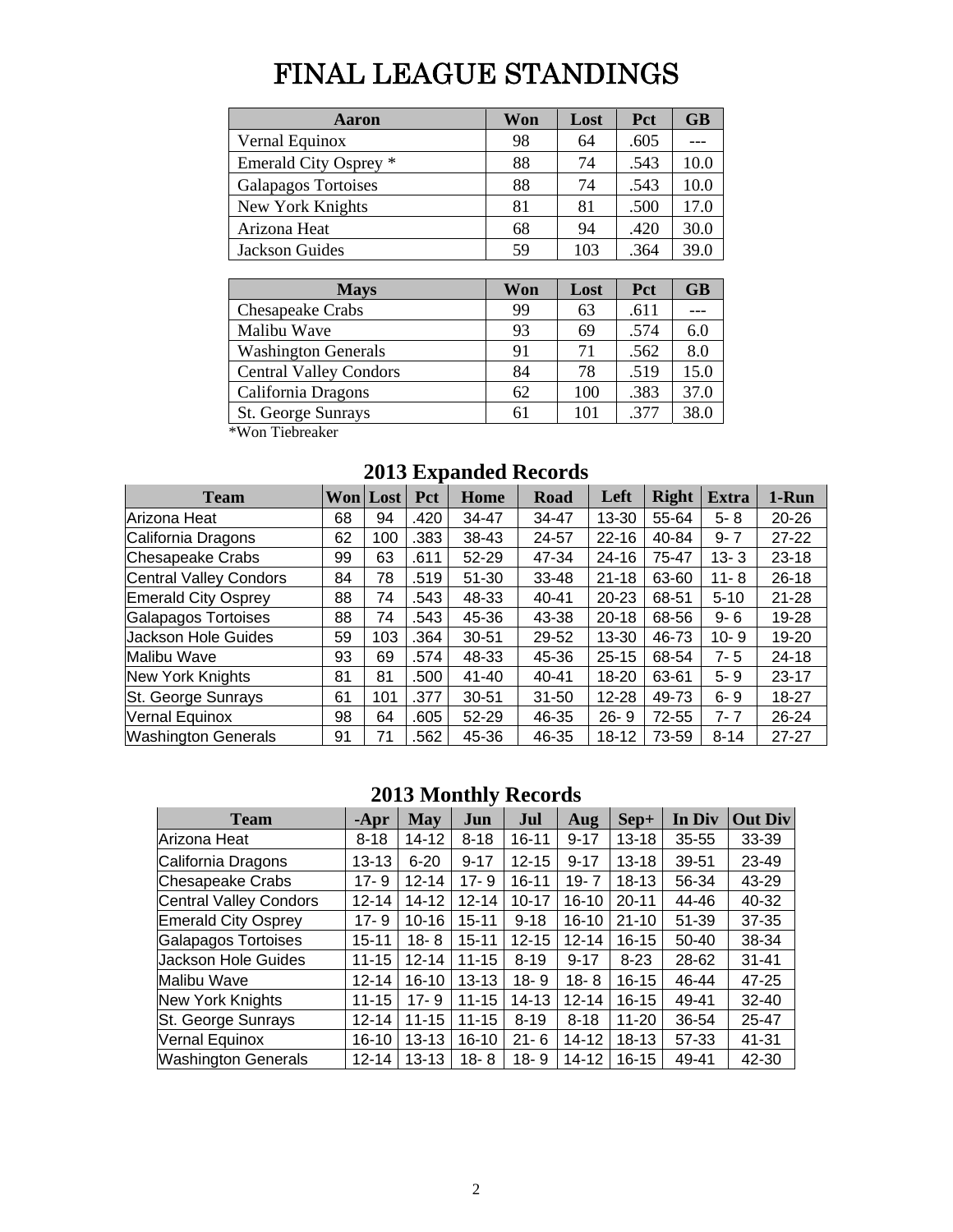| <b>Team</b>                |    |    |                |    |          |    |    | AZH   CAD   CVC   CHC   ECO   GAT   JAG   MAW   NYK |    | <b>SGS</b>     | <b>VEE</b> | <b>WAG</b> |
|----------------------------|----|----|----------------|----|----------|----|----|-----------------------------------------------------|----|----------------|------------|------------|
| Arizona Heat               |    | 8  |                | 4  | 3        | 6  | 12 | 1                                                   | 9  | 9              | 5          | 4          |
| California Dragons         | 4  | ۰  | 5              | 9  | $\Omega$ | 5  | 5  |                                                     | 6  | 9              | 3          | 9          |
| Central Valley Condors     | 5  | 13 | ۰              | 8  | 8        | 8  | 10 | 12                                                  | 6  | 10             | 6          | 13         |
| <b>Chesapeake Crabs</b>    | 8  | 9  | 10             | -  | 8        | 6  | 9  | 8                                                   | 5  | 11             | 4          | 6          |
| <b>Emerald City Osprey</b> | 15 | 12 | 4              | 4  | -        | 9  | 14 | 2                                                   | 5  | 9              | 8          | 6          |
| Galapagos Tortoises        | 12 | 7  | 4              | 6  | 9        | ۰  | 12 | 7                                                   | 8  | 6              | 9          | 8          |
| Jackson Hole Guides        | 6  | 7  | $\overline{2}$ | 3  | 4        | 6  |    | 8                                                   | 9  | 9              | 3          | 2          |
| Malibu Wave                | 11 | 11 | 6              | 10 | 10       | 5  | 4  |                                                     | 11 | 12             | 6          |            |
| New York Knights           | 9  | 6  | 6              | 7  | 13       | 10 | 9  | 1                                                   | -  | 7              | 8          | 5          |
| <b>St. George Sunrays</b>  | 3  | 9  | 8              | 7  | 3        | 6  | 3  | 6                                                   | 5  | $\blacksquare$ | 5          | 6          |
| Vernal Equinox             | 13 | 9  | 6              | 8  | 10       | 9  | 15 | 6                                                   | 10 | 7              | -          | 5          |
| <b>Washington Generals</b> | 8  | 9  | 5              | 12 | 6        | 4  | 10 | 11                                                  | 7  | 12             |            |            |

**2013 Team by Team Matrix (Wins are Across, Losses are Down)** 

# **2013 Team by Team Matrix (Runs Scored are Across, Runs Allowed are Down)**

| <b>Team</b>                | AZH | <b>CAD</b> CVC |    | <b>CHC</b> | <b>ECO</b> | <b>GAT</b> | JAG | <b>MAWINYK</b> |    | <b>SGS</b> | VEE | $\mathbf{W} \mathbf{A} \mathbf{G}$ |
|----------------------------|-----|----------------|----|------------|------------|------------|-----|----------------|----|------------|-----|------------------------------------|
| Arizona Heat               |     | 59             | 73 | 61         | 50         | 64         | 80  | 32             | 89 | 54         | 56  | 39                                 |
| California Dragons         | 49  | -              | 65 | 69         | 38         | 60         | 49  | 74             | 36 | 73         | 39  | 84                                 |
| Chesapeake Crabs           | 55  | 125            | ۰  | 78         | 76         | 58         | 85  | 88             | 55 | 107        | 47  | 87                                 |
| Central Valley Condors     | 64  | 76             | 86 | -          | 60         | 53         | 73  | 76             | 71 | 89         | 39  | 83                                 |
| <b>Emerald City Osprey</b> | 107 | 79             | 62 | 62         | ٠          | 95         | 91  | 35             | 62 | 74         | 79  | 42                                 |
| Galapagos Tortoises        | 84  | 61             | 52 | 74         | 82         | -          | 135 | 74             | 98 | 60         | 68  | 71                                 |
| Jackson Hole Guides        | 59  | 58             | 45 | 46         | 54         | 87         | ۰   | 51             | 84 | 65         | 46  | 38                                 |
| Malibu Wave                | 65  | 89             | 71 | 82         | 59         | 57         | 46  | -              | 82 | 108        | 49  | 69                                 |
| New York Knights           | 87  | 48             | 60 | 82         | 81         | 81         | 93  | 26             | -  | 69         | 79  | 57                                 |
| St. George Sun Rays        | 50  | 70             | 74 | 62         | 50         | 60         | 44  | 67             | 66 | ۰          | 39  | 66                                 |
| Vernal Equinox             | 99  | 61             | 56 | 58         | 82         | 74         | 101 | 50             | 85 | 46         | -   | 52                                 |
| <b>Washington Generals</b> | 59  | 86             | 76 | 106        | 45         | 49         | 74  | 68             | 72 | 106        | 56  |                                    |

# **2013 Team Batting**

| <b>Team</b>           | <b>AVG</b> | $\mathbf{A}\mathbf{B}$ | $\bf R$ | H     | 2B   | 3B  | <b>HR</b> | <b>RBI</b> | SB   | $\overline{\text{CS}}$ | E    |
|-----------------------|------------|------------------------|---------|-------|------|-----|-----------|------------|------|------------------------|------|
| Vernal                | .275       | 5688                   | 764     | 1562  | 287  | 35  | 169       | 733        | 114  | 22                     | 69   |
| New York              | .273       | 5685                   | 763     | 1554  | 259  | 40  | 149       | 727        | 127  | 47                     | 103  |
| Galapagos             | .273       | 5731                   | 859     | 1564  | 318  | 18  | 277       | 836        | 65   | 15                     | 93   |
| Malibu                | .272       | 5640                   | 777     | 1536  | 263  | 39  | 202       | 731        | 95   | 21                     | 74   |
| <b>Central Valley</b> | .272       | 5583                   | 770     | 1517  | 338  | 35  | 184       | 732        | 104  | 34                     | 68   |
| Washington            | .269       | 5727                   | 797     | 1538  | 347  | 40  | 145       | 761        | 128  | 36                     | 79   |
| Chesapeake            | .268       | 5635                   | 861     | 1512  | 236  | 17  | 276       | 817        | 109  | 22                     | 80   |
| <b>Emerald City</b>   | .262       | 5638                   | 788     | 1479  | 251  | 20  | 254       | 770        | 75   | 24                     | 103  |
| Arizona               | .248       | 5546                   | 657     | 1378  | 275  | 49  | 152       | 614        | 60   | 13                     | 96   |
| California            | .248       | 5537                   | 636     | 1372  | 278  | 41  | 159       | 609        | 53   | 18                     | 105  |
| Jackson               | .245       | 5565                   | 633     | 1363  | 293  | 24  | 177       | 610        | 88   | 29                     | 93   |
| St. George            | .234       | 5461                   | 648     | 1277  | 235  | 14  | 233       | 620        | 34   | 9                      | 97   |
| <b>TOTALS</b>         | .262       | 67436                  | 8953    | 17652 | 3380 | 372 | 2377      | 8560       | 1052 | 290                    | 1060 |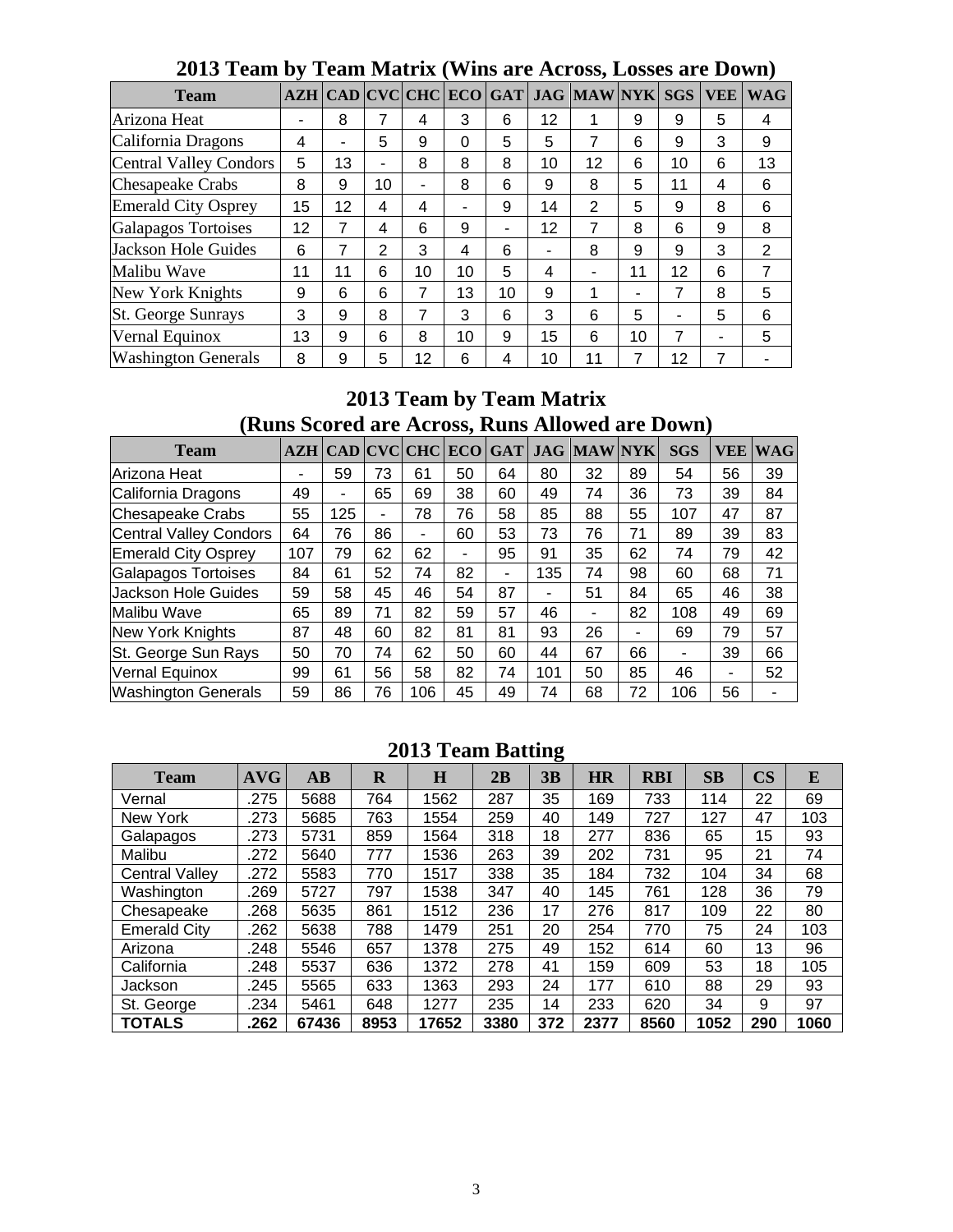# **2013 Team Pitching**

| <b>TEAM</b>           | <b>ERA</b> | W   | ┚   | IP      | H     | R    | o<br>ER | <b>HR</b> | <b>BB</b> | <b>SO</b> | <b>OAVG</b> |
|-----------------------|------------|-----|-----|---------|-------|------|---------|-----------|-----------|-----------|-------------|
| Vernal                | 3.42       | 98  | 64  | 1463.0  | 1370  | 597  | 556     | 161       | 420       | 1158      | .248        |
| Malibu                | 3.73       | 93  | 69  | 1450.1  | 1357  | 641  | 601     | 184       | 461       | 1279      | .248        |
| <b>Emerald City</b>   | 3.75       | 88  | 74  | 1475.1  | 1353  | 677  | 614     | 204       | 487       | 1345      | .242        |
| Washington            | 3.85       | 91  | 71  | 1482.2  | 1465  | 688  | 634     | 201       | 334       | 1245      | .258        |
| Chesapeake            | 4.11       | 99  | 63  | 1464.1  | 1461  | 720  | 668     | 182       | 449       | 1304      | .260        |
| Galapagos             | 4.19       | 88  | 74  | 1465.2  | 1506  | 738  | 682     | 201       | 456       | 1377      | .264        |
| Arizona               | 4.44       | 68  | 94  | 1442.2  | 1463  | 778  | 712     | 181       | 507       | 1280      | .263        |
| New York              | 4.49       | 81  | 81  | 1458.2  | 1545  | 800  | 727     | 212       | 455       | 1191      | .271        |
| <b>Central Valley</b> | 4.59       | 84  | 78  | 1448.1  | 1465  | 780  | 739     | 231       | 512       | 1253      | .262        |
| California            | 4.67       | 62  | 100 | 1445.0  | 1508  | 812  | 750     | 206       | 525       | 1284      | .268        |
| St. George            | 4.97       | 61  | 101 | 1434.1  | 1533  | 851  | 792     | 181       | 571       | 1405      | .273        |
| Jackson               | 5.05       | 59  | 103 | 1453.0  | 1626  | 871  | 815     | 233       | 502       | 1164      | .282        |
| <b>TOTALS</b>         | 4.27       | 972 | 972 | 17483.1 | 17652 | 8953 | 8290    | 2377      | 5679      | 15285     | .262        |

# **2013 Miscellaneous Team Offense**

| <b>Team</b>         | <b>OBA</b> | <b>SLG</b> | <b>OPS</b> | <b>BB</b> | <b>IBB</b> | SO <sub>1</sub> | <b>HBP</b> | <b>SH</b> | <b>SF</b> | <b>GIDP</b> | TB    | <b>HRHM</b> | <b>HRRD</b> |
|---------------------|------------|------------|------------|-----------|------------|-----------------|------------|-----------|-----------|-------------|-------|-------------|-------------|
| Arizona             | .312       | .398       | .710       | 454       | 8          | 1416            | 73         | 41        | 41        | 140         | 2207  | 69          | 83          |
| California          | .309       | .399       | .708       | 440       | 13         | 1255            | 70         | 12        | 34        | 182         | 2209  | 83          | 76          |
| Chesapeake          | .337       | .463       | .800       | 547       | 7          | 1182            | 55         | 9         | 34        | 185         | 2610  | 145         | 131         |
| Central Valley      | .327       | .444       | .770       | 415       | 12         | 1175            | 62         | 67        | 45        | 143         | 2477  | 100         | 84          |
| <b>Emerald City</b> | .322       | .449       | .771       | 454       | 8          | 1421            | 58         | 88        | 30        | 115         | 2532  | 131         | 123         |
| Galapagos           | .338       | .480       | .817       | 525       | 6          | 1408            | 45         | 2         | 20        | 169         | 2749  | 135         | 142         |
| Uackson Hole        | .303       | .402       | .705       | 438       | 4          | 1234            | 43         | 43        | 38        | 132         | 2235  | 88          | 89          |
| Malibu              | .327       | .440       | .768       | 425       | 9          | 1123            | 52         | 42        | 34        | 142         | 2483  | 100         | 102         |
| <b>New York</b>     | .335       | .412       | .746       | 488       | 11         | 1091            | 50         | 28        | 29        | 143         | 2340  | 80          | 69          |
| St. George          | .302       | .410       | .712       | 494       | 4          | 1439            | 54         | 19        | 27        | 151         | 2239  | 113         | 120         |
| Vernal              | .331       | .427       | .758       | 438       | 9          | 1281            | 59         | 42        | 33        | 146         | 2426  | 95          | 74          |
| Washington          | .340       | .419       | .759       | 561       | 9          | 1260            | 80         | 38        | 40        | 130         | 2400  | 78          | 67          |
| <b>TOTALS</b>       | .324       | .429       | .752       | 5679      | 100        | 15285           | 701        | 431       | 405       | 1778        | 28907 | 1217        | 1160        |

# **2013 Miscellaneous Team Pitching**

| <b>Team</b>           | $\overline{\mathbf{C}\mathbf{G}}$ | <b>SHO</b> | <b>SAV</b> | <b>BFP</b> | <b>IBB</b> | <b>BK</b> | WP  | $\overline{\mathbf{PB}}$ | <b>IRSC%</b> | <b>XTOT</b> | <b>XOUT</b> | <b>XPCT</b> |
|-----------------------|-----------------------------------|------------|------------|------------|------------|-----------|-----|--------------------------|--------------|-------------|-------------|-------------|
| Arizona               | 29                                | 6          | 38         | 6202       | 16         | 4         | 51  | 8                        | .313         | 864         | 656         | .759        |
| California            | 36                                | 7          | 24         | 6291       | 17         | 7         | 56  | 5                        | .325         | 922         | 668         | .725        |
| Chesapeake            | 53                                | 6          | 25         | 6224       | 1          | 3         | 52  | 14                       | .300         | 830         | 690         | .831        |
| <b>Central Valley</b> | 55                                | 8          | 31         | 6208       | 4          | 9         | 54  | 12                       | .353         | 870         | 626         | .720        |
| <b>Emerald City</b>   | 51                                | 9          | 32         | 6186       | 6          | 5         | 47  | 19                       | .245         | 861         | 706         | .820        |
| Galapagos             | 52                                | 6          | 28         | 6289       | 5          | 2         | 42  |                          | .315         | 814         | 628         | .771        |
| Jackson Hole          | 36                                | 6          | 26         | 6399       | 7          | 4         | 33  | 13                       | .361         | 855         | 634         | .742        |
| Malibu                | 67                                | 11         | 21         | 6055       | 4          | 5         | 39  | 7                        | .276         | 829         | 668         | .806        |
| New York              | 38                                | 6          | 43         | 6295       | 3          | 13        | 58  | 20                       | .248         | 858         | 637         | .742        |
| St. George            | 44                                | 7          | 26         | 6316       | 27         | 12        | 59  | 18                       | .397         | 889         | 661         | .744        |
| Vernal                | 70                                | 14         | 34         | 6062       | 6          | 6         | 17  | 5                        | .244         | 845         | 723         | .856        |
| Washington            | 49                                | 5          | 37         | 6130       | 4          | 0         | 45  | 19                       | .303         | 884         | 682         | .771        |
| <b>TOTALS</b>         | 580                               | 91         | 365        | 74657      | 100        | 70        | 553 | 141                      | .313         | 10321       | 7979        | .773        |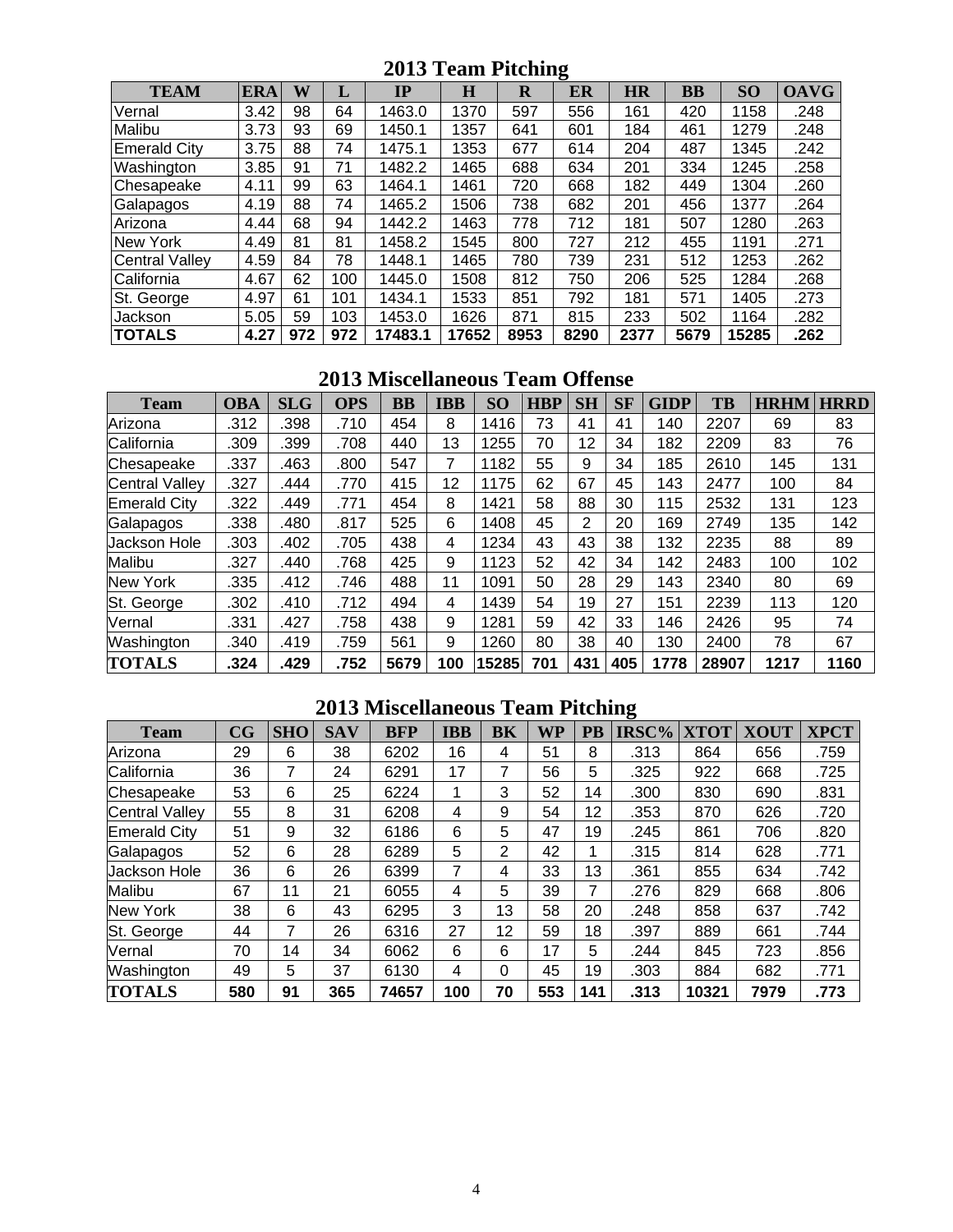| <b>Team</b>           | P <sub>O</sub> | <b>AST</b> | <b>OFAST</b> | E    | <b>TC</b> | <b>DP</b> | <b>GDP</b> | <b>PB</b> | <b>OSB</b> | <b>OCS</b> | OSB% | <b>AVG</b> |
|-----------------------|----------------|------------|--------------|------|-----------|-----------|------------|-----------|------------|------------|------|------------|
| Arizona               | 4328           | 1591       | 31           | 96   | 6015      | 160       | 149        | 8         | 85         | 31         | .733 | .984       |
| California            | 4328           | 1671       | 37           | 105  | 6104      | 138       | 127        | 5         | 155        | 35         | .816 | .983       |
| Chesapeake            | 4850           | 1765       | 24           | 86   | 6701      | 163       | 169        | 12        | 40         | 18         | .690 | .987       |
| <b>Central Valley</b> | 4344           | 1687       | 30           | 68   | 6099      | 174       | 164        | 14        | 60         | 18         | .769 | .989       |
| <b>Emerald City</b>   | 4531           | 1703       | 18           | 105  | 6339      | 157       | 150        | 19        | 117        | 21         | .848 | .983       |
| Galapagos             | 4988           | 1802       | 42           | 99   | 6889      | 141       | 153        |           | 68         | 24         | .739 | .986       |
| Jackson Hole          | 4526           | 1655       | 22           | 95   | 6276      | 153       | 151        | 13        | 121        | 22         | .846 | .985       |
| Malibu                | 4518           | 1647       | 32           | 80   | 6245      | 180       | 167        | 7         | 62         | 22         | .738 | .987       |
| New York              | 4535           | 1633       | 29           | 106  | 6274      | 146       | 141        | 20        | 97         | 36         | .729 | .983       |
| St. George            | 4303           | 1576       | 26           | 97   | 5976      | 165       | 151        | 18        | 137        | 29         | .825 | .984       |
| Vernal                | 4549           | 1781       | 29           | 75   | 6405      | 180       | 172        | 5         | 21         | 11         | .656 | .988       |
| Washington            | 4689           | 1827       | 33           | 90   | 6606      | 162       | 161        | 19        | 82         | 23         | .781 | .986       |
| <b>TOTALS</b>         | 54489          | 20338      | 353          | 1102 | 75929     | 1919      | 1855       | 141       | 1045       | 290        | .783 | .985       |

**2013 Miscellaneous Team Fielding** 

# **2013 Manager Profiles**

| <b>Team</b>           | SB   | $\overline{\text{CS}}$ | SB%  | <b>SAC</b> | $\tilde{\phantom{a}}$<br><b>ATT</b> | <b>SQZ</b> | <b>ATT</b> | H&R | <b>ATT</b> | <b>ADV</b> | <b>IBB</b> |
|-----------------------|------|------------------------|------|------------|-------------------------------------|------------|------------|-----|------------|------------|------------|
| Arizona               | 60   | 13                     | .822 | 41         | 51                                  | 0          | 0          | 4   | 20         | 13         | 16         |
| California            | 53   | 18                     | .746 | 12         | 15                                  | 0          | $\Omega$   | 4   | 29         | 17         | 17         |
| Chesapeake            | 109  | 22                     | .832 | 9          | 12                                  | 1          | 1          | 13  | 45         | 25         | 4          |
| <b>Central Valley</b> | 104  | 34                     | .754 | 67         | 84                                  | 11         | 17         | 12  | 43         | 25         |            |
| Emerald City          | 75   | 24                     | .758 | 88         | 108                                 | 11         | 17         | 9   | 46         | 31         | 6          |
| Galapagos             | 65   | 15                     | .813 | 2          | 3                                   | 0          | $\Omega$   | 5   | 25         | 18         | 5          |
| <b>Jackson Hole</b>   | 88   | 29                     | .752 | 43         | 51                                  | 8          | 9          | 9   | 33         | 19         | 7          |
| Malibu                | 95   | 21                     | .819 | 42         | 58                                  | 12         | 18         | 17  | 67         | 43         | 4          |
| <b>New York</b>       | 127  | 47                     | .730 | 28         | 36                                  | 5          | 11         | 19  | 52         | 40         | 3          |
| St. George            | 34   | 9                      | .791 | 19         | 24                                  | 0          | $\Omega$   | 1   | 5          | 3          | 27         |
| Vernal                | 114  | 22                     | .838 | 42         | 62                                  | 15         | 29         | 17  | 49         | 39         | 6          |
| Washington            | 128  | 36                     | .780 | 38         | 48                                  | 5          | 6          | 17  | 59         | 38         | 4          |
| <b>TOTALS</b>         | 1052 | 290                    | .784 | 431        | 552                                 | 68         | 108        | 127 | 473        | 311        | 100        |

# **2013 Board Game Profile - Offense**

| <b>Team</b>         | <b>BAT</b> | <b>PIT</b> | <b>BPHR</b> | <b>ATT</b> | <b>BPSI</b> | <b>ATT</b> | <b>CIHit</b>   | <b>ClOut</b> | <b>PTire</b> | Infld | <b>Held</b> |
|---------------------|------------|------------|-------------|------------|-------------|------------|----------------|--------------|--------------|-------|-------------|
| Arizona             | 2984       | 3096       | 43          | 113        | 117         | 251        | 2              | 10           | 0            | 3     | 5           |
| California          | 2967       | 3069       | 66          | 140        | 107         | 268        |                | 14           |              | 4     | 16          |
| Chesapeake          | 3420       | 3405       | 115         | 225        | 138         | 288        | 2              | 27           | 0            | 4     | 8           |
| Central Valley      | 2980       | 3048       | 68          | 132        | 120         | 245        | $\overline{2}$ | 16           | 0            |       | 13          |
| <b>Emerald City</b> | 3200       | 3046       | 94          | 167        | 158         | 292        | 3              | 13           | 0            |       | 8           |
| Galapagos           | 3683       | 3498       | 137         | 252        | 134         | 296        |                | 23           | 2            | 8     | 8           |
| Jackson Hole        | 3083       | 3183       | 79          | 153        | 88          | 250        | 0              | 17           | 0            | 3     | 5           |
| Malibu              | 3205       | 3095       | 75          | 172        | 121         | 272        |                | 20           | 0            | 3     | 12          |
| New York            | 3168       | 3208       | 57          | 141        | 166         | 310        |                | 14           | 0            | 9     | 9           |
| St. George          | 3011       | 3018       | 86          | 180        | 133         | 258        | 3              | 8            | 0            | 3     | 9           |
| Vernal              | 3105       | 3274       | 79          | 150        | 127         | 282        | 5              | 5            | 0            | 5     | 12          |
| Washington          | 3309       | 3356       | 56          | 126        | 134         | 275        | 4              | 24           |              |       | 14          |
| <b>TOTALS</b>       | 38115      | 38296      | 955         | 1951       | 1543        | 3287       | 25             | 191          | 4            | 63    | 119         |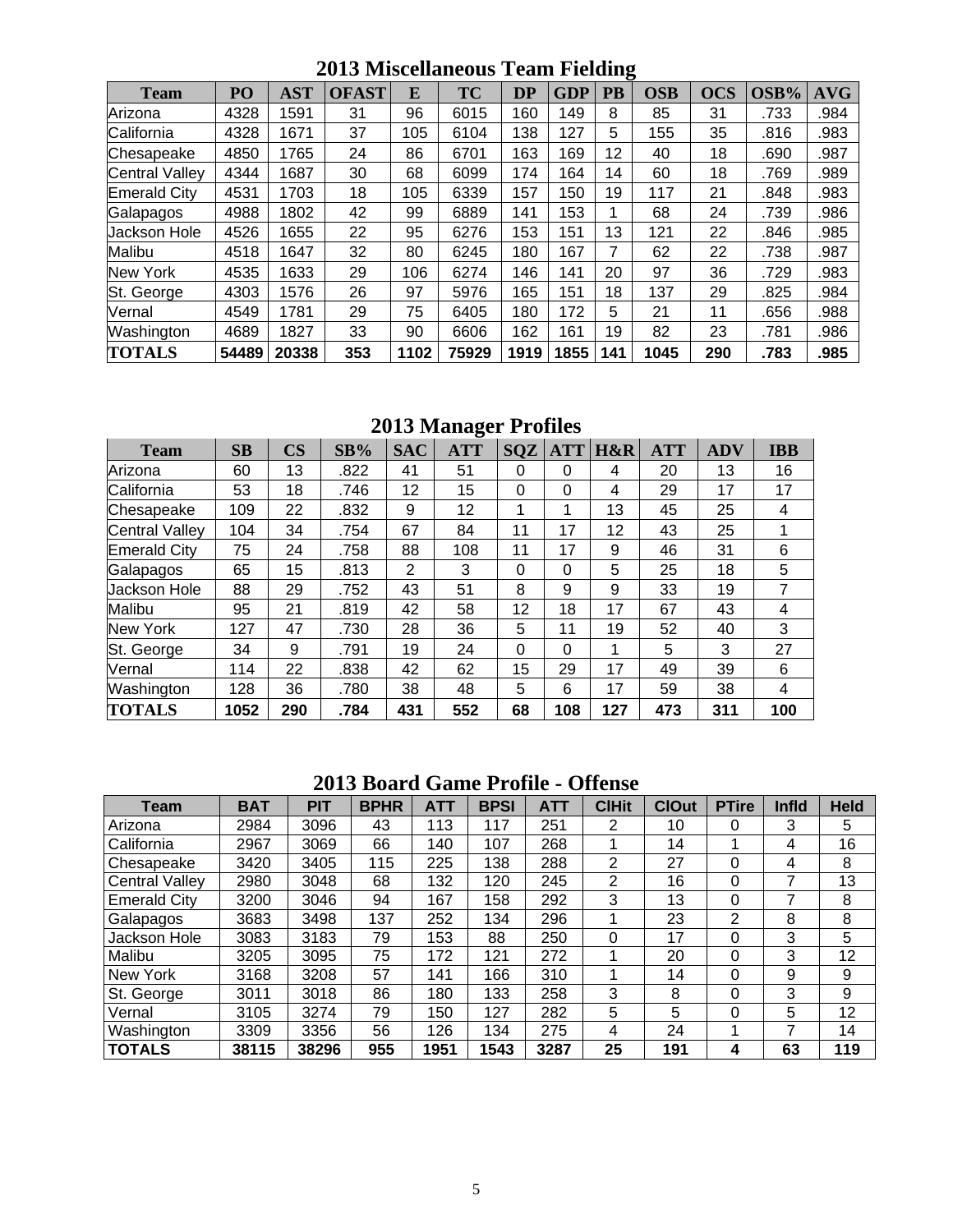# **Board Game Profile - Defense**

| <b>Team</b>           | <b>BAT</b> | PIT   | <b>BPHR</b> | <b>ATT</b> | <b>BPSI</b> | <b>ATT</b> | <b>CIHit</b> | <b>ClOut</b> | <b>PTire</b> | Infld | <b>Held</b> |
|-----------------------|------------|-------|-------------|------------|-------------|------------|--------------|--------------|--------------|-------|-------------|
| Arizona               | 3087       | 3029  | 63          | 159        | 104         | 257        | 3            | 17           | 0            | 7     | 10          |
| California            | 3054       | 3127  | 66          | 165        | 134         | 265        |              | 25           |              | 3     | 13          |
| Chesapeake            | 3342       | 3375  | 65          | 141        | 123         | 263        | 2            | 14           | $\mathbf{0}$ | 8     | 14          |
| <b>Central Valley</b> | 3062       | 3089  | 98          | 158        | 117         | 233        | 3            | 17           |              | 7     | 9           |
| <b>Emerald City</b>   | 3058       | 3180  | 92          | 171        | 113         | 244        | 0            | 12           | 0            | 3     | 7           |
| Galapagos             | 3521       | 3428  | 91          | 179        | 166         | 345        | 5            | 17           |              | 4     | 13          |
| Jackson Hole          | 3295       | 3259  | 113         | 218        | 118         | 319        |              | 12           | 0            | 6     | 7           |
| Malibu                | 3106       | 3124  | 81          | 164        | 133         | 243        |              | 21           | 0            | 6     | 15          |
| New York              | 3278       | 3128  | 61          | 152        | 137         | 261        | 4            | 7            | 0            | 4     | 9           |
| St. George            | 3110       | 3104  | 67          | 136        | 118         | 269        | 2            | 18           | $\Omega$     | 6     | 9           |
| Vernal                | 3032       | 3151  | 59          | 119        | 128         | 294        | 2            | 15           | 0            | 5     | 6           |
| Washington            | 3103       | 3314  | 70          | 157        | 137         | 276        | ◢            | 9            |              | 6     | 7           |
| <b>TOTALS</b>         | 38048      | 38308 | 926         | 1919       | 1528        | 3269       | 25           | 184          | 4            | 65    | 119         |

# **2013 PLAYOFF RESULTS**

# **FIRST ROUND**

Aaron Division Galapagos 4 - Emerald City 2 MVP - Giancarlo Stanton

Mays Division Washington 4 - Malibu 3 MVP - Eric Young

# **DIVISION CHAMPIONSHIP**

Aaron Division Galapagos 4 - Vernal 2 MVP - Chase Headley

Mays Division Chesapeake - Washington MVP - Homer Bailey

# **LEAGUE CHAMPIONSHIP**

Chesapeake 4 - Galapagos 2 CO-MVPs - Miguel Cabrera and Clayton Kershaw

# **CHESAPEAKE WINS THEIR 5TH CHAMPIONSHIP (1989, 1994, 2005, 2010, 2013)**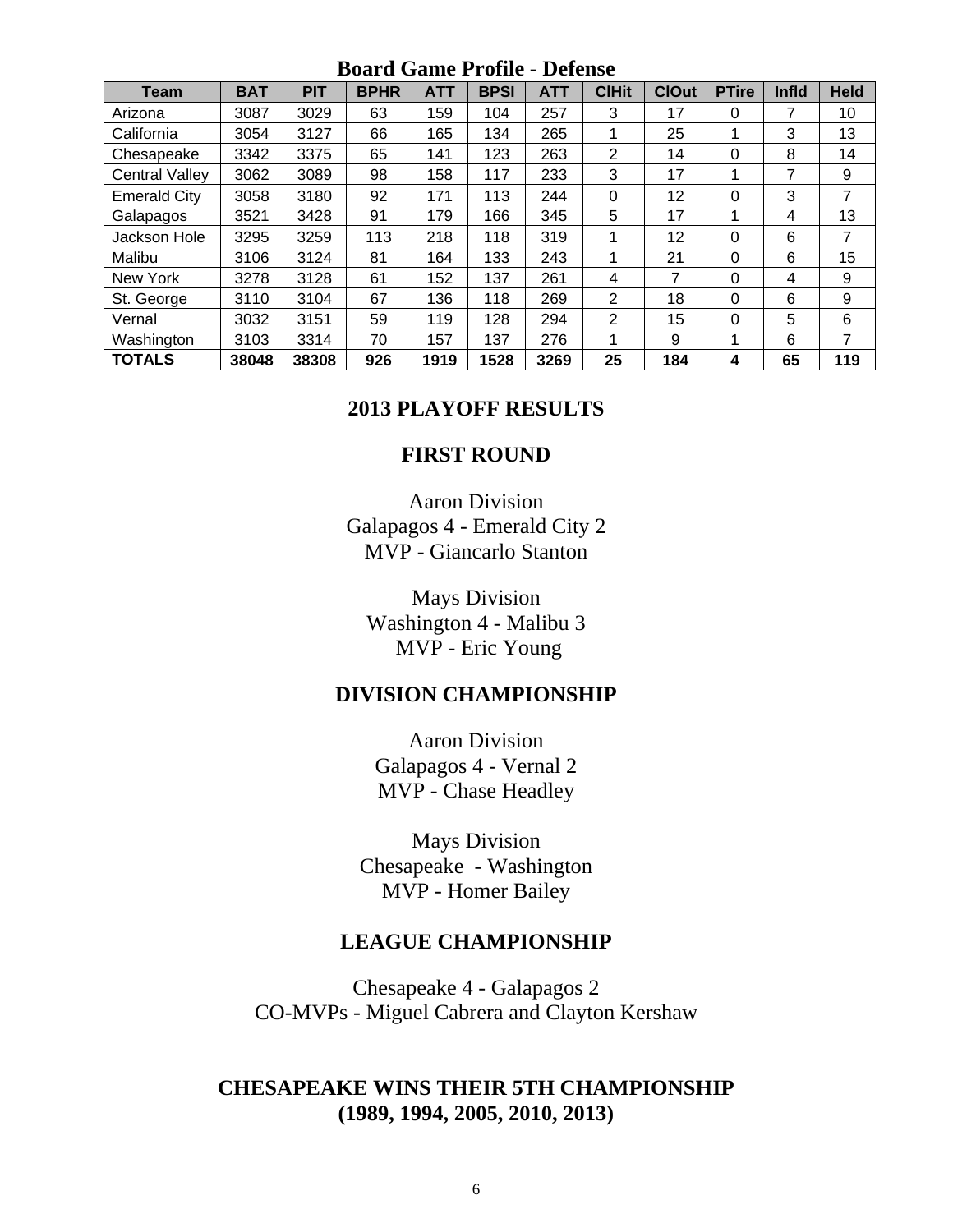# **Individual League Leaders**

| <b>Batting Average</b> |            |      | <b>At Bats</b>   | <b>Runs Scored</b> |     |               |            |     |
|------------------------|------------|------|------------------|--------------------|-----|---------------|------------|-----|
| <b>B.Moss</b>          | <b>MAW</b> | .324 | M.Cabrera        | <b>VEE</b>         | 679 | E.Encarnacion | <b>CHC</b> | 118 |
| A.Rizzo                | <b>GAT</b> | .323 | J.Reyes          | <b>NYK</b>         | 669 | M.Trout       | <b>CHC</b> | 112 |
| R.Braun                | <b>CVC</b> | .323 | D.Jeter          | WAG                | 658 | M.Cabrera     | <b>VEE</b> | 111 |
| <b>B.Posey</b>         | <b>GAT</b> | .323 | D.Pedroia        | <b>CAD</b>         | 649 | A.McCutchen   | <b>MAW</b> | 109 |
| A.Dirks                | <b>NYK</b> | .321 | A.Beltre         | ECO                | 649 | J.Hamilton    | ECO        | 108 |
| J.Votto                | <b>WAG</b> | .319 | E.Andrus         | <b>VEE</b>         | 639 | R.Braun       | <b>CVC</b> | 105 |
| T.Hunter               | <b>VEE</b> | .315 | M.Cabrera        | <b>CHC</b>         | 639 | C.Headley     | <b>GAT</b> | 92  |
| M.Cabrera              | VEE        | .309 | D.Wright         | <b>VEE</b>         | 634 | J.Reyes       | <b>NYK</b> | 92  |
| M.Trout                | <b>CHC</b> | .308 | M.Trout          | <b>CHC</b>         | 629 | A.Beltre      | ECO        | 92  |
| J.Jaso                 | <b>MAW</b> | .304 | <b>B.</b> Butler | <b>CAD</b>         | 624 | N.Aoki        | WAG        | 92  |
| A.Ethier               | <b>GAT</b> | .303 | E.Encarnacion    | <b>CHC</b>         | 616 | <b>B.Moss</b> | <b>MAW</b> | 89  |
| R.Cano                 | <b>CVC</b> | .303 | A.McCutchen      | <b>MAW</b>         | 616 |               |            |     |

| <b>Hits</b>      |            |     | <b>Doubles</b> |            |    | <b>Triples</b>   |            |    |  |
|------------------|------------|-----|----------------|------------|----|------------------|------------|----|--|
| M.Cabrera        | VEE        | 210 | J.Votto        | <b>WAG</b> | 68 | D.Fowler         | <b>AZH</b> | 17 |  |
| M.Trout          | <b>CHC</b> | 194 | R.Cano         | <b>CVC</b> | 51 | M.Cabrera        | VEE        | 14 |  |
| R.Braun          | <b>CVC</b> | 186 | D.Pedroia      | <b>CAD</b> | 46 | J.Heyward        | <b>CAD</b> | 11 |  |
| A.McCutchen      | <b>MAW</b> | 186 | A.Pujols       | JAG        | 44 | M.Trout          | <b>CHC</b> | 10 |  |
| <b>B.Posey</b>   | GAT        | 185 | D.Wright       | <b>VEE</b> | 43 | M.Baxter         | <b>WAG</b> | 9  |  |
| D.Jeter          | WAG        | 185 | <b>B.Posey</b> | <b>GAT</b> | 41 | <b>B.Zobrist</b> | <b>GAT</b> | 8  |  |
| J.Reyes          | NYK.       | 183 | J.Bruce        | <b>MAW</b> | 40 |                  |            |    |  |
| R.Cano           | <b>CVC</b> | 183 | R.Braun        | <b>CVC</b> | 39 |                  |            |    |  |
| A.Beltre         | <b>ECO</b> | 176 | <b>B.Moss</b>  | <b>MAW</b> | 38 |                  |            |    |  |
| A.Dirks          | NYK.       | 175 | J.Reyes        | <b>NYK</b> | 37 |                  |            |    |  |
| <b>B.</b> Butler | <b>CAD</b> | 174 | A.Gonzalez     | <b>VEE</b> | 37 |                  |            |    |  |
|                  |            |     | M.Cuddyer      | <b>SGS</b> | 37 |                  |            |    |  |

| <b>Home Runs</b> |            |    | <b>RBIs</b>    |            |     | <b>Walks</b>     |            |    |
|------------------|------------|----|----------------|------------|-----|------------------|------------|----|
| <b>B.Moss</b>    | <b>MAW</b> | 50 | R.Braun        | <b>CVC</b> | 122 | D.Fowler         | AZH        | 90 |
| E.Encarnacion    | <b>CHC</b> | 47 | J.Hamilton     | ECO        | 121 | E.Encarnacion    | <b>CHC</b> | 88 |
| J.Hamilton       | <b>ECO</b> | 45 | <b>B.Moss</b>  | <b>MAW</b> | 115 | J.Votto          | WAG        | 85 |
| G.Stanton        | <b>GAT</b> | 43 | E.Encarnacion  | <b>CHC</b> | 113 | J. Willingham    | <b>CHC</b> | 81 |
| R.Braun          | <b>CVC</b> | 43 | A.McCutchen    | <b>MAW</b> | 110 | <b>B.Zobrist</b> | <b>GAT</b> | 78 |
| G.Jones          | AZH        | 37 | M.Cabrera      | <b>CHC</b> | 104 | J.Jaso           | <b>MAW</b> | 78 |
| J.Kubel          | <b>GAT</b> | 37 | <b>I.Davis</b> | <b>VEE</b> | 99  | D.Ortiz          | <b>NYK</b> | 73 |
| M.Cabrera        | <b>CHC</b> | 36 | M.Cabrera      | VEE        | 99  | M.Holliday       | <b>SGS</b> | 73 |
| M.Trout          | <b>CHC</b> | 36 | <b>B.Posey</b> | <b>GAT</b> | 98  | J.Bautista       | <b>NYK</b> | 71 |
| A.Beltre         | ECO        | 36 | R.Cano         | <b>CVC</b> | 98  | C.Headley        | <b>GAT</b> | 68 |
| D.Ortiz          | <b>NYK</b> | 35 | J.Votto        | <b>WAG</b> | 95  | M.Carpenter      | <b>CVC</b> | 68 |
| I.Davis          | VEE        | 35 |                |            |     | D.Murphy         | <b>CHC</b> | 68 |

| <b>Intentional Walks</b> |            |                | <b>Strike Outs</b> |            |     | <b>Hit by Pitch</b> |            |    |  |
|--------------------------|------------|----------------|--------------------|------------|-----|---------------------|------------|----|--|
| R.Braun                  | <b>CVC</b> | 7              | D.Fowler           | <b>AZH</b> | 210 | J.Jay               | <b>AZH</b> | 21 |  |
| G.Jones                  | AZH        | 5              | J.Hamilton         | ECO        | 190 | C.Utley             | WAG        | 21 |  |
| <b>B.Moss</b>            | <b>MAW</b> | 5              | C.Headley          | <b>GAT</b> | 176 | J.Willingham        | <b>CHC</b> | 16 |  |
| A.Gonzalez               | <b>VEE</b> | $\overline{4}$ | C.Granderson       | SGS        | 175 | C.Quentin           | SGS        | 16 |  |
| R.Cano                   | <b>CVC</b> | $\overline{4}$ | <b>B.Moss</b>      | <b>MAW</b> | 169 | P.Fielder           | <b>CAD</b> | 15 |  |
| J.Mauer                  | CAD        | 3              | M.Trout            | <b>CHC</b> | 167 | A.Escobar           | <b>CVC</b> | 14 |  |
| P.Fielder                | CAD        | 3              | I.Desmond          | <b>GAT</b> | 157 | M.Baxter            | WAG        | 13 |  |
| A.Rizzo                  | <b>GAT</b> | 3              | J.Heyward          | <b>CAD</b> | 156 | M.Montero           | VEE        | 12 |  |
| M.Cabrera                | <b>CHC</b> | $\mathcal{F}$  | D.Wright           | <b>VEE</b> | 155 | C.Ruiz              | <b>CVC</b> | 12 |  |
| J.Votto                  | WAG        | $\mathcal{F}$  | K.Morales          | <b>CVC</b> | 155 | E.Encarnacion       | <b>CHC</b> | 12 |  |
|                          |            |                | A.McCutchen        | <b>MAW</b> | 153 | C.Hart              | WAG        | 12 |  |
|                          |            |                |                    |            |     | A.Rodriguez         | SGS        | 11 |  |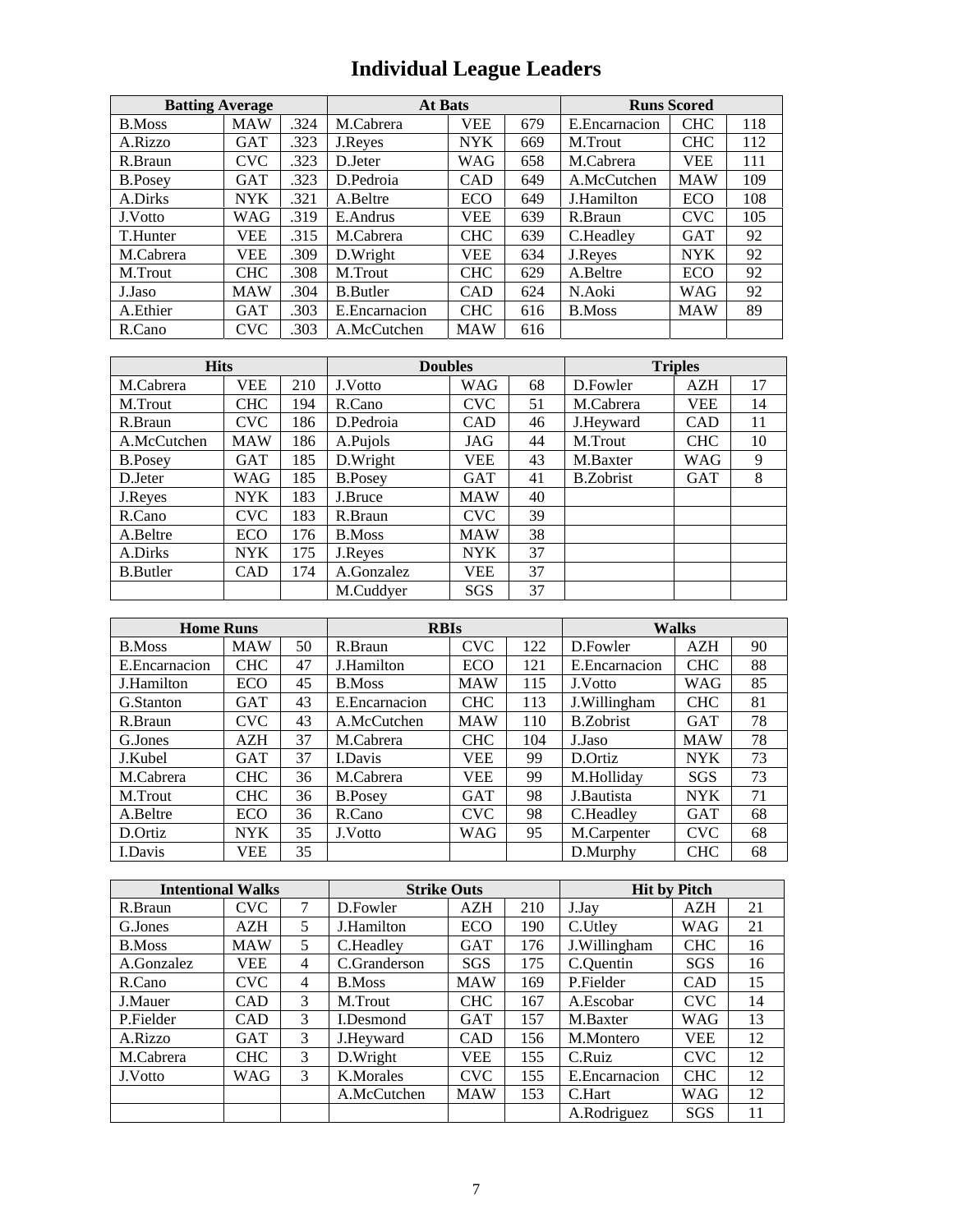| <b>Sacrifice Hits</b> |            |    |                 | <b>Stolen Bases</b> |    | <b>Stolen Base Pct</b> |            |      |  |
|-----------------------|------------|----|-----------------|---------------------|----|------------------------|------------|------|--|
| J.Pierre              | <b>MAW</b> | 26 | J.Pierre        | <b>MAW</b>          | 40 | J.Rollins              | <b>CHC</b> | .966 |  |
| P.Bourjos             | ECO        | 25 | J.Reyes         | <b>NYK</b>          | 39 | S.Castro               | JAG        | .952 |  |
| E.Andrus              | VEE        | 24 | M.Trout         | <b>CHC</b>          | 37 | J.Dyson                | VEE        | .905 |  |
| A.Escobar             | <b>CVC</b> | 24 | N.Aoki          | <b>WAG</b>          | 35 | A.Escobar              | <b>CVC</b> | .900 |  |
| <b>B.Revere</b>       | CVC        | 18 | C.Gomez         | ECO                 | 30 | R.Bernadina            | <b>WAG</b> | .857 |  |
| D.Fowler              | AZH        | 15 | J.Rollins       | <b>CHC</b>          | 28 | J.Pierre               | <b>MAW</b> | .851 |  |
| J.Weeks               | ECO        | 12 | A.Escobar       | <b>CVC</b>          | 27 | <b>B.Revere</b>        | <b>CVC</b> | .833 |  |
| C.Gomez               | ECO        | 12 | M.Bourn         | <b>NYK</b>          | 24 | C.Gomez                | <b>ECO</b> | .811 |  |
| D.Espinosa            | ECO        | 12 | R.Bernadina     | <b>WAG</b>          | 24 | R.Braun                | <b>CVC</b> | .810 |  |
| M.Scutaro             | <b>MAW</b> | 12 | S.Castro        | JAG                 | 20 | J.Reyes                | <b>NYK</b> | .796 |  |
| I.Suzuki              | <b>CVC</b> | 10 | <b>B.Revere</b> | <b>CVC</b>          | 20 | N.Aoki                 | <b>WAG</b> | .795 |  |
| <b>B.Rvan</b>         | ECO        | 10 |                 |                     |    | M.Trout                | <b>CHC</b> | .740 |  |

| <b>GIDP</b>       |            |    |                  | <b>Errors</b> |    | <b>Pinch Hit Average</b> |            |      |  |
|-------------------|------------|----|------------------|---------------|----|--------------------------|------------|------|--|
| <b>B.</b> Butler  | CAD        | 31 | S.Castro         | JAG           | 29 | A.Rios                   | VEE        | .345 |  |
| J.Mauer           | <b>CAD</b> | 28 | <b>B.Zobrist</b> | <b>GAT</b>    | 26 | S.Perez                  | ECO        | .261 |  |
| J.Willingham      | <b>CHC</b> | 25 | H.Ramirez        | <b>CAD</b>    | 21 | K.Frandsen               | <b>CVC</b> | .250 |  |
| H.Kendrick        | AZH        | 23 | R.Zimmerman      | <b>MAW</b>    | 20 | C.Carter                 | ECO        | .222 |  |
| R.Cano            | CVC.       | 23 | C.Nelson         | <b>CAD</b>    | 19 |                          |            |      |  |
| I.Desmond         | <b>GAT</b> | 22 | J.Reyes          | <b>NYK</b>    | 19 |                          |            |      |  |
| M.Cabrera         | <b>CHC</b> | 22 | E.Longoria       | JAG           | 17 |                          |            |      |  |
| <b>B.Phillips</b> | VEE        | 21 | T.Tulowitzki     | SGS           | 17 |                          |            |      |  |
| J.Morneau         | <b>CHC</b> | 21 | H.Kendrick       | <b>AZH</b>    | 16 |                          |            |      |  |
|                   |            |    | C.Johnson        | AZH           | 16 |                          |            |      |  |
|                   |            |    | I.Desmond        | GAT           | 15 |                          |            |      |  |
|                   |            |    | M.Cabrera        | <b>CHC</b>    | 15 |                          |            |      |  |

| <b>Slugging Pct</b> |            |      |                | <b>On Base Pct</b> |      | <b>Runs Created/27</b> |            |      |  |
|---------------------|------------|------|----------------|--------------------|------|------------------------|------------|------|--|
| <b>B.Moss</b>       | <b>MAW</b> | .712 | J.Jaso         | <b>MAW</b>         | .416 | <b>B.Moss</b>          | <b>MAW</b> | 10.6 |  |
| R.Braun             | <b>CVC</b> | .635 | J.Votto        | WAG                | .411 | J.Votto                | <b>WAG</b> | 8.8  |  |
| D.Ortiz             | <b>NYK</b> | .561 | A.Rizzo        | <b>GAT</b>         | .395 | R.Braun                | <b>CVC</b> | 8.7  |  |
| E.Encarnacion       | <b>CHC</b> | .549 | <b>B.Moss</b>  | <b>MAW</b>         | .388 | J.Jaso                 | <b>MAW</b> | 7.8  |  |
| M.Trout             | <b>CHC</b> | .544 | <b>B.Posev</b> | <b>GAT</b>         | .386 | A.Rizzo                | <b>GAT</b> | 7.7  |  |
| J.Hamilton          | ECO        | .544 | M.Trout        | <b>CHC</b>         | .381 | D.Ortiz                | <b>NYK</b> | 7.6  |  |
| J.Votto             | WAG        | .532 | P.Fielder      | <b>CAD</b>         | .380 | M.Trout                | <b>CHC</b> | 7.4  |  |
| <b>I.Davis</b>      | VEE        | .528 | R.Braun        | <b>CVC</b>         | .378 | E. Encarnacion         | <b>CHC</b> | 7.3  |  |
| P.Fielder           | <b>CAD</b> | .525 | D.Ortiz        | <b>NYK</b>         | .378 | P.Fielder              | <b>CAD</b> | 7.2  |  |
| A.Rizzo             | <b>GAT</b> | .520 | S.Choo         | AZH                | .376 | <b>B.Posev</b>         | <b>GAT</b> | 7.2  |  |
| E.Longoria          | JAG        | .517 | E. Encarnacion | <b>CHC</b>         | .372 | A.McCutchen            | <b>MAW</b> | 6.7  |  |
| <b>B.Posev</b>      | GAT        | .513 | T.Hunter       | VEE                | .361 | C.Headley              | <b>GAT</b> | 6.5  |  |

| <b>OPS</b>     |            |       |                | <b>Total Bases</b> |     | <b>Batting Average vs. Left</b> |            |      |  |
|----------------|------------|-------|----------------|--------------------|-----|---------------------------------|------------|------|--|
| <b>B.Moss</b>  | <b>MAW</b> | 1.176 | R.Braun        | <b>CVC</b>         | 366 | <b>B.Posey</b>                  | <b>GAT</b> | .487 |  |
| R.Braun        | <b>CVC</b> | .058  | <b>B.Moss</b>  | <b>MAW</b>         | 349 | S.Perez                         | ECO        | .417 |  |
| J.Votto        | WAG        | 1.013 | M.Trout        | <b>CHC</b>         | 342 | K. Frandsen                     | <b>CVC</b> | .400 |  |
| M.Trout        | <b>CHC</b> | .972  | E.Encarnacion  | <b>CHC</b>         | 338 | J.Keppinger                     | <b>GAT</b> | .394 |  |
| J.Jaso         | <b>MAW</b> | .962  | J.Hamilton     | ECO                | 330 | S. Victorino                    | <b>WAG</b> | .390 |  |
| D.Ortiz        | <b>NYK</b> | .956  | M.Cabrera      | VEE                | 318 | H.Kendrick                      | <b>AZH</b> | .379 |  |
| E.Encarnacion  | <b>CHC</b> | .953  | A.Beltre       | ECO                | 316 | T.Hunter                        | <b>VEE</b> | .377 |  |
| P.Fielder      | CAD        | .922  | A.McCutchen    | <b>MAW</b>         | 314 | M.Kemp                          | SGS        | .376 |  |
| A.Rizzo        | <b>GAT</b> | .910  | R.Cano         | <b>CVC</b>         | 306 | A.Craig                         | <b>CHC</b> | .367 |  |
| <b>B.Posey</b> | <b>GAT</b> | .866  | M.Cabrera      | <b>CHC</b>         | 301 | R.Braun                         | <b>CVC</b> | .360 |  |
| A.McCutchen    | <b>MAW</b> | .860  | M.Kemp         | SGS                | 297 | <b>B.Lawrie</b>                 | <b>NYK</b> | .357 |  |
| C.Headley      | <b>GAT</b> | .857  | <b>B.Posev</b> | <b>GAT</b>         | 294 | J.Guzman                        | ECO        | .352 |  |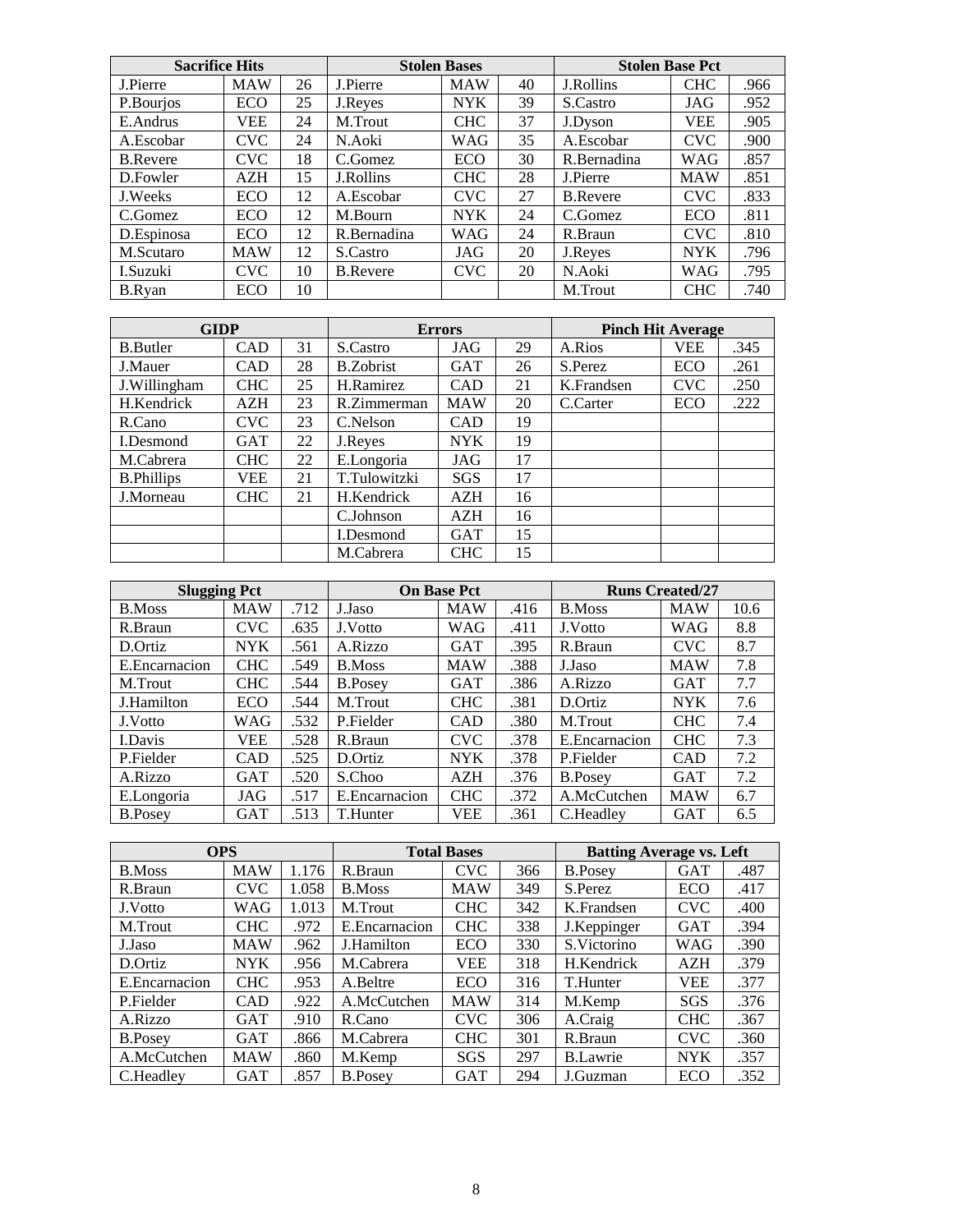| Homers vs. Left  |            |    | <b>Batting Average vs. Right</b> |            |      | <b>Homers vs. Right</b> |            |    |  |
|------------------|------------|----|----------------------------------|------------|------|-------------------------|------------|----|--|
| R.Braun          | <b>CVC</b> | 24 | <b>B.Moss</b>                    | <b>MAW</b> | .340 | B.Moss                  | <b>MAW</b> | 50 |  |
| E. Encarnacion   | <b>CHC</b> | 14 | M.Trout                          | <b>CHC</b> | .333 | G.Stanton               | <b>GAT</b> | 37 |  |
| W.Rosario        | <b>CHC</b> | 14 | A.Rizzo                          | <b>GAT</b> | .331 | G.Jones                 | <b>AZH</b> | 36 |  |
| <b>B.Posey</b>   | <b>GAT</b> | 13 | J. Votto                         | WAG        | .331 | J.Kubel                 | <b>GAT</b> | 36 |  |
| M.Kemp           | SGS        | 13 | R.Cano                           | <b>CVC</b> | .331 | I.Davis                 | <b>VEE</b> | 35 |  |
| D.Ortiz          | <b>NYK</b> | 12 | A.Dirks                          | <b>NYK</b> | .331 | M.Cabrera               | <b>CHC</b> | 35 |  |
| J.Willingham     | <b>CHC</b> | 12 | R.Braun                          | <b>CVC</b> | .311 | J.Hamilton              | ECO        | 35 |  |
| M.Cuddyer        | <b>SGS</b> | 12 | J.Pierre                         | <b>MAW</b> | .311 | E.Encarnacion           | <b>CHC</b> | 33 |  |
| W.Middlebrook    | AZH        | 11 | M.Cabrera                        | <b>VEE</b> | .310 | J.Saltalamacc           | SGS        | 32 |  |
| <b>B.</b> Butler | <b>CAD</b> | 11 | S.Choo                           | <b>AZH</b> | .309 | M.Trout                 | <b>CHC</b> | 31 |  |
| J.Lucroy         | <b>MAW</b> | 11 | C.Ruiz                           | <b>CVC</b> | .309 | P.Fielder               | CAD        | 30 |  |
| D.Viciedo        | <b>MAW</b> | 11 | A.Ethier                         | <b>GAT</b> | .309 | C.Headley               | <b>GAT</b> | 30 |  |

| <b>First Base X Pct</b> |            |      | <b>Second Base X Pct</b> |            |      | <b>Third Base X Pct</b> |            |      |  |
|-------------------------|------------|------|--------------------------|------------|------|-------------------------|------------|------|--|
| A.Gonzalez              | VEE        | .929 | <b>B.Phillips</b>        | VEE        | .973 | A.Beltre                | ECO        | .901 |  |
| F.Freeman               | <b>NYK</b> | .804 | R.Cano                   | <b>CVC</b> | .938 | D.Wright                | VEE        | .776 |  |
| J.Votto                 | WAG        | .761 | D.Pedroia                | CAD        | .925 | C.Headley               | <b>GAT</b> | .727 |  |
| A.Rizzo                 | <b>GAT</b> | .757 | A.Hill                   | JAG        | .911 | A.Rodriguez             | SGS        | .700 |  |
| A.Pujols                | JAG        | .688 | C.Utley                  | WAG        | .889 | C.Nelson                | <b>CAD</b> | .633 |  |
| P.Konerko               | <b>MAW</b> | .676 | M.Scutaro                | <b>MAW</b> | .814 | E.Longoria              | JAG        | .632 |  |
| K.Morales               | <b>CVC</b> | .636 | N.Walker                 | SGS        | .795 | C.Johnson               | AZH        | .583 |  |
| E.Encarnacion           | <b>CHC</b> | .628 | H.Kendrick               | <b>AZH</b> | .781 | R.Zimmerman             | <b>MAW</b> | .574 |  |
| P.Fielder               | <b>CAD</b> | .600 | D.Solano                 | <b>CHC</b> | .711 | M.Cabrera               | <b>CHC</b> | .547 |  |

| <b>Shortstop X Pct</b> |            |      |              | <b>Outfield X Pct</b> |       |                | <b>Catcher X Pct</b> |      |
|------------------------|------------|------|--------------|-----------------------|-------|----------------|----------------------|------|
| A.Simmons              | <b>MAW</b> | .921 | M.Bourn      | <b>NYK</b>            | 1.000 | <b>B.Posey</b> | <b>GAT</b>           | .929 |
| J.Rollins              | <b>CHC</b> | .908 | A.McCutchen  | <b>MAW</b>            | 1.000 | M.Montero      | <b>VEE</b>           | .893 |
| E.Andrus               | <b>VEE</b> | .904 | A.Jackson    | <b>CVC</b>            | .982  | J.Castro       | WAG                  | .848 |
| A.Escobar              | <b>CVC</b> | .899 | J.Bruce      | <b>MAW</b>            | .980  | J.Saltalamacc  | SGS                  | .836 |
| Y.Escobar              | ECO        | .805 | J.Heyward    | <b>CAD</b>            | .940  | A.Pierzynski   | <b>MAW</b>           | .827 |
| D.Jeter                | WAG        | .804 | R.Bernadina  | WAG                   | .933  | K.Suzuki       | AZH                  | .825 |
| I.Desmond              | <b>GAT</b> | .799 | C.Gomez      | ECO                   | .927  | Y.Grandal      | ECO                  | .824 |
| J.Reyes                | <b>NYK</b> | .794 | M.Trout      | <b>CHC</b>            | .919  | J.Mauer        | <b>CAD</b>           | .821 |
| T.Tulowitzki           | <b>SGS</b> | .781 | J.Werth      | ECO                   | .872  | Y.Molina       | <b>CHC</b>           | .754 |
| S.Castro               | JAG        | .674 | D.Fowler     | AZH                   | .871  | C.Ruiz         | <b>CVC</b>           | .745 |
|                        |            |      | C.Granderson | SGS                   | .867  | D.Mesoraco     | JAG                  | .729 |
|                        |            |      | M.Cabrera    | <b>VEE</b>            | .813  | G.Laird        | <b>NYK</b>           | .650 |

| <b>Opponent Steals</b> |            |     |                | <b>Opponent SB Pct</b> |      |
|------------------------|------------|-----|----------------|------------------------|------|
| J.Mauer                | CAD        | 144 | W.Rosario      | <b>CHC</b>             | .533 |
| J.Saltalamacc          | SGS        | 100 | M.McKenry      | WAG                    | .563 |
| G.Laird                | NYK.       | 81  | M.Montero      | <b>VEE</b>             | .630 |
| D.Mesoraco             | JAG        | 73  | C.Ruiz         | <b>CVC</b>             | .682 |
| J.Castro               | WAG        | 64  | J.Lucroy       | MAW                    | .704 |
| Y.Grandal              | ECO        | 63  | G.Laird        | <b>NYK</b>             | .717 |
| K.Suzuki               | <b>AZH</b> | 53  | C.Santana      | WAG                    | .720 |
| <b>B.Posey</b>         | <b>GAT</b> | 52  | <b>B.Posey</b> | <b>GAT</b>             | .722 |
| Y.Molina               | <b>CHC</b> | 32  | S.Perez        | ECO                    | .727 |
| C.Ruiz                 | <b>CVC</b> | 30  | A.Ellis        | <b>CAD</b>             | .733 |
| M.Napoli               | ECO        | 28  | A.Pierzynski   | <b>MAW</b>             | .737 |
| A.Pierzynski           | <b>MAW</b> | 28  | J. Arencibia   | AZH                    | .741 |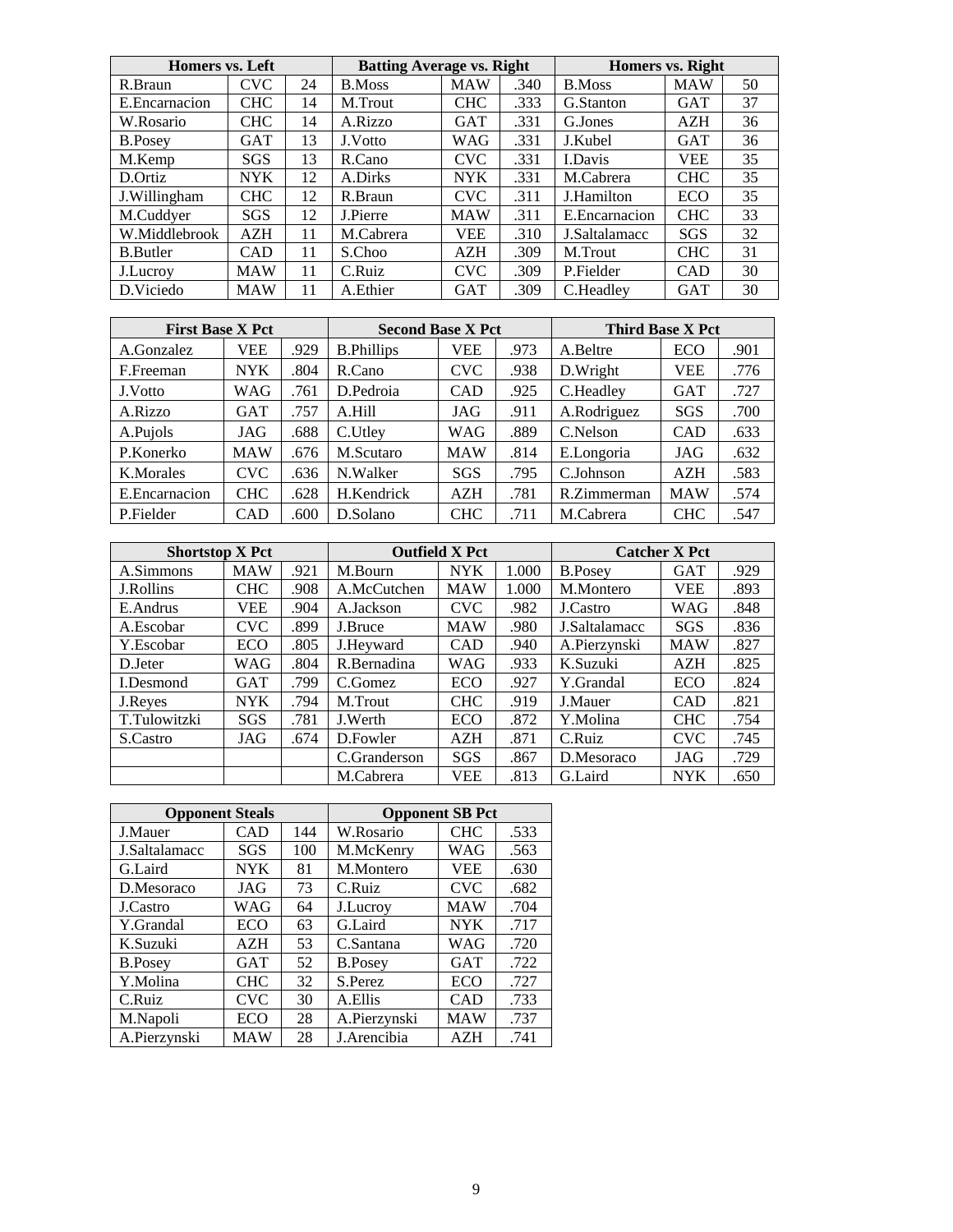| Wins        |            |    |               | <b>Losses</b> |    |                 | <b>Winning Pct</b> |      |
|-------------|------------|----|---------------|---------------|----|-----------------|--------------------|------|
| Z.Greinke   | <b>MAW</b> | 28 | J.Hammel      | <b>CAD</b>    | 23 | K.Medlen        | <b>WAG</b>         | .735 |
| K.Medlen    | WAG        | 25 | M.Bumgarner   | <b>NYK</b>    | 21 | G.Gonzalez      | <b>VEE</b>         | .724 |
| J.Verlander | ECO        | 24 | J.Cueto       | <b>AZH</b>    | 20 | Z.Greinke       | <b>MAW</b>         | .718 |
| R.Dickey    | <b>MAW</b> | 24 | M.Scherzer    | <b>SGS</b>    | 18 | J.Verlander     | ECO                | .706 |
| G.Gonzalez  | <b>VEE</b> | 21 | Y.Darvish     | ECO           | 17 | C.Sabathia      | <b>VEE</b>         | .704 |
| J.Shields   | <b>GAT</b> | 20 | F.Hernandez   | <b>SGS</b>    | 17 | J.Peavy         | <b>CHC</b>         | .690 |
| J.Peavy     | CHC        | 20 | C.Lee         | WAG           | 17 | <b>B.Beachy</b> | <b>CVC</b>         | .682 |
| C.Sabathia  | <b>VEE</b> | 19 | A. Wainwright | CAD           | 16 | J.Niese         | <b>NYK</b>         | .643 |
| C.Kershaw   | <b>CHC</b> | 19 | M.Cain        | <b>GAT</b>    | 16 | K.Lohse         | <b>CHC</b>         | .630 |
| H.Kuroda    | WAG        | 19 | D.Price       | <b>GAT</b>    | 16 | J.Shields       | <b>GAT</b>         | .625 |
| J.Niese     | <b>NYK</b> | 18 | R.Dickey      | <b>MAW</b>    | 16 | E.Jackson       | <b>CVC</b>         | .619 |
|             |            |    | Y.Gallardo    | <b>SGS</b>    | 16 |                 |                    |      |

| <b>ERA</b>       |            |      |             | <b>Innings Pitched</b> |       | <b>Total Batters Faced</b> |            |      |
|------------------|------------|------|-------------|------------------------|-------|----------------------------|------------|------|
| G.Gonzalez       | <b>VEE</b> | 2.44 | Z.Greinke   | <b>MAW</b>             | 341.0 | Z.Greinke                  | <b>MAW</b> | 1378 |
| C.Sabathia       | VEE        | 2.64 | C.Kershaw   | <b>CHC</b>             | 318.1 | F.Hernandez                | SGS        | 1326 |
| K.Medlen         | WAG        | 2.66 | J.Verlander | ECO                    | 317.1 | C.Kershaw                  | <b>CHC</b> | 1319 |
| J.Verlander      | ECO        | 3.03 | R.Dickey    | <b>MAW</b>             | 314.0 | R.Dickey                   | <b>MAW</b> | 1295 |
| Z.Greinke        | <b>MAW</b> | 3.11 | F.Hernandez | SGS                    | 313.1 | J.Peavy                    | <b>CHC</b> | 1293 |
| <b>B.</b> Beachy | <b>CVC</b> | 3.17 | H.Kuroda    | WAG                    | 300.0 | J.Verlander                | ECO        | 1281 |
| J.Shields        | <b>GAT</b> | 3.54 | J.Peavy     | <b>CHC</b>             | 298.1 | H.Kuroda                   | <b>WAG</b> | 1257 |
| R.Dickey         | <b>MAW</b> | 3.58 | J.Shields   | <b>GAT</b>             | 287.0 | M.Cain                     | <b>GAT</b> | 1220 |
| K.Lohse          | <b>CHC</b> | 3.77 | Y.Gallardo  | <b>SGS</b>             | 286.0 | Y.Gallardo                 | SGS        | 1214 |
| Y.Gallardo       | SGS        | 3.78 | K.Medlen    | WAG                    | 284.2 | J.Shields                  | GAT        | 1197 |
| R.Halladav       | ECO        | 3.78 | M.Cain      | <b>GAT</b>             | 281.2 | C.Lee                      | <b>WAG</b> | 1191 |
| D.Fister         | VEE        | 4.02 | C.Lee       | WAG                    | 276.2 | D.Price                    | <b>GAT</b> | 1174 |

| <b>Games Pitched</b> |            |    |             | <b>Games Started</b> |    |             | <b>Complete Games</b> |    |
|----------------------|------------|----|-------------|----------------------|----|-------------|-----------------------|----|
| S.Romo               | <b>GAT</b> | 81 | M.Cain      | <b>GAT</b>           | 41 | J.Verlander | ECO                   | 26 |
| S.Atchison           | WAG        | 74 | J.Peavy     | <b>CHC</b>           | 41 | Z.Greinke   | <b>MAW</b>            | 25 |
| J.McGee              | <b>NYK</b> | 72 | Z.Greinke   | <b>MAW</b>           | 41 | R.Dickey    | <b>MAW</b>            | 23 |
| D.O'Day              | <b>NYK</b> | 69 | R.Dickey    | <b>MAW</b>           | 41 | C.Kershaw   | <b>CHC</b>            | 19 |
| W.Lopez              | <b>GAT</b> | 65 | C.Lee       | WAG                  | 41 | G.Gonzalez  | <b>VEE</b>            | 18 |
| G.Holland            | <b>CVC</b> | 65 | J.Cueto     | <b>AZH</b>           | 40 | J.Shields   | <b>GAT</b>            | 17 |
| K.Jansen             | <b>AZH</b> | 64 | D.Price     | <b>GAT</b>           | 40 | C.Sabathia  | <b>VEE</b>            | 17 |
| J.Nathan             | <b>CVC</b> | 63 | M.Bumgarner | <b>NYK</b>           | 40 | K.Medlen    | WAG                   | 17 |
| J.Burton             | CAD        | 62 | C.Kershaw   | <b>CHC</b>           | 40 | A.Griffin   | <b>VEE</b>            | 16 |
| A.Burnett            | <b>NYK</b> | 62 | F.Hernandez | <b>SGS</b>           | 40 | K.Lohse     | <b>CHC</b>            | 15 |
| J.Motte              | <b>CAD</b> | 60 | H.Kuroda    | WAG                  | 40 | F.Hernandez | <b>SGS</b>            | 15 |
| <b>B.Parnell</b>     | JAG        | 60 |             |                      |    |             |                       |    |

| <b>Games Finished</b> |            |    | <b>Saves</b> |            |    |            | <b>Save Pct</b> |      |
|-----------------------|------------|----|--------------|------------|----|------------|-----------------|------|
| S.Atchison            | WAG        | 61 | C.Kimbrel    | <b>AZH</b> | 29 | C.Kimbrel  | AZH             | .967 |
| J.McGee               | <b>NYK</b> | 49 | J.McGee      | <b>NYK</b> | 28 | J.Tazawa   | VEE             | .913 |
| J.Tazawa              | VEE        | 44 | S.Atchison   | <b>WAG</b> | 27 | J.McGee    | <b>NYK</b>      | .848 |
| C.Kimbrel             | <b>AZH</b> | 43 | J.Tazawa     | VEE        | 21 | F.Rodney   | <b>CHC</b>      | .800 |
| S.Romo                | <b>GAT</b> | 40 | F.Rodney     | <b>CHC</b> | 20 | S.Atchison | <b>WAG</b>      | .771 |
| W.Lopez               | <b>GAT</b> | 39 | S.Romo       | <b>GAT</b> | 12 | S.Romo     | <b>GAT</b>      | .667 |
| F.Rodney              | <b>CHC</b> | 33 | D.Oliver     | ECO        | 12 | M.Boggs    | WAG             | .600 |
| J.Nathan              | <b>CVC</b> | 32 | M.Boggs      | WAG        | 12 | W.Lopez    | <b>GAT</b>      | .500 |
| D.Oliver              | <b>ECO</b> | 31 | J.Nathan     | <b>CVC</b> | 10 |            |                 |      |
| J.Motte               | CAD        | 30 | W.Lopez      | <b>GAT</b> | 9  |            |                 |      |
| R.Cook                | CVC        | 30 | G.Kontos     | <b>GAT</b> | 9  |            |                 |      |
| G.Kontos              | <b>GAT</b> | 29 | G.Holland    | <b>CVC</b> | 9  |            |                 |      |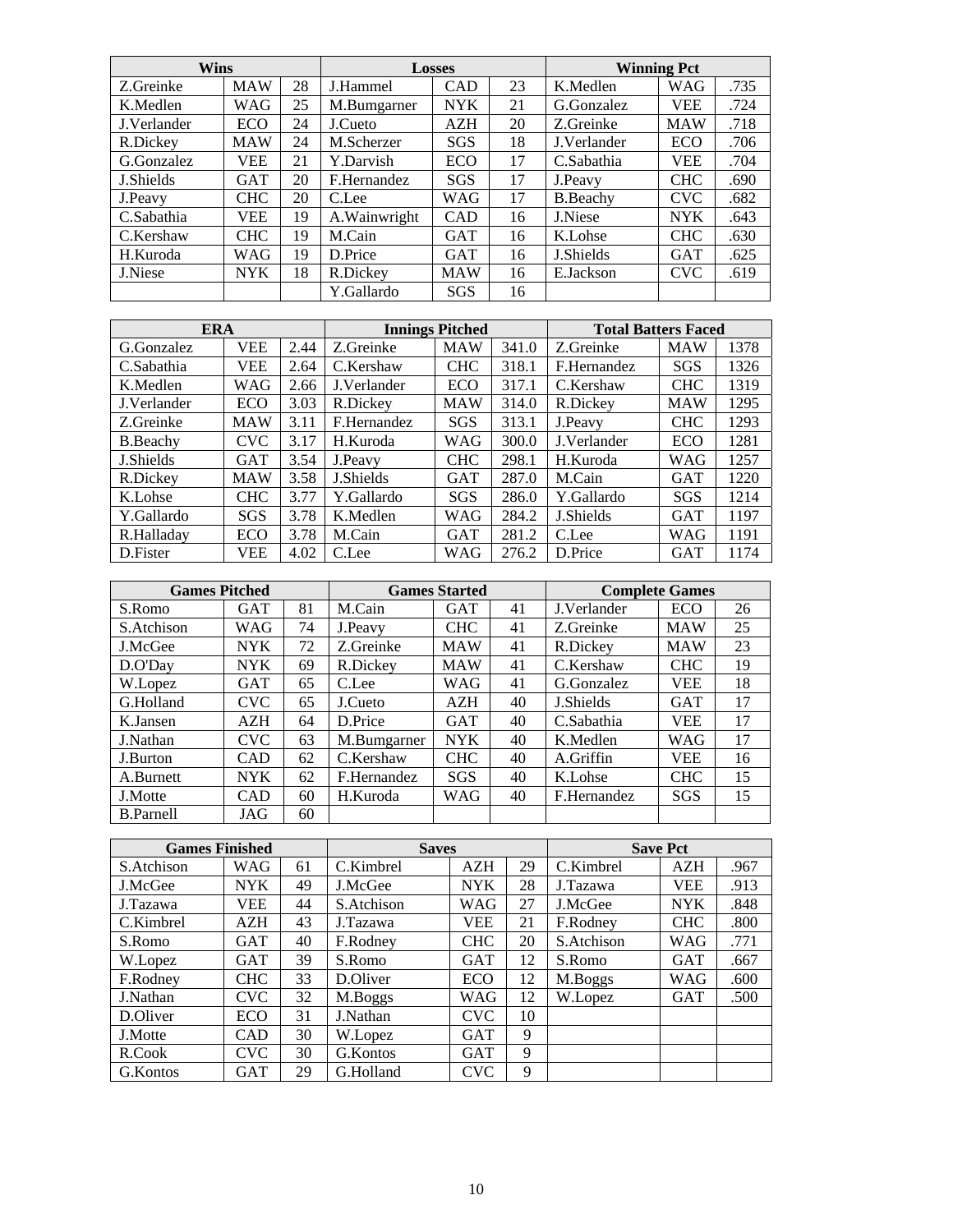| <b>Shutouts</b> |            |   | <b>Hits Allowed</b> |            |     |               | <b>Runs</b> |     |
|-----------------|------------|---|---------------------|------------|-----|---------------|-------------|-----|
| G.Gonzalez      | VEE        | 6 | C.Lee               | WAG        | 328 | M.Bumgarner   | <b>NYK</b>  | 180 |
| J.Shields       | GAT        | 3 | F.Hernandez         | <b>SGS</b> | 322 | C.Lee         | <b>WAG</b>  | 167 |
| J.Verlander     | ECO        | 3 | J.Peavy             | <b>CHC</b> | 319 | D.Price       | GAT         | 166 |
| R.Dickey        | <b>MAW</b> | 3 | H.Kuroda            | WAG        | 318 | C.Kershaw     | <b>CHC</b>  | 158 |
|                 |            |   | C.Kershaw           | <b>CHC</b> | 308 | J.Peavy       | <b>CHC</b>  | 153 |
|                 |            |   | J.Cueto             | AZH        | 301 | M.Cain        | <b>GAT</b>  | 152 |
|                 |            |   | M.Cain              | <b>GAT</b> | 299 | F.Hernandez   | SGS         | 152 |
|                 |            |   | Z.Greinke           | <b>MAW</b> | 297 | A. Wainwright | <b>CAD</b>  | 143 |
|                 |            |   | D.Price             | <b>GAT</b> | 296 | H.Kuroda      | <b>WAG</b>  | 143 |
|                 |            |   | M.Bumgarner         | <b>NYK</b> | 292 | J.Cueto       | AZH         | 140 |
|                 |            |   | J.Shields           | <b>GAT</b> | 276 | M.Latos       | <b>CAD</b>  | 140 |

| <b>Earned Runs</b> |            |     | <b>Homers Allowed</b> |            |    |             | <b>Walks</b> |     |
|--------------------|------------|-----|-----------------------|------------|----|-------------|--------------|-----|
| M.Bumgarner        | <b>NYK</b> | 167 | C.Lee                 | WAG        | 64 | Y.Darvish   | ECO          | 119 |
| D.Price            | <b>GAT</b> | 154 | J.Peavy               | <b>CHC</b> | 55 | Y.Gallardo  | <b>SGS</b>   | 113 |
| C.Kershaw          | <b>CHC</b> | 152 | D.Price               | <b>GAT</b> | 51 | R.Dickey    | <b>MAW</b>   | 102 |
| C.Lee              | WAG        | 151 | J.Verlander           | ECO        | 50 | G.Gonzalez  | VEE          | 97  |
| J.Peavy            | <b>CHC</b> | 145 | M.Latos               | <b>CAD</b> | 44 | J.Peavy     | <b>CHC</b>   | 95  |
| M.Cain             | GAT        | 143 | A.Griffin             | <b>VEE</b> | 42 | Z.Greinke   | <b>MAW</b>   | 92  |
| F.Hernandez        | <b>SGS</b> | 140 | C.Tillman             | <b>NYK</b> | 41 | C.Tillman   | <b>NYK</b>   | 90  |
| H.Kuroda           | WAG        | 137 | M.Bumgarner           | <b>NYK</b> | 40 | M.Latos     | CAD          | 89  |
| M.Latos            | CAD        | 131 | H.Kuroda              | WAG        | 39 | D.Price     | <b>GAT</b>   | 89  |
| M.Scherzer         | SGS        | 128 | R.Dickey              | <b>MAW</b> | 37 | J.Verlander | ECO          | 89  |
| J.Cueto            | AZH        | 127 |                       |            |    | F.Hernandez | <b>SGS</b>   | 89  |
|                    |            |     |                       |            |    | C.Kershaw   | <b>CHC</b>   | 88  |

|             | <b>Strikeouts</b> |     |                 | <b>Wild Pitches</b> |    | <b>Balks</b>      |            |   |
|-------------|-------------------|-----|-----------------|---------------------|----|-------------------|------------|---|
| Z.Greinke   | <b>MAW</b>        | 324 | F.Hernandez     | SGS                 | 25 | A. Wainwright     | <b>CAD</b> | 6 |
| F.Hernandez | <b>SGS</b>        | 315 | H.Kuroda        | WAG                 | 22 | M.Gonzalez        | NYK.       | 5 |
| J.Shields   | <b>GAT</b>        | 309 | J.Masterson     | <b>AZH</b>          | 14 | J.Peavy           | <b>CHC</b> | 5 |
| R.Dickey    | <b>MAW</b>        | 304 | A.Burnett       | <b>CAD</b>          | 14 | F.Hernandez       | <b>SGS</b> | 5 |
| C.Kershaw   | <b>CHC</b>        | 286 | J.Samardzija    | <b>CHC</b>          | 14 | <b>J.Karstens</b> | <b>WAG</b> | 5 |
| J.Verlander | ECO               | 286 | J.McGee         | <b>NYK</b>          | 12 | J.Cueto           | AZH        | 4 |
| Y.Gallardo  | <b>SGS</b>        | 270 | <b>B.Beachy</b> | CVC.                | 12 | C.Kershaw         | <b>CHC</b> | 4 |
| D.Price     | <b>GAT</b>        | 268 | S.Strasburg     | CVC.                | 11 | M.Scherzer        | SGS        | 4 |
| C.Lee       | WAG               | 256 | Z.Greinke       | <b>MAW</b>          | 11 | M.Bumgarner       | <b>NYK</b> | 3 |
| G.Gonzalez  | VEE               | 255 | D.Price         | <b>GAT</b>          | 10 | T.Lincecum        | ECO        | 3 |
| J.Peavy     | <b>CHC</b>        | 255 | C.Tillman       | <b>NYK</b>          | 10 | R.Dickey          | <b>MAW</b> | 3 |

|             | <b>Pitcher X Pct</b> |       |                   | <b>Opponent Steals</b> |    | <b>Opponent SB Pct</b> |            |      |
|-------------|----------------------|-------|-------------------|------------------------|----|------------------------|------------|------|
| S.Strasburg | <b>CVC</b>           | 1.000 | A.Burnett         | <b>CAD</b>             | 48 | J.Verlander            | ECO        | .652 |
| C.Kershaw   | <b>CHC</b>           | 1.000 | J.Masterson       | AZH                    | 36 | H.Kuroda               | WAG        | .677 |
| C.Capuano   | ECO                  | 1.000 | Y.Darvish         | ECO                    | 36 | C.Wilson               | SGS        | .742 |
| Z.Greinke   | <b>MAW</b>           | 1.000 | <b>B.McCarthy</b> | JAG                    | 31 | R.Halladay             | ECO        | .750 |
| K.Lohse     | <b>CHC</b>           | .933  | M.Bumgarner       | <b>NYK</b>             | 30 | J.Hammel               | CAD        | .750 |
| M.Latos     | CAD                  | .923  | J.Hammel          | <b>CAD</b>             | 24 | F.Hernandez            | <b>SGS</b> | .769 |
| J.Peavy     | CHC                  | .917  | A. Wainwright     | CAD                    | 23 | C.Tillman              | <b>NYK</b> | .773 |
| C.Sabathia  | VEE                  | .909  | M.Cain            | <b>GAT</b>             | 23 | M.Latos                | <b>CAD</b> | .778 |
| A.Burnett   | CAD                  | .900  | A.Cobb            | <b>GAT</b>             | 23 | A.Burnett              | <b>NYK</b> | .786 |
| Y.Darvish   | ECO                  | .900  | C.Wilson          | <b>SGS</b>             | 23 | S.Romo                 | <b>GAT</b> | .792 |
|             |                      |       | C.Lewis           | WAG                    | 23 | M.Cain                 | <b>GAT</b> | .793 |
|             |                      |       | A.Burnett         | <b>NYK</b>             | 22 | J.Masterson            | AZH        | .800 |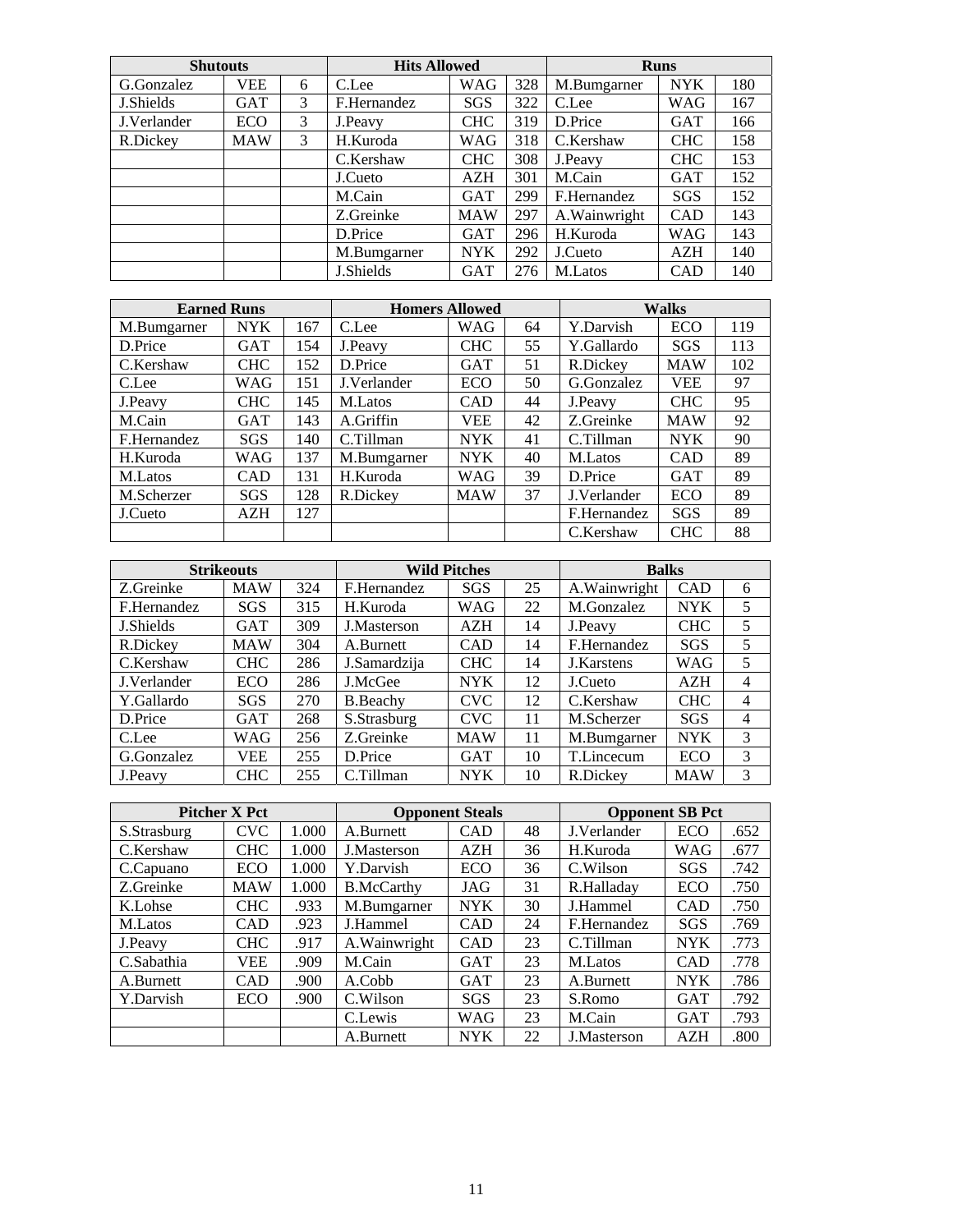|                  | <b>Hits/9 Innings</b> |      |                   | <b>BB/9 Innings</b> |      |              | Ks/9 Innings |       |
|------------------|-----------------------|------|-------------------|---------------------|------|--------------|--------------|-------|
| <b>B.</b> Beachy | CVC                   | 6.48 | C.Sabathia        | VEE                 | 1.48 | Y.Darvish    | ECO          | 10.42 |
| J.Verlander      | ECO                   | 7.32 | C.Lee             | WAG                 | 1.56 | J.Shields    | <b>GAT</b>   | 9.69  |
| C.Sabathia       | <b>VEE</b>            | 7.32 | C.Lewis           | WAG                 | 1.70 | S.Strasburg  | <b>CVC</b>   | 9.59  |
| G.Gonzalez       | <b>VEE</b>            | 7.41 | <b>B.McCarthy</b> | JAG                 | 1.93 | J.Hammel     | <b>CAD</b>   | 9.19  |
| K.Medlen         | WAG                   | 7.43 | K.Lohse           | <b>CHC</b>          | 2.01 | J.Samardzija | <b>CHC</b>   | 9.12  |
| Z.Greinke        | <b>MAW</b>            | 7.84 | K.Medlen          | WAG                 | 2.06 | F.Hernandez  | SGS          | 9.05  |
| R.Dickey         | <b>MAW</b>            | 7.88 | H.Kuroda          | WAG                 | 2.22 | D.Price      | <b>GAT</b>   | 8.93  |
| E.Jackson        | <b>CVC</b>            | 8.18 | D.Fister          | VEE                 | 2.27 | G.Gonzalez   | <b>VEE</b>   | 8.87  |
| C.Tillman        | <b>NYK</b>            | 8.22 | R.Halladay        | ECO                 | 2.34 | R.Dickey     | <b>MAW</b>   | 8.71  |
| C.Lewis          | <b>WAG</b>            | 8.35 | J.Shields         | <b>GAT</b>          | 2.41 | C.Sale       | AZH          | 8.62  |
| Y.Darvish        | ECO                   | 8.41 | Z.Greinke         | <b>MAW</b>          | 2.43 | Z.Greinke    | <b>MAW</b>   | 8.55  |
| Y.Gallardo       | SGS                   | 8.56 | J.Cueto           | AZH                 | 2.47 | Y.Gallardo   | SGS          | 8.50  |

|             | <b>HRs/9 Innings</b> |      | <b>Opponent Batting Average</b> |            |      | <b>Left Opponent Bat Avg</b> |            |      |
|-------------|----------------------|------|---------------------------------|------------|------|------------------------------|------------|------|
| G.Gonzalez  | <b>VEE</b>           | 0.38 | <b>B.Beachy</b>                 | CVC        | .201 | C.Sabathia                   | VEE        | .167 |
| K.Medlen    | WAG                  | 0.70 | J.Verlander                     | ECO        | .220 | C.Wilson                     | SGS        | .184 |
| F.Hernandez | <b>SGS</b>           | 0.72 | C.Sabathia                      | VEE        | .221 | J.Verlander                  | ECO        | .196 |
| C.Sabathia  | <b>VEE</b>           | 0.81 | G.Gonzalez                      | <b>VEE</b> | .224 | <b>B.Beachy</b>              | <b>CVC</b> | .202 |
| Z.Greinke   | <b>MAW</b>           | 0.87 | K.Medlen                        | WAG        | .226 | D.Price                      | <b>GAT</b> | .221 |
| C.Kershaw   | <b>CHC</b>           | 0.88 | R.Dickey                        | <b>MAW</b> | .236 | E.Jackson                    | <b>CVC</b> | .227 |
| J.Cueto     | AZH                  | 0.98 | Z.Greinke                       | <b>MAW</b> | .236 | G.Gonzalez                   | <b>VEE</b> | .227 |
| J.Shields   | <b>GAT</b>           | 1.00 | C.Tillman                       | <b>NYK</b> | .240 | K.Medlen                     | <b>WAG</b> | .229 |
| R.Halladay  | ECO                  | 1.02 | E.Jackson                       | <b>CVC</b> | .240 | C.Kershaw                    | <b>CHC</b> | .231 |
| J.Hammel    | <b>CAD</b>           | 1.02 | C.Lewis                         | WAG        | .243 | Z.Greinke                    | <b>MAW</b> | .236 |
| R.Dickey    | <b>MAW</b>           | 1.06 | Y.Darvish                       | ECO        | .244 | C.Tillman                    | <b>NYK</b> | .242 |
| Y.Gallardo  | SGS                  | 1.07 | <b>J.Shields</b>                | <b>GAT</b> | .250 | C.Sale                       | <b>AZH</b> | .242 |

| <b>Right Opponent Bat Avg</b> |            |      |              | <b>Run Support</b> |      | <b>Inherited Score %</b> |            |      |
|-------------------------------|------------|------|--------------|--------------------|------|--------------------------|------------|------|
| B.Beachy                      | CVC.       | .201 | E.Jackson    | <b>CVC</b><br>5.84 |      | D.Oliver                 | ECO        | .120 |
| D.Fister                      | VEE        | .204 | J.Peavy      | <b>CHC</b>         | 5.73 | V.Pestano                | <b>VEE</b> | .125 |
| S.Strasburg                   | <b>CVC</b> | .214 | C.Kershaw    | <b>CHC</b>         | 5.68 | G.Balfour                | <b>MAW</b> | .143 |
| Y.Darvish                     | ECO        | .221 | C.Hamels     | <b>MAW</b>         | 5.38 | C.Janssen                | ECO        | .182 |
| K.Medlen                      | WAG        | .222 | C.Capuano    | ECO                | 5.37 | T.Patton                 | GAT        | .188 |
| R.Dickey                      | <b>MAW</b> | .222 | G.Gonzalez   | <b>VEE</b>         | 5.33 | J.Horst                  | <b>WAG</b> | .189 |
| G.Gonzalez                    | VEE        | .224 | M.Cain       | <b>GAT</b>         | 5.24 | C.Furbush                | <b>CHC</b> | .205 |
| M.Latos                       | CAD        | .226 | J.Samardzija | <b>CHC</b>         | 5.16 | J.Motte                  | CAD        | .206 |
| C.Sabathia                    | <b>VEE</b> | .230 | J.Verlander  | ECO                | 5.13 | D.O'Day                  | <b>NYK</b> | .209 |
| Z.Greinke                     | <b>MAW</b> | .236 | J.Shields    | <b>GAT</b>         | 5.13 | F.Rodney                 | <b>CHC</b> | .212 |
| C.Tillman                     | <b>NYK</b> | .238 | K.Correia    | <b>CVC</b>         | 5.12 | R.Cook                   | <b>CVC</b> | .226 |
| A.Griffin                     | <b>VEE</b> | .241 | D.Price      | <b>GAT</b>         | 5.10 | J.Venters                | SGS        | .234 |

| <b>K/BB</b> Ratio |            |      |  |  |  |  |  |
|-------------------|------------|------|--|--|--|--|--|
| C.Lee             | WAG        | 5.33 |  |  |  |  |  |
| C.Sabathia        | <b>VEE</b> | 4.88 |  |  |  |  |  |
| C.Lewis           | <b>WAG</b> | 4.57 |  |  |  |  |  |
| J.Shields         | <b>GAT</b> | 4.01 |  |  |  |  |  |
| F.Hernandez       | SGS        | 3.54 |  |  |  |  |  |
| Z.Greinke         | <b>MAW</b> | 3.52 |  |  |  |  |  |
| K.Medlen          | <b>WAG</b> | 3.48 |  |  |  |  |  |
| R.Halladay        | <b>ECO</b> | 3.31 |  |  |  |  |  |
| C.Kershaw         | <b>CHC</b> | 3.25 |  |  |  |  |  |
| J.Verlander       | <b>ECO</b> | 3.21 |  |  |  |  |  |
| A.Burnett         | <b>CAD</b> | 3.08 |  |  |  |  |  |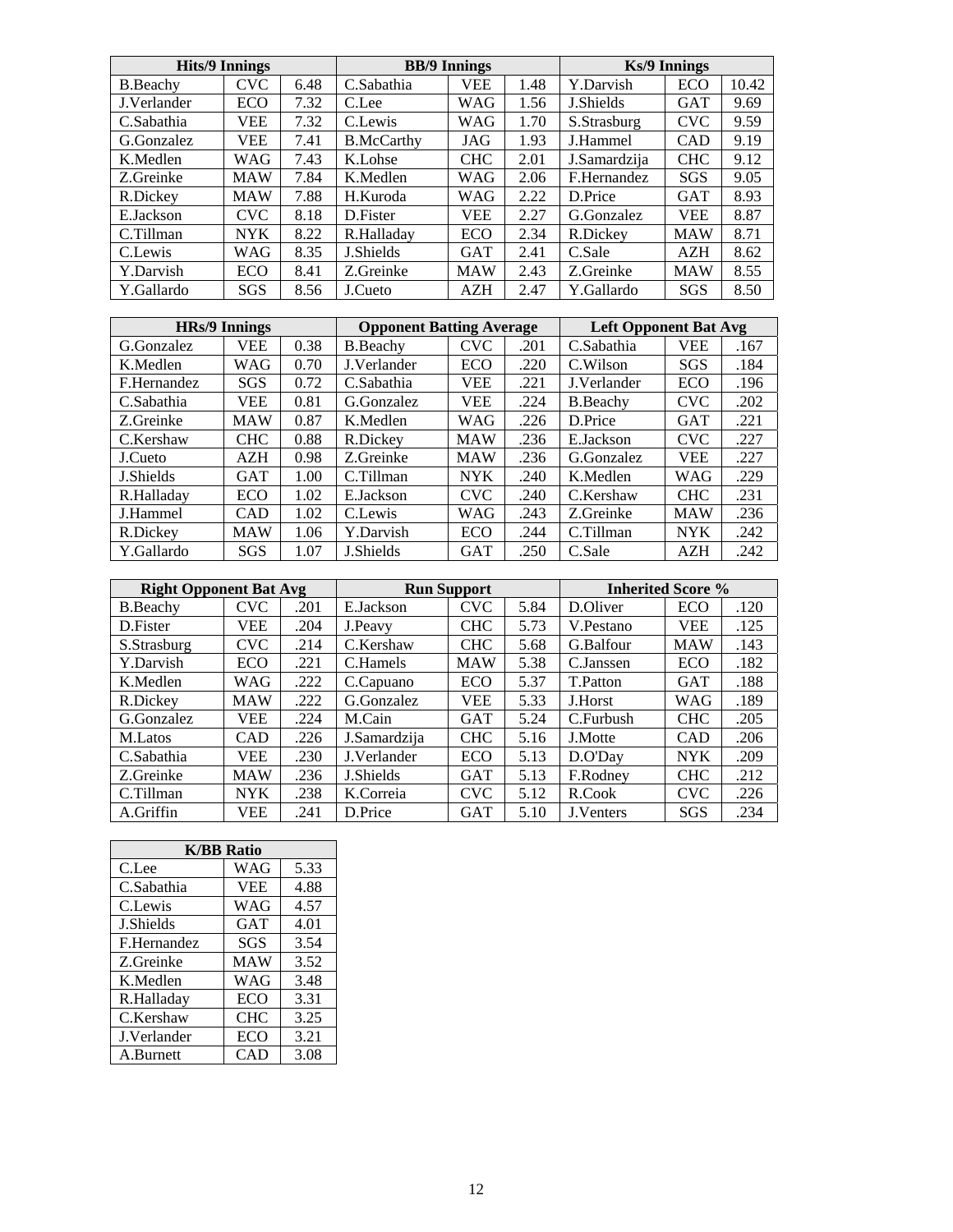| <b>Player of the Year</b> | <b>Pitcher of the Year</b> |                  |     |
|---------------------------|----------------------------|------------------|-----|
| Z.Greinke(MAW)            | 419                        | Z.Greinke(MAW)   | 118 |
| M.Trout(CHC)              | 348                        | K.Medlen(WAG)    | 98  |
| E.Encarnacion(CHC)        | 207                        | J.Verlander(ECO) | 46  |
| B.Moss(MAW)               | 128                        | G.Gonzalez(VEE)  |     |
| R.Braun(CVC)              | 96                         | R.Dickey (MAW)   |     |

# **AWARDS VOTING**

| Pos   | 1st Team           | <b>Votes</b> | 2nd Team        | <b>Votes</b> |
|-------|--------------------|--------------|-----------------|--------------|
| C     | B.Posey(GAT)       | 2,948,926    | Y.Molina(CHC)   | 1,944,722    |
| 1B    | E.Encarnacion(CHC) | 4,659,431    | B.Moss(MAW)     | 4,158,285    |
| 2B    | R.Cano(CVC)        | 3,647,161    | D.Pedroia(CAD)  | 2,545,721    |
| 3B    | A.Beltre(ECO)      | 3,228,410    | M.Cabrera(CHC)  | 3,079,960    |
| SS    | J.Reyes(NYK)       | 2,429,631    | I.Desmond(GAT)  | 2,220,677    |
| LF    | R.Braun(CVC)       | 4,719,071    | M.Cabrera(VEE)  | 3,200,277    |
| CF    | M.Trout(CHC)       | 4,762,673    | J.Hamilton(ECO) | 3,983,628    |
| RF    | J.Heyward(CAD)     | 2,514,334    | B.Zobrist(GAT)  | 2,312,485    |
| Pitch | Z.Greinke(MAW)     | 4,572,166    | K.Medlen(WAG)   | 4,166,260    |
|       | J.Verlander(ECO)   | 3,830,972    | G.Gonzalez(VEE) | 2,884,970    |
|       | R.Dickey(MAW)      | 2,770,894    | C.Sabathia(VEE) | 2,660,256    |
|       | J.Shields(GAT)     | 2,124,008    | C.Kimbrel(AZH)  | 1,822,192    |
|       | J.McGee(NYK)       | 1,793,153    | B.Beachy(CVC)   | 1,777,006    |
|       | S.Atchison(WAG)    | 1,764,377    | C.Kershaw(CHC)  | 1,625,408    |

# **ALL SLSL TEAM**

|           | <b>Gold Glove Awards</b> |                  | <b>Silver Slugger Awards</b> |                    |                |  |  |
|-----------|--------------------------|------------------|------------------------------|--------------------|----------------|--|--|
| Pos       | Winner                   | <b>Runner-up</b> | Pos                          | Winner             | Runner-up      |  |  |
| P         | Z.Greinke(MAW)           | C.Kershaw(CHC)   | C                            | B.Posey(GAT)       | Y.Molina(CHC)  |  |  |
| C         | B.Posey(GAT)             | M.Montero(VEE)   | 1В                           | E.Encarnacion(CHC) | B.Moss(MAW)    |  |  |
| 1B        | A.Gonzalez(VEE)          | F.Freeman(NYK)   | 2B                           | R.Cano(CVC)        | A.Hill(JAG)    |  |  |
| 2B        | D.Pedroia(CAD)           | R.Cano(CVC)      | 3B                           | M.Cabrera(CHC)     | A.Beltre(ECO)  |  |  |
| 3B        | A.Beltre(ECO)            | D.Wright(VEE)    | <b>SS</b>                    | I.Desmond(GAT)     | J.Reyes(NYK)   |  |  |
| <b>SS</b> | J.Rollins(CHC)           | E.Andrus(VEE)    | LF                           | R.Braun(CVC)       | M.Cabrera(VEE) |  |  |
| OF        | A.McCutchen(MAW)         | J.Heyward(CAD)   | <b>CF</b>                    | J.Hamilton(ECO)    | M.Trout(CHC)   |  |  |
| OF        | J.Bruce(MAW)             | M.Trout(CHC)     | RF                           | J.Heyward(CAD)     | B.Zobrist(GAT) |  |  |
| OF        | A.Jackson(CVC)           | D.Fowler(AZH)    |                              |                    |                |  |  |

| <b>Reliever of the Year</b> |    | <b>Manager of the Year</b> |
|-----------------------------|----|----------------------------|
| C.Kimbrel(AZH)              | 83 | Cal Ripken Sr.(CHC)        |
| J.McGee(NYK)                | 74 | Casey Stengel (VEE)        |
| S.Atchison(WAG)             | 65 | Davey Lopes(MAW)           |
| J.Tazawa(VEE)               | 53 | Chili Davis(CVC)           |
| F.Rodney(CHC)               | 46 | Mike Scioscia(WAG)         |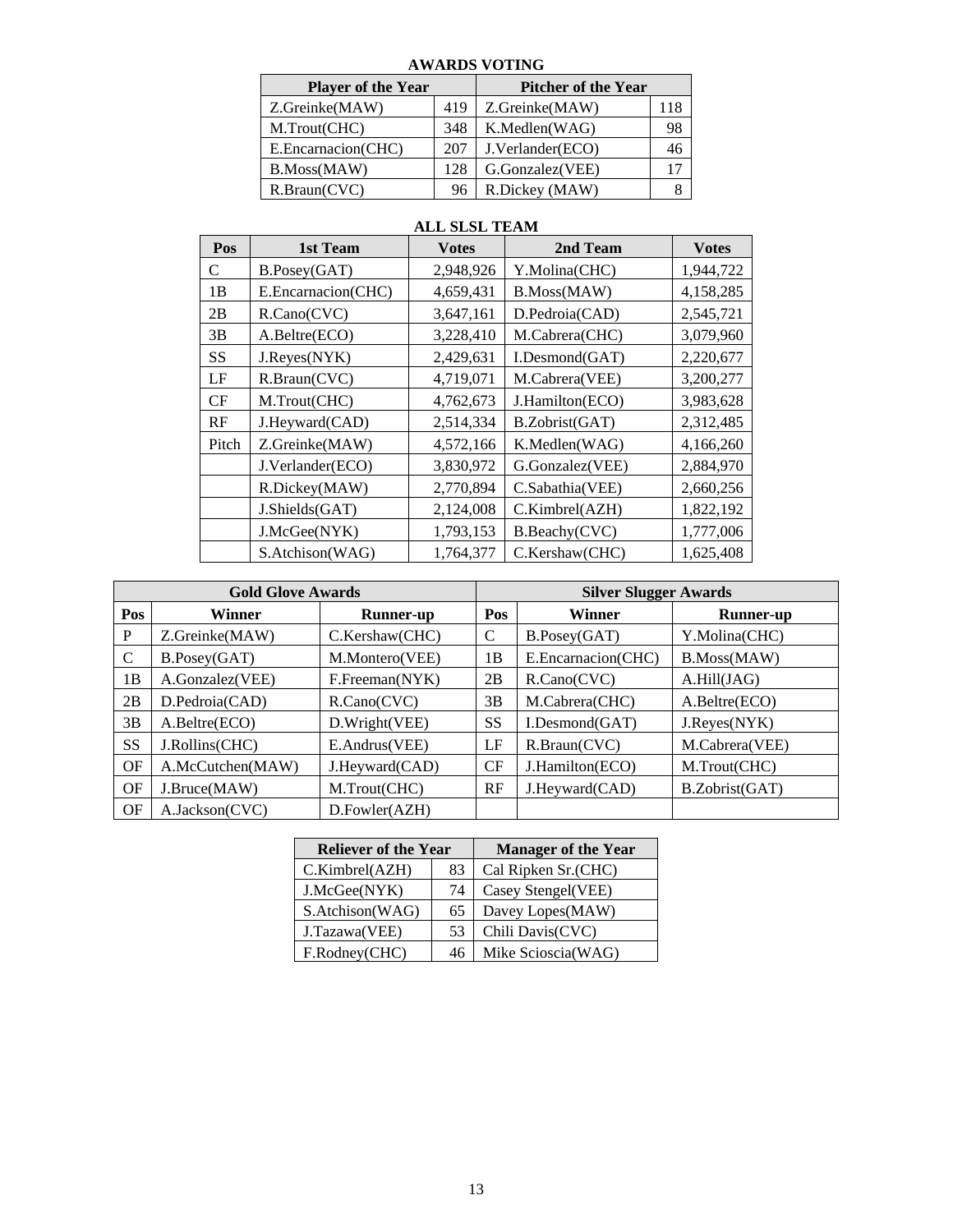# **2013 FREE AGENT DRAFT**

|    | Round 1             | <b>Pick</b>            |    | Round 2               | <b>Pick</b>              |    | Round 3               | <b>Pick</b>             |
|----|---------------------|------------------------|----|-----------------------|--------------------------|----|-----------------------|-------------------------|
|    | Jackson Hole        | <b>Bryce Harper</b>    | 13 | Jackson Hole          | Dylan Bundy              | 25 | Jackson Hole          | Devin Mesaroco          |
| 2  | <b>Emerald City</b> | Yu Darvish             | 14 | Malibu                | <b>Andrelton Simmons</b> | 26 | Malibu                | Dayan Viciedo           |
| 3  | California          | Jurickson Profar       | 15 | <b>Emerald City</b>   | <b>Brandon Moss</b>      | 27 | California            | <b>Trevor Bauer</b>     |
| 4  | Central Valley      | Manny Machado          | 16 | <b>Central Valley</b> | Chad Billingsley         | 28 | <b>Central Valley</b> | Matt Carpenter          |
| 5  | Washington          | Kris Medlen            | 17 | Washington            | Norichika Aoki           | 29 | Washington            | Mike Baxter             |
| 6  | Galapagos           | Ian Desmond            | 18 | Galapagos             | Ben Zobrist              | 30 | Galapagos             | Mike Fiers              |
|    | Arizona             | Will Middlebrooks      | 19 | Arizona               | Chris Archer             | 31 | Arizona               | Josh Rutledge           |
| 8  | New York            | <b>Yoenis Cespedes</b> | 20 | New York              | <b>Jeff Karstens</b>     | 32 | New York              | Miguel Gonzalez         |
| 9  | Chesapeake          | <b>Shelby Miller</b>   | 21 | Central Valley        | Ryan Cook                | 33 | Chesapeake            | <b>Trevor Rosenthal</b> |
| 10 | Vernal              | A.J. Griffin           | 22 | Vernal                | <b>Starling Marte</b>    | 34 | Vernal                | Junichi Tazawa          |
|    | <b>Emerald City</b> | Yasmani Grandal        | 23 | <b>Emerald City</b>   | Chris Davis              | 35 | Malibu                | Erasmo Ramirez          |
| 12 | St. George          | <b>Matt Harvey</b>     | 24 | St. George            | Wily Peralta             | 36 | St. George            | <b>Adam Eaton</b>       |

| Round 4 |                     | <b>Pick</b>    |    | Round 5             | <b>Pick</b>          |    | Round 6               | <b>Pick</b>          |
|---------|---------------------|----------------|----|---------------------|----------------------|----|-----------------------|----------------------|
| 37      | Jackson Hole        | Jacob Turner   | 49 | Jackson Hole        | Marco Estrada        | 61 | Jackson Hole          | Brayan Villarreal    |
| 38      | Malibu              | Mark Teixeira  | 50 | Malibu              | Kelvin Herrera       | 62 | Malibu                | Leonys Martin        |
| 39      | California          | Pete Kozma     | 51 | California          | Chris Nelson         | 63 | California            | <b>Jared Burton</b>  |
| 40      | Central Valley      | Tom Wilhelmsen | 52 | Malibu              | Coco Crisp           | 64 | <b>Central Valley</b> | <b>Freddy Galvis</b> |
| 41      | Washington          | Scott Atchison | 53 | Washington          | 65<br>Lucas Harrell  |    | Washington            | Sean Doolittle       |
| 42      | Galapagos           | George Kontos  | 54 | Galapagos           | Denard Span          | 66 | Galapagos             | Derek Norris         |
| 43      | Central Valley      | Kevin Frandsen | 55 | Arizona             | <b>Zach Cozart</b>   | 67 | Arizona               | J.P. Arencibia       |
| 44      | New York            | John Niese     | 56 | New York            | Darren O'Day         | 68 | New York              | D.J. Lemahieu        |
| 45      | Chesapeake          | Aaron Crow     | 57 | Chesapeake          | <b>Jimmy Rollins</b> | 69 | Chesapeake            | Luis Cruz            |
| 46      | Vernal              | Logan Forsythe | 58 | Vernal              | Lorenzo Cain         | 70 | Vernal                | Nathan Eovaldi       |
| 47      | <b>Emerald City</b> | Jesus Guzman   | 59 | <b>Emerald City</b> | Chris Carter         | 71 | <b>Emerald City</b>   | <b>Tyler Moore</b>   |
| 48      | St. George          | Anibal Sanchez | 60 | Vernal              | Everth Cabrera       | 72 | St. George            | Arodys Vizcaino      |

|    | Round <sub>7</sub>  | <b>Pick</b>               |    | Round 8               | <b>Pick</b>       |
|----|---------------------|---------------------------|----|-----------------------|-------------------|
| 73 | Jackson Hole        | <b>Anthony Gose</b>       | 85 | Jackson Hole          | Drew Smyly        |
| 74 | Malibu              | Hisashi Iwakuma           | 86 | Malibu                | Steve Lombardozzi |
| 75 | California          | Mike Olt                  | 87 | California            | Rob Brantly       |
| 76 | Central Valley      | <b>Welington Castillo</b> | 88 | <b>Central Valley</b> | Michael Brantley  |
| 77 | Washington          | <b>Tyler Skaggs</b>       | 89 | Washington            | Seth Smith        |
| 78 | Galapagos           | Jake Odorizzi             | 90 | Galapagos             | Casey Kelly       |
| 79 | Arizona             | Jordan Danks              | 91 | Arizona               | Mike Minor        |
| 80 | New York            | Matthew Joyce             | 92 | New York              | Gerald Laird      |
| 81 | Chesapeake          | Donovan Solano            | 93 | Chesapeake            | Craig Stammen     |
| 82 | Vernal              | <b>Blake Beavan</b>       | 94 | Vernal                | Pedro Ciriaco     |
| 83 | <b>Emerald City</b> | Casey Fien                | 95 | <b>Emerald City</b>   | Steve Johnson     |
| 84 | St. George          | Dan Straily               | 96 | St. George            | Didi Gregorius    |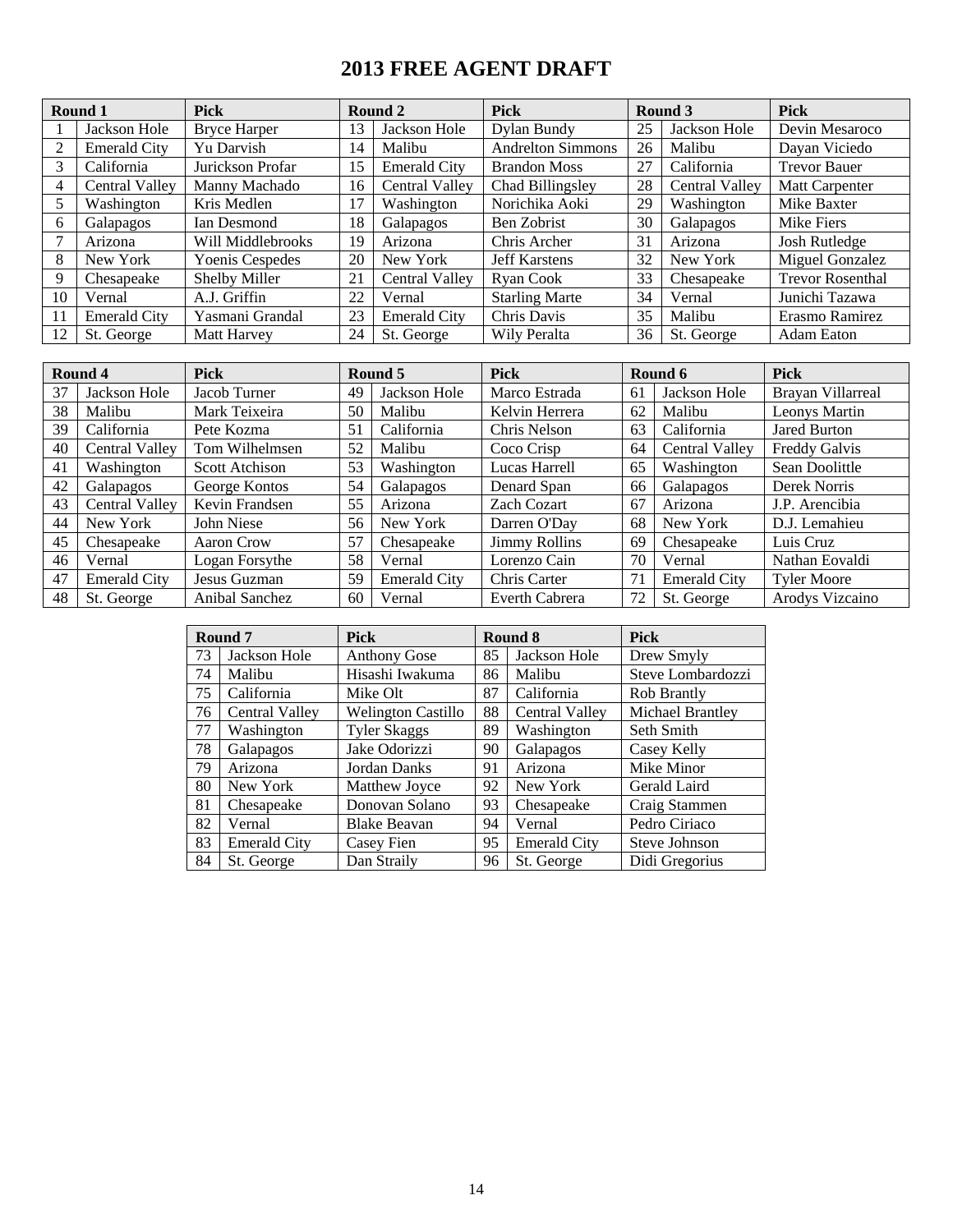# **2013 FREE AGENT DRAFT BY TEAM**

## **Arizona California Central Valley Chesapeake**

Will Middlebrooks Jurickson Profar Manny Machado Shelby Miller Chris Archer Trevor Bauer Chad Billingsley Trevor Rosenthal Josh Rutledge Pete Kozma Ryan Cook Aaron Crow Zach Cozart Chris Nelson Matt Carpenter Jimmy Rollins J.P. Arencibia Jared Burton Tom Wilhelmsen Luis Cruz Mike Olt **Kevin Frandsen** Donovan Solano Mike Minor Rob Brantly Freddy Galvis Craig Stammen Welington Castillo Michael Brantley

# **Emerald City Galapagos Jackson Hole Malibu**

Jeff Karstens Wily Peralta Starling Marte Norichika Aoki Miguel Gonzalez Adam Eaton Junichi Tazawa Mike Baxter John Niese Anibal Sanchez Logan Forsythe Scott Atchison Darren O'Day Arodys Vizcaino Lorenzo Cain Lucas Harrell D.J. Lemahieu Dan Straily Everth Cabrera Sean Doolittle Matthew Joyce Didi Gregorius Nathan Eovaldi Tyler Skaggs Gerald Laird Blake Beavan Seth Smith

# Yu Darvish Ian Desmond Bryce Harper Andrelton Simmons

Yasmani Grandal Ben Zobrist Dylan Bundy Dayan Viciedo Brandon Moss Mike Fiers Devin Mesaroco Erasmo Ramirez Chris Davis George Kontos Jacob Turner Mark Teixeira Jesus Guzman Denard Span Marco Estrada Kelvin Herrera Chris Carter Derek Norris Brayan Villarreal Coco Crisp Tyler Moore Jake Odorizzi Anthony Gose Leonys Martin

Casey Fien Casey Kelly Drew Smyly Hisashi Iwakuma Steve Johnson Steve Lombardozzi

**New York 5t. George Vernal Washington**<br>
Yoenis Cespedes Matt Harvey A.J. Griffin Kris Medlen Yoenis Cespedes Matt Harvey A.J. Griffin

Pedro Ciriaco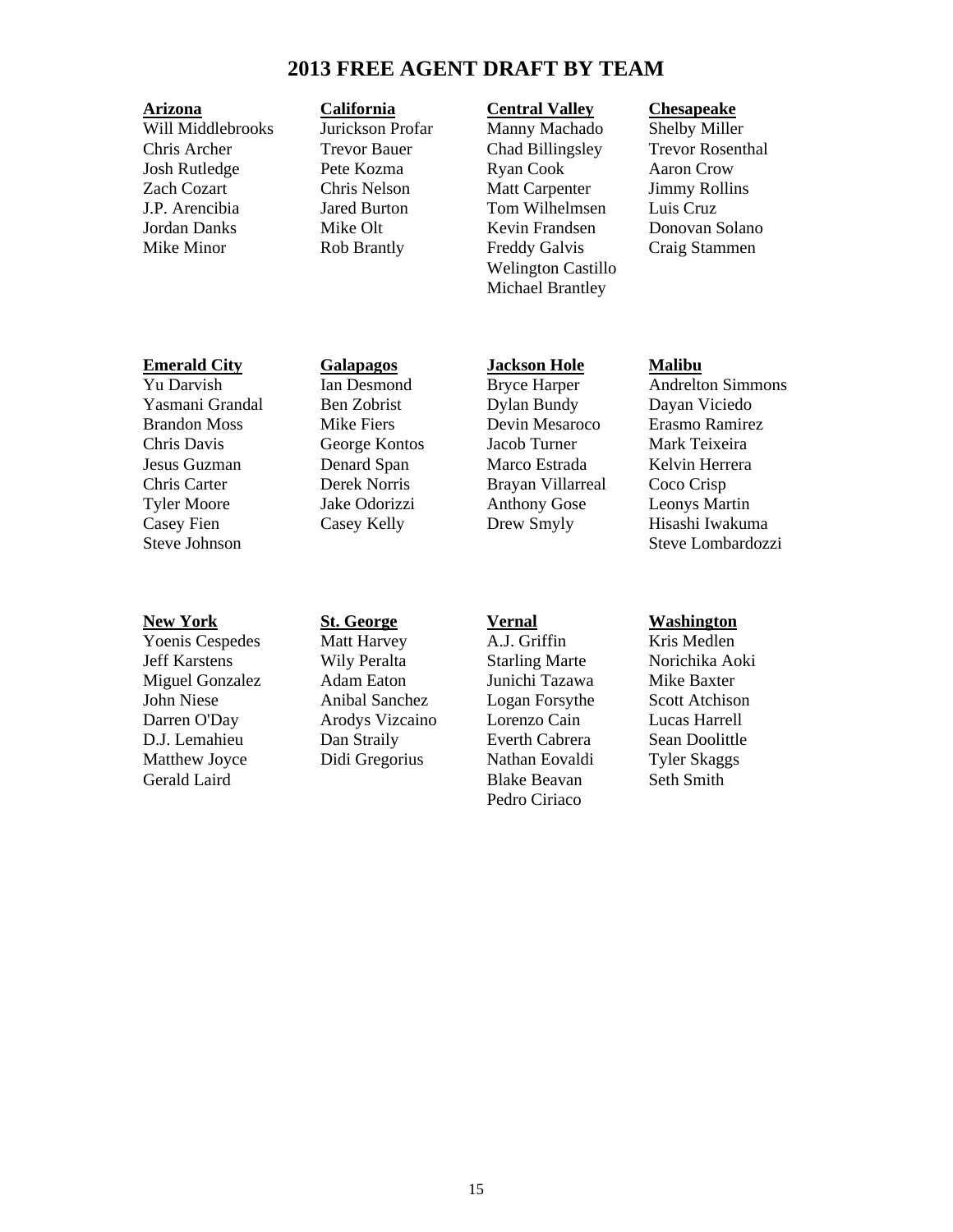# **SUPPLEMENTAL DRAFT MARCH 2013**

| Round 1        |                     | <b>Pick</b>           | Cut                 |    | Round 2               | <b>Pick</b>          | Cut            |
|----------------|---------------------|-----------------------|---------------------|----|-----------------------|----------------------|----------------|
|                | Jackson Hole        | <b>Bobby Parnell</b>  | Antonio Bastardo    | 13 | Jackson Hole          | Johnny Gomes         | Ervin Santana  |
| $\overline{c}$ | Malibu              | Chris Denorfia        | Lucas Duda          | 14 | Malibu                | <b>Russ Canzler</b>  | Reed Johnson   |
| 3              | California          | Luke Gregerson        | Gavin Floyd         | 15 | California            | Pass                 |                |
| 4              | Central Valley      | Kevin Correia         | Colin Gowgill       | 16 | <b>Central Valley</b> | Joaquin Arias        | Ryan Doumit    |
| 5              | Washington          | Daniel Nava           | Bogusevich & Molina | 17 | Washington            | Justin Maxwell       | Fernando Salas |
| 6              | Galapagos           | Jean Segura           | <b>ORS</b>          | 18 | Galapagos             | Pass                 |                |
|                | Arizona             | Glen Perkins          | <b>ORS</b>          | 19 | Arizona               | Pass                 |                |
| 8              | New York            | Alex Burnett          | Tomlin & Vargas     | 20 | New York              | John McDonald        | Mike Aviles    |
| 9              | Chesapeake          | <b>Andrew Cashner</b> | <b>ORS</b>          | 21 | Chesapeake            | <b>Brian Roberts</b> | <b>ORS</b>     |
| 10             | Vernal              | Robbie Ross           | <b>Alex Presley</b> | 22 | Vernal                | Erik Kratz           | Jose Tabata    |
| 11             | <b>Emerald City</b> | Gregor Blanco         | <b>ORS</b>          | 23 | <b>Emerald City</b>   | Darwin Barney        | <b>ORS</b>     |
| 12             | St. George          | Mitchell Boggs        | <b>ORS</b>          | 24 | St. George            | Pass                 |                |

| Round 3 |                       | <b>Pick</b>           | Cut                  |    | Round 4             | <b>Pick</b>       | Cut             |
|---------|-----------------------|-----------------------|----------------------|----|---------------------|-------------------|-----------------|
| 25      | Jackson Hole          | Oliver Perez          | <b>Matt Thornton</b> | 33 | Jackson Hole        | Martin Maldonado  | Ramon Hernandez |
| 26      | Malibu                | Pass                  |                      | 34 | Washington          | Willie Bloomquist | Jeff Francouer  |
| 27      | <b>Central Valley</b> | Pass                  |                      | 35 | New York            | Pass              |                 |
| 28      | Washington            | Rajai Davis           | <b>Josh Harrison</b> | 36 | Chesapeake          | Pass              |                 |
| 29      | New York              | <b>Hector Sanchez</b> | Carlos Villanueva    | 37 | <b>Emerald City</b> | <b>Brett Pill</b> | John Axford     |
| 30      | Chesapeake            | Joe Blanton           | <b>ORS</b>           |    |                     |                   |                 |
| 31      | Vernal                | Pass                  |                      |    |                     |                   |                 |
| 32      | <b>Emerald City</b>   | Pedro Strop           | <b>Jason Varitek</b> |    |                     |                   |                 |

| Round 5 |                     | Pick             | Cut             |                | Round 6             | <b>Pick</b>  | <b>Cut</b>        |
|---------|---------------------|------------------|-----------------|----------------|---------------------|--------------|-------------------|
| 38      | Jackson Hole        | Brandon Lyon     | Kyle Kendrick   | -41            | Jackson Hole        | Jeremy Horst | Brayan Villarreal |
| 39      | Washington          | Pass             |                 | 42             | <b>Emerald City</b> | Pass         |                   |
| 40      | <b>Emerald City</b> | Ronald Belisario | Alfonso Soriano |                |                     |              |                   |
|         |                     |                  |                 |                | Round 7             | Pick         | Cut               |
|         |                     |                  |                 | $\overline{4}$ | Jackson Hole        | Pass         |                   |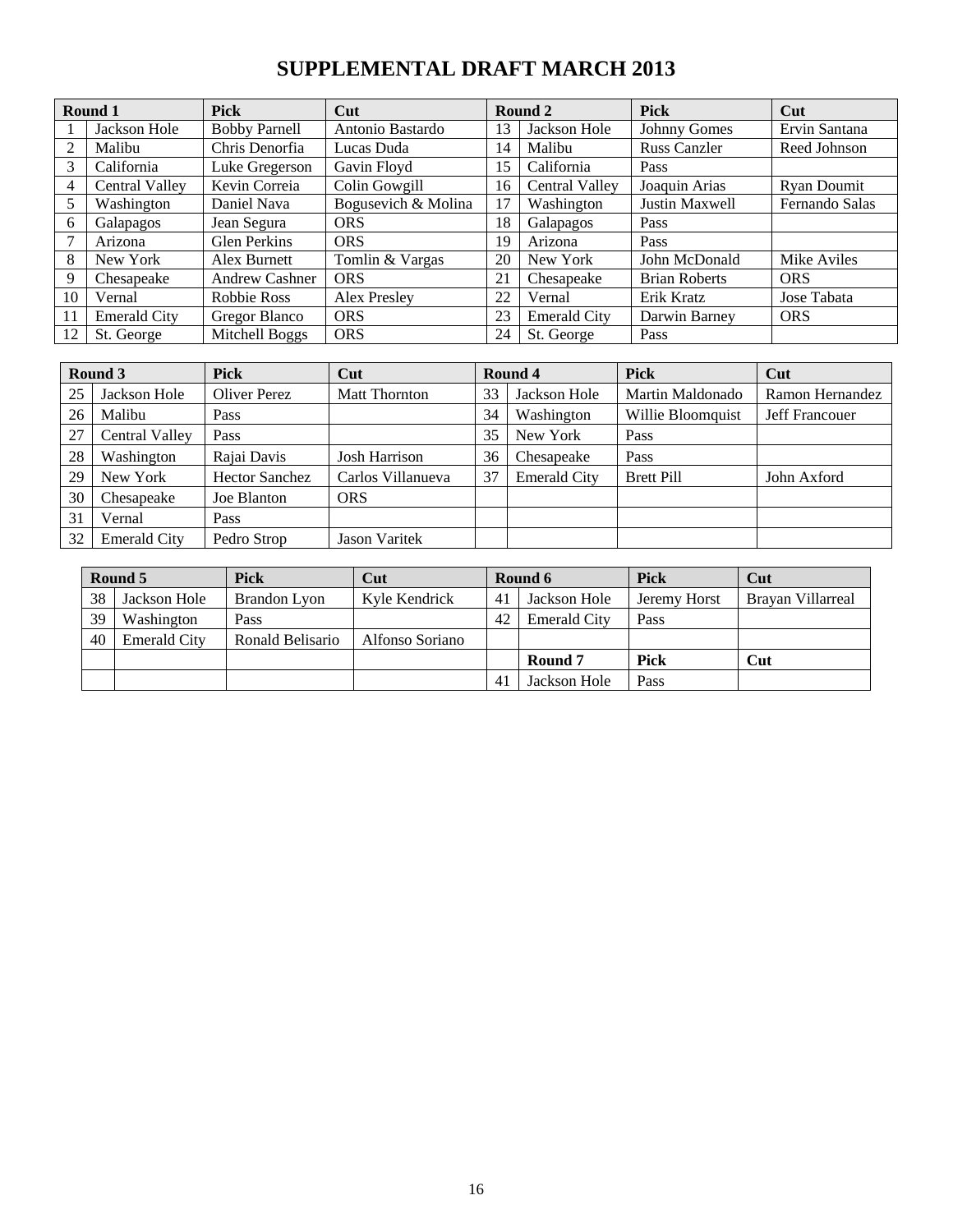# **SUPPLEMENTAL DRAFT JUNE 2013**

|    | Round 1               | <b>Pick</b>           | Cut                   |    | Round 2               | <b>Pick</b>          | Cut                  |
|----|-----------------------|-----------------------|-----------------------|----|-----------------------|----------------------|----------------------|
|    | California            | Luis Avilan           | Paul Janish           | 13 | California            | Avisail Garcia       | Rick Porcello        |
|    | Arizona               | Patrick Corbin        | Daniel Hudson         | 14 | Arizona               | <b>Steve Delabar</b> | <b>Josh Beckett</b>  |
| 3  | Jackson Hole          | Josh Donaldson        | <b>ORS</b>            | 15 | Jackson Hole          | Mike Leake           | Kelly Shoppach       |
| 4  | St George             | Francisco Liriano     | Jason Donald          | 16 | St George             | Addison Reed         | Logan Morrison       |
| 5  | New York              | Jonathan Herrera      | <b>Hector Sanchez</b> | 17 | New York              | Daniel Murphy        | Phillip Humber       |
| 6  | Washington            | Mike Carp             | Mitch Meier           | 18 | Washington            | <b>Bartolo Colon</b> | Nyjer Morgan         |
|    | <b>Central Valley</b> | Mark Melancon         | Maicer Izturis        | 19 | <b>Central Valley</b> | Josh Collmenter      | Chad Billingsley     |
| 8  | <b>Emerald City</b>   | Edward Mujica         | Chris Carpenter       | 20 | <b>Emerald City</b>   | Kyle Kendrick        | <b>Justin Turner</b> |
| 9  | Malibu                | <b>Tyler Chatwood</b> | <b>Brett Anderson</b> | 21 | Malibu                | Derek Holland        | Will Venable         |
| 10 | Chesapeake            | Jordy Mercer          | Joe Blanton           | 22 | Chesapeake            | Corey Kluber         | Dan Haren            |
|    | Vernal                | Carlos Corporan       | <b>Blake Beavan</b>   | 23 | Vernal                | Xavier Paul          | Chris Heisey         |
| 12 | Galapagos             | <b>Matt Adams</b>     | Jim Thome             | 24 | Galapagos             | Ervin Santana        | Casey Kelly          |

|    | Round 3               | <b>Pick</b>       | Cut                   | Round 4 |                     | <b>Pick</b>      | Cut             |
|----|-----------------------|-------------------|-----------------------|---------|---------------------|------------------|-----------------|
| 25 | California            | Pass              | Gaby Sanchez          | 37      | Arizona             | Zach McCallister | Jordan Danks    |
| 26 | Arizona               | Jim Henderson     | Jorge Posada          | 38      | Jackson Hole        | Scott Feldman    | Edinson Volquez |
| 27 | Jackson Hole          | Eric Stults       | <b>Grady Sizemore</b> | 39      | St George           | Samuel Deduno    | Eric Bedard     |
| 28 | St George             | Nate McLouth      | J.D. Drew             | 40      | New York            | Jeanmar Gomez    | Chris Getz      |
| 29 | New York              | Jordan Schafer    | Brian Wilson          | 41      | Washington          | Pass             |                 |
| 30 | Washington            | Juan Francisco    |                       | 42      | Central Valley      | Pass             |                 |
| 31 | <b>Central Valley</b> | <b>Jeff Baker</b> | <b>Brett Pill</b>     | 43      | <b>Emerald City</b> | Pass             |                 |
| 32 | <b>Emerald City</b>   | Tommy Hunter      |                       | 44      | Malibu              | Pass             |                 |
| 33 | Malibu                | Lucas Duda        |                       | 45      | Chesapeake          | Pass             |                 |
| 34 | Chesapeake            | Yan Gomes         | Daric Barton          | 46      | Vernal              | Pass             |                 |
| 35 | Vernal                | Alexi Amarista    |                       |         |                     |                  |                 |
| 36 | Galapagos             | Pass              | <b>Jimmy Paredes</b>  |         |                     |                  |                 |

|     | Round 5      | Pick        | Cut                     | Round 6 |          | Pick | Cut |
|-----|--------------|-------------|-------------------------|---------|----------|------|-----|
| 47  | Arizona      | Pass        |                         |         | New York | Pass |     |
| -48 | Jackson Hole | Pass        |                         |         |          |      |     |
| 49  | St George    | Pass        |                         |         |          |      |     |
| 50  | New York     | Raul Valdez | <b>Michael Saunders</b> |         |          |      |     |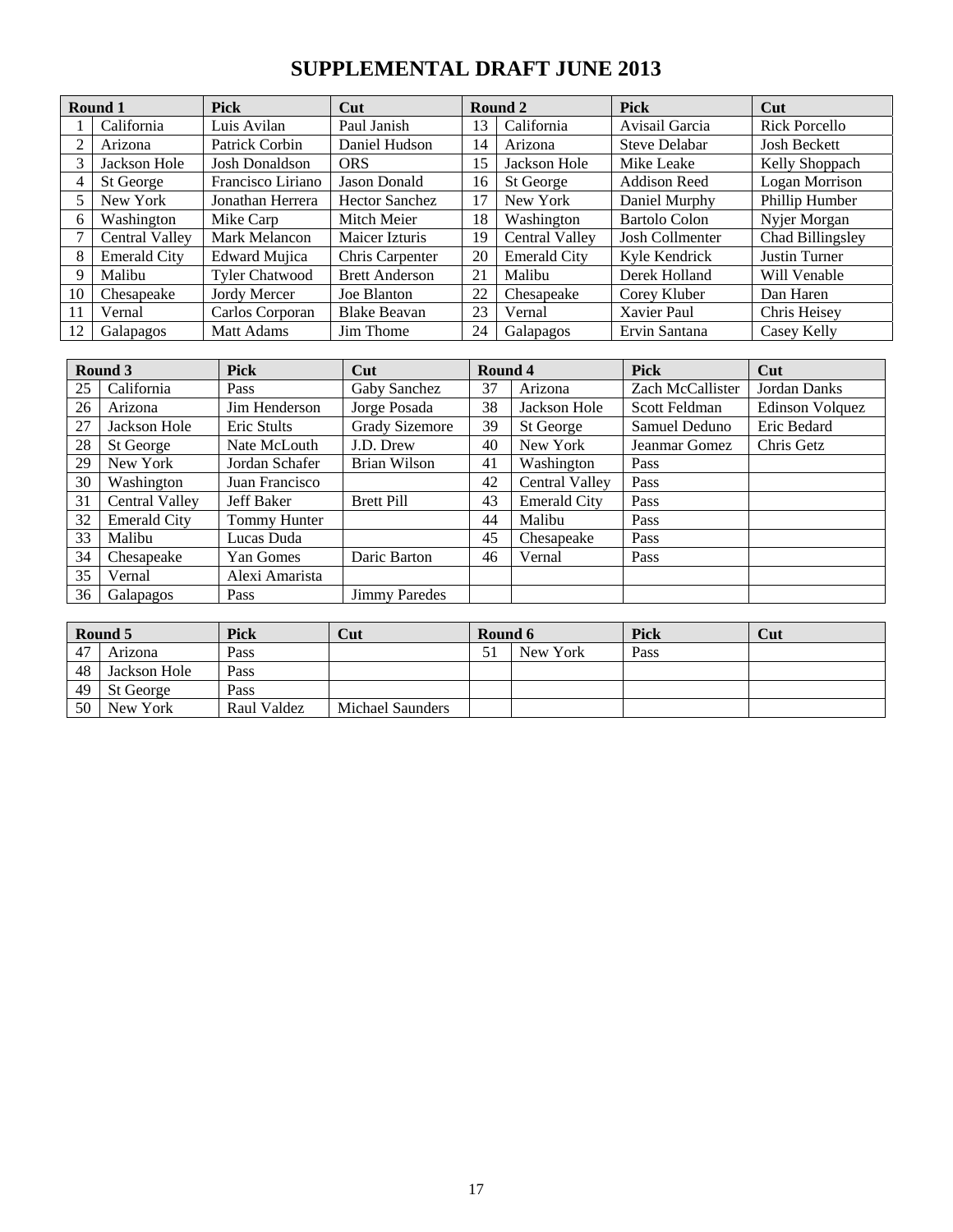# **SUPPLEMENTAL DRAFT AUGUST 2013**

|    | Round 1               | <b>Pick</b>          | Cut                     |    | Round 2               | <b>Pick</b>             | Cut                  |
|----|-----------------------|----------------------|-------------------------|----|-----------------------|-------------------------|----------------------|
|    | California            | Donnie Murphy        | <b>Ezequiel Carrera</b> | 13 | California            | <b>Bronson Arroyo</b>   | Jeff Niemann         |
|    | St. George            | Marlon Byrd          | Mike Adams              | 14 | St. George            | Joel Peralta            | Arodys Vizcaino      |
|    | Jackson Hole          | Travis Wood          | <b>ORS</b>              | 15 | Jackson Hole          | <b>Jose Veras</b>       | Eric Stults          |
| 4  | Arizona               | Luke Hochevar        | <b>Andrew Bailey</b>    | 16 | Arizona               | Chad Gaudin             | Michael McKenry      |
|    | New York              | Gordon Beckham       | Jeanmar Gomez           | 17 | New York              | Jeremy Hefner           | <b>Jeff Karstens</b> |
| 6  | <b>Emerald City</b>   | Alfonso Soriano      | Steve Johnson           | 18 | <b>Emerald City</b>   | Pass                    |                      |
|    | <b>Central Valley</b> | Joaquin Benoit       | Casey Kotchman          | 19 | <b>Central Valley</b> | Pass                    |                      |
| 8  | Jackson Hole          | Ryan Raburn          | Jamey Carroll           | 20 | Jackson Hole          | <b>Rex Brothers</b>     | Jeremy Horst         |
|    | Malibu                | Nolan Reimold        | <b>Russ Canzler</b>     | 21 | Malibu                | Jesse Crain             | Dee Gordon           |
| 10 | Washington            | Juan Uribe           | Wilson Betemit          | 22 | Washington            | <b>Michael Saunders</b> | Lucas Harrell        |
| 11 | Chesapeake            | Will Venable         | Cory Luebke             | 23 | Chesapeake            | <b>Pass</b>             |                      |
| 12 | Vernal                | <b>Ricky Nolasco</b> | <b>Anthony Bass</b>     | 24 | Vernal                | Joe Kelly               | Nick Swisher         |

|    | Round 3      | <b>Pick</b>      | Cut           |    | Round 4      | <b>Pick</b>             | Cut                  |
|----|--------------|------------------|---------------|----|--------------|-------------------------|----------------------|
| 25 | California   | Pass             |               | 34 | St. George   | <b>Tanner Scheppers</b> | Mitchell Boggs       |
| 26 | St. George   | Mike Aviles      | Javy Guerra   | 35 | Jackson Hole | Gaby Sanchez            | <b>Ryan Dempster</b> |
| 27 | Jackson Hole | Vin Mazzaro      | Brandon Lyon  | 36 | Arizona      | Pass                    |                      |
| 28 | Arizona      | Louis Coleman    | Corey Hart    | 37 | Jackson Hole | Pass                    |                      |
| 29 | New York     | Pass             |               | 38 | Washington   | Pass                    |                      |
| 30 | Jackson Hole | Tony Watson      | Sean Marshall |    |              |                         |                      |
| 31 | Malibu       | Pass             |               |    |              |                         |                      |
| 32 | Washington   | Omar Quintanilla | Rajai Davis   |    |              |                         |                      |
| 33 | Vernal       | Pass             |               |    |              |                         |                      |

|    | Round 5      | Pick | Cut |
|----|--------------|------|-----|
| 39 | St. George   | Pass |     |
|    | Jackson Hole | Pass |     |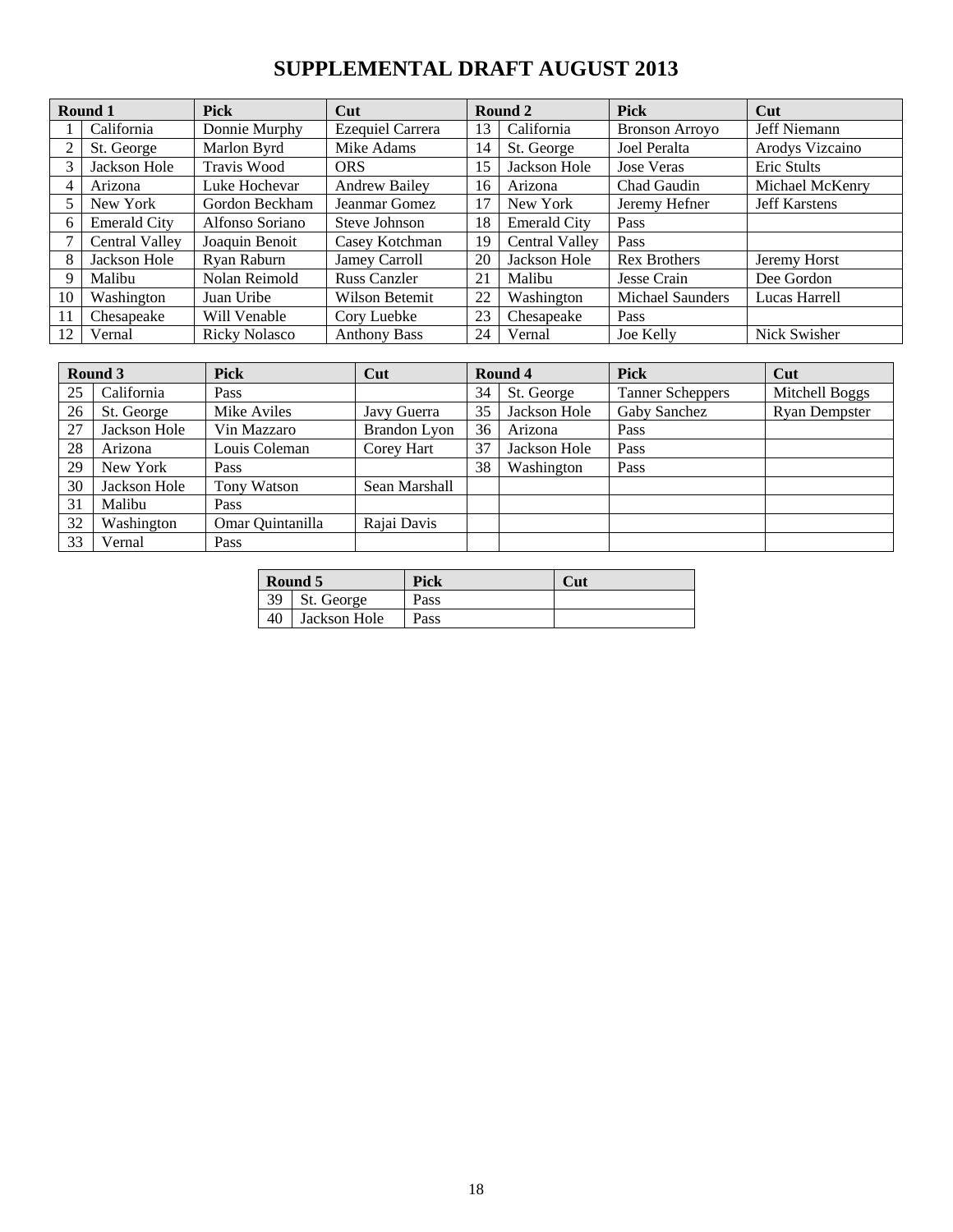# **2013 OFFICIAL TRADES**

# **December 30, 2013**

Emerald City trades Jay Bruce and their 3rd round pick in the 2013 Free Agent Draft to Malibu for the overall #2 Pick in the 1st round of the 2013 Free Agent Draft.

# **June 3, 2013**

Chesapeake trades Shelby Miller and their 5th round pick in the 2014 Free Agent Draft to Jackson for Kyle Lohse and Fernando Rodney.

# **July 15, 2013**

Emerald City trades Brandon Moss, Darwin Barney, and their 3rd round pick in the 2014 Free Agent Draft to Malibu for Brett Gardner, Danny Espinosa, and their 1st round pick in the 2014 Free Agent Draft.

# **August 31, 2013**

Galapagos trades all of its picks in the 2013 August supplemental draft to Jackson Hole for Oliver Perez. Galapagos cuts Jake Odorizzi.

Galapagos trades Matt Weiters to Arizona for Sergio Romo.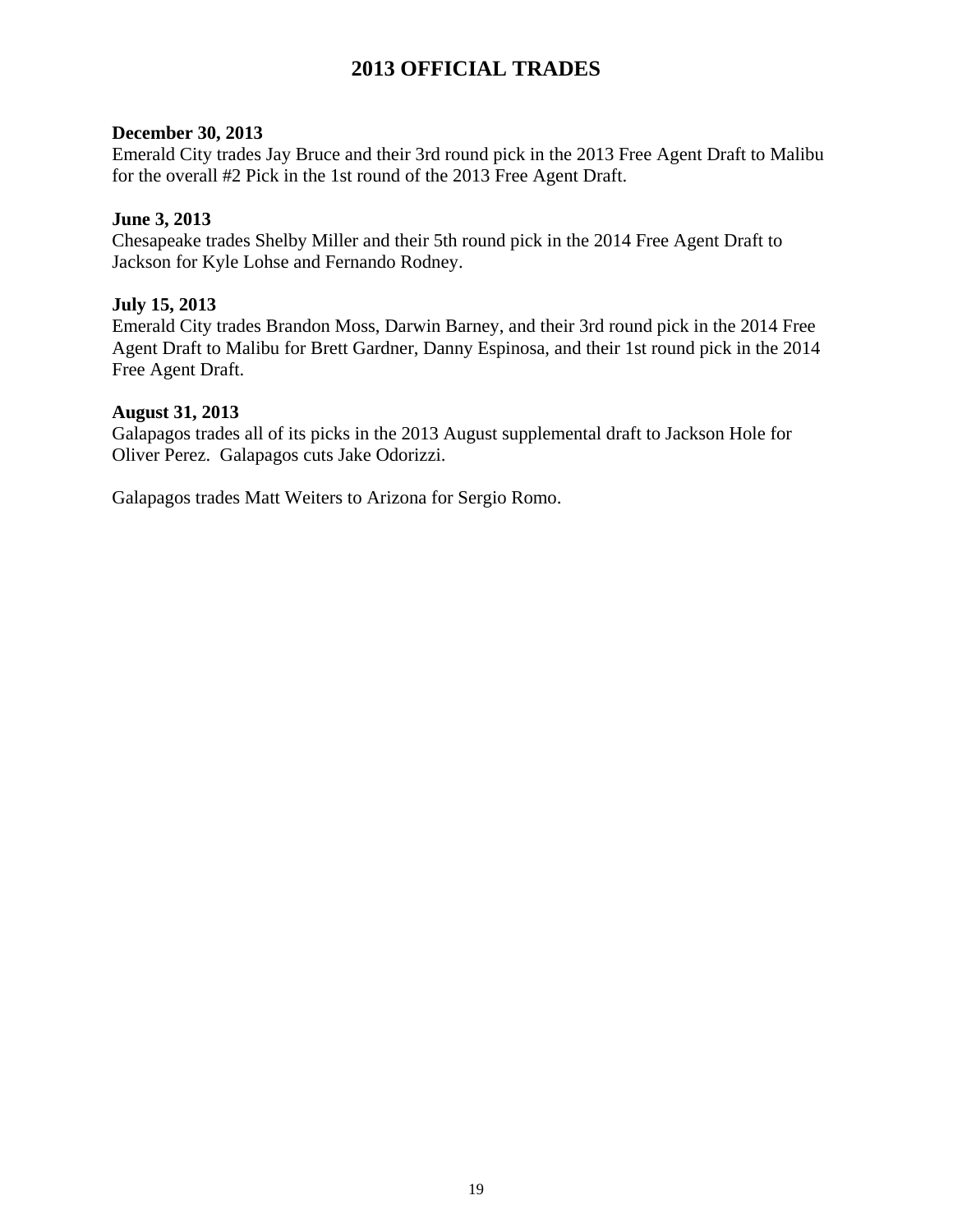# **INDIVIDUAL BATTING STATISTICS (BY ALPHA)**

| <b>Name</b>               | TM         | <b>AVG</b> | <b>OBA</b> | <b>SLG</b> | <b>OPS</b> | <b>GM</b>      | $\mathbf{A}\mathbf{B}$ | $\bf{R}$                         | $\bf{H}$              | 2B               |                          | $3B$ HR             | <b>RBI</b>                     | <b>BB</b>                        | IW                                 | SO <sub>1</sub>           |                   | <b>HB</b> SH            | $SF$ DP                 |                                    | <b>SB</b>                          | $\mathbf{CS}$           | E                           |
|---------------------------|------------|------------|------------|------------|------------|----------------|------------------------|----------------------------------|-----------------------|------------------|--------------------------|---------------------|--------------------------------|----------------------------------|------------------------------------|---------------------------|-------------------|-------------------------|-------------------------|------------------------------------|------------------------------------|-------------------------|-----------------------------|
| Dustin Ackley             | SGS        | .128       | .169       | .218       | .387       | 28             | 78                     | 8                                | 10                    |                  | $\theta$                 | 2                   | 3                              | 4                                | $\overline{0}$                     | 18                        | $\theta$          |                         |                         |                                    | $\overline{2}$                     | $\overline{0}$          | $\mathbf{1}$                |
| Matt Adams                | <b>GAT</b> | .000       | .000       | .000       | .000       | $\overline{2}$ |                        |                                  | $\Omega$              | $\mathbf{0}$     | $\overline{0}$           | $\overline{0}$      | $\overline{0}$                 | $\overline{0}$                   | $\theta$                           | $\boldsymbol{0}$          | $\overline{0}$    | $\overline{0}$          | $\overline{0}$          | $\mathbf{0}$                       | $\theta$                           | $\overline{0}$          | $\overline{0}$              |
| Yonder Alonso             | <b>CAD</b> | .225       | .282       | .333       | .615       | 49             | 138                    | 14                               | 31                    | 12               | $\overline{0}$           |                     | $\overline{15}$                | 10                               | $\theta$                           | 33                        |                   | $\overline{0}$          | $\overline{0}$          | 6                                  | $\theta$                           | $\overline{0}$          | $\overline{c}$              |
| Jose Altuve               | <b>GAT</b> | .273       | .319       | .413       | .732       | 45             | 150                    | 22                               | 41                    | 10               | 1                        | 3                   | 10                             | 9                                | $\theta$                           | 17                        |                   | $\overline{0}$          | $\overline{0}$          | $\theta$                           | 5                                  |                         | $\overline{0}$              |
| Pedro Alvarez             | <b>GAT</b> | 1.000      | 1.000      | 2.000      | 3.000      | 1              |                        | $\theta$                         |                       |                  | $\theta$                 | $\theta$            | $\mathbf{1}$                   | $\overline{0}$                   | $\theta$                           | $\boldsymbol{0}$          | $\theta$          | $\overline{0}$          | $\overline{0}$          | $\mathbf{0}$                       | $\Omega$                           | $\Omega$                | $\mathbf{0}$                |
| Alexi Amarista            | <b>VEE</b> | .000       | .000       | .000       | .000       | $\overline{c}$ | $\theta$               | $\theta$                         | 0                     | $\boldsymbol{0}$ | $\mathbf{0}$             | $\Omega$            | $\overline{0}$                 | $\overline{0}$                   | 0                                  | $\boldsymbol{0}$          | $\Omega$          | $\overline{0}$          | $\overline{0}$          | $\mathbf{0}$                       | $\theta$                           | $\overline{0}$          | $\mathbf{0}$                |
| Elvis Andrus              | <b>VEE</b> | .252       | .305       | .335       | .640       | 162            | 639                    | 69                               | 161                   | 34               | 5                        | 3                   | 42                             | 47                               | $\theta$                           | 124                       | $\overline{2}$    | $2\overline{4}$         | $\mathbf{1}$            | 9                                  | 19                                 | 8                       | $\overline{13}$             |
| Norichika Aoki            | WAG        | .257       | .314       | .370       | .684       | 149            | 608                    | 92                               | 156                   | $\overline{35}$  | 5                        | 8                   | $\overline{37}$                | 45                               | $\theta$                           | 91                        | 7                 | $\overline{7}$          | $\overline{2}$          | 3                                  | 35                                 | 9                       | $\mathfrak{Z}$              |
| J.P. Arencibia            | <b>AZH</b> | .200       | .225       | .372       | .598       | 55             | 145                    | 13                               | 29                    | $\overline{7}$   | $\overline{0}$           | 6                   | 19                             | 3                                | $\theta$                           | 48                        | $\overline{2}$    |                         | 1                       | 1                                  | $\boldsymbol{0}$                   | $\overline{0}$          | $\mathbf{1}$                |
| Joaquin Arias             | <b>CVC</b> | .167       | .167       | .167       | .333       | 5              | 12                     |                                  | $\overline{2}$        | $\overline{0}$   | $\theta$                 | 0                   | $\mathbf{0}$                   | $\overline{0}$                   | $\theta$                           | 3                         | $\theta$          | $\overline{0}$          | $\overline{0}$          | 1                                  | $\theta$                           | $\overline{0}$          | $\boldsymbol{0}$            |
| Alex Avila                | SGS        | .205       | .324       | .333       | .657       | 41             | 117                    | 11                               | 24                    | 3                | $\theta$                 |                     | 14                             | 21                               | $\theta$                           | 29                        | $\theta$          | $\overline{0}$          |                         | 5                                  |                                    | $\overline{0}$          | $\overline{2}$              |
| Mike Aviles               | SGS        | .286       | .280       | .469       | .749       | 17             | 49                     | 8                                | 14                    | 3                | $\theta$                 | $\mathfrak{D}$      | 3                              | $\mathbf{0}$                     | $\Omega$                           | 10                        | $\theta$          | $\overline{2}$          |                         | $\mathbf{0}$                       | 3                                  | $\overline{0}$          | $\overline{3}$              |
| Erick Aybar               | <b>CHC</b> | .242       | .266       | .399       | .665       | 47             | 153                    | 22                               | 37                    | $\overline{17}$  | $\overline{2}$           |                     | 14                             | $\overline{3}$                   |                                    | 28                        |                   | $\overline{0}$          | $\overline{0}$          | $\overline{c}$                     | $\overline{2}$                     | $\overline{0}$          | $\overline{4}$              |
| Darwin Barney             | ***        | .157       | .182       | .176       | .358       | 56             | 51                     | 3                                | 8                     |                  | $\theta$                 | 0                   | 3                              | $\overline{c}$                   | 0                                  | 6                         | $\overline{0}$    | $\overline{2}$          | $\overline{2}$          | $\overline{0}$                     |                                    | $\overline{0}$          | $\mathbf{1}$                |
| Jose Bautista             | <b>NYK</b> | .199       | .339       | .362       | .702       | 120            | 356                    | 53                               | 71                    | 13               | $\mathbf{0}$             | 15                  | 57                             | 71                               | 0                                  | 92                        | 5                 | $\overline{0}$          | $\mathbf{1}$            | 11                                 | 3                                  | $\overline{0}$          | $\overline{3}$              |
| Mike Baxter               | WAG        | .292       | .373       | .462       | .835       | 116            | 390                    | 51                               | 114                   | 36               | 9                        | 4                   | $\overline{54}$                | $\overline{37}$                  |                                    | 107                       | $\overline{13}$   | $\overline{0}$          | $\mathbf{1}$            | 8                                  | 6                                  | 4                       | $\overline{0}$              |
| <b>Brandon Belt</b>       | <b>ECO</b> | .250       | .250       | .250       | .500       | 5              | 4                      | $\overline{2}$                   |                       | $\boldsymbol{0}$ | $\theta$                 | $\theta$            | $\mathbf{0}$                   | $\mathbf{0}$                     | $\theta$                           | $\overline{0}$            | $\theta$          | $\overline{0}$          | $\overline{0}$          | $\overline{0}$                     |                                    | $\overline{0}$          | $\mathbf{0}$                |
| Carlos Beltran            | <b>CHC</b> | .259       | .339       | .481       | .820       | 36             | 108                    | 15                               | 28                    | 3                | $\theta$                 | 7                   | 13                             | 12                               | $\Omega$                           | 20                        |                   | $\overline{0}$          | $\overline{0}$          | 1                                  | $\theta$                           |                         | $\mathbf{0}$                |
| <b>Adrian Beltre</b>      | <b>ECO</b> | .271       | .301       | .487       | .788       | 156            | 649                    | 92                               | 176                   | 24               | 4                        | 36                  | 92                             | 24                               |                                    | 116                       | 5                 | $\overline{0}$          | 6                       | 8                                  | $\theta$                           | $\overline{0}$          | $\overline{7}$              |
| Lance Berkman             | <b>AZH</b> | .125       | .222       | .250       | .472       | 8              | 16                     |                                  | $\overline{c}$        | $\overline{2}$   | $\theta$                 | $\theta$            | 1                              | $\overline{c}$                   | $\Omega$                           | 1                         | $\theta$          | $\overline{0}$          | $\overline{0}$          | $\theta$                           | $\theta$                           | $\overline{0}$          | $\overline{0}$              |
| Roger Bernadina           | <b>WAG</b> | .287       | .352       | .464       | .816       | 98             | 334                    | 60                               | 96                    | 17               | $\overline{0}$           | 14                  | 58                             | $\overline{35}$                  | $\theta$                           | 82                        | $\theta$          | 8                       | 3                       | $\overline{c}$                     | 24                                 | 4                       | $\boldsymbol{0}$            |
| Wilson Betemit            | WAG        | .375       | .444       | .656       | 1.101      | 11             | 32                     | 6                                | 12                    | $\mathfrak{Z}$   | $\theta$                 | $\overline{2}$      | 9                              | 4                                | $\theta$                           | 5                         | $\theta$          | $\overline{0}$          | $\overline{0}$          | $\mathbf{1}$                       | $\mathbf{0}$                       | $\overline{0}$          | $\overline{c}$              |
| <b>Gregor Blanco</b>      | ECO        | .250       | .309       | .301       | .610       | 79             | 176                    | 22                               | 44                    | $\overline{2}$   | $\overline{2}$           |                     | 10                             | $\overline{15}$                  | $\theta$                           | 48                        | $\theta$          | 9                       | $\overline{0}$          | $\overline{2}$                     | 15                                 | $\overline{2}$          | $\overline{0}$              |
| Willie Bloomquist         | <b>WAG</b> | .257       | .305       | .385       | .690       | 54             | 109                    | 10                               | 28                    | 6                | $\overline{4}$           | 0                   | 16                             | 6                                | $\overline{2}$                     | 28                        | $\theta$          |                         | 1                       | $\overline{4}$                     | 3                                  |                         | $\overline{2}$              |
| Emilio Bonifacio          | <b>NYK</b> | .280       | .339       | .320       | .659       | 39             | 100                    | 15                               | 28                    | $\overline{0}$   | $\overline{2}$           | 0                   | 11                             | 9                                | $\Omega$                           | 14                        | $\overline{0}$    | 3                       | $\overline{0}$          | $\mathbf{1}$                       | $\overline{17}$                    | $\overline{c}$          | $\overline{8}$              |
| Peter Bourjos             | <b>ECO</b> | .182       | .240       | .239       | .478       | 93             | 176                    | 18                               | $\overline{32}$       | $\overline{7}$   | $\mathbf{0}$             |                     | 15                             | 9                                | 0                                  | 51                        | 5                 | $\overline{25}$         | $\overline{2}$          | $\overline{0}$                     |                                    | $\overline{3}$          | $\overline{c}$              |
| Michael Bourn             | <b>NYK</b> | .250       | .318       | .362       | .680       | 118            | 384                    | 51                               | 96                    | 13               | 6                        | 6                   | 34                             | 36                               |                                    | 109                       | $\overline{2}$    | 6                       | $\mathbf{1}$            | $\overline{4}$                     | 24                                 | 10                      | $\overline{c}$              |
| Michael Brantley          | <b>CVC</b> | .268       | .295       | .374       | .669       | 89             | 302                    | 39                               | 81                    | 23               | $\theta$                 | 3                   | $\overline{32}$                | $\overline{13}$                  | $\Omega$                           | 40                        | $\theta$          | $\overline{0}$          | $\overline{4}$          | 11                                 | 6                                  | $\overline{c}$          | $\overline{0}$              |
| Rob Brantly               | CAD        | .214       | .421       | .214       | .635       | 8              | 14                     |                                  | 3                     | $\boldsymbol{0}$ | $\theta$                 | $\Omega$            | $\boldsymbol{0}$               | 5                                | 0                                  | $\overline{4}$            | $\overline{0}$    | $\overline{0}$          | $\overline{0}$          | $\mathbf{0}$                       | $\boldsymbol{0}$                   | $\overline{0}$          | $\overline{0}$              |
| Ryan Braun                | <b>CVC</b> | .323       | .385       | .635       | 1.020      | 153            | 576                    | 105                              | 186                   | 39               | 6                        | 43                  | 122                            | 44                               |                                    | 151                       | 9                 | $\overline{0}$          | 3                       | 18                                 | 17                                 | $\overline{4}$          | $\overline{c}$              |
| Domonic Brown             | <b>JAG</b> | .151       | .248       | .258       | .506       | 27             | 93                     | 9                                | 14                    | 4                | 3                        | $\theta$            | 8                              | 11                               | $\theta$                           | 20                        |                   | $\overline{0}$          | $\overline{0}$          | 3                                  | $\Omega$                           |                         | $\mathbf{1}$                |
| <b>Jay Bruce</b>          | <b>MAW</b> | .205       | .259       | .430       | .689       | 145            | 493                    | 63                               | 101                   | 40               | $\overline{\mathcal{L}}$ | 21                  | 63                             | 33                               |                                    | 145                       | 4                 | $\overline{0}$          | $\overline{5}$          | 9                                  | $\overline{2}$                     |                         | 3                           |
| <b>Billy Butler</b>       | CAD        | .279       | .321       | .457       | .778       | 154            | 624                    | 77                               | 174                   | 27               | 3                        | 26                  | 92                             | $\overline{33}$                  | $\theta$                           | 139                       | 8                 | $\overline{0}$          | $\overline{4}$          | 31                                 | $\theta$                           | $\overline{0}$          | $\overline{0}$              |
| Asdrubal Cabrera          | SGS        | .172       | .246       | .276       | .522       | 59             | 163                    | 20                               | 28                    | 5                | $\boldsymbol{0}$         | 4                   | 8                              | $\overline{12}$                  | $\theta$                           | 43                        | 4                 |                         | $\overline{0}$          | $\overline{4}$                     | $\overline{2}$                     |                         | $\overline{5}$              |
| <b>Everth Cabrera</b>     | <b>VEE</b> | .245       | 327        | .327       | .654       | 33             | 49                     | 10                               | 12                    |                  | $\theta$                 |                     | 10                             | 6                                | 0                                  | 13                        | $\Omega$          | $\overline{4}$          | $\overline{0}$          | $\theta$                           | 8                                  | 0                       | $\boldsymbol{0}$            |
| Melky Cabrera             | VEE        | .309       | .354       | .468       | .822       | 162            | 679                    | 111                              | 210                   | 32               | 14                       | 16                  | 99                             | 49                               |                                    | 124                       | $\theta$          | $\overline{5}$          | 6                       | 20                                 | 18                                 |                         | $\overline{7}$              |
| Miguel Cabrera            | <b>CHC</b> | .271       | .336       | .471       | .807       |                | 162 639                |                                  | 86 173 20             |                  | $\vert 0 \vert$          |                     | 36 104                         | 59                               |                                    | 3 1 2 6                   | $\mathfrak{Z}$    | $\boldsymbol{0}$        | $\mathcal{L}$           | 22                                 |                                    |                         | 0 15                        |
| Lorenzo Cain              | <b>VEE</b> | .324       | .372       | .551       | .923       | 47             | 136                    | 25                               | 44                    | 6                | $\overline{c}$           | 7                   | 21                             | 9                                | $\overline{0}$                     | 34                        | $\overline{c}$    | $\mathbf{0}$            | $\mathbf{1}$            | $\overline{2}$                     | 6                                  | $\overline{0}$          | $\overline{c}$              |
| Robinson Cano             | <b>CVC</b> | .303       | .356       | .507       | .863       | 158            | 604                    |                                  | 88 183 51             |                  | $\boldsymbol{0}$         | 24                  | 98                             | 45                               | 4                                  | 110                       | 5                 | $\boldsymbol{0}$        | 7                       | 23                                 | $\overline{0}$                     | $\overline{0}$          | $\overline{7}$              |
| Russ Canzler              | <b>MAW</b> | .333       | .351       | .505       | .856       | 34             | 93                     | 13                               | 31                    | 4                | 0                        | 4                   | 15                             | $\mathfrak 3$                    | $\theta$                           | 23                        | $\boldsymbol{0}$  | $\boldsymbol{0}$        | $\mathbf{1}$            | $\boldsymbol{0}$                   | $\overline{0}$                     | $\overline{0}$          | $\mathbf{0}$                |
| Matt Carpenter            | <b>CVC</b> | .282       | .387       | .439       | .826       | 128            | 401                    | 59                               | 113                   | 31               | $\overline{7}$           | 6                   | 56                             | $\overline{68}$                  | $\overline{0}$                     | 74                        | $\overline{c}$    | $\boldsymbol{0}$        | $\overline{c}$          | 14                                 | $\boldsymbol{0}$                   |                         | $\overline{3}$              |
| <b>Ezequiel Carrera</b>   | CAD        | .200       | .200       | .600       | .800       | 5              | 15                     | $\overline{c}$                   | 3                     |                  | 1                        |                     | $\overline{2}$                 | $\mathbf{0}$                     | $\overline{0}$                     | 5                         | $\boldsymbol{0}$  | $\boldsymbol{0}$        | $\boldsymbol{0}$        | $\boldsymbol{0}$                   | $\mathbf{0}$                       | $\overline{0}$          | $\boldsymbol{0}$            |
| <b>Jamey Carroll</b>      | JAG        | .242       | .323       | .289       | .611       | 66             | 194                    | 15                               | 47                    | $\boldsymbol{7}$ | 1                        | $\boldsymbol{0}$    | 11                             | 20                               | 1                                  | 26                        | 3                 | $\boldsymbol{7}$        | $\boldsymbol{0}$        | 6                                  | 2                                  | $\overline{\mathbf{3}}$ | $\ensuremath{\mathfrak{Z}}$ |
| Chris Carter              | ECO        | .268       | .332       | .579       | .911       | 96             | 209                    | 30                               | 56                    | 11               | $\boldsymbol{0}$         | 18                  | 49                             | 20                               | $\overline{0}$                     | 88                        | $\theta$          | $\boldsymbol{0}$        | $\boldsymbol{0}$        | 5                                  | $\mathbf{0}$                       | $\boldsymbol{0}$        | $\mathbf{1}$                |
| <b>Welington Castillo</b> | <b>CVC</b> | .316       | .385       | .519       | .904       | 55             | 133                    | 16                               | 42                    | 9                | $\boldsymbol{0}$         | 6                   | 15                             | 15                               | 0                                  | 33                        | $\boldsymbol{0}$  | $\boldsymbol{0}$        | $\boldsymbol{0}$        | $\overline{c}$                     | $\mathbf{0}$                       | $\overline{0}$          | $\overline{3}$              |
| Jason Castro              | WAG        | .237       | .320       | .369       | .689       | 134            | 434                    | 35                               | 103                   | 16               | 4                        | 11                  | 54                             | 50                               | 0                                  | 99                        | 5                 |                         | 4                       | 20                                 | $\mathbf{0}$                       | $\overline{0}$          | $\overline{7}$              |
| <b>Starlin Castro</b>     | JAG        | .250       | .286       | .363       | .650       |                | 162 597                |                                  | 59 149                | 27               | 4                        | 11                  | 56                             | 29                               | $\overline{c}$                     | 113                       | $\overline{c}$    | $\sqrt{2}$              | $6 \overline{6}$        | 15                                 | 20                                 |                         | 29                          |
| <b>Yoenis Cespedes</b>    | <b>NYK</b> | .272       | .325       | .474       | .800       |                | 140 504                | 71                               | 137                   | 24               | 3                        | 24                  | 75                             | 36                               | $\mathfrak{2}$                     | 129                       | 5                 | $\overline{0}$          | 6                       | 18                                 | 13                                 | $\mathbf{6}$            | $\mathfrak{Z}$              |
| Eric Chavez               | WAG        | .262       | .327       | .491       | .819       | 125            | 458                    | 59                               | 120                   | 27               | $\boldsymbol{0}$         | 26                  | 89                             | 45                               | $\boldsymbol{0}$                   | 97                        | $\overline{2}$    | $\boldsymbol{0}$        | $\mathfrak s$           | 18                                 | $\boldsymbol{0}$                   | $\boldsymbol{0}$        | $\overline{7}$              |
| Lonnie Chisenhall         | SGS        | .243       | .304       | .385       | .689       | 52             | 148                    | 15                               | 36                    | 9                | 0                        | $\overline{4}$      | 13                             | 13                               | $\overline{0}$                     | 38                        | $\boldsymbol{0}$  | $\boldsymbol{0}$        | $\boldsymbol{0}$        | 5                                  | 4                                  | $\overline{0}$          | $\infty$                    |
| Shin-Shoo Choo            | <b>AZH</b> | .301       | .376       | .434       | .810       | 132            | 489                    | 78                               | 147                   | 23               | $\boldsymbol{0}$         | 14                  | 46                             | 53                               | 0                                  | 129                       | 8                 | $\sqrt{2}$              | $\overline{\mathbf{3}}$ | 9                                  | 16                                 | 3                       | $\overline{4}$              |
| <b>Tyler Colvin</b>       | VEE        | .256       | .270       | .417       | .687       | 73             | 199                    | 22                               | 51                    | 11               | 0                        | 7                   | 23                             | $\overline{4}$                   | $\overline{0}$                     | 54                        | $\theta$          | $\overline{0}$          | $\,1$                   | $\overline{4}$                     | 4                                  |                         | $\overline{5}$              |
| Zach Cozart               | <b>AZH</b> | .164       | .263       | .209       | .472       | 29             | 67                     | $\,8$                            | 11                    | $\mathfrak 3$    | $\boldsymbol{0}$         | $\boldsymbol{0}$    | $\sqrt{5}$                     | 9                                | $\overline{0}$                     | $\overline{7}$            | $\theta$          | $\overline{\mathbf{3}}$ | $\boldsymbol{0}$        | 3                                  | $\overline{0}$                     | $\overline{0}$          | $\mathbf{0}$                |
| Allen Craig               | <b>CHC</b> | .321       | .349       | .594       | .942       | 76             | 224                    | 38                               | 72                    | 19               | $\boldsymbol{0}$         | 14                  | 41                             | 11                               | $\overline{0}$                     | 43                        | 0                 | $\boldsymbol{0}$        | $\overline{3}$          | 9                                  | $\mathbf{0}$                       | $\overline{0}$          | $\boldsymbol{0}$            |
| Brandon Crawford ECO      |            | .118       | .167       |            | .314       |                |                        |                                  |                       |                  |                          |                     |                                |                                  |                                    |                           |                   | $\boldsymbol{0}$        | $\boldsymbol{0}$        |                                    |                                    | 1                       | $\ensuremath{\mathfrak{Z}}$ |
|                           |            |            |            | .147       |            | 14<br>3        | 34<br>$\overline{2}$   | $\mathbf{1}$<br>$\boldsymbol{0}$ | 4<br>$\boldsymbol{0}$ | $\overline{0}$   | 0<br>$\boldsymbol{0}$    | 0<br>$\overline{0}$ | $\mathbf{1}$<br>$\overline{0}$ | $\overline{c}$<br>$\overline{0}$ | $\boldsymbol{0}$<br>$\overline{0}$ | $\,8\,$<br>$\overline{0}$ | 0<br>$\mathbf{0}$ | $\overline{0}$          | $\overline{0}$          | $\boldsymbol{0}$<br>$\overline{0}$ | $\boldsymbol{0}$<br>$\overline{0}$ | 0                       | $\overline{0}$              |
| Carl Crawford             | <b>CHC</b> | .000       | .000       | .000       | .000       |                |                        |                                  |                       |                  |                          |                     |                                |                                  |                                    |                           |                   |                         |                         |                                    |                                    |                         |                             |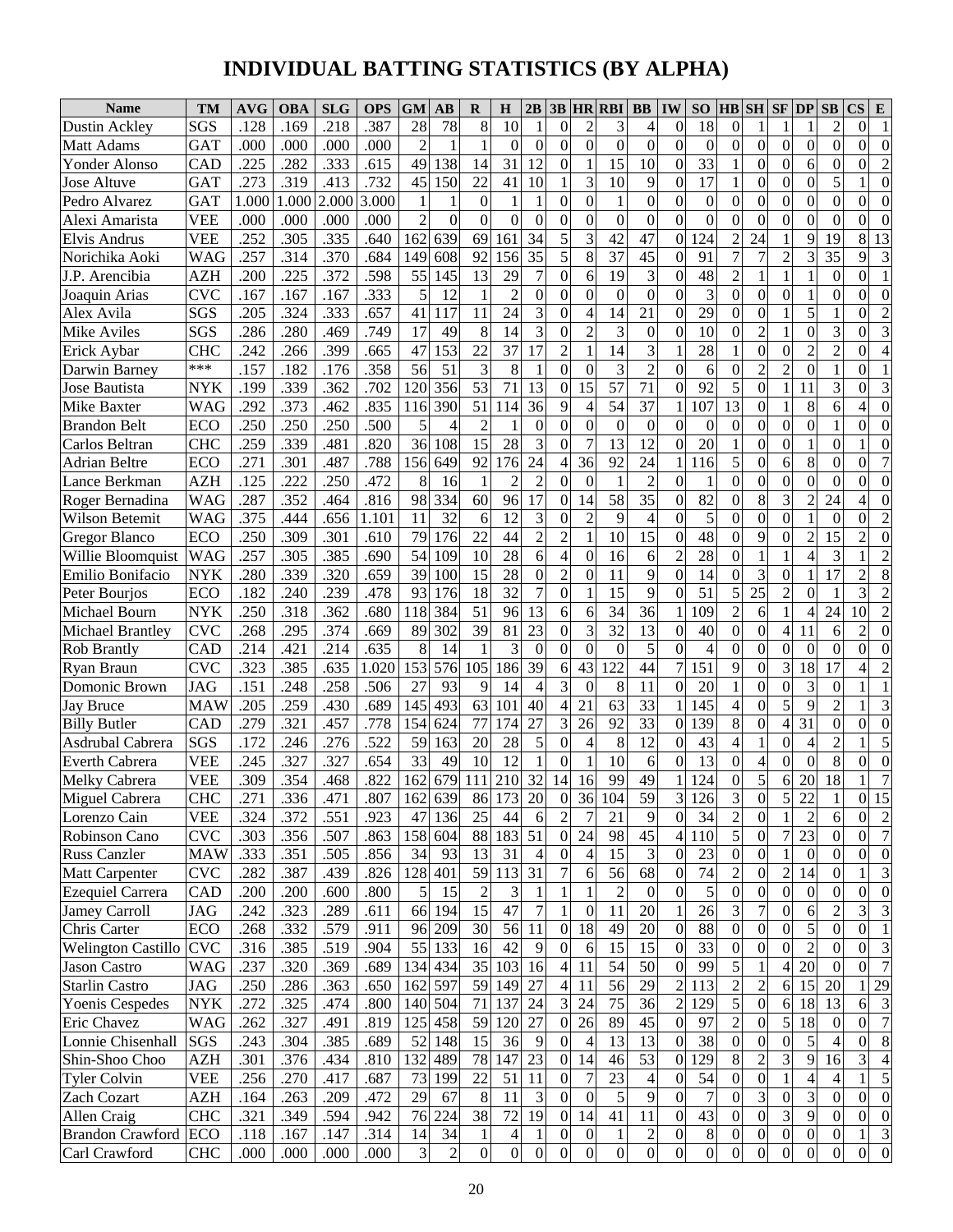| <b>Name</b>             | TM         | <b>AVG</b> | <b>OBA</b> | <b>SLG</b> | <b>OPS</b>   | <b>GM</b>            | $\bf AB$       | $\bf{R}$             | $\bf H$  | 2B                     |                                |                | <b>3B HR RBI</b> | <b>BB</b>              | IW                       | SO <sub>1</sub>  | $\bf{HB}$          | SH SF             |                              | <b>DP</b>        | SB                       | $\mathbf{CS}$            | E                                          |
|-------------------------|------------|------------|------------|------------|--------------|----------------------|----------------|----------------------|----------|------------------------|--------------------------------|----------------|------------------|------------------------|--------------------------|------------------|--------------------|-------------------|------------------------------|------------------|--------------------------|--------------------------|--------------------------------------------|
| Coco Crisp              | <b>MAW</b> | .300       | .341       | .650       | .991         | 19                   | 40             | 7                    | 12       | $\overline{c}$         | 3                              | $\overline{2}$ |                  | $\overline{c}$         |                          | 3                | $\Omega$           |                   |                              | 3                | 3                        | $\theta$                 | $\overline{0}$                             |
| Luis Cruz               | <b>CHC</b> | .308       | .328       | .376       | .704         | 55                   | 133            | 12                   | 41       | 6                      | $\mathbf{0}$                   |                | 10               | $\overline{4}$         | $\theta$                 | 13               | $\Omega$           |                   | $\theta$                     | 3                | $\theta$                 | $\overline{0}$           | $\overline{c}$                             |
| <b>Nelson Cruz</b>      | <b>JAG</b> | .205       | .293       | .329       | .621         | 45                   | 146            | 16                   | 30       | 9                      | $\Omega$                       | 3              | 8                | 17                     | $\theta$                 | 37               |                    | $\theta$          | $\Omega$                     | 4                |                          | $\theta$                 |                                            |
| Michael Cuddyer         | SGS        | .243       | .278       | .431       | .708         | 128                  | 490            | 48                   | 119      | 37                     | $\overline{2}$                 | 17             | 63               | 24                     | $\theta$                 | 119              | $\theta$           | 1                 | 1                            | 19               | $\overline{\mathcal{A}}$ |                          | 14                                         |
| Chris Davis             | <b>ECO</b> | .257       | .302       | .500       | .802         | 76                   | 226            | 39                   | 58       | 4                      | $\Omega$                       | 17             | 39               | 10                     | $\theta$                 | 77               | 5                  | $\theta$          |                              | 3                | $\theta$                 | $\theta$                 | 4                                          |
| Ike Davis               | <b>VEE</b> | .242       | .314       | .528       | .842         | 142                  | 487            | 67                   | 118      | 34                     | $\boldsymbol{0}$               | 35             | 99               | 52                     | $\theta$                 | 137              | $\theta$           | $\theta$          | $\overline{c}$               | 15               | $\theta$                 | $\overline{0}$           | $\overline{0}$                             |
| Rajai Davis             | <b>WAG</b> | .253       | .278       | .440       | .718         | 27                   | 75             | 9                    | 19       | $\overline{c}$         | $\Omega$                       | $\overline{4}$ | 17               | 3                      | $\theta$                 | 21               | $\theta$           | $\theta$          |                              | 3                |                          | $\overline{c}$           |                                            |
| Alejandro De Aza        | <b>JAG</b> | .253       | .308       | .331       | .639         | 73                   | 245            | 29                   | 62       | 9                      | $\overline{2}$                 | $\overline{c}$ | 15               | 17                     | $\theta$                 | 61               | 3                  | 9                 | $\mathbf{1}$                 | 4                | 11                       | $\overline{\mathcal{L}}$ | $\overline{0}$                             |
| David Deiesus           | <b>NYK</b> | .261       | .326       | .398       | .724         | 102                  | 329            | 36                   | 86       | 15                     | 6                              | 6              | 42               | 28                     |                          | 76               | 3                  |                   |                              | 4                | 6                        | 6                        | 3                                          |
| Chris Denorfia          | <b>MAW</b> | .263       | .293       | .361       | .654         | 90                   | 194            | 24                   | 51       | 5                      | $\overline{\mathcal{L}}$       | $\overline{2}$ | 8                | 8                      | $\theta$                 | 29               |                    | $\theta$          | $\overline{2}$               | 4                | 5                        | $\overline{0}$           | $\boldsymbol{0}$                           |
| Daniel Descalso         | <b>WAG</b> | 194        | .206       | .306       | .512         | 49                   | 134            | 9                    | 26       | 8                      | $\overline{c}$                 |                | 10               | $\overline{2}$         | $\theta$                 | 35               | $\theta$           | 3                 | $\overline{0}$               | 3                | $\theta$                 | $\theta$                 | 6                                          |
| Ian Desmond             | <b>GAT</b> | .230       | .263       | .408       | .671         | 160                  | 583            | 76                   | 134      | 24                     | 1                              | 26             | 80               | 25                     | $\theta$                 | 157              | $\overline{2}$     | $\overline{0}$    | $\overline{2}$               | 22               | 12                       | $\overline{2}$           | 15                                         |
| <b>Andy Dirks</b>       | <b>NYK</b> | .321       | .349       | .428       | .776         | 139                  | 545            | 63                   | 175      | 32                     | $\overline{7}$                 | $\overline{4}$ | 58               | 20                     | $\theta$                 | 106              | 6                  | $\theta$          | 5                            | 19               |                          | $\overline{0}$           | 4                                          |
| <b>Matt Dominguez</b>   | CAD        | .286       | .310       | .500       | .810         | 20                   | 28             | $\overline{c}$       | 8        |                        |                                |                | 5                |                        | $\theta$                 | 9                | $\theta$           | $\theta$          | $\overline{0}$               | 1                | $\theta$                 | $\overline{0}$           |                                            |
| <b>Jason Donald</b>     | SGS        | .000       | .000       | .000       | .000         | 1                    | 3              | $\overline{0}$       | $\theta$ | $\overline{0}$         | $\boldsymbol{0}$               | $\theta$       | $\overline{0}$   | $\overline{0}$         | $\theta$                 | 1                | $\Omega$           | $\theta$          | $\theta$                     | $\theta$         | $\theta$                 | $\overline{0}$           | $\boldsymbol{0}$                           |
| <b>Josh Donaldson</b>   | <b>JAG</b> | .167       | .258       | .315       | .573         | 16                   | 54             | 4                    | 9        | $\overline{0}$         |                                | $\overline{c}$ | 7                | 6                      | $\theta$                 | 13               |                    | $\theta$          | 1                            | 4                | $\theta$                 |                          | 4                                          |
| <b>Steven Drew</b>      | <b>AZH</b> | .203       | .298       | .299       | .597         | 93                   | 281            | 30                   | 57       | 11                     | $\overline{2}$                 | $\overline{4}$ | 23               | 39                     | $\theta$                 | 81               | $\theta$           | $\overline{2}$    | $\overline{c}$               | 5                |                          |                          | 6                                          |
| Adam Dunn               | SGS        | .196       | .297       | .433       | .730         | 115                  | 372            | 44                   | 73       | 7                      | $\boldsymbol{0}$               | 27             | 54               | 54                     | $\theta$                 | 147              | $\theta$           | $\theta$          | $\overline{c}$               | 4                | $\theta$                 | $\overline{0}$           | $\mathbf{0}$                               |
| Jarrod Dyson            | <b>VEE</b> | .208       | .305       | .222       | .527         | 58                   | 72             | 19                   | 15       |                        | $\theta$                       | $\theta$       | 7                | 10                     | $\theta$                 | 15               | $\Omega$           |                   | $\overline{0}$               | $\overline{2}$   | 19                       | $\overline{c}$           | $\overline{c}$                             |
| <b>Adam Eaton</b>       | SGS        | .167       | .300       | .286       | .586         | 16                   | 42             | 4                    | 7        |                        | $\overline{2}$                 | $\theta$       | 4                | 7                      | $\theta$                 | 15               |                    |                   | $\theta$                     | 1                | $\theta$                 | $\overline{0}$           | $\overline{0}$                             |
| A.J. Ellis              | <b>CAD</b> | .213       | .294       | .387       | .681         | 25                   | 75             | 10                   | 16       | 6                      | $\overline{2}$                 |                | 10               | 5                      | $\theta$                 | 19               | 4                  | $\Omega$          | $\mathbf{1}$                 | $\theta$         | $\theta$                 | $\overline{0}$           | $\overline{c}$                             |
| Mark Ellis              | <b>ECO</b> | .316       | .394       | .439       | .833         | 48                   | 155            | 23                   | 49       | 11                     | $\mathbf{1}$                   | $\overline{c}$ | 12               | $\overline{18}$        | $\theta$                 | 25               | $\overline{2}$     |                   | $\theta$                     | $\overline{2}$   |                          | $\overline{0}$           |                                            |
| Jacoby Ellsbury         | <b>AZH</b> | .156       | .191       | .203       | .394         | 28                   | 64             | 6                    | 10       | 3                      | $\overline{0}$                 | $\theta$       | 5                | 3                      | $\theta$                 | 13               | $\theta$           |                   |                              |                  | 3                        | $\overline{0}$           |                                            |
| <b>Edwn Encarnacion</b> | <b>CHC</b> | .273       | .373       | .549       | .921         | 162                  | 616            | 118                  | 168      | 29                     | $\mathbf{0}$                   | 47             | 113              | 88                     |                          | 126              | 12                 | $\theta$          | 5                            | 18               | 6                        | $\theta$                 | 10                                         |
| Alcides Escobar         | <b>CVC</b> | .275       | .321       | .384       | .705         | 142                  | 516            | 72                   | 142      | 29                     | 6                              | 5              | 48               | 23                     | $\overline{0}$           | 92               | 14                 | 24                | 5                            | $\overline{c}$   | 27                       | 3                        | 13                                         |
| <b>Yunel Escobar</b>    | ECO        | .262       | .294       | .362       | .657         | 104                  | 359            | $\overline{37}$      | 94       | 15                     | $\overline{0}$                 | $\overline{7}$ | $\overline{35}$  | 14                     | $\overline{0}$           | 46               | 3                  | $\overline{7}$    | 1                            | 6                | 3                        | $\overline{0}$           | $\overline{7}$                             |
| Danny Espinosa          | ***        | .274       | .335       | .478       | .813         | 113                  | 347            | 48                   | 95       | 33                     | 1                              | 12             | 44               | 24                     | $\overline{0}$           | 111              | 9                  | 12                | $\overline{2}$               | 8                | 13                       | 3                        | 13                                         |
| Andre Ethier            | GAT        | .303       | .356       | .481       | .836         | 129                  | 462            | 56                   | 140      | 28                     | $\Omega$                       | 18             | $\overline{57}$  | 29                     | $\overline{0}$           | 100              | 10                 | $\theta$          | $\overline{c}$               | 19               | 4                        | $\overline{c}$           |                                            |
| Prince Fielder          | CAD        | .282       | .384       | .525       | .909         | 139                  | 461            | 64                   | 130      | 19                     | $\overline{0}$                 | 31             | 87               | 60                     | 3                        | 78               | 15                 | $\theta$          | 3                            | 14               |                          | $\overline{0}$           | 8                                          |
| Logan Forsythe          | <b>VEE</b> | .275       | .359       | .435       | .794         | 57                   | 138            | 21                   | 38       | 5                      |                                | 5              | 15               | 17                     |                          | 36               | $\theta$           | $\theta$          | $\overline{0}$               | 5                | 3                        | $\overline{0}$           | 9                                          |
| Dexter Fowler           | <b>AZH</b> | .270       | .361       | .438       | .799         | 162                  | 614            | 75                   | 166      | 24                     | 17                             | 15             | $\overline{75}$  | 90                     |                          | 210              | $\theta$           | 15                | $\overline{7}$               | 11               |                          |                          | 3                                          |
| Kevin Frandsen          | CVC        | .377       | .388       | .514       | .903         | 69                   | 175            | 24                   | 66       | 13                     | $\overline{\mathcal{L}}$       |                | 25               | 4                      | $\theta$                 | 20               | 3                  | $\theta$          | 6                            | 9                | $\theta$                 | $\overline{0}$           | $\overline{c}$                             |
| <b>Todd Frazier</b>     | <b>MAW</b> | .143       | .172       | .232       | .405         | 31                   | 56             | 6                    | 8        | 3                      |                                | $\theta$       | 3                | $\overline{c}$         | $\theta$                 | 15               | $\theta$           | $\theta$          | $\overline{0}$               | $\overline{2}$   |                          | $\overline{0}$           |                                            |
| Freddie Freeman         | <b>NYK</b> | .271       | .342       | .503       | .845         | 134                  | 457            | 60                   | 124      | 19                     | 3                              | 27             | 87               | 42                     | $\overline{2}$           | 94               | 7                  | $\theta$          | 4                            | 18               | $\theta$                 | $\overline{0}$           | 8                                          |
| David Freese            | <b>CAD</b> | .264       | .340       | .399       | .739         | 78                   | 208            | 22                   | 55       | 16                     | $\overline{0}$                 | $\overline{4}$ | 15               | 20                     | $\boldsymbol{0}$         | 64               | 6                  | $\theta$          | 4                            | 9                |                          | $\overline{0}$           | 3                                          |
| <b>Freddy Galvis</b>    | CVC        | .246       | .262       | .407       | .669         | 43                   | 118            | 11                   | 29       | 13                     | $\overline{0}$                 | $\overline{2}$ | 17               | 3                      | $\Omega$                 | 22               | $\theta$           | 5                 |                              | 4                | $\theta$                 | $\overline{0}$           | $\overline{4}$                             |
| Avisail Garcia          | CAD        | .286       | .324       | .286       |              |                      | 35             |                      | 10       |                        |                                |                |                  |                        |                          | 15               |                    |                   |                              |                  |                          |                          | $\boldsymbol{0}$                           |
| Craig Gentry            | <b>NYK</b> | .315       | .357       | .396       | .610<br>.753 | 16<br>71             | 197            | 4<br>25              | 62       | $\mathbf{0}$<br>9      | $\mathbf{0}$<br>$\overline{c}$ | $\mathbf{0}$   | 25               | $\overline{3}$         | $\mathbf{0}$<br>$\theta$ | 34               | $\mathbf{U}$<br>10 | $\mathbf{0}$<br>6 | $\mathbf{U}$<br>$\mathbf{0}$ | $\overline{c}$   | $\mathbf{0}$<br>7        | $\mathbf{0}$<br>7        | $\boldsymbol{0}$                           |
| Chris Getz              | <b>NYK</b> | .375       | .412       | .563       | .974         |                      | 16             | 3                    |          |                        | $\mathbf{1}$                   | $\theta$       | $\overline{2}$   |                        | $\overline{0}$           | $\overline{c}$   | $\theta$           | $\boldsymbol{0}$  | $\overline{0}$               | $\mathbf{0}$     | 4                        |                          | $\boldsymbol{0}$                           |
| Paul Goldschmidt        | <b>AZH</b> | .208       | .299       | .333       | .632         | $\overline{4}$<br>92 | 303            | 33                   | 6<br>63  | 23                     | $\boldsymbol{0}$               |                | 33               | 37                     |                          | 92               | 3                  | $\boldsymbol{0}$  |                              | 7                | 4                        | 4                        | $\mathfrak{Z}$                             |
| <b>Jonny Gomes</b>      | <b>JAG</b> | .246       | .332       | .469       | .801         | 73                   | 224            | 31                   | 55       | 11                     | $\boldsymbol{0}$               | 5<br>13        | 27               | 25                     | $\boldsymbol{0}$         | 80               | 5                  | $\overline{0}$    | 4<br>$\overline{c}$          | 4                | $\theta$                 | $\boldsymbol{0}$         | $\sqrt{2}$                                 |
| Yan Gomes               | <b>CHC</b> | .200       |            | .400       | .650         |                      |                |                      |          |                        | $\boldsymbol{0}$               |                |                  |                        | $\overline{0}$           |                  |                    |                   | $\overline{0}$               | $\boldsymbol{0}$ | $\theta$                 | $\boldsymbol{0}$         | $\mathbf{1}$                               |
| Carlos Gomez            |            |            | .250       |            |              | 6                    | 15<br>390      | $\overline{c}$<br>62 | 3<br>94  | $\boldsymbol{0}$<br>12 | $\mathbf{0}$                   | 20             | 4<br>42          | $\boldsymbol{0}$<br>17 |                          | 9<br>99          |                    | 0<br>12           | 1                            |                  | 30                       | $\overline{7}$           |                                            |
|                         | ECO        | .241       | .288       | .426       | .713         | 116                  |                |                      |          |                        |                                | 20             | 83               | 37                     | $\theta$                 |                  | 9<br>10            |                   | $\boldsymbol{0}$             | 8                |                          |                          | $\overline{\mathcal{A}}$<br>$\mathfrak{Z}$ |
| <b>Adrian Gonzalez</b>  | <b>VEE</b> | .290       | .349       | .465       | .814         |                      | 150 563        | 76                   | 163      | 37                     |                                |                |                  |                        | 4                        | 117              |                    | $\boldsymbol{0}$  |                              | 8                | 3<br>14                  |                          |                                            |
| Carlos Gonzalez         | <b>GAT</b> | .269       | .325       | .432       | .757         | 145 551              |                | 83                   | 148      | 31                     |                                | 19             | 61               | 46                     | $\boldsymbol{0}$         | 136              |                    | $\overline{0}$    | $\overline{c}$               | 9                |                          | $\overline{4}$           | $\sqrt{2}$                                 |
| Alex Gordon             | <b>JAG</b> | .273       | .353       | .442       | .796         | 102                  | 373            | 51                   | 102      | 28                     |                                | 11             | 34               | 43                     | $\boldsymbol{0}$         | 77               | 3                  |                   | $\overline{0}$               | 10               | 4                        | $\boldsymbol{0}$         | $\overline{c}$                             |
| <b>Anthony Gose</b>     | <b>JAG</b> | .247       | .337       | .370       | .707         | 76                   | 154            | 19                   | 38       | 12                     | $\overline{c}$                 |                | 6                | 20                     | $\theta$                 | 51               |                    | 6                 | $\overline{0}$               | 3                | 6                        | 3                        | $\boldsymbol{0}$                           |
| Yasmani Grandal         | <b>ECO</b> | .266       | .347       | .407       | .754         | 117                  | 410            | 49                   | 109      | 11                     |                                | 15             | 54               | 50                     |                          | 102              |                    | $\overline{0}$    | $\overline{c}$               | 17               | $\overline{0}$           | $\overline{0}$           | $\,8\,$                                    |
| Curtis Granderson       | SGS        | .185       | .254       | .349       | .603         | 135                  | 504            | 68                   | 93       | 12                     |                                | 23             | 51               | 46                     | $\boldsymbol{0}$         | 175              | $\overline{c}$     | 2                 | 4                            | 6                |                          |                          | $\boldsymbol{0}$                           |
| Franklin Gutierrez      | CAD        | .316       | .347       | .519       | .866         | 62                   | 133            | 17                   | 42       | 12                     | $\boldsymbol{0}$               | 5              | 27               | $\overline{7}$         | $\theta$                 | 30               |                    |                   | 3                            | 5                |                          | $\boldsymbol{0}$         | $\sqrt{2}$                                 |
| Jesus Guzman            | ECO        | .325       | .408       | .509       | .916         | 45                   | 114            | 21                   | 37       | 4                      |                                | 5              | 15               | 15                     | $\boldsymbol{0}$         | 25               |                    | $\overline{0}$    | $\mathbf{0}$                 | $\overline{c}$   | $\theta$                 | $\boldsymbol{0}$         | $\overline{3}$                             |
| <b>Travis Hafner</b>    | <b>CHC</b> | .500       | .500       | 2.000      | 2.500        | 3                    | $\overline{c}$ |                      |          | $\overline{0}$         | $\boldsymbol{0}$               |                | 1                | $\boldsymbol{0}$       | $\overline{0}$           | $\boldsymbol{0}$ | 0                  | $\boldsymbol{0}$  | $\mathbf{0}$                 |                  | $\theta$                 | $\overline{0}$           | $\overline{0}$                             |
| Jerry Hairston Jr       | CAD        | .274       | .323       | .435       | .759         | 40                   | 124            | 17                   | 34       | $\overline{7}$         | $\overline{2}$                 | 3              | 12               | 9                      | $\theta$                 | 24               | 0                  | $\overline{c}$    | $\overline{0}$               | 3                | $\theta$                 |                          | 3                                          |
| <b>Josh Hamilton</b>    | ECO        | .277       | .339       | .544       | .882         | 157                  | 607            | 108                  | 168      | 25                     |                                | 45             | 121              | 53                     | $\overline{c}$           | 190              | 5                  | $\mathbf{0}$      | $6 \mid$                     | 20               | $\overline{c}$           | 4                        | $\overline{13}$                            |
| Ryan Hanigan            | <b>VEE</b> | .175       | .278       | .202       | .480         | 53                   | 114            | 12                   | 20       | 3                      | $\boldsymbol{0}$               | $\theta$       | 9                | 16                     | $\theta$                 | 23               |                    | $\overline{0}$    | $\overline{c}$               | 4                | $\theta$                 | $\overline{0}$           | 1                                          |
| <b>Bryce Harper</b>     | <b>JAG</b> | .232       | .284       | .395       | .679         |                      | 118 435        | 41                   | 101      | 24                     | $\overline{\mathcal{L}}$       | 13             | 47               | 32                     | $\boldsymbol{0}$         | 104              |                    | 3                 | $\overline{\mathbf{4}}$      | 4                | 10                       | 6                        | $\overline{4}$                             |
| Corey Hart              | <b>AZH</b> | .250       | .300       | .445       | .745         |                      | 104 384        | 52                   | 96       | 29                     | $\boldsymbol{2}$               | 14             | 67               | 18                     | 0                        | 119              | 12                 |                   | $6 \mid$                     | 12               |                          | $\overline{0}$           | $\overline{7}$                             |
| <b>Chase Headley</b>    | <b>GAT</b> | .271       | .354       | .503       | .857         |                      | 149 549        | 92                   | 149      | 23                     |                                | 34             | 82               | 68                     | $\overline{0}$           | 176              | 3                  | $\overline{0}$    |                              | 11               | 7                        | $\overline{c}$           | 9                                          |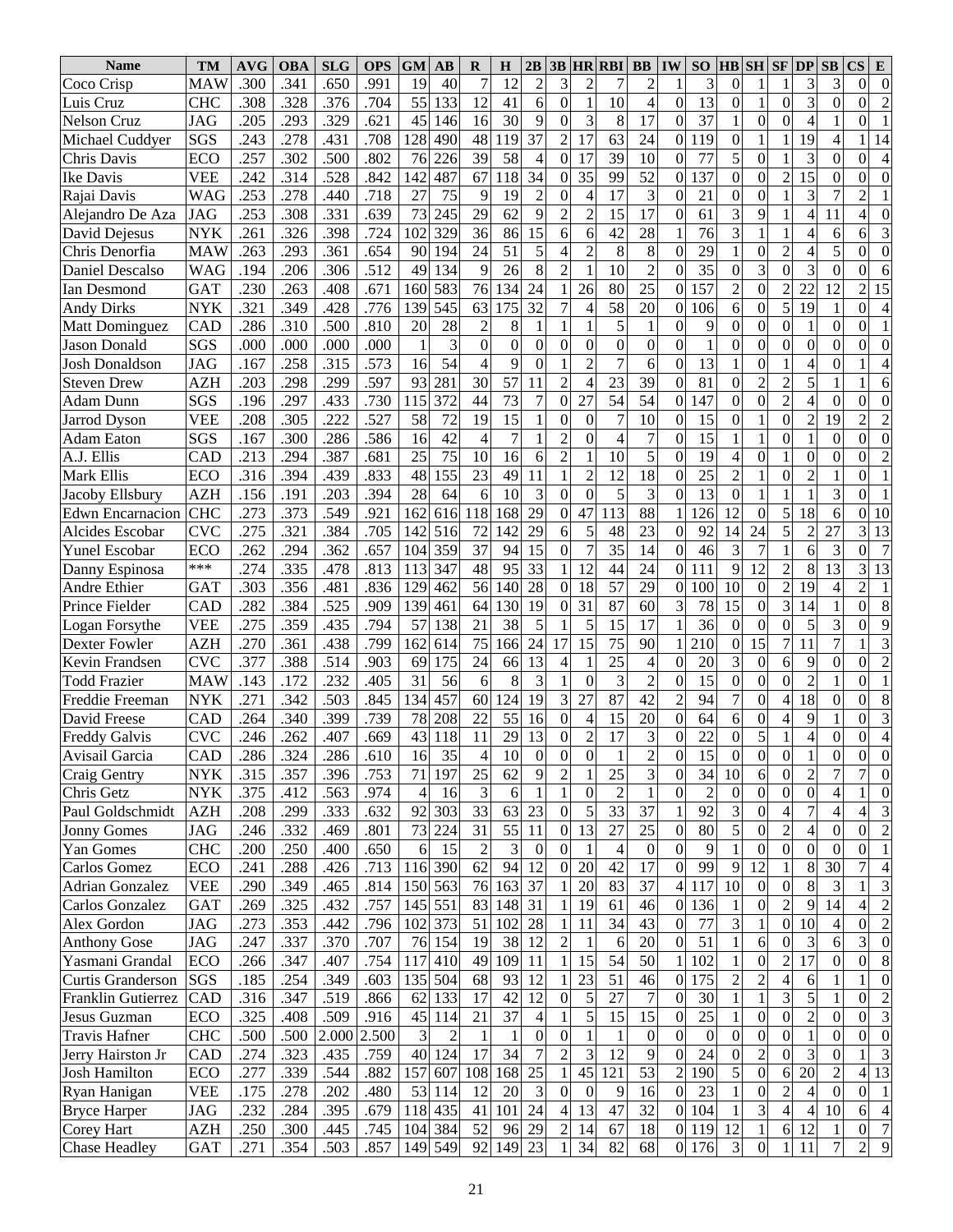| <b>Name</b>                 | <b>TM</b>  | <b>AVG</b> | OBA   | <b>SLG</b> | <b>OPS</b> | <b>GM</b>      | AB             | $\bf{R}$         | $\bf{H}$         | 2B                      | 3B               |                  | <b>HRRBI</b>     | <b>BB</b>                | IW               | <b>SO</b>        |                | $HB$ SH SF DP    |                  |                  | SB                               | $\mathbf{CS}$    | ${\bf E}$                  |
|-----------------------------|------------|------------|-------|------------|------------|----------------|----------------|------------------|------------------|-------------------------|------------------|------------------|------------------|--------------------------|------------------|------------------|----------------|------------------|------------------|------------------|----------------------------------|------------------|----------------------------|
| Jonathan Herrera            | <b>NYK</b> | .333       | .333  | .333       | .667       |                | 3              | $\theta$         |                  | $\theta$                | $\Omega$         | $\theta$         | $\theta$         | $\theta$                 | $\theta$         |                  | $\theta$       | $\theta$         | $\theta$         | 0                | $\Omega$                         | $\boldsymbol{0}$ | $\mathbf{1}$               |
| Jason Heyward               | CAD        | .243       | .309  | .443       | .752       | 153            | 610            | 86               | 148              | 28                      | 11               | 24               | 61               | 56                       |                  | 156              | $\overline{3}$ | $\theta$         | 3                | 11               | 11                               | $\overline{3}$   | 4                          |
| Aaron Hill                  | JAG        | .291       | .333  | .511       | .844       | 134            | 495            | 65               | 144              | 26                      |                  | 27               | 83               | 32                       | $\theta$         | 96               | $\theta$       |                  | $\overline{2}$   | 14               | 11                               | $\overline{2}$   | $\overline{2}$             |
| Matt Holliday               | SGS        | .259       | .343  | .450       | .793       | 161            | 576            | 69               | 149              | 27                      | 4                | 25               | 82               | 73                       | $\theta$         | 129              |                | $\theta$         | 5                | 14               | $\Omega$                         |                  | 3                          |
| Eric Hosmer                 | <b>AZH</b> | .244       | .335  | .340       | .675       | 58             | 156            | 13               | 38               | 6                       | $\theta$         | 3                | 17               | 20                       | $\theta$         | 22               | $\overline{2}$ | $\theta$         |                  | 5                | $\theta$                         | $\overline{0}$   | $\overline{3}$             |
| Ryan Howard                 | <b>CVC</b> | .159       | .247  | .391       | .638       | 37             | 69             | 12               | 11               | 4                       | $\theta$         | $\overline{4}$   | 11               | 8                        | $\theta$         | 31               | $\theta$       | $\theta$         | $\mathbf{0}$     | $\overline{2}$   | $\Omega$                         | $\overline{0}$   | $\overline{0}$             |
| Torii Hunter                | <b>VEE</b> | .315       | .361  | .447       | .808       | 146            | 523            | 70               | 165              | 22                      | 1                | 15               | 59               | 31                       | $\overline{0}$   | 130              |                | 3                | $\overline{2}$   | 18               |                                  |                  | 4                          |
| Chris Iannetta              | SGS        | .273       | .333  | .432       | .765       | 15             | 44             | 6                | 12               |                         | $\theta$         | $\overline{2}$   | 6                | 4                        | $\theta$         | 11               | $\Omega$       | $\theta$         | $\overline{0}$   | $\theta$         | $\theta$                         | $\theta$         | $\mathbf{0}$               |
| Jose Iglesias               | <b>CVC</b> | .333       | .333  | .333       | .667       | $\overline{2}$ | 3              | $\overline{0}$   |                  | $\Omega$                | $\mathbf{0}$     | $\overline{0}$   | 1                | $\theta$                 | $\theta$         | $\mathbf{0}$     | $\theta$       | $\theta$         | $\overline{0}$   | $\theta$         | $\theta$                         | $\overline{0}$   | $\overline{0}$             |
| Omar Infante                | <b>MAW</b> | .246       | .246  | .446       | .692       | 26             | 65             | 8                | 16               |                         | $\theta$         | 4                | 8                | $\theta$                 | $\overline{0}$   | 8                | 0              |                  | $\mathbf{0}$     | $\overline{2}$   | $\overline{2}$                   | $\overline{0}$   | 3                          |
| Austin Jackson              | <b>CVC</b> | .260       | .343  | .412       | .755       | 140            | 534            | 85               | 139              | 24                      | 6                | 15               | 39               | 64                       |                  | 145              |                | 6                | 4                | $\overline{7}$   | 17                               | 6<br>1           |                            |
| Paul Janish                 | CAD        | .000       | .000  | .000       | .000       | $\overline{2}$ | $\overline{c}$ | $\theta$         | 0                | $\theta$                | $\theta$         | $\theta$         | $\theta$         | $\Omega$                 | $\theta$         | $\theta$         | $\Omega$       | $\theta$         | $\boldsymbol{0}$ | $\boldsymbol{0}$ | $\theta$                         | $\theta$         | $\boldsymbol{0}$           |
| John Jaso                   | <b>MAW</b> | .304       | .417  | .496       | .913       | 129            | 427            | 76               | 130              | 23                      | $\overline{4}$   | 17               | 73               | 78                       |                  | 72               | 6              | $\theta$         | $\overline{4}$   | 15               | 6                                | $\overline{2}$   | $\overline{c}$             |
| Jon Jay                     | <b>AZH</b> | .279       | .342  | .388       | .730       | 129            | 495            | 72               | 138              | 25                      | $\overline{7}$   | 5                | 31               | 26                       |                  | 95               | 21             | $\overline{c}$   |                  | 8                | 16                               |                  | $\overline{0}$             |
| Desmond Jennings            | CAD        | .195       | .255  | .313       | .568       | 150            | 473            | 42               | 92               | 12                      | $\overline{4}$   | 12               | 48               | 35                       | $\theta$         | 122              |                | $\overline{3}$   |                  | 11               | 11                               | $\overline{2}$   | $\theta$                   |
| Derek Jeter                 | <b>WAG</b> | .281       | .330  | .360       | .690       | 162            | 658            | 86               | 185              | 25                      | $\theta$         | 9                | 83               | 39                       | $\theta$         | 105              | 10             | 8                | 3                | 16               | 8                                | $\overline{2}$   | 11                         |
| Chris Johnson               | <b>AZH</b> | .235       | .305  | .385       | .689       | 118            | 408            | 48               | 96               | 17                      | $\overline{7}$   | 10               | $\overline{39}$  | 38                       | $\theta$         | 110              |                | $\overline{c}$   | 3                | 9                | Δ                                | $\overline{0}$   | 16                         |
| Kelly Johnson               | <b>GAT</b> | 1.000      | 1.000 | 1.000      | 2.000      |                |                |                  |                  | $\theta$                | $\theta$         | $\theta$         | $\mathbf{0}$     | $\boldsymbol{0}$         | $\theta$         | $\theta$         | $\theta$       | $\overline{0}$   | $\overline{0}$   | $\theta$         | $\theta$                         | $\overline{0}$   | $\overline{0}$             |
| <b>Adam Jones</b>           | <b>GAT</b> | .259       | .294  | .466       | .760       | 85             | 193            | 30               | 50               | 8                       | 1                | 10               | 22               | $\overline{7}$           | $\theta$         | 51               | 3              | $\theta$         |                  | 6                | 3                                |                  | 3                          |
| Chipper Jones               | <b>MAW</b> | .213       | .344  | .320       | .664       | 46             | 75             | 9                | 16               | $\overline{2}$          | $\theta$         | $\overline{2}$   | 12               | 15                       | $\overline{0}$   | 26               | $\theta$       | $\theta$         | $\mathbf{0}$     |                  |                                  | $\theta$         | $\boldsymbol{0}$           |
| <b>Garrett Jones</b>        | <b>AZH</b> | .256       | .317  | .568       | .885       | 125            | 438            | 56               | 112              | 24                      |                  | 37               | 91               | 35                       | 5                | 107              | $\theta$       | $\theta$         | $\overline{c}$   | 14               | $\theta$                         | $\overline{0}$   | $\overline{0}$             |
| Matt Joyce                  | <b>NYK</b> | .212       | .281  | .365       | .646       | 37             | 104            | 10               | $\overline{22}$  | $\overline{4}$          | $\overline{0}$   | $\overline{4}$   | 10               | 9                        | $\theta$         | 27               |                | $\overline{0}$   | $\overline{0}$   | $\overline{2}$   | $\theta$                         | $\overline{0}$   | $\theta$                   |
| Matt Kemp                   | SGS        | .283       | .322  | .489       | .812       | 151            | 607            | $\overline{75}$  | $\overline{172}$ | 31                      | $\overline{2}$   | 30               | $\overline{81}$  | 31                       | $\theta$         | $\overline{151}$ | 5              | $\overline{0}$   | $\overline{2}$   | 20               | 3                                |                  | $\theta$                   |
| Howie Kendrick              | <b>AZH</b> | .302       | .331  | .425       | .756       | 147            | 560            | 65               | 169              | 34                      | $\overline{7}$   | $\overline{7}$   | $\overline{45}$  | $\overline{21}$          | $\theta$         | 109              | 5              | 5                | 3                | 23               | $\overline{4}$                   | 3                | 16                         |
| <b>Adam Kennedy</b>         | <b>NYK</b> | .262       | .370  | .326       | .696       | 59             | 187            | $\overline{32}$  | 49               | 9                       | $\boldsymbol{0}$ |                  | 12               | 30                       | $\theta$         | 32               | $\overline{2}$ | $\mathbf{1}$     | $\overline{0}$   | $\overline{7}$   |                                  |                  | 12                         |
| Jeff Keppinger              | GAT        | .371       | .395  | .497       | .892       | 60             | 151            | $\overline{13}$  | 56               | 8                       | 1                | 3                | $\overline{22}$  | 3                        | $\theta$         | 18               | 3              | $\overline{0}$   | $\overline{0}$   | 4                | $\theta$                         | $\overline{0}$   | $\boldsymbol{0}$           |
|                             | WAG        | .258       | .315  | .412       | .727       | 67             | 182            | 28               | $\overline{47}$  | 13                      | $\mathbf{0}$     | 5                | $\overline{21}$  | 14                       |                  | $\overline{37}$  | $\theta$       | $\overline{c}$   | $\overline{0}$   | 6                | 5                                |                  | 3                          |
| Ian Kinsler<br>Jason Kipnis | JAG        | .223       | .291  | .314       | .606       | 86             | 283            | $\overline{37}$  | 63               | 11                      | $\theta$         | 5                | $\overline{27}$  | $\overline{25}$          | $\theta$         | 47               | 4              | $\overline{5}$   | 4                | 10               | $\overline{13}$                  |                  | 1                          |
| Paul Konerko                | <b>MAW</b> | .290       | .360  | .415       | .775       | 119            | 369            | $\overline{39}$  | 107              | $\overline{4}$          | $\boldsymbol{0}$ | 14               | $\overline{52}$  | 36                       | $\theta$         | $\overline{65}$  | 6              | $\overline{0}$   | 3                | 7                | $\theta$                         | $\overline{0}$   | $\overline{c}$             |
| Pete Kozma                  | CAD        | .315       | .393  | .519       | .912       | 43             | 54             | 6                | 17               | 5                       | 3                | $\theta$         | $\mathbf{1}$     | 6                        |                  | 13               | $\theta$       | $\overline{0}$   | $\overline{0}$   | $\overline{2}$   |                                  | $\overline{0}$   | $\overline{2}$             |
| Erik Kratz                  | <b>VEE</b> | .500       | .500  | .500       | 1.000      | 3              | $\overline{2}$ | $\theta$         |                  | $\theta$                | $\theta$         | $\theta$         | $\overline{0}$   | $\Omega$                 | $\theta$         | 1                | $\theta$       | $\overline{0}$   | $\overline{0}$   | $\boldsymbol{0}$ | $\theta$                         | $\overline{0}$   | $\overline{0}$             |
| Jason Kubel                 | <b>GAT</b> | .245       | .315  | .555       | .869       | 127            | 440            | 77               | 108              | 23                      | 1                | 37               | 89               | 44                       | $\theta$         | 129              | $\overline{2}$ | $\overline{0}$   | 3                | 12               | $\Omega$                         | $\overline{0}$   | $\theta$                   |
| Bryan Lahair                | GAT        | .284       | .387  | .463       | .851       | 51             | 95             | 12               | 27               | 8                       | $\boldsymbol{0}$ | 3                | 16               | 16                       | $\theta$         | 33               | $\theta$       | $\overline{0}$   | $\overline{0}$   | $\overline{2}$   |                                  | $\overline{0}$   |                            |
| Gerald Laird                | <b>NYK</b> | .267       | .307  | .295       | .603       | 150            | 491            | 50               | 131              | 11                      | $\mathbf{0}$     | 1                | $\overline{37}$  | $\overline{27}$          | $\theta$         | $\overline{71}$  | 3              | 3                | 3                | 10               | $\theta$                         |                  | 10                         |
| Adam Laroche                | <b>ECO</b> | .213       | .281  | .400       | .681       | 97             | 160            | 17               | $\overline{34}$  | 6                       | $\mathbf{0}$     | 8                | $\overline{24}$  | 15                       |                  | 41               | $\theta$       | $\overline{0}$   | $\overline{2}$   | 3                | $\Omega$                         | $\theta$         | $\overline{c}$             |
| Ryan Lavarnway              | <b>JAG</b> | .113       | .172  | .113       | .286       | 16             | 53             | $\overline{c}$   | 6                | $\overline{0}$          | $\overline{0}$   | $\overline{0}$   | 3                | 4                        | $\Omega$         | 20               | $\theta$       | $\overline{0}$   |                  | $\overline{2}$   | $\Omega$                         | $\overline{0}$   |                            |
| <b>Brett Lawrie</b>         | <b>NYK</b> | .323       | .372  | .424       | .796       | 57             | 158            | 24               | 51               | 10                      | $\theta$         | $\overline{2}$   | 19               | 11                       | $\mathbf{0}$     | 21               | 2              | $\mathbf{0}$     |                  | 3                |                                  | 2                |                            |
| D.J. Lemahieu               | <b>NYK</b> | .311       | .373  | .344       | .717       | 31             | 61             | 6                | 19               | $\overline{c}$          | $\boldsymbol{0}$ | $\boldsymbol{0}$ | $\boldsymbol{7}$ | $\overline{\mathcal{L}}$ | $\overline{2}$   | 14               | $\overline{0}$ | $\overline{0}$   | $\boldsymbol{0}$ | $\overline{c}$   | $\mathfrak{I}$<br>$\overline{2}$ | $\overline{0}$   | $\prime$<br>$\overline{0}$ |
| Adam Lind                   | SGS        | .230       | .309  | .344       | .653       | 47             | 122            | 9                | 28               | $\overline{\mathbf{5}}$ | $\boldsymbol{0}$ | $\mathfrak{Z}$   | $\mathbf{9}$     | $\overline{13}$          |                  | 23               | $\mathbf{0}$   | $\boldsymbol{0}$ | $\mathbf{0}$     | $\overline{5}$   | $\overline{0}$                   | $\overline{0}$   | $\overline{2}$             |
| S Lombardozzi               | <b>MAW</b> | .100       | .100  | .200       | .300       | $\overline{4}$ | 10             | $\boldsymbol{0}$ |                  |                         | $\mathbf{0}$     | $\mathbf{0}$     | $\boldsymbol{0}$ | $\boldsymbol{0}$         | $\overline{0}$   | $\overline{2}$   | $\mathbf{0}$   | $\boldsymbol{0}$ | $\boldsymbol{0}$ | 1                | 0                                | $\overline{0}$   | $\overline{0}$             |
| Evan Longoria               | JAG        | .285       | .342  | .517       | .859       | 133            | 499            | 74               | 142              | 26                      | $\boldsymbol{0}$ | 30               | 89               | 45                       | $\mathbf{0}$     | 134              |                | $\boldsymbol{0}$ | 4                | 9                |                                  | 3                | 17                         |
| Jed Lowrie                  | <b>GAT</b> | .077       | .077  | .077       | .154       | 10             | 13             | $\boldsymbol{0}$ |                  | $\boldsymbol{0}$        | $\boldsymbol{0}$ | $\mathbf{0}$     | $\boldsymbol{0}$ | $\boldsymbol{0}$         | $\overline{0}$   | $\overline{4}$   | $\theta$       | $\boldsymbol{0}$ | $\boldsymbol{0}$ | $\boldsymbol{0}$ | $\overline{0}$                   | $\overline{0}$   | $\boldsymbol{0}$           |
| Jonathan Lucroy             | <b>MAW</b> | .297       | .353  | .599       | .952       | 60             | 172            | 29               | 51               | 10                      | $\mathfrak{Z}$   | 12               | 30               | 13                       | $\theta$         | 26               | $\overline{2}$ | $\boldsymbol{0}$ | $\boldsymbol{0}$ | 9                | 3                                | $\overline{0}$   | $\overline{4}$             |
| Ryan Ludwick                | <b>CVC</b> | .142       | .210  | .294       | .504       | 68             | 197            | $20\,$           | 28               | 7                       | 1                | 7                | 21               | 17                       | $\theta$         | $\overline{55}$  |                | $\boldsymbol{0}$ | 4                | 10               | $\overline{0}$                   | $\overline{0}$   | $\boldsymbol{0}$           |
| Manny Machado               | <b>CVC</b> | .250       | .250  | .250       | .500       | $\overline{4}$ | 4              | $\boldsymbol{0}$ |                  | $\boldsymbol{0}$        | $\boldsymbol{0}$ | $\mathbf{0}$     | $\mathbf{1}$     | $\boldsymbol{0}$         | $\overline{0}$   | $\overline{2}$   | $\mathbf{0}$   | $\boldsymbol{0}$ | $\boldsymbol{0}$ | $\boldsymbol{0}$ | 0                                | $\overline{0}$   | $\boldsymbol{0}$           |
| Martin Maldonado            | <b>JAG</b> | .302       | .360  | .547       | .907       |                | 66 192         | 25               | $\overline{58}$  | 11                      | $\boldsymbol{0}$ | 12               | 38               | 13                       | $\boldsymbol{0}$ | 44               | 5              | 6                |                  | $\overline{c}$   |                                  | $\overline{0}$   | 6                          |
| Nick Markakis               | JAG        | .229       | .293  | .385       | .678       | 78             | 288            | 35               | 66               | 18                      | $\mathfrak{Z}$   | 7                | 23               | $\overline{23}$          | $\theta$         | 30               | 3              | $\boldsymbol{0}$ | $\boldsymbol{0}$ | 5                | 0                                | 1                | $\mathbf{1}$               |
| <b>Starling Marte</b>       | VEE        | .304       | .377  | .583       | .960       | 45             | 115            | 22               | $\overline{35}$  | $\mathfrak{Z}$          | $\boldsymbol{7}$ | 5                | 21               | 6                        | $\theta$         | 41               | 8              | $\boldsymbol{0}$ | 1                |                  | 6                                | $\overline{0}$   | $\mathbf{1}$               |
| <b>Russell Martin</b>       | <b>CVC</b> | .141       | .211  | .203       | .414       | 23             | 64             | 5                | 9                |                         | $\boldsymbol{0}$ |                  | $\mathfrak s$    | $\overline{4}$           | $\overline{0}$   | 17               | $\overline{c}$ | $\boldsymbol{0}$ | 1                | 3                | 0                                | $\overline{0}$   | $\mathbf{1}$               |
| J.D. Martinez               | AZH        | .227       | .286  | .295       | .581       | 15             | 44             | 3                | 10               | $\boldsymbol{0}$        | $\boldsymbol{0}$ |                  | 6                | $\overline{4}$           | $\overline{0}$   | 11               | $\mathbf{0}$   | $\boldsymbol{0}$ |                  | $\boldsymbol{0}$ | $\overline{0}$                   | $\overline{0}$   | $\boldsymbol{0}$           |
| Joe Mauer                   | CAD        | .258       | .336  | .366       | .702       | 147            | 554            | 61               | 143              | 33                      | $\mathfrak{Z}$   | $\overline{7}$   | 56               | 62                       | 3                | 94               | 3              | $\boldsymbol{0}$ | 6                | 28               |                                  | $\mathfrak{2}$   | 10                         |
| <b>Justin Maxwell</b>       | <b>WAG</b> | .216       | .347  | .422       | .768       | 47             | 102            | 16               | 22               | $\mathfrak{Z}$          | $\mathfrak{Z}$   | $\overline{4}$   | 13               | 20                       | 1                | 35               | $\mathbf{0}$   | $\boldsymbol{0}$ |                  | 3                | $\overline{c}$                   | $\mathbf{1}$     |                            |
| Cameron Maybin              | <b>CHC</b> | .333       | .333  | .333       | .667       | $\overline{2}$ | 3              | 1                |                  | $\mathbf{0}$            | $\boldsymbol{0}$ | $\mathbf{0}$     | $\boldsymbol{0}$ | $\boldsymbol{0}$         | $\boldsymbol{0}$ | $\boldsymbol{0}$ | $\theta$       | $\boldsymbol{0}$ | $\boldsymbol{0}$ | $\boldsymbol{0}$ |                                  | $\overline{0}$   | $\boldsymbol{0}$           |
| Brian McCann                | <b>NYK</b> | .329       | .375  | .378       | .753       | 35             | 82             | 9                | 27               | $\overline{4}$          | $\boldsymbol{0}$ | $\boldsymbol{0}$ | 15               | 6                        | $\overline{0}$   | 15               | $\theta$       | $\boldsymbol{0}$ | $\boldsymbol{0}$ | 2                | 0                                | $\boldsymbol{0}$ | $\mathbf{1}$               |
| Andrw McCutchen MAW         |            | .302       | .362  | .510       | .872       | 155            | 616            | 109              | 186              | 23                      | 6                | 31               | 110              | 52                       | $\overline{c}$   | 153              | 6              | $\overline{0}$   | 3                | 13               | 14                               | $6 \mid$         | $\boldsymbol{0}$           |
| John McDonald               | <b>NYK</b> | .293       | .315  | .504       | .819       | 63             | 123            | 19               | 36               | $\,8\,$                 | $\boldsymbol{0}$ | 6                | 16               | 4                        | $\overline{0}$   | 18               | $\theta$       | $\boldsymbol{0}$ | $\boldsymbol{0}$ | $\overline{c}$   | 0                                | $\overline{0}$   | $\overline{4}$             |
| Michael McKenry             | AZH        | .212       | .270  | .364       | .634       | 13             | 33             | 3                | 7                | $\overline{c}$          | $\boldsymbol{0}$ |                  | $\overline{4}$   | $\sqrt{2}$               | $\theta$         | 12               |                |                  |                  | $\boldsymbol{0}$ | 0                                | $\overline{0}$   | $\overline{c}$             |
| Devin Mesoraco              | $\rm JAG$  | .173       | .232  | .295       | .527       |                | 94 278         | $\overline{15}$  | 48               | 13                      | $\overline{0}$   | $\overline{7}$   | $\overline{22}$  | 21                       | $\overline{0}$   | 61               |                | 3                | $\overline{2}$   | 3                | $\overline{2}$                   | $\mathbf{1}$     | $\overline{1}$             |
|                             |            |            |       |            |            |                |                |                  |                  |                         |                  |                  |                  |                          |                  |                  |                |                  |                  |                  |                                  |                  |                            |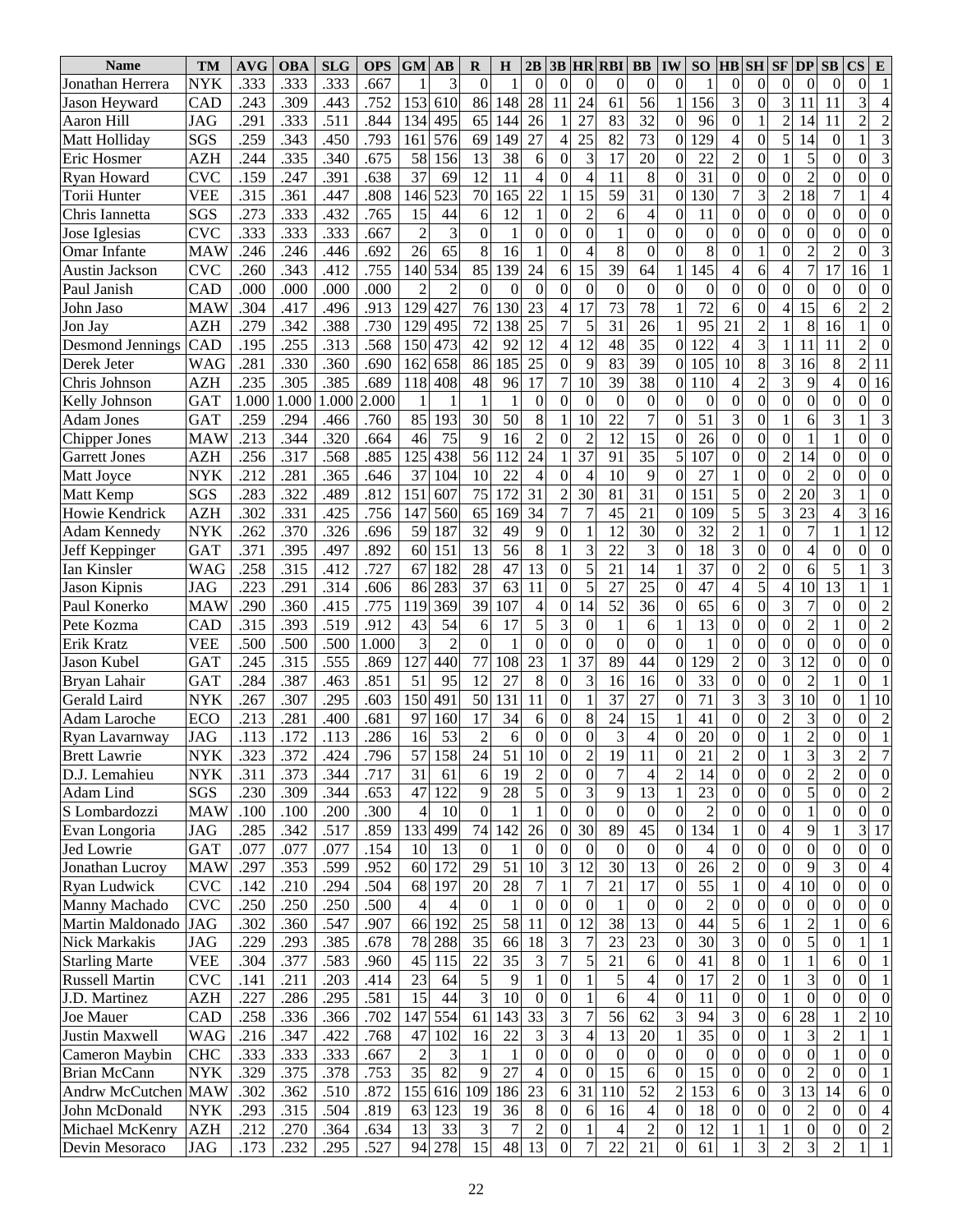| <b>Name</b>                  | <b>TM</b>  | <b>AVG</b>   | OBA          | <b>SLG</b>   | <b>OPS</b>   | <b>GM</b>      | $\mathbf{A}\mathbf{B}$ | $\bf{R}$         | $\bf{H}$                          | 2B                             |                              | $3B$ HR                      | <b>RBI</b>                       | <b>BB</b>                        | IW                               | SO                     |                  | HB SH SF DP          |                             |                     | SB                   | <b>CS</b>                        | ${\bf E}$                        |
|------------------------------|------------|--------------|--------------|--------------|--------------|----------------|------------------------|------------------|-----------------------------------|--------------------------------|------------------------------|------------------------------|----------------------------------|----------------------------------|----------------------------------|------------------------|------------------|----------------------|-----------------------------|---------------------|----------------------|----------------------------------|----------------------------------|
| Will Middlebrooks            | <b>AZH</b> | .261         | .315         | .478         | .793         | 86             | 203                    | 26               | 53                                | 9                              |                              | 11                           | 26                               | 15                               | $\overline{0}$                   | 49                     |                  |                      | 0                           | 4                   |                      | $\theta$                         | 5                                |
| Yadier Molina                | <b>CHC</b> | .282         | .328         | .448         | .777         | 138            | 542                    | 74               | 153                               | 21                             | $\overline{0}$               | 23                           | 77                               | 35                               | $\theta$                         | 90                     | 3                |                      | $\overline{2}$              | 18                  |                      | $\overline{2}$                   | 3                                |
| Miguel Montero               | <b>VEE</b> | .288         | .389         | .398         | .787         | 140            | 427                    | 47               | 123                               | 14                             | $\Omega$                     | 11                           | 45                               | 59                               | $\overline{0}$                   | 128                    | 12               | $\theta$             |                             | 12                  | $\Omega$             | $\overline{0}$                   | $\overline{\mathbf{3}}$          |
| Tyler Moore                  | ECO        | .246         | .307         | .406         | .712         | 41             | 69                     | $\overline{7}$   | 17                                | 5                              | $\Omega$                     | $\overline{2}$               | $\overline{7}$                   | 6                                | $\theta$                         | 18                     | $\theta$         | $\theta$             | $\overline{0}$              |                     | $\Omega$             | $\theta$                         | 3                                |
| <b>Kendrys Morales</b>       | <b>CVC</b> | .223         | .271         | .400         | .671         | 157            | 548                    | 60               | 122                               | 17                             |                              | 26                           | 69                               | 32                               | $\theta$                         | 155                    | 5                | $\theta$             | $\overline{2}$              | 8                   | $\theta$             | $\theta$                         | 5                                |
| Mitch Moreland               | <b>NYK</b> | .000         | .100         | .000         | .100         | 6              | 17                     |                  | $\Omega$                          | $\Omega$                       | 0                            | $\theta$                     |                                  |                                  | $\theta$                         | $\overline{4}$         |                  | $\Omega$             |                             | $\overline{2}$      | $\Omega$             | $\overline{0}$                   | $\overline{0}$                   |
| Justin Morneau               | <b>CHC</b> | .290         | .351         | .517         | .868         | 119            | 414                    | 61               | 120                               | 23                             |                              | 23                           | 71                               | 36                               | $\overline{0}$                   | 83                     |                  | $\theta$             |                             | 21                  |                      | 0                                | $\theta$                         |
| Michael Morse                | <b>WAG</b> | .291         | .361         | .345         | .706         | 23             | 55                     | 6                | 16                                | 3                              | 0                            | $\theta$                     | 5                                | 6                                | 0                                | 19                     | $\theta$         | $\theta$             | $\boldsymbol{0}$            | $\overline{2}$      | 0                    | 0                                | $\theta$                         |
| <b>Brandon Moss</b>          | ***        | .324         | .394         | .712         | 1.106        | 138            | 490                    | 89               | 159                               | 38                             |                              | 50                           | 115                              | 49                               | 5                                | 169                    | $\overline{2}$   | $\theta$             | $\overline{0}$              | 9                   | $\theta$             | $\theta$                         | 4                                |
| Daniel Murphy                | <b>NYK</b> | .500         | .500         | .500         | 1.000        | 3              | 6                      |                  | 3                                 | $\Omega$                       | $\Omega$                     | $\theta$                     | $\overline{2}$                   | $\theta$                         | $\theta$                         | $\theta$               | $\theta$         | $\theta$             | $\overline{0}$              | $\theta$            | $\theta$             | $\overline{0}$                   | $\theta$                         |
| David Murphy                 | <b>CHC</b> | .240         | .333         | .379         | .712         | 137            | 491                    | 76               | 118                               | 25                             | $\overline{2}$               | 13                           | 48                               | 68                               |                                  | 84                     | $\overline{c}$   | $\theta$             | 5                           | 14                  | 8                    |                                  |                                  |
| Donnie Murphy                | CAD        | .000         | .200         | .000         | .200         | $\overline{2}$ | 4                      |                  | $\theta$                          | $\Omega$                       | $\Omega$                     | $\theta$                     |                                  |                                  | 0                                | $\overline{2}$         | 0                | $\Omega$             | $\overline{0}$              | $\overline{0}$      | $\theta$             | $\theta$                         | $\theta$                         |
| Mike Napoli                  | ECO        | .232         | .354         | .457         | .811         | 102            | 315                    | 47               | 73                                | 6                              |                              | 21                           | 53                               | 54                               | $\overline{0}$                   | 116                    |                  | $\Omega$             | 3                           | 5                   | $\Omega$             | 0                                | 6                                |
| Daniel Nava                  | <b>WAG</b> | .239         | .356         | .330         | .687         | 102            | 327                    | 44               | 78                                | 15                             | $\boldsymbol{0}$             | 5                            | 30                               | 52                               | $\theta$                         | 86                     | 9                | $\theta$             | $\overline{2}$              | 9                   |                      | 0                                | 4                                |
| Chris Nelson                 | <b>CAD</b> | .247         | .290         | .354         | .645         | 103            | 364                    | 27               | 90                                | 20                             | $\overline{2}$               | 5                            | 33                               | 15                               |                                  | 106                    | 6                | $\theta$             | $\overline{0}$              | 11                  | $\Omega$             | $\theta$                         | 19                               |
| Derek Norris                 | <b>GAT</b> | .308         | .357         | .654         | 1.011        | 10             | 26                     | 4                | 8                                 | $\Omega$                       | $\Omega$                     | 3                            | 8                                | $\overline{2}$                   | 0                                | 7                      | $\theta$         | $\theta$             | $\boldsymbol{0}$            | $\overline{2}$      | 0                    | $\theta$                         | $\Omega$                         |
| David Ortiz                  | <b>NYK</b> | .287         | .379         | .561         | .940         | 131            | 488                    | 88               | 140                               | 29                             | $\boldsymbol{0}$             | 35                           | 93                               | 73                               |                                  | 90                     | $\theta$         | $\theta$             | 3                           | 15                  | $\theta$             | $\overline{0}$                   |                                  |
|                              | <b>CVC</b> | .192         | .192         | .423         | .615         | 11             | 26                     | 3                | 5                                 | $\mathbf{0}$                   | $\theta$                     | $\overline{2}$               | $\overline{2}$                   | $\overline{0}$                   | $\theta$                         |                        | 0                | $\theta$             | $\overline{0}$              | $\theta$            | $\theta$             | 0                                | $\theta$                         |
| Jordan Pacheco               | <b>WAG</b> | .254         | .288         | .400         | .688         | 41             | 130                    | 14               | 33                                | 7                              | 3                            | $\overline{2}$               | 15                               | $\overline{7}$                   | $\theta$                         | 6<br>30                | $\theta$         | $\theta$             | $\overline{2}$              | $\overline{c}$      |                      |                                  | $\theta$                         |
| Angel Pagan                  | <b>NYK</b> | .091         | .286         | .091         | .377         | 12             | 11                     | $\overline{2}$   |                                   | $\theta$                       | $\theta$                     | 0                            | $\theta$                         | 3                                | 0                                | 3                      | 0                | $\theta$             | $\overline{0}$              | 0                   | $\theta$             | 0                                | $\theta$                         |
| Gerardo Parra<br>Xavier Paul | <b>VEE</b> | .200         | .200         | .200         | .400         | $\overline{7}$ | 10                     | $\theta$         | 2                                 | $\theta$                       | $\theta$                     | $\theta$                     | $\overline{2}$                   | $\theta$                         | 0                                | $\overline{4}$         | 0                | $\theta$             | $\overline{0}$              | 0                   | $\theta$             | $\overline{0}$                   | $\overline{0}$                   |
| Dustin Pedroia               | <b>CAD</b> | .267         | .316         | .396         | .712         | 156            | 649                    | 82               | 173                               | 46                             |                              | 12                           | 43                               | 40                               |                                  | 85                     |                  | 3                    | $\overline{2}$              | 14                  | 16                   | $\overline{4}$                   | 9                                |
|                              | <b>CAD</b> | .212         | .268         | .321         | .589         | 128            | 449                    | 47               | 95                                | 14                             |                              | 11                           | 46                               | 30                               |                                  | 120                    | 5                |                      | 3                           | 16                  | $\overline{2}$       | $\overline{0}$                   | $\overline{7}$                   |
| <b>Hunter Pence</b>          | ECO        | .320         | .340         | .538         | .877         | 95             | 253                    | $\overline{35}$  | 81                                | 22                             | $\mathbf{0}$                 | 11                           | 42                               | $\tau$                           | $\theta$                         | 35                     |                  | $\theta$             |                             | 10                  | $\Omega$             | $\overline{0}$                   | $\overline{c}$                   |
| Salvador Perez               | VEE        | .265         | .297         | .375         | .672         | 153            | 464                    | 61               | 123                               | 18                             | $\boldsymbol{0}$             | 11                           | $\overline{52}$                  | 16                               | $\Omega$                         | 64                     |                  | 5                    | 5                           | 21                  |                      | 3                                | $\overline{2}$                   |
| <b>Brandon Phillips</b>      |            |              | .353         |              | .717         |                |                        | 66               |                                   | 12                             | 5                            |                              | $\overline{23}$                  | 19                               |                                  | $\overline{38}$        |                  | 26                   | $\overline{0}$              | 12                  | 40                   | 7                                |                                  |
| Juan Pierre                  | <b>MAW</b> | .311         |              | .364         |              | 127            | 412                    | $\overline{35}$  | 128                               |                                |                              | $\overline{0}$               | $\overline{51}$                  |                                  | $\theta$                         |                        | 8<br>3           |                      |                             | $\overline{7}$      |                      | $\overline{0}$                   |                                  |
| A.J. Pierzynski              | MAW        | .253         | .270         | .448         | .719         | 114            | 328                    |                  | 83                                | 10                             | $\boldsymbol{0}$             | 18                           |                                  | $\overline{7}$                   | $\theta$                         | 61                     |                  | $\theta$             | 6                           |                     | $\theta$             |                                  | $\overline{c}$<br>$\overline{0}$ |
| <b>Brett Pill</b>            | <b>ECO</b> | .174         | .174         | .565         | .739         | 9<br>54        | 23                     | 3                | $\overline{4}$<br>$\overline{30}$ | $\mathbf{0}$<br>$\overline{7}$ | $\theta$                     | 3                            | 5                                | $\theta$                         | $\theta$                         | 6                      | $\theta$         | $\theta$             | $\theta$                    | 1                   | $\theta$             | $\overline{0}$                   |                                  |
| <b>Trevor Plouffe</b>        | AZH        | .190         | .259         | .348         | .607         |                | 158<br>573             | 18               |                                   |                                | $\Omega$                     | 6                            | 16                               | 14<br>$\overline{57}$            | $\theta$                         | 42                     |                  | $\theta$             |                             | 5                   | $\theta$             | $\overline{0}$                   | $\theta$                         |
| <b>Buster Posey</b>          | GAT        | .323         | .388<br>.335 | .513         | .901<br>.726 | 153            |                        | 79               | 185<br>103                        | 41                             |                              | 22                           | 98<br>49                         | $\overline{35}$                  | $\overline{2}$<br>$\overline{2}$ | 113<br>$\overline{57}$ | 3<br>3           | $\overline{0}$       |                             | 20                  | $\theta$             |                                  | 4                                |
| Martin Prado                 | <b>NYK</b> | .267         |              | .391         |              | 117            | 386                    | 49<br>70         |                                   | 18<br>44                       | 6                            | 6<br>23                      | 72                               | $\overline{29}$                  |                                  | 99                     |                  | 1<br>$\theta$        | 9                           | 11<br>20            |                      | $\theta$                         | 9                                |
| <b>Albert Pujols</b>         | <b>JAG</b> | .259         | .296<br>.374 | .455         | .750         | 145            | 576                    | 19               | 149                               | 19                             | $\boldsymbol{0}$<br>$\Omega$ |                              | 17                               | 15                               |                                  | 25                     | 4<br>16          |                      | $\overline{0}$              |                     | $\theta$<br>$\Omega$ | $\overline{0}$                   | 6                                |
| Carlos Quentin               | SGS        | .252<br>.175 | .214         | .479<br>.175 | .853<br>.389 | 62<br>10       | 163                    |                  | 41<br>7                           |                                |                              | 6                            |                                  |                                  |                                  | 11                     | $\theta$         | $\theta$<br>$\theta$ | $\overline{0}$              | $\overline{2}$<br>3 |                      | $\overline{0}$                   | $\boldsymbol{0}$                 |
| Ryan Raburn                  | JAG        | .000         | .000         | .000         | .000         | $\overline{c}$ | 40                     | $\Omega$         |                                   | $\overline{0}$<br>$\theta$     | $\boldsymbol{0}$             | $\boldsymbol{0}$<br>$\Omega$ | $\overline{4}$<br>$\overline{0}$ | $\overline{c}$<br>$\overline{0}$ | $\overline{0}$<br>$\Omega$       |                        | $\theta$         | $\theta$             | $\theta$                    | $\overline{0}$      | $\Omega$             | $\overline{0}$                   | $\overline{c}$                   |
| Alexei Ramirez               | <b>GAT</b> |              | .309         |              | .710         | 51             | 152                    | 20               | $\Omega$<br>39                    |                                | $\boldsymbol{0}$<br>$\theta$ |                              | 26                               | 6                                |                                  | $\mathbf{0}$<br>23     | 5                | $\theta$             |                             | 8                   |                      | $\theta$                         |                                  |
| Aramis Ramirez               | <b>GAT</b> | .257         |              | .401         |              |                |                        |                  |                                   | 10                             |                              | 4                            |                                  |                                  |                                  |                        |                  |                      |                             |                     | $\Omega$             |                                  | $\theta$                         |
| <b>Hanley Ramirez</b>        | <b>CAD</b> | .207         | .276         | .356         | .632         |                | 160 523                |                  | 54 108                            | 19                             |                              | 15                           | 54                               | 43                               | 2                                | 137                    |                  | 2                    | $4 \vert$                   | 19                  | 8                    |                                  | 6 21                             |
| <b>Wilson Ramos</b>          | MAW        | .273         | .385         | .545         | .930         | 7              | 11                     |                  | 3                                 | $\boldsymbol{0}$               | $\boldsymbol{0}$             |                              | $\overline{c}$                   | $\overline{c}$                   | $\overline{0}$                   | $\overline{c}$         | $\boldsymbol{0}$ | $\overline{0}$       | $\mathbf{0}$                | $\boldsymbol{0}$    | $\mathbf{0}$         | $\overline{0}$                   | $\boldsymbol{0}$                 |
| <b>Colby Rasmus</b>          | JAG        | .204         | .286         | .345         | .631         | 30             | 113                    | 12               | 23                                |                                | $\boldsymbol{0}$             | 5                            | 11                               | 11                               | $\theta$                         | $\overline{37}$        | $\overline{2}$   | $\boldsymbol{0}$     | $\boldsymbol{0}$            | $\overline{c}$      | 5                    | $\overline{c}$                   | $\overline{4}$                   |
| Josh Reddick                 | <b>CVC</b> | .175         | .214         | .383         | .598         | 55             | 120                    | 16               | 21                                |                                | $\boldsymbol{0}$             | 8                            | 21                               | 6                                | $\mathbf{0}$                     | 32                     | $\overline{0}$   | $\boldsymbol{0}$     | $\boldsymbol{0}$            | $\overline{c}$      |                      | $\overline{0}$                   | $\sqrt{2}$                       |
| Nolan Reimold                | <b>MAW</b> | .077         | .143         | .077         | .220         | $\overline{5}$ | 13                     |                  |                                   | $\boldsymbol{0}$               | $\boldsymbol{0}$             | $\theta$                     | $\boldsymbol{0}$                 | 1                                | $\boldsymbol{0}$                 | 6                      | 0                | $\boldsymbol{0}$     | $\boldsymbol{0}$            | $\overline{0}$      | $\theta$             | $\overline{0}$                   | $\overline{0}$                   |
| <b>Ben Revere</b>            | <b>CVC</b> | .270         | .300         | .342         | .642         | 70             | 152                    | 27               | 41                                | $\mathfrak s$                  | 3                            | $\boldsymbol{0}$             | 14                               | $\overline{7}$                   | $\boldsymbol{0}$                 | 20                     | $\theta$         | 18                   | $\,1$                       |                     | 20                   | $\overline{\mathbf{4}}$          | $\boldsymbol{0}$                 |
| <b>Jose Reyes</b>            | NYK        | .274         | .311         | .386         | .696         | 162            | 669                    | 92               | 183                               | $\overline{37}$                | $\overline{4}$               | 10                           | 69                               | $\overline{37}$                  | $\boldsymbol{0}$                 | 78                     | $\theta$         | 7                    | $\overline{c}$              | 9                   | 39                   |                                  | 10 19                            |
| Mark Reynolds                | AZH        | .000         | .182         | .000         | .182         | $\,8$          | 9                      | $\boldsymbol{0}$ | $\overline{0}$                    | $\boldsymbol{0}$               | $\boldsymbol{0}$             | $\boldsymbol{0}$             | $\mathbf{1}$                     | $\boldsymbol{2}$                 | $\boldsymbol{0}$                 | 6                      | $\theta$         | $\boldsymbol{0}$     | $\boldsymbol{0}$            | $\boldsymbol{0}$    | $\theta$             | $\boldsymbol{0}$                 | 1                                |
| <b>Alex Rios</b>             | VEE        | .276         | .303         | .430         | .733         |                | 125 381                | 43               | 105                               | 20                             | $\mathfrak{Z}$               | 11                           | 46                               | $\overline{10}$                  |                                  | 69                     | 6                | $\boldsymbol{0}$     | $\overline{5}$              | 9                   | 9                    | $\overline{\mathcal{L}}$         | $\mathbf{1}$                     |
| <b>Anthony Rizzo</b>         | GAT        | .323         | .398         | .520         | .918         |                | 135 473                | 82               | 153                               | 25                             |                              | 22                           | 74                               | 51                               | 3                                | 103                    | 6                | $\boldsymbol{0}$     | $\overline{c}$              | 15                  | $\overline{c}$       | $\overline{0}$                   | $\overline{5}$                   |
| Alex Rodriguez               | SGS        | .208         | .288         | .339         | .627         |                | 109 351                | 36               | 73                                | 9                              | $\overline{c}$               | 11                           | 31                               | 29                               | $\boldsymbol{0}$                 | 111                    | 11               |                      | $\overline{2}$              | $\,8$               |                      | $\overline{0}$                   | $\overline{8}$                   |
| <b>Jimmy Rollins</b>         | <b>CHC</b> | .232         | .295         | .368         | .663         | 141            | 462                    | 65               | 107                               | 18                             | $\overline{0}$               | 15                           | 51                               | 42                               | $\boldsymbol{0}$                 | 83                     | $\mathbf{0}$     | 3                    | $\mathbf{1}$                | 7                   | 28                   | 1                                | 11                               |
| Wilin Rosario                | <b>CHC</b> | .288         | .307         | .611         | .918         | 65             | 198                    | 34               | 57                                | $\overline{4}$                 | $\boldsymbol{0}$             | 20                           | 44                               | $\boldsymbol{6}$                 | $\boldsymbol{0}$                 | 44                     | $\mathbf{0}$     | $\boldsymbol{0}$     |                             | 12                  |                      | $\boldsymbol{0}$                 | 1                                |
| Cody Ross                    | <b>CVC</b> | .275         | .314         | .650         | .964         | 30             | 80                     | 11               | 22                                | $\mathfrak 3$                  | $\boldsymbol{0}$             | 9                            | 24                               | $\overline{\mathcal{L}}$         | $\boldsymbol{0}$                 | 14                     |                  | $\boldsymbol{0}$     |                             | 4                   |                      | $\overline{0}$<br>$\overline{0}$ | $\boldsymbol{0}$                 |
| David Ross                   | VEE        | .111         | .111         | .222         | .333         | 4              | 9                      | $\boldsymbol{0}$ |                                   |                                | $\boldsymbol{0}$             | $\theta$                     | $\boldsymbol{0}$                 | $\boldsymbol{0}$                 | $\theta$                         | $\overline{4}$         | 0                | $\boldsymbol{0}$     | $\boldsymbol{0}$            | $\boldsymbol{0}$    | $\theta$             |                                  | $\boldsymbol{0}$                 |
| Justin Ruggiano              | GAT        | .306         | .405         | .535         | .940         | 67             | 170                    | 39               | 52                                | 21                             | $\boldsymbol{0}$             | 6                            | 21                               | 29                               | $\theta$                         | 33                     | $\theta$         | $\boldsymbol{0}$     | $\mathbf{1}$                | 5                   | 5                    | 1                                | $\mathbf{1}$                     |
| Carlos Ruiz                  | <b>CVC</b> | .310         | .370         | .504         | .874         |                | 115 381                | 42               | 118                               | 35                             | $\boldsymbol{0}$             | 13                           | 45                               | 26                               | $\boldsymbol{0}$                 | 69                     | 12               | $\boldsymbol{0}$     | $\ensuremath{\mathfrak{Z}}$ | 11                  | $\overline{0}$       | $\overline{0}$                   | $\overline{5}$                   |
| <b>Josh Rutledge</b>         | AZH        | .222         | .244         | .403         | .647         | 84             | 288                    | 30               | 64                                | 17                             | $\overline{\mathcal{L}}$     | 9                            | 32                               | 6                                | $\boldsymbol{0}$                 | 67                     | 3                | 3                    | $\sqrt{2}$                  | 14                  | 3                    | $\overline{0}$                   | $\overline{4}$                   |
| Bendan Ryan                  | ECO        | .186         | .258         | .297         | .554         | 80             | 145                    | 12               | 27                                | $\tau$                         | $\boldsymbol{0}$             | 3                            | 10                               | 12                               | $\overline{0}$                   | 43                     | $\overline{2}$   | 10                   | $\overline{0}$              |                     | $\overline{c}$       | $\overline{c}$                   | $\overline{7}$                   |
| J Saltalamacchia             | SGS        | .226         | .290         | .479         | .769         | 127            | 411                    | 54               | 93                                | $\bf 8$                        | $\mathbf{0}$                 | 32                           | 55                               | 37                               | $\boldsymbol{0}$                 | 140                    | $\mathbf{0}$     | $\overline{c}$       | $\overline{0}$              | 16                  | $\overline{0}$       | $\overline{0}$                   | $\overline{8}$                   |
| Gaby Sanchez                 | <b>JAG</b> | .191         | .250         | .191         | .441         | 14             | 47                     | $\overline{4}$   | 9                                 | $\boldsymbol{0}$               | $\boldsymbol{0}$             | $\boldsymbol{0}$             | $\mathbf{1}$                     | $\mathfrak{Z}$                   | 0                                | 7                      |                  | $\boldsymbol{0}$     |                             | $\boldsymbol{0}$    | 0                    | $\boldsymbol{0}$                 | $\boldsymbol{0}$                 |
| <b>Hector Sanchez</b>        | NYK        | .333         | .333         | .667         | 1.000        | 1              | $\overline{3}$         | $\overline{0}$   |                                   |                                | $\boldsymbol{0}$             | $\boldsymbol{0}$             | $\overline{2}$                   | $\overline{0}$                   | $\overline{0}$                   | $\mathbf{1}$           | $\boldsymbol{0}$ | $\boldsymbol{0}$     | $\overline{0}$              | 1                   | $\mathbf{0}$         | $\overline{0}$                   | $\overline{0}$                   |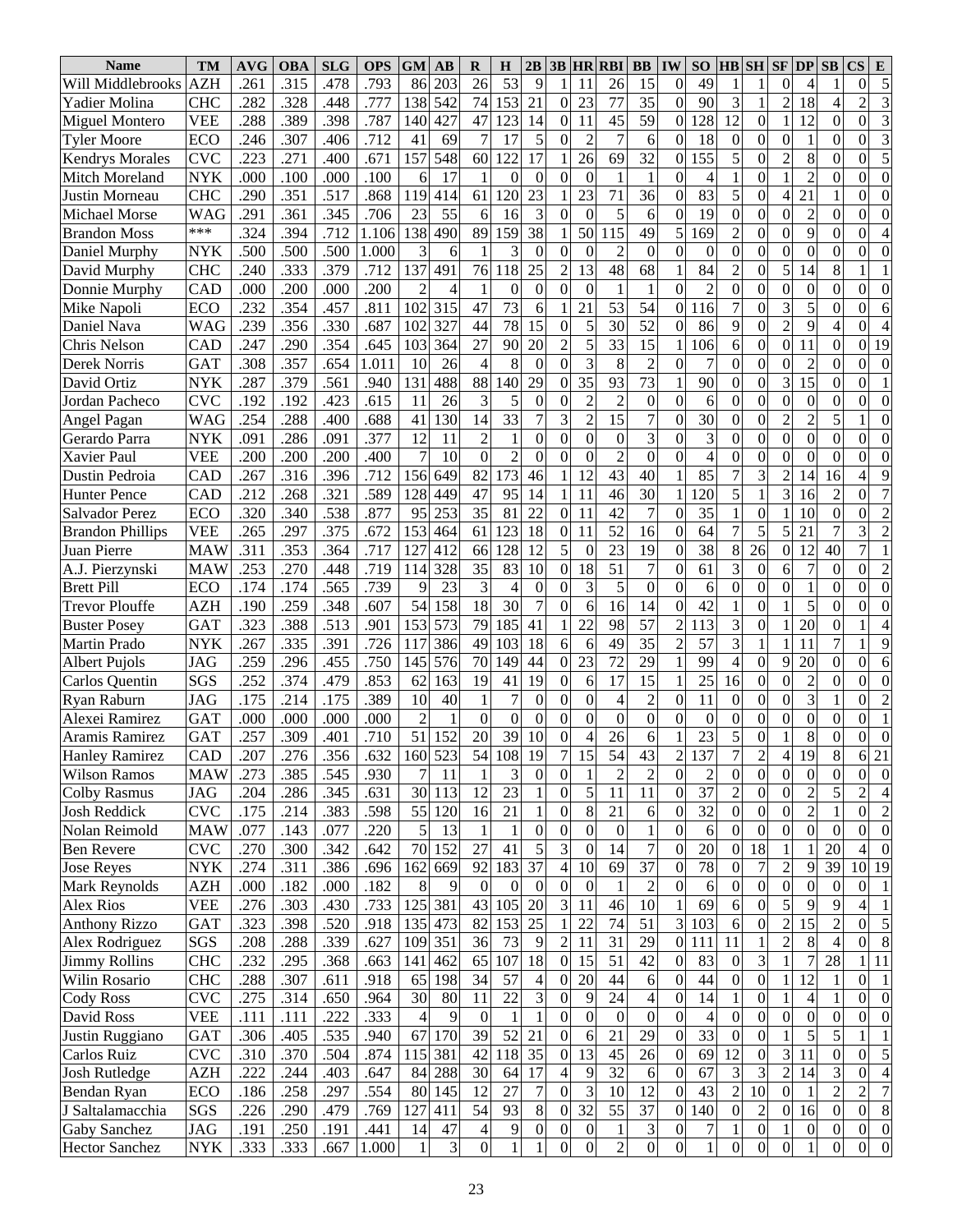| <b>Name</b>         | <b>TM</b>  | <b>AVG</b> | OBA               | <b>SLG</b> | <b>OPS</b>       | <b>GM</b>       | $\mathbf{A}\mathbf{B}$ | $\bf{R}$         | $\bf{H}$        | 2B               |                  |                  | $3B$ $HR$ $RBI$ | <b>BB</b>        | IW               | SO               |                | $HB$ SH SF DP    |                  |                  | SB               | <b>CS</b>        | E                |
|---------------------|------------|------------|-------------------|------------|------------------|-----------------|------------------------|------------------|-----------------|------------------|------------------|------------------|-----------------|------------------|------------------|------------------|----------------|------------------|------------------|------------------|------------------|------------------|------------------|
| Pablo Sandoval      | ECO        | .286       | .286              | .400       | .686             | 12              | 35                     | $\overline{c}$   | 10              |                  | $\theta$         |                  | 4               | $\theta$         | $\theta$         | 6                | $\theta$       | $\theta$         | 0                |                  | $\Omega$         | $\theta$         | $\overline{2}$   |
| Carlos Santana      | <b>WAG</b> | .211       | .311              | .298       | .609             | 82              | 218                    | 26               | 46              | 9                | $\overline{2}$   | $\overline{c}$   | 19              | 32               | $\overline{0}$   | 59               | $\theta$       | $\theta$         |                  | 6                | $\theta$         | 3                | $\overline{c}$   |
| Jordan Schafer      | NYK        | .000       | .000              | .000       | .000             |                 |                        | $\theta$         | $\Omega$        | $\theta$         | $\boldsymbol{0}$ | $\theta$         | $\Omega$        | $\overline{0}$   | $\theta$         | 1                | 0              | $\theta$         | $\theta$         | $\theta$         | $\theta$         | $\overline{0}$   | $\overline{0}$   |
| Nate Schierholtz    | <b>WAG</b> | .223       | .268              | .384       | .652             | 63              | 211                    | 33               | 47              | 4                | 3                | 8                | 26              | 12               | 0                | 48               |                | 0                | $\overline{0}$   | 3                | $\overline{c}$   | 0                | $\theta$         |
| Kelly Schoppach     | <b>JAG</b> | .211       | .318              | .421       | .739             | 9               | 19                     | 3                |                 |                  | $\overline{0}$   |                  | 3               | $\overline{2}$   | 0                | $\overline{7}$   |                | $\theta$         | $\boldsymbol{0}$ | $\theta$         | $\Omega$         | $\theta$         | 0                |
| Marco Scutaro       | <b>MAW</b> | .294       | .333              | .394       | .727             | 132             | 480                    | 65               | 141             | 21               | 3                | 7                | 48              | 24               |                  | 54               | 5              | 12               | 3                | 10               | 12               | $\overline{2}$   | 4                |
| Kyle Seager         | <b>CVC</b> | .283       | .336              | .395       | .731             | 105             | 329                    | 39               | 93              | 25               | $\boldsymbol{0}$ | 4                | 40              | 24               | $\Omega$         | 53               | 3              | $\theta$         |                  | 7                |                  |                  | 9                |
| Andreltn Simmons    | <b>MAW</b> | .277       | .333              | .368       | .702             | 128             | 440                    | 49               | 122             | 20               | $\overline{4}$   | 4                | 33              | 34               | $\theta$         | 77               | 3              | $\theta$         | $\overline{0}$   | 11               | 0                | $\theta$         | 6                |
| Seth Smith          | WAG        | .000       | .000              | .000       | .000             |                 |                        | $\theta$         | $\theta$        | $\Omega$         | $\theta$         | $\Omega$         | $\overline{0}$  | $\theta$         | $\Omega$         | 1                | $\theta$       | $\theta$         | $\theta$         | $\overline{0}$   | $\theta$         | 0                | $\theta$         |
| Travis Snider       | <b>JAG</b> | .222       | .257              | .383       | .640             | 51              | 167                    | 16               | 37              | 11               | $\overline{2}$   | 4                | 15              | 8                | 0                | 59               | $\theta$       | $\theta$         | $\overline{0}$   | 5                | $\Omega$         | 0                | $\theta$         |
| Donovan Solano      | <b>CHC</b> | .269       | .314              | .330       | .644             | 141             | 443                    | 50               | 119             | $\,8\,$          | $\overline{2}$   | 5                | 45              | 29               | 0                | 89               | $\overline{c}$ |                  | 3                | 11               | 12               |                  | $\overline{7}$   |
| Alfonso Soriano     | ECO        | .333       | .333              | .333       | .667             | 4               | 3                      | $\theta$         |                 | $\theta$         | $\theta$         | $\theta$         | $\Omega$        | $\theta$         | $\theta$         | $\theta$         | $\theta$       | $\theta$         | $\overline{0}$   | $\theta$         | $\Omega$         | $\theta$         | $\overline{0}$   |
| Denard Span         | <b>GAT</b> | .156       | .270              | .250       | .520             | 17              | 32                     | 5                | 5               | $\overline{3}$   | $\theta$         | $\theta$         | $\overline{2}$  | 5                | 0                | $\overline{4}$   | 0              |                  | $\boldsymbol{0}$ | $\theta$         |                  | 0                | $\theta$         |
| Giancarlo Stanton   | <b>GAT</b> | .249       | .317              | .603       | .919             | 116             | 433                    | 75               | 108             | 22               |                  | 43               | 92              | 41               | 0                | 148              | 3              | $\theta$         | 3                | 13               | 3                | 0                | 6                |
| Drew Stubbs         | <b>CHC</b> | .095       | .174              | .238       | .412             | 57              | 21                     | 8                | 2               | $\overline{0}$   | $\Omega$         |                  | 1               | $\overline{c}$   | $\theta$         | 7                | 0              | $\overline{2}$   | $\overline{0}$   |                  | 6                | 3                | 0                |
| Ichiro Suzuki       | <b>CVC</b> | .271       | .303              | .382       | .685             | 71              | 199                    | 22               | 54              | 8                |                  | 4                | 22              | 8                | 0                | 21               |                | 10               | $\boldsymbol{0}$ | $\overline{2}$   | 8                |                  | $\theta$         |
| Kurt Suzuki         | <b>AZH</b> | .204       | .253              | .257       | .509             | 106             | 343                    | 24               | 70              | 9                | $\theta$         | 3                | 29              | 15               | 0                | 75               | 8              | $\overline{2}$   | $\overline{2}$   | 6                | $\theta$         | $\theta$         | 5                |
| Nick Swisher        | <b>VEE</b> | .250       | .368              | .313       | .681             | 5               | 16                     | 3                |                 |                  | $\theta$         | $\theta$         | $\theta$        | 3                | $\Omega$         | $\overline{4}$   | 0              | $\theta$         | $\overline{0}$   | $\theta$         | $\theta$         | $\theta$         | $\mathbf{0}$     |
| Mark Teixeira       | <b>MAW</b> | .246       | .318              | .529       | .847             | 87              | 138                    | 16               | 34              | 15               | $\overline{0}$   | 8                | 20              | 13               | 0                | 29               | $\overline{c}$ | $\Omega$         |                  | 5                | 0                | $\Omega$         | 0                |
| Ruben Tejada        | MAW        | .306       | .331              | .351       | .682             | 33              | 111                    | 9                | 34              | 5                | $\theta$         | $\Omega$         | 8               | 4                | 0                | 17               |                | $\Omega$         | $\overline{c}$   | 3                | 0                | $\theta$         | 4                |
| Mike Trout          | <b>CHC</b> | .308       | .382              | .544       | .926             | 156             | 629                    | 112              | 194             | 20               | 10               | 36               | 93              | 67               |                  | 167              | 8              |                  | $\overline{c}$   | 19               | 37               | 13               | 8                |
| Mark Trumbo         | <b>MAW</b> | .200       | .217              | .300       | .517             | 35              | 90                     | 5                | 18              | 3                | $\Omega$         | $\overline{c}$   | 9               | $\overline{c}$   | $\theta$         | 24               | $\theta$       | $\overline{0}$   | $\overline{0}$   | 3                | $\theta$         |                  | $\theta$         |
| Troy Tulowitzki     | SGS        | .280       | .333              | .440       | .772             | 124             | 464                    | 56               | 130             | 21               |                  | 17               | 57              | 31               | $\overline{c}$   | 68               | 6              | $\overline{0}$   | 5                | 17               | 5                | $\overline{c}$   | 17               |
| Dan Uggla           | <b>NYK</b> | .286       | .444              | .714       | 1.159            | $\overline{7}$  |                        | 3                | 2               | 0                | $\theta$         |                  | $\overline{4}$  | $\overline{c}$   | $\theta$         | $\overline{2}$   | $\theta$       | $\theta$         | $\overline{0}$   | $\boldsymbol{0}$ | $\theta$         | $\overline{0}$   | $\theta$         |
| B.J. Upton          | <b>CVC</b> | .200       | .200              | .275       | .475             | 36              | 40                     | 13               | 8               | $\boldsymbol{0}$ | $\theta$         |                  | 4               | $\overline{0}$   | 0                | 10               | $\theta$       | 4                | $\boldsymbol{0}$ | $\overline{2}$   | 6                | $\overline{c}$   | $\theta$         |
| Justin Upton        | <b>CHC</b> | .175       | .233              | .325       | .558             | $\overline{36}$ | 40                     | 8                |                 | $\Omega$         | $\theta$         | $\overline{c}$   | 5               | 3                | $\Omega$         | 14               | $\theta$       | $\overline{0}$   | $\theta$         |                  | $\theta$         | $\overline{0}$   | $\theta$         |
| Chase Utley         | WAG        | .274       | .372              | .482       | .854             | 117             | 390                    | 63               | 107             | 31               |                  | 16               | 54              | 41               |                  | 73               | 21             | $\theta$         | 4                | 9                | 3                | 3                | 6                |
| Dayan Viciedo       | <b>MAW</b> | .338       | .385              | .647       | 1.031            | 44              | 133                    | 28               | 45              | $\,8\,$          | $\boldsymbol{0}$ | 11               | $\overline{33}$ | 9                | $\Omega$         | 26               |                | $\theta$         | $\theta$         | 4                | $\theta$         | $\overline{0}$   | $\theta$         |
| Shane Victorino     | WAG        | .348       | .396              | .543       | .939             | 64              | 138                    | $\overline{27}$  | 48              | 10               |                  | 5                | 25              | 11               | $\Omega$         | 25               | $\theta$       | 5                | $\theta$         |                  | 8                |                  | $\Omega$         |
| <b>Joey Votto</b>   | WAG        | .319       | .413              | .532       | .946             | 143             | 543                    | 87               | 173             | 68               | $\mathbf{0}$     | 16               | 95              | $\overline{85}$  | 3                | 139              | 6              | $\overline{0}$   | 9                | 8                | 3                | $\theta$         | 10               |
| Neil Walker         | SGS        | .255       | .332              | .415       | .747             | 147             | 550                    | 77               | 140             | 28               | $\Omega$         | 20               | $\overline{56}$ | $\overline{62}$  | $\theta$         | 130              | 3              | 6                | $\overline{2}$   | 15               | 3                | $\overline{2}$   | 13               |
| Jemile Weeks        | <b>ECO</b> | .241       | .309              | .323       | .631             | 70              | 220                    | 36               | $\overline{53}$ | 10               |                  | $\overline{c}$   | 17              | 21               | $\theta$         | 31               |                | 12               |                  | $\overline{2}$   |                  | 3                | 5                |
| <b>Casper Wells</b> | <b>VEE</b> | .143       | .278              | .357       | .635             | $\overline{7}$  | 14                     | 5                | $\overline{2}$  | $\Omega$         | $\theta$         |                  | 3               | 3                | $\Omega$         | $\overline{2}$   | $\Omega$       | $\theta$         |                  | $\theta$         | $\theta$         | $\overline{0}$   | 1                |
| Jayson Werth        | <b>ECO</b> | .254       | $\overline{.}340$ | .373       | .713             | 112             | 343                    | 39               | 87              | 20               | 6                | 3                | 34              | 42               |                  | 77               | 3              | $\overline{0}$   | $\overline{c}$   | 8                | 4                | $\boldsymbol{0}$ | 3                |
| <b>Matt Wieters</b> | ***        | .240       | .308              | .370       | .678             | 51              | 154                    | $\overline{20}$  | $\overline{37}$ | 6                |                  | $\overline{4}$   | 11              | 11               | $\Omega$         | 35               |                | $\theta$         | $\overline{0}$   | 4                | $\Omega$         | $\overline{0}$   |                  |
| Josh Willingham     | <b>CHC</b> | .224       | .352              | .458       | .809             | 147             | 483                    | 78               | 108             | 23               | $\theta$         | 30               | 79              | 81               | $\Omega$         | $\overline{151}$ | 16             | $\theta$         | 3                | 25               | $\overline{2}$   | $\theta$         | 3                |
| David Wright        | <b>VEE</b> | .259       | .327              | .429       | .756   157   634 |                 |                        |                  | 81   164   43   |                  | $\perp$          | 21               | 93              | 62               | 1                | 155              | 4              | $\theta$         | $\mathcal{L}$    | 16               | $\mathcal{L}$    | $\mathbf{I}$     | 9                |
| Kevin Youkilis      | <b>CHC</b> | .176       | .263              | .176       | .440             | 9               | 17                     | $\overline{0}$   | $\mathfrak{Z}$  | $\boldsymbol{0}$ | $\boldsymbol{0}$ | $\boldsymbol{0}$ | $\mathfrak{Z}$  | 1                | $\boldsymbol{0}$ | 5                | $\mathbf{1}$   | $\boldsymbol{0}$ | $\overline{0}$   | $\boldsymbol{0}$ | $\boldsymbol{0}$ | $\overline{0}$   | $\overline{0}$   |
| Chris Young         | SGS        | .159       | .236              | .243       | .479             | 80              | 189                    | 20               | 30              | $\boldsymbol{7}$ | $\boldsymbol{0}$ | $\mathfrak{Z}$   | $\overline{9}$  | 18               | $\boldsymbol{0}$ | $\overline{52}$  |                | $\overline{c}$   | $\boldsymbol{0}$ | $\,8\,$          | $\overline{c}$   | $\overline{0}$   | $\mathbf{1}$     |
| Delmon Young        | SGS        | .278       | .300              | .500       | .800             | 8               | 18                     | 1                | 5               | 1                | $\boldsymbol{0}$ | 1                | $\overline{4}$  | $\boldsymbol{0}$ | $\boldsymbol{0}$ | $\overline{4}$   |                | $\boldsymbol{0}$ | $\mathbf{1}$     | $\mathbf{1}$     | $\boldsymbol{0}$ | $\boldsymbol{0}$ | $\boldsymbol{0}$ |
| Michael Young       | <b>VEE</b> | .294       | .368              | .353       | .721             | $\overline{9}$  | 17                     | $\boldsymbol{0}$ | $\sqrt{5}$      | 1                | $\boldsymbol{0}$ | $\boldsymbol{0}$ | $\overline{4}$  | 1                | $\mathbf{1}$     | $\sqrt{2}$       | $\mathbf{0}$   | $\boldsymbol{0}$ | $\boldsymbol{0}$ | $\boldsymbol{0}$ | $\boldsymbol{0}$ | $\boldsymbol{0}$ | $\boldsymbol{0}$ |
| Eric Young Jr       | <b>WAG</b> | .313       | .377              | .434       | .812             | 68              | 198                    | 36               | 62              | 9                | $\overline{3}$   | 3                | 31              | 15               | $\boldsymbol{0}$ | $\overline{38}$  | 6              | $\mathfrak{Z}$   | $\mathbf{1}$     | $\mathfrak{Z}$   | 13               | $\vert 4 \vert$  | $\boldsymbol{0}$ |
| Ryan Zimmerman      | <b>MAW</b> | .227       | .284              | .353       | .637             |                 | 157 547                |                  | 64 124 26       |                  | $\mathbf{2}$     | 13               | 49              | 43               | $\overline{0}$   | 109              |                | $\boldsymbol{0}$ |                  | 14               | 4                |                  | 20               |
| Ben Zobrist         | GAT        | .228       | .321              | .411       | .732             |                 | 161 574                |                  | 75 131          | 26               | $8\phantom{.}$   | 21               | 67              | 78               |                  | 0 131            |                | $\mathbf{1}$     |                  | $20\,$           | $\,8\,$          | $1\vert$         | 26               |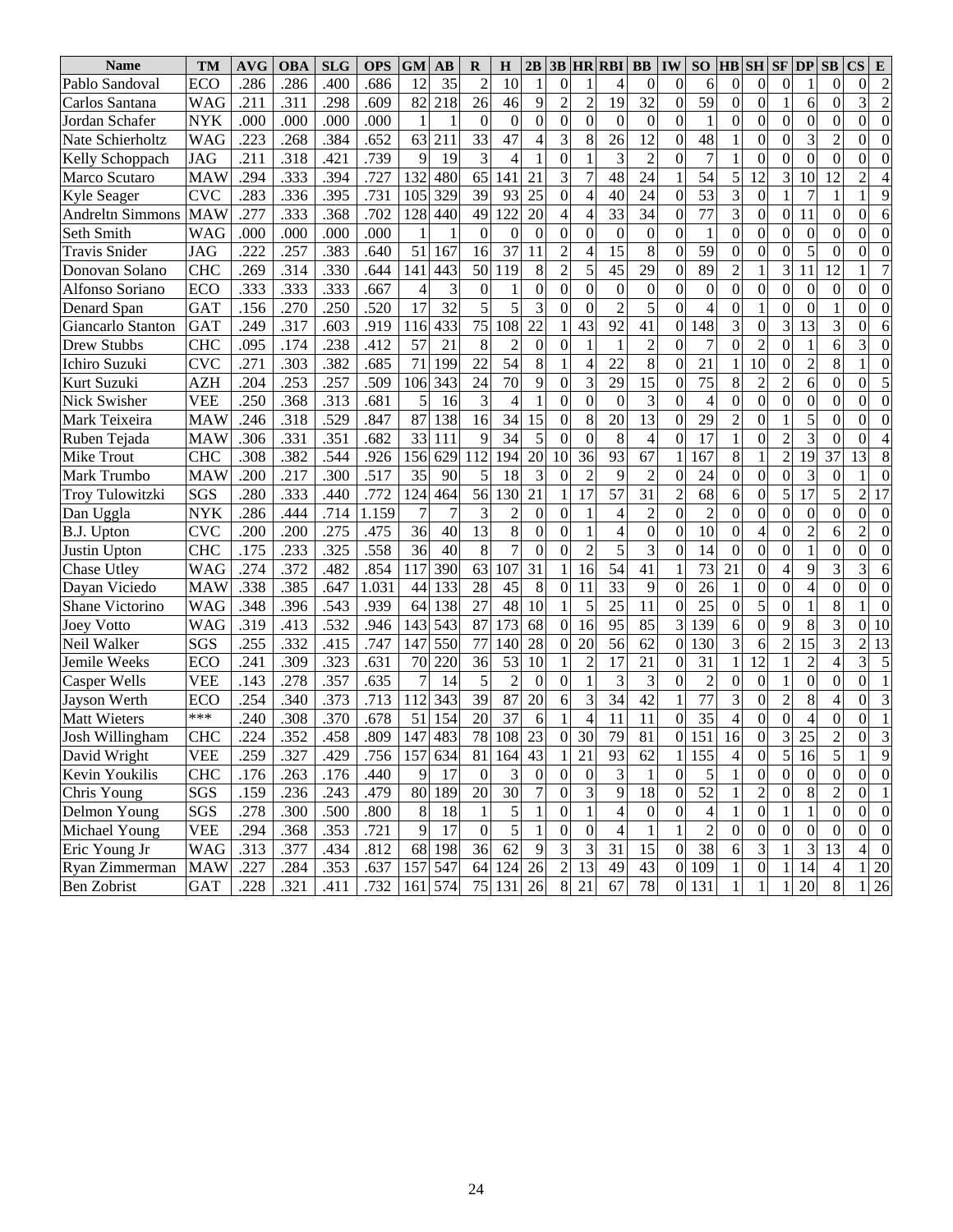# **INDIVIDUAL PITCHING STATISTICS (BY ALPHA)**

| <b>Name</b>                    | Tm                | <b>AVG</b>   | <b>ERA</b>         | W                | L                | <b>PCT</b>           | $\mathbf G$     | <b>GS</b>              | $\overline{\text{CG}}$        | <b>GF</b>        | Sh                  | Sv             | IP                  | H                | $\mathbf R$      | <b>ER HR</b>     |                  | <b>BB</b>      | $\mathbf K$    | K/BB              | <b>HR/9</b>  |
|--------------------------------|-------------------|--------------|--------------------|------------------|------------------|----------------------|-----------------|------------------------|-------------------------------|------------------|---------------------|----------------|---------------------|------------------|------------------|------------------|------------------|----------------|----------------|-------------------|--------------|
| Mike Adams                     | SGS               | .370         | 12.00              | $\boldsymbol{0}$ | 3                | .000                 | 6               | $\overline{0}$         | $\overline{0}$                | 5                | $\theta$            | 1              | 6.0                 | 10               | 8                | 8                | 4                | $\Omega$       | $\overline{4}$ | 0.00              | 6.00         |
| <b>Brett Anderson</b>          | <b>MAW</b>        | .246         | 2.06               | 1                | $\mathbf{0}$     | 1.000                | 7               | 7                      | $\overline{0}$                | $\mathbf{0}$     | $\theta$            | $\Omega$       | 35.0                | 32               | 8                | $\overline{8}$   | 3                | 8              | 21             | 2.63              | 0.77         |
| <b>Scott Atchison</b>          | WAG               | .243         | 3.18               | 9                | $\tau$           | .563                 | 74              | $\overline{0}$         | $\overline{0}$                | 61               | $\overline{0}$      | 27             | 124.7               | 112              | 47               | 44               | 8                | 20             | 86             | 4.30              | 0.58         |
| Luis Avilan                    | <b>CAD</b>        | .095         | 0.69               | $\boldsymbol{0}$ | $\boldsymbol{0}$ | .000                 | 13              | $\boldsymbol{0}$       | $\overline{0}$                | 9                | $\theta$            | 4              | 13.0                | $\overline{4}$   | 1                | 1                | $\theta$         | $\overline{2}$ | 14             | 7.00              | 0.00         |
| <b>Homer Bailey</b>            | <b>CHC</b>        | .285         | 3.72               | 5                | 3                | .625                 | 10              | 10                     | 3                             | $\mathbf{0}$     | $\theta$            | 0              | 67.7                | 74               | 32               | 28               | $\overline{c}$   | 19             | 44             | 2.32              | 0.27         |
| <b>Grant Balfour</b>           | <b>MAW</b>        | .206         | 2.89               | 3                | 6                | .333                 | 43              | $\theta$               | $\mathbf{0}$                  | 17               | $\theta$            | 5              | $65.\overline{3}$   | 47               | 22               | 21               | $\overline{4}$   | 34             | 62             | 1.82              | 0.55         |
| <b>Brandon Beachy</b>          | <b>CVC</b>        | .201         | 3.17               | 15               | $\tau$           | .682                 | 27              | 27                     | 13                            | $\mathbf{0}$     | $\overline{c}$      | $\theta$       | 207.0               | 149              | 73               | 73               | 30               | 87             | 139            | 1.60              | 1.30         |
| Ronald Belisario               | <b>ECO</b>        | .195         | 2.87               | $\boldsymbol{0}$ | 3                | .000                 | 25              | $\overline{0}$         | $\theta$                      | 9                | $\theta$            | $\overline{c}$ | 37.7                | 26               | 13               | 12               | $\overline{c}$   | 18             | 36             | 2.00              | 0.48         |
| Joaquin Benoit                 | <b>CVC</b>        | .333         | 26.87              | $\boldsymbol{0}$ | $\overline{0}$   | .000                 | 1               | $\overline{0}$         | $\boldsymbol{0}$              | $\mathbf{0}$     | 0                   | $\theta$       | 0.7                 | $\mathbf{1}$     | $\overline{c}$   | $\overline{c}$   | 1                | 1              | 1              | 1.00              | 13.43        |
| Chad Billingsley               | <b>CVC</b>        | .317         | 6.59               | $\overline{0}$   | 3                | .000                 | 5               | 5                      |                               | $\theta$         | $\theta$            | 0              | 28.3                | 38               | 21               | 21               | 5                | 11             | 22             | 2.00              | 1.59         |
| Mitchell Boggs                 | SGS               | .232         | 5.24               | 3                | $\overline{4}$   | .429                 | $\overline{32}$ | $\mathbf{0}$           | $\boldsymbol{0}$              | 19               | $\theta$            | 12             | 34.1                | 32               | 25               | 20               | 7                | 16             | 28             | 1.75              | 1.85         |
| <b>Rex Brothers</b>            | <b>JAG</b>        | .245         | 4.38               | $\overline{0}$   | 1                | .000                 | 8               | $\boldsymbol{0}$       | $\boldsymbol{0}$              | 3                | $\theta$            | 0              | 12.3                | 12               | 10               | 6                | $\overline{4}$   | $\overline{c}$ | 16             | 8.00              | 2.92         |
| Clay Buchholz                  | <b>JAG</b>        | .297         | 5.48               | 4                | 14               | .222                 | 19              | $\overline{19}$        | $\overline{7}$                | $\boldsymbol{0}$ | $\theta$            | $\theta$       | 134.7               | 159              | 85               | $\overline{82}$  | 19               | 66             | 87             | 1.32              | 1.27         |
| <b>Madisn Bumgarner</b>        | <b>NYK</b>        | .301         | 6.25               | 12               | 21               | .364                 | 40              | 40                     | 6                             | 0                | $\theta$            | 0              | 240.3               | 292              | 180              | 167              | 40               | 76             | 207            | 2.72              | 1.50         |
| A.J. Burnett                   | CAD               | .275         | 4.62               | 13               | 12               | .520                 | 32              | $\overline{32}$        | $\overline{5}$                | $\theta$         | 1                   | 0              | 222.0               | 235              | 118              | 114              | 32               | 66             | 197            | 2.98              | 1.30         |
| Alex Burnett                   | <b>NYK</b>        | .268         | 3.76               | $\overline{c}$   | $\overline{c}$   | .500                 | 62              | $\theta$               | $\overline{0}$                | 25               | 0                   | 3              | 119.7               | 125              | 55               | 50               | 5                | 46             | 52             | 1.13              | 0.38         |
| <b>Jared Burton</b>            | CAD               | .236         | 3.33               | 4                | 4                | .500                 | 62              | $\overline{0}$         | $\theta$                      | $\overline{23}$  | $\theta$            | 4              | 78.3                | 70               | 31               | 29               | 11               | 34             | 77             | 2.26              | 1.26         |
| Matt Cain                      | GAT               | .270         | 4.57               | 17               | 16               | .515                 | 41              | 41                     | 14                            | $\mathbf{0}$     | $\theta$            | 0              | 281.7               | 299              | 152              | 143              | 35               | 86             | 232            | 2.70              | 1.12         |
| Chris Capuano                  | ECO               | .260         | 4.35               | 10               | 8                | .556                 | 27              | $\overline{27}$        | 3                             | $\theta$         | 1                   | 0              | 182.0               | 181              | 90               | 88               | 26               | 65             | 145            | 2.23              | 1.29         |
| Santiago Casilla               | <b>MAW</b>        | .333         | 0.00               | $\overline{0}$   | $\Omega$         | .000                 | $\overline{c}$  | $\mathbf{0}$           | $\mathbf{0}$                  | 1                | $\theta$            | $\theta$       | 1.7                 | $\overline{2}$   | $\theta$         | $\boldsymbol{0}$ | $\theta$         | $\overline{0}$ | $\theta$       | 0.00              | 0.00         |
| Aroldis Chapman                | <b>MAW</b>        | .189         | 3.54               | 3                | 3                | .500                 | 44              | $\theta$               | $\boldsymbol{0}$              | 28               | $\theta$            | 8              | 53.3                | 36               | 24               | 21               | 7                | 24             | 71             | 2.96              | 1.18         |
| <b>Steve Cishek</b>            | <b>NYK</b>        | .346         | 7.36               | $\overline{0}$   | 1                | .000                 | 16              | $\overline{0}$         | $\overline{0}$                | $\overline{4}$   | $\theta$            | 1              | 18.3                | 27               | 15               | 15               | $\overline{4}$   | 13             | 22             | 1.69              | 1.96         |
| <b>Tyler Clippard</b>          | CAD               | .240         | 4.76               | $\overline{c}$   | 1                | .667                 | 50              | $\mathbf{0}$           | $\boldsymbol{0}$              | 16               | $\theta$            | 0              | 64.3                | 59               | 37               | 34               | 10               | 38             | 72             | 1.89              | 1.40         |
| Alex Cobb                      | GAT               | .315         | 5.64               | 8                | 9                | .471                 | 23              | $\overline{23}$        | 5                             | $\mathbf{0}$     | $\theta$            | 0              | 50.0                | 192              | 97               | 94               | $\overline{21}$  | 53             | 106            | 2.00              | 1.26         |
| Louis Coleman                  | <b>AZH</b>        | .148         | 2.25               | $\overline{0}$   | $\overline{0}$   | .000                 | $\overline{7}$  | $\mathbf{0}$           | $\overline{0}$                | 3                | $\theta$            | 0              | 8.0                 | $\overline{4}$   | 3                | $\overline{c}$   | $\overline{2}$   | 1              | 9              | 9.00              | 2.25         |
| <b>Ryan Cook</b>               | <b>CVC</b>        | .194         | 3.07               | 7                | 5                | .583                 | $\overline{55}$ | $\overline{0}$         | $\boldsymbol{0}$              | $\overline{30}$  | $\theta$            | 4              | 73.3                | 49               | 26               | $\overline{25}$  | 9                | 33             | 61             | 1.85              | 1.10         |
| Kevin Correia                  | <b>CVC</b>        | .292         | 5.80               | 10               | 11               | .476                 | 28              | $\overline{25}$        | 6                             | 1                | $\theta$            | $\theta$       | 172.3               | 205              | 121              | 111              | 31               | 58             | 97             | 1.67              | 1.62         |
| Jesse Crain                    | <b>MAW</b>        | .214         | 4.16               | $\theta$         | $\theta$         | .000                 | 5               | $\mathbf{0}$           | $\overline{0}$                | 3                | 0                   | 0              | 4.3                 | 3                | $\overline{c}$   | $\overline{c}$   | 1                | 3              | 3              | 1.00              | 2.08         |
| <b>Aaron Crow</b>              | <b>CHC</b>        | .244         | 3.66               | $\overline{2}$   | $\overline{2}$   | .500                 | $\overline{52}$ | $\overline{0}$         | $\boldsymbol{0}$              | 22               | $\theta$            | 8              | 64.0                | $\overline{58}$  | 26               | 26               | 8                | 25             | 58             | 2.32              | 1.13         |
| Johnny Cueto                   | <b>AZH</b>        | .284         | 4.30               | 15               | 20               | .429                 | 40              | 40                     | 5                             | $\overline{0}$   | $\theta$            | $\theta$       | 266.0               | 301              | 140              | 127              | 29               | 73             | 206            | 2.82              | 0.98         |
| Yu Darvish                     | ECO               | .244         | 4.62               | 11               | 17               | .393                 | 34              | $\overline{33}$        | $\overline{7}$                | $\boldsymbol{0}$ | 1                   | 0              | 220.3               | 206              | 127              | 113              | 35               | 120            | 255            | 2.13              | 1.43         |
| <b>Wade Davis</b>              | GAT               | .200         | 3.38               | $\overline{c}$   | $\overline{c}$   | .500                 | 43              | $\theta$               | $\boldsymbol{0}$              | 14               | $\theta$            |                | 93.3                | 67               | 37               | 35               | 14               | 42             | 110            | 2.62              | 1.35         |
| <b>Steve Delabar</b>           | <b>AZH</b>        | .199         | 5.53               | 3                | 1                | .750                 | 24              | $\overline{0}$         | $\overline{0}$                | 9                | $\theta$            | $\theta$       | 40.7                | 29               | 26               | 25               | 9                | 22             | 51             | $2.\overline{32}$ | 1.99         |
| Randall Delgado                | JAG               | .292         | 4.39               | 5                | 1                | .833                 | 8               | 8                      | $\overline{2}$                | $\boldsymbol{0}$ | 1                   | $\theta$       | 53.3                | 63               | 27               | 26               | 6                | 28             | 42             | 1.50              | 1.01         |
| <b>Ryan Dempster</b>           | <b>JAG</b>        | .260         | 4.07               | $\overline{7}$   | 7<br>7           | .500                 | 19              | $\overline{19}$        | 5<br>$\overline{2}$           | $\overline{0}$   | $\overline{0}$      | $\theta$       | 30.1                | 131              | 63               | 59<br>56         | 14               | 44             | 104            | 2.36              | 0.97         |
| <b>Ross Detwiler</b>           | CAD               | .281         | 5.44               | 3                |                  | .300                 | 19              | 16                     |                               |                  | $\theta$            | $\theta$       | 92.7                | 101              | 60               |                  | 6                | 44             | 49             | 1.11              | 0.58         |
| R.A. Dickey                    | MAW               | .236         | 3.58 24 16<br>2.44 |                  |                  | $.600$ 41<br>.500 55 |                 | 41                     | 23                            | $\theta$<br>20   | 3<br>$\overline{0}$ | 4              | 0 314.0 275 130 125 |                  |                  |                  | 37               | 102            | 304            | 2.98              | 1.06         |
| Sean Doolittle                 | <b>WAG</b>        | .242         | 6.29               | $\vert$          | 4<br>6 12        |                      |                 | $\boldsymbol{0}$<br>23 | $\mathbf{0}$<br>$\mathfrak s$ | $\boldsymbol{0}$ | 1                   |                | 73.7<br>150.3 175   | 65               | 25               | 20<br>105        | 9<br>35          | 17<br>49       | 84<br>155      | 4.94              | 1.10         |
| Marco Estrada<br>Scott Feldman | JAG<br><b>JAG</b> | .291<br>.174 | 4.05               | $\overline{0}$   | 1                | .333 23<br>.000      | -1              | 1                      | $\boldsymbol{0}$              | $\boldsymbol{0}$ | $\theta$            | 0<br>$\theta$  | 6.7                 | 4                | 112<br>3         |                  | $\mathbf{0}$     | 4              | 6              | 3.16<br>1.50      | 2.10<br>0.00 |
| Neftali Feliz                  | JAG               | .258         | 4.62               | 1                | 1                | .500                 | 4               | 4                      | $\boldsymbol{0}$              | $\boldsymbol{0}$ | $\mathbf{0}$        | $\Omega$       | 25.3                | 25               | 14               | 3<br>13          | 3                | 14             | 24             | 1.71              | 1.07         |
| Casey Fien                     | ECO               | .176         | 2.97               | 1                | 1                | .500 23              |                 | $\theta$               | $\boldsymbol{0}$              | 8                | 0                   | 3              | 36.3                | 23               | 12               | 12               | 4                | 6              | 31             | 5.17              | 0.99         |
| Mike Fiers                     | GAT               | .271         | 4.79               | 5                | 3                | .625                 | 12              | 12                     | $\boldsymbol{2}$              | $\boldsymbol{0}$ | 1                   | $\Omega$       | 82.7                | 89               | 52               | 44               | 14               | 32             | 77             | 2.41              | 1.52         |
| Doug Fister                    | <b>VEE</b>        | .258         | 4.02               | 14               | 9                | .609                 | 32              | 32                     | 9                             | $\boldsymbol{0}$ |                     | 0              | 226.3               | 221              | 114              | 101              | 36               | 57             | 166            | 2.91              | 1.43         |
| Ernesto Frieri                 | <b>VEE</b>        | .100         | 3.00               | $\mathbf{0}$     | 1                | .000                 | $\mathfrak{Z}$  | $\boldsymbol{0}$       | $\mathbf{0}$                  | $\overline{c}$   | $\overline{0}$      | 0              | 3.0                 | $\mathbf{1}$     | 1                | 1                | 1                | 1              | 6              | 6.00              | 3.00         |
| Charlie Furbush                | <b>CHC</b>        | .205         | 2.48               | 7                | $\overline{3}$   | .700 46              |                 | $\theta$               | $\overline{0}$                | 26               | $\Omega$            | 5              | 65.3                | 48               | 18               | 18               | 7                | 16             | 75             | 4.69              | 0.96         |
| Yovani Gallardo                | SGS               | .253         | 3.78 13            |                  | 16               | .448 39              |                 | 39                     | 14                            | $\boldsymbol{0}$ | 0                   | $\mathbf{0}$   | 286.0 272           |                  | 128              | 120              | 34               | 119            | 270            | 2.27              | 1.07         |
| Matt Garza                     | GAT               | .276         | 3.68               | 1                | 3                | .250                 | 7               | 7                      | 1                             | $\overline{0}$   | $\Omega$            | 0              | 44.0                | 48               | 23               | 18               | 6                | 16             | 50             | 3.13              | 1.23         |
| Dillon Gee                     | <b>CVC</b>        | .266         | 4.08               | 7                | 9                | .438 20              |                 | 20                     | $8\,$                         | $\boldsymbol{0}$ | 0                   |                | 0 145.7 154         |                  | 75               | 66               | 22               | 41             | 142            | 3.46              | 1.36         |
| Gio Gonzalez                   | <b>VEE</b>        | .224         | 2.44               | 21               | $8\phantom{.}$   | .724                 | 33              | 33                     | 18                            | $\boldsymbol{0}$ | 6                   | 0              | 258.7 213           |                  | 76               | 70               | 11               | 97             | 255            | 2.63              | 0.38         |
| <b>Miguel Gonzalez</b>         | <b>NYK</b>        | .262         | 4.45 16 10         |                  |                  | $.615$ 33            |                 | 32                     | $\,8\,$                       | $\theta$         |                     | 0              | 220.3 221           |                  | 118              | 109              | 36               | 86             | 157            | 1.83              | 1.47         |
| Luke Gregerson                 | CAD               | .204         | 2.35               | 1                | 4                | .200 51              |                 | $\boldsymbol{0}$       | $\overline{0}$                | 24               | $\Omega$            | 3              | 80.3                | 60               | 26               | 21               | 8                | 26             | 77             | 2.96              | 0.90         |
| Zach Greinke                   | <b>MAW</b>        | .236         | 3.11               |                  | 28 11            | .718 41              |                 | 41                     | $25\,$                        | $\boldsymbol{0}$ | $\overline{c}$      | 0              | 341.0 297           |                  | 123              | 118              | 33               | 92             | 324            | 3.52              | 0.87         |
| A.J. Griffin                   | <b>VEE</b>        | .265         | 4.49 12 12         |                  |                  | .500 33              |                 | 33                     | 16                            | $\boldsymbol{0}$ | 1                   | 0              | 228.7               | 237              | 122              | 114              | 42               | 70             | 184            | 2.63              | 1.65         |
| Jason Grilli                   | GAT               | .000         | 0.00               | $\overline{0}$   | $\overline{0}$   | .000                 | $\mathfrak{Z}$  | $\boldsymbol{0}$       | $\boldsymbol{0}$              | 1                | $\boldsymbol{0}$    | $\theta$       | 3.3                 | $\boldsymbol{0}$ | $\boldsymbol{0}$ | $\boldsymbol{0}$ | $\boldsymbol{0}$ | 0              | 4              | 0.00              | 0.00         |
| Javy Guerra                    | SGS               | .341         | 4.63               | $\overline{0}$   | $\overline{2}$   | .000 32              |                 | $\theta$               | $\overline{0}$                | 12               | $\theta$            | $\Omega$       | 44.2                | 63               | 23               | 23               | 3                | 20             | 38             | 1.90              | 0.61         |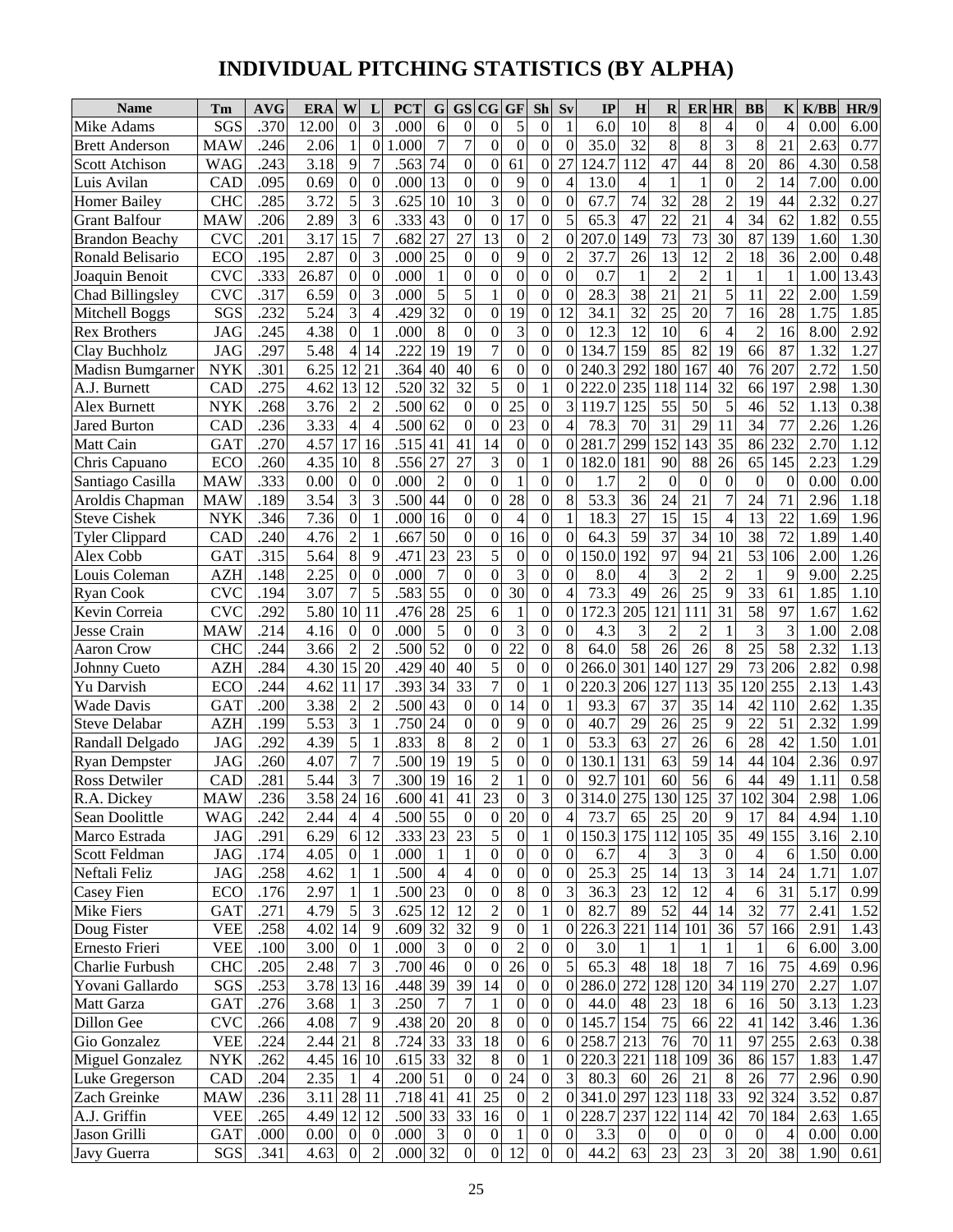| <b>Name</b>             | Tm         | <b>AVG</b> | <b>ERA</b> | W                | L                        | <b>PCT</b>           | G                           | GS               | CG               | <b>GF</b>        | <b>Sh</b>        | Sv               | IP        | H              | $\bf{R}$        | <b>ER HR</b>   |                  | <b>BB</b>        | K                       | K/BB              | HR/9 |
|-------------------------|------------|------------|------------|------------------|--------------------------|----------------------|-----------------------------|------------------|------------------|------------------|------------------|------------------|-----------|----------------|-----------------|----------------|------------------|------------------|-------------------------|-------------------|------|
| Roy Halladay            | <b>ECO</b> | .273       | 3.78       | 17               | 12                       | .586                 | 33                          | 33               | 9                | $\boldsymbol{0}$ | $\Omega$         | $\Omega$         | 238.0     | 257            | 112             | 100            | 27               | 63               | 205                     | 3.25              | 1.02 |
| Cole Hamels             | <b>MAW</b> | 271        | 4.68       | 10               | 10                       | .500                 | 24                          | 24               | $\overline{7}$   | $\overline{0}$   | $\theta$         | $\theta$         | 175.0     | 187            | 99              | 91             | 28               | 56               | 137                     | 2.45              | 1.44 |
| Jason Hammel            | CAD        | .282       | 5.20       | 4                | 23                       | .148                 | 30                          | 30               | 6                | $\boldsymbol{0}$ | $\overline{0}$   | $\theta$         | 202.7     | 229            | 130             | 117            | 23               | 77               | 207                     | 2.69              | 1.02 |
| Joel Hanrahan           | <b>WAG</b> | .275       | 6.38       | $\boldsymbol{0}$ | $\boldsymbol{0}$         | .000                 | 17                          | $\overline{0}$   | $\overline{0}$   | 6                | 0                |                  | 18.3      | 19             | 13              | 13             | $\overline{4}$   | 20               | 22                      | 1.10              | 1.96 |
| Matt Harvey             | SGS        | .210       | 4.27       | $\overline{c}$   | 5                        | .286                 | 9                           | 9                |                  | $\overline{0}$   |                  | $\theta$         | 59.0      | 46             | 32              | 28             | 5                | 36               | 80                      | 2.22              | 0.76 |
| Jeremy Hefner           | <b>NYK</b> | .692       | 54.14      | $\overline{0}$   | $\mathbf{0}$             | .000                 | $\overline{2}$              | $\overline{0}$   | $\overline{0}$   | $\overline{0}$   | 0                | $\theta$         | 1.3       | 9              | 8               | 8              |                  | $\boldsymbol{0}$ | $\mathbf{1}$            | 0.00              | 6.77 |
| Jim Henderson           | <b>AZH</b> | .233       | 2.08       | $\overline{0}$   | $\boldsymbol{0}$         | .000                 | 9                           | $\overline{0}$   | $\overline{0}$   | $\overline{4}$   | 0                | $\theta$         | 8.7       | $\overline{7}$ | $\overline{2}$  | $\overline{c}$ |                  | 3                | 10                      | 3.33              | 1.04 |
| David Hernandez         | <b>CHC</b> | .230       | 3.40       | 5                |                          | .833                 | 39                          | $\overline{0}$   | $\overline{0}$   | 25               | $\theta$         | 4                | 42.3      | 35             | 16              | 16             | 5                | 23               | 54                      | 2.35              | 1.06 |
| Felix Hernandez         | SGS        | .267       | 4.02       | 17               | 17                       | .500                 | 40                          | 40               | 15               | $\mathbf{0}$     | $\overline{c}$   | $\theta$         | 313.3     | 322            | 152             | 140            | 25               | 93               | 315                     | 3.39              | 0.72 |
| Kelvin Herrera          | <b>MAW</b> | .333       | 3.77       | 1                | $\boldsymbol{0}$         | 1.000                | 14                          | $\overline{0}$   | $\overline{0}$   | 6                | $\mathbf{0}$     | $\theta$         | 14.3      | 20             | 6               | 6              | 1                | 4                | 12                      | 3.00              | 0.63 |
| Greg Holland            | <b>CVC</b> | .275       | 4.20       | 3                | $\overline{2}$           | .600                 | 65                          | $\overline{0}$   | $\overline{0}$   | 27               | $\theta$         | 9                | 79.3      | 83             | 37              | 37             | $\overline{7}$   | 40               | 100                     | 2.50              | 0.79 |
| Jeremy Horst            | <b>JAG</b> | .190       | 2.28       | $\overline{c}$   | 1                        | .667                 | 41                          | $\overline{0}$   | $\theta$         | 20               | $\theta$         | 3                | 59.1      | 40             | 17              | 15             |                  | 30               | 72                      | 2.40              | 0.15 |
| J.P. Howell             | <b>AZH</b> | .268       | 5.67       | 1                | 4                        | .200                 | 42                          | $\overline{0}$   | $\overline{0}$   | 8                | $\overline{0}$   | $\theta$         | 46.0      | 48             | 30              | 29             | 8                | 30               | 35                      | 1.17              | 1.57 |
| Tim Hudson              | <b>VEE</b> | .298       | 4.75       | 15               | 13                       | .536                 | 32                          | 32               | 10               | $\overline{0}$   |                  | $\theta$         | 231.3     | 275            | 126             | 122            | 30               | 71               | 124                     | 1.75              | 1.17 |
| Hisashi Iwakuma         | <b>MAW</b> | .266       | 4.41       | 3                | 9                        | .250                 | 15                          | 14               | $\overline{4}$   | $\overline{0}$   | $\overline{0}$   | 0                | 96.0      | 98             | 52              | 47             | 15               | 34               | 65                      | 1.91              | 1.41 |
| Edwin Jackson           | <b>CVC</b> | .240       | 4.33       | 13               | $8\,$                    | .619                 | 25                          | 25               | 12               | $\overline{0}$   |                  | 0                | 187.0     | 170            | 95              | 90             | 36               | 64               | 152                     | 2.38              | 1.73 |
| Kanley Jansen           | <b>AZH</b> | .191       | 3.19       | 5                | 5                        | .500                 | 64                          | $\overline{0}$   | $\overline{0}$   | 19               | $\overline{0}$   | $\overline{0}$   | 90.3      | 61             | 37              | 32             | 12               | 47               | 123                     | 2.62              | 1.20 |
| Casey Janssen           | ECO        | .190       | 2.24       | 4                | 1                        | .800                 | 46                          | $\overline{0}$   | $\theta$         | 22               | $\theta$         | 7                | 60.3      | 41             | 18              | 15             | 9                | 9                | 68                      | 7.56              | 1.34 |
| Jim Johnson             | <b>MAW</b> | .267       | 2.88       | 4                | 1                        | .800                 | 45                          | $\overline{0}$   | $\overline{0}$   | 21               | $\theta$         | 7                | 56.3      | 56             | 18              | 18             | $\overline{7}$   | 10               | 28                      | 2.80              | 1.12 |
| Josh Johnson            | <b>CHC</b> | .301       | 5.21       | 5                | 6                        | .455                 | 15                          | 15               | $\overline{2}$   | $\boldsymbol{0}$ | $\overline{0}$   | 0                | 95.0      | 117            | 63              | 55             | 17               | 24               | 83                      | 3.46              | 1.61 |
| Steve Johnson           | <b>ECO</b> | .226       | 3.48       | $\mathbf{1}$     | $\overline{2}$           | .333                 | 14                          | $\boldsymbol{0}$ | $\overline{0}$   | $\overline{4}$   | 0                | $\theta$         | 31.0      | 26             | 13              | 12             | 5                | 13               | 30                      | 2.31              | 1.45 |
| <b>Jeff Karstens</b>    | <b>NYK</b> | .331       | 6.15       | 6                | 14                       | .300                 | 25                          | 24               | $\overline{4}$   | $\mathbf{1}$     |                  |                  | 142.0     | 195            | 109             | 97             | 26               | 26               | 96                      | 3.69              | 1.65 |
| Joe Kelly               | <b>VEE</b> | .200       | 0.00       | $\overline{0}$   | $\boldsymbol{0}$         | .000                 |                             | $\mathbf{0}$     | $\overline{0}$   | $\mathbf{1}$     | $\overline{0}$   | $\theta$         | 1.3       |                | $\theta$        | $\overline{0}$ | $\boldsymbol{0}$ | $\boldsymbol{0}$ | $\mathbf{1}$            | 0.00              | 0.00 |
| Clayton Kershaw         | <b>CHC</b> | .255       | 4.30       | 19               | 15                       | .559                 | 40                          | 40               | $\overline{19}$  | $\overline{0}$   |                  | $\Omega$         | 318.3     | 308            | 158             | 152            | 31               | 92               | 286                     | 3.11              | 0.88 |
| Craig Kimbrel           | <b>AZH</b> | .145       | 1.55       | $\boldsymbol{0}$ | 1                        | .000                 | 48                          | $\boldsymbol{0}$ | $\Omega$         | $\overline{43}$  | $\theta$         | 29               | 58.0      | 29             | 10              | 10             | $\overline{4}$   | 14               | 88                      | 6.29              | 0.62 |
| George Kontos           | <b>GAT</b> | .214       | 3.11       | 9                | $\overline{4}$           | .692                 | $\overline{53}$             | $\overline{0}$   | $\theta$         | $\overline{29}$  | $\mathbf{0}$     | 9                | 92.7      | 73             | $\overline{35}$ | 32             | 10               | 36               | 88                      | 2.44              | 0.97 |
| Hiroki Kuroda           | WAG        | .274       | 4.11       | 19               | 14                       | .576                 | 40                          | 40               | 11               | $\mathbf{0}$     |                  | 0                | 300.0     | 318            | 143             | 137            | 39               | 74               | 219                     | 2.96              | 1.17 |
| Mat Latos               | CAD        | .286       | 5.20       | 11               | 15                       | .423                 | $\overline{33}$             | $\overline{33}$  | 10               | $\overline{0}$   |                  | $\theta$         | 226.7     | 256            | 140             | 131            | 44               | 90               | 184                     | 2.04              | 1.75 |
| <b>Brandon League</b>   | ECO        | .214       | 6.75       | $\boldsymbol{0}$ | 1                        | .000                 | $\overline{c}$              | $\mathbf{0}$     | $\overline{0}$   | $\overline{0}$   | $\theta$         | $\theta$         | 4.0       | 3              | 3               | 3              | $\overline{0}$   | 4                | $\overline{c}$          | 0.50              | 0.00 |
| Mike Leake              | <b>JAG</b> | .311       | 7.98       | $\overline{0}$   | 3                        | .000                 | $\overline{3}$              | 3                |                  | $\overline{0}$   | $\boldsymbol{0}$ | $\theta$         | 14.7      | 19             | 14              | 13             | $\overline{c}$   | 5                | 8                       | 1.60              | 1.23 |
| Sam Lecure              | <b>WAG</b> | .256       | 3.70       | $\overline{2}$   | $\overline{4}$           | .333                 | 36                          | $\overline{0}$   | $\overline{0}$   | 14               | $\boldsymbol{0}$ | $\theta$         | 75.3      | 72             | 34              | 31             | 6                | 27               | 78                      | 2.89              | 0.72 |
| Cliff Lee               | <b>WAG</b> | .291       | 4.91       | 16               | 17                       | .485                 | 41                          | 41               | 10               | $\mathbf{0}$     | $\theta$         | $\theta$         | 276.7     | 328            | 167             | 151            | 64               | 48               | 256                     | 5.33              | 2.08 |
| Colby Lewis             | <b>WAG</b> | .243       | 4.22       | 11               | 10                       | .524                 | 32                          | $\overline{32}$  | 8                | $\overline{0}$   |                  | 0                | 222.0     | 206            | 114             | 104            | 33               | 42               | 192                     | 4.57              | 1.34 |
| Tim Lincecum            | ECO        | .249       | 4.71       | 6                | $\overline{\mathcal{L}}$ | .600                 | 16                          | 16               | $\overline{4}$   | $\overline{0}$   | $\overline{0}$   | 0                | 101.3     | 98             | 59              | 53             | 18               | 41               | 102                     | 2.49              | 1.60 |
| Kyle Lohse              | ***        | .273       | 3.77       | 17               | 10                       | .630                 | 33                          | $\overline{33}$  | $\overline{15}$  | $\overline{0}$   |                  | 0                | 250.6     | 269            | 116             | 105            | 30               | 56               | 149                     | 2.66              | 1.08 |
| Wilton Lopez            | <b>GAT</b> | .295       | 3.40       | 7                | 4                        | .636                 | 65                          | $\overline{0}$   | $\theta$         | 39               | 0                | 9                | 95.3      | 114            | 39              | 36             | 14               | 14               | 74                      | $\overline{5.29}$ | 1.32 |
| Lance Lynn              | SGS        | .273       | 5.89       | 31               | 6                        | .333 15              |                             | 14               | 4                | $\perp$          |                  | 0                | 94.7      | 99             | 64              | 62             | 14               | 53               | 87                      | 1.64              | 1.33 |
| <b>Brandon Lyon</b>     | JAG        | .261       | 3.60       | $\overline{c}$   | 1                        | .667                 | 49                          | $\boldsymbol{0}$ | $\boldsymbol{0}$ | 18               | $\overline{0}$   | 4                | 68.2      | 70             | 28              | 28             | $\sqrt{5}$       | 16               | 64                      | 4.00              | 0.66 |
| Sean Marcum             | CAD        | .259       | 6.58       | $\overline{0}$   | $\mathbf{2}$             | .000                 | $\overline{c}$              | $\overline{c}$   | $\mathbf{0}$     | $\boldsymbol{0}$ | 0                | $\mathbf{0}$     | 13.7      | 14             | 10              | 10             | $\overline{4}$   | 4                | 10                      | 2.50              | 2.63 |
| Sean Marshall           | JAG        | .253       | 3.35       | $\overline{2}$   | $\mathfrak{2}$           | .500                 | 44                          | $\overline{0}$   | $\boldsymbol{0}$ | 20               | $\overline{0}$   | 2                | 48.1      | 47             | 19              | 18             | $\overline{4}$   | 13               | 50                      | 3.85              | 0.75 |
| Justin Masterson        | <b>AZH</b> | .291       | 5.99       | 9                | 15                       | .375                 | 28                          | 28               | $\overline{4}$   | $\boldsymbol{0}$ |                  | 0                | 154.7     | 182            | 116             | 103            | 21               | 76               | 108                     | 1.42              | 1.22 |
| Vin Mazzaro             | JAG        | .342       | 8.47       |                  |                          | .500                 | 9                           | $\overline{0}$   | $\boldsymbol{0}$ | 5                | 0                | $\theta$         | 17.0      | 25             | 16              | 16             | 3                | 5                | 11                      | 2.20              | 1.59 |
| <b>Brandon McCarthy</b> | JAG        | .318       | 5.21       | 10               | 12                       | .455 29              |                             | 29               | 5                | $\boldsymbol{0}$ |                  | 0                | 191.7     | 257            | 118             | 111            | 32               | 42               | 115                     | 2.74              | 1.50 |
| James McDonald          | JAG        | .269       | 5.53       | 5                | 13                       | .278                 | 23                          | 23               | 6                | $\boldsymbol{0}$ | 0                | $\Omega$         | 153.0 159 |                | 96              | 94             | 35               | 64               | 131                     | 2.05              | 2.06 |
| Jake McGee              | <b>NYK</b> | .212       | 2.32       | 3                | 3                        | .500                 | 72                          | $\boldsymbol{0}$ | $\Omega$         | 49               | 0                | 28               | 104.7     | 81             | 34              | 27             | 9                | 18               | 129                     | 7.17              | 0.77 |
| Kris Medlen             | WAG        | .226       | 2.66       | 25               | 9                        | .735                 | 45                          | 33               | 17               | 11               | 2                | 5                | 284.7     | 235            | 90              | 84             | 22               | 68               | 226                     | 3.32              | 0.70 |
| Wade Miley              | <b>CVC</b> | .323       | 6.69       | 5                | 10                       | $.333\overline{)18}$ |                             | 18               | $\overline{c}$   | $\overline{0}$   |                  | 0                | 114.3     | 156            | 89              | 85             | 19               | 36               | 79                      | 2.19              | 1.50 |
| <b>Tommy Milone</b>     | <b>ECO</b> | .324       | 5.44       | 5                | 5                        | .500 15              |                             | 15               | $\overline{2}$   | $\boldsymbol{0}$ | 2                | 0                | 87.7      | 120            | 58              | 53             | 11               | 18               | 58                      | 3.22              | 1.13 |
| Mike Minor              | <b>AZH</b> | .301       | 5.76       | $\overline{2}$   | 10                       | .167                 | 16                          | 16               | $\overline{2}$   | $\boldsymbol{0}$ | $\overline{0}$   | $\theta$         | 100.0     | 122            | 67              | 64             | 15               | 41               | 71                      | 1.73              | 1.35 |
| <b>Brandon Morrow</b>   | <b>AZH</b> | .244       | 3.45       | 9                | 7                        | .563                 | 19                          | 19               | 6                | $\boldsymbol{0}$ | 0                | $\theta$         | 143.3     | 132            | 59              | 55             | 15               | 44               | 140                     | 3.18              | 0.94 |
| <b>Jason Motte</b>      | CAD        | .196       | 2.07       | 6                |                          | .857                 | 60                          | $\boldsymbol{0}$ | $\Omega$         | 30               | $\overline{0}$   | 7                | 78.3      | 55             | 20              | 18             | 9                | 27               | 90                      | 3.33              | 1.03 |
| <b>Edward Mujica</b>    | <b>ECO</b> | .215       | 3.62       | 1                | 4                        | .200                 | 24                          | $\boldsymbol{0}$ | $\overline{0}$   | 15               | $\overline{0}$   | 6                | 32.3      | 26             | 16              | 13             | 6                | $\overline{4}$   | 12                      | 3.00              | 1.67 |
| Joe Nathan              | <b>CVC</b> | .258       | 3.90       | 5                | 6                        | .455                 | 63                          | $\mathbf{0}$     | $\theta$         | 32               | $\overline{0}$   | 10               | 94.7      | 92             | 41              | 41             | 13               | 20               | 101                     | 5.05              | 1.24 |
| Jon Niese               | <b>NYK</b> | .299       | 4.09       | 18               | 10                       | .643                 | 33                          | 33               | 6                | $\boldsymbol{0}$ |                  | 0                | 226.7     | 273            | 112             | 103            | 34               | 65               | 173                     | 2.66              | 1.35 |
| Ivan Nova               | <b>CVC</b> | .269       | 4.43       | 5                | 4                        | .556 13              |                             | 13               |                  | $\boldsymbol{0}$ | 0                | 0                | 83.3      | 87             | 43              | 41             | 17               | 22               | 83                      | 3.77              | 1.84 |
| Darren O'Day            | <b>NYK</b> | .222       | 3.02       | 5                | $\mathfrak{Z}$           | .625                 | 69                          | $\theta$         | $\theta$         | 27               | $\overline{0}$   | 5                | 104.3     | 85             | 37              | 35             | 11               | 33               | 108                     | 3.27              | 0.95 |
| Eric O'Flaherty         | <b>VEE</b> | .444       | 0.00       | $\overline{0}$   | $\vert 0 \vert$          | .000                 | $\ensuremath{\mathfrak{Z}}$ | $\boldsymbol{0}$ | $\boldsymbol{0}$ | $\boldsymbol{0}$ | 0                | $\boldsymbol{0}$ | 1.7       | $\overline{4}$ | 1               | 0              | $\boldsymbol{0}$ | $\boldsymbol{0}$ | $\overline{\mathbf{c}}$ | 0.00              | 0.00 |
| Alexi Ogando            | <b>VEE</b> | .400       | 18.00      | $\overline{0}$   | $\overline{0}$           | .000                 | $\mathbf{1}$                | $\mathbf{0}$     | $\overline{0}$   | $\overline{0}$   | 0                | $\boldsymbol{0}$ | 1.0       | $\overline{2}$ | $\overline{2}$  | $\overline{2}$ | 1                | $\mathbf{0}$     | $\overline{0}$          | 0.00              | 9.00 |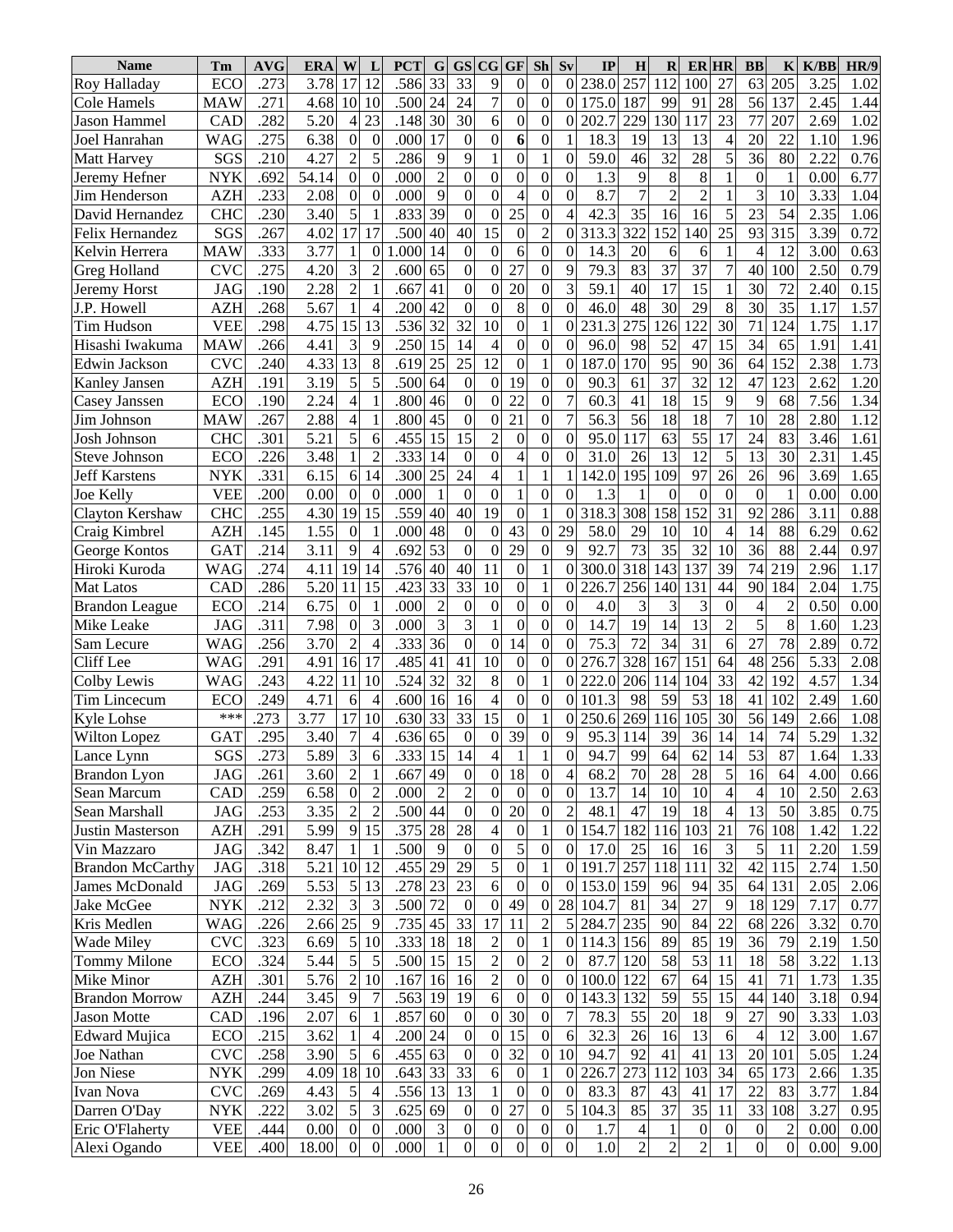| <b>Name</b>              | Tm         | <b>AVG</b> | <b>ERA</b> | W                | L                | <b>PCT</b>  | G              | <b>GS</b>        | CG                      | GF               | Sh               | Sv               | IP              | H               | $\mathbf R$    | <b>ERHR</b>      |                 | <b>BB</b>       | $\mathbf K$    | K/BB  | <b>HR/9</b> |
|--------------------------|------------|------------|------------|------------------|------------------|-------------|----------------|------------------|-------------------------|------------------|------------------|------------------|-----------------|-----------------|----------------|------------------|-----------------|-----------------|----------------|-------|-------------|
| Darren Oliver            | <b>ECO</b> | .157       | 2.33       | 5                | $\overline{4}$   | .556        | 56             | $\theta$         | $\boldsymbol{0}$        | $\overline{31}$  | $\boldsymbol{0}$ | 12               | 69.7            | $\overline{37}$ | 20             | 18               | $\overline{4}$  | $\overline{20}$ | 62             | 3.10  | 0.52        |
| Jonathan Papelbon        | <b>VEE</b> | .224       | 2.73       | $\overline{c}$   | $\boldsymbol{0}$ | 1.000       | 21             | $\boldsymbol{0}$ | $\boldsymbol{0}$        | 6                | $\mathbf{0}$     | $\boldsymbol{0}$ | 29.7            | 24              | 12             | 9                | $\overline{c}$  | 14              | 31             | 2.21  | 0.61        |
| Jarrod Parker            | <b>AZH</b> | .298       | 6.09       | 3                | 7                | .300        | 14             | 14               |                         | $\theta$         | $\theta$         | $\boldsymbol{0}$ | 85.7            | 101             | 61             | 58               | 10              | 35              | 50             | 1.43  | 1.05        |
| <b>Bobby Parnell</b>     | <b>JAG</b> | .288       | 4.43       | 5                | 9                | .357        | 60             | $\boldsymbol{0}$ | $\theta$                | 28               | $\overline{0}$   | 8                | 65.0            | 75              | 38             | 32               | 7               | 22              | 53             | 2.41  | 0.97        |
| <b>Troy Patton</b>       | GAT        | .189       | 1.40       | $\overline{4}$   | $\overline{c}$   | .667        | 31             | $\boldsymbol{0}$ | $\theta$                | 15               | $\overline{0}$   | 3                | 38.7            | 27              | 6              | 6                | 1               | 8               | 37             | 4.63  | 0.23        |
| <b>Jake Peavy</b>        | <b>CHC</b> | .272       | 4.37       | 20               | 9                | .690        | 41             | 41               | 10                      | $\theta$         | 1                | $\boldsymbol{0}$ | 298.3           | 319             | 153            | 145              | 55              | 95              | 255            | 2.68  | 1.66        |
| Joel Peralta             | SGS        | .325       | 5.58       | $\theta$         | $\mathbf{1}$     | .000        | 8              | $\mathbf{0}$     | $\boldsymbol{0}$        | $\theta$         | $\overline{0}$   | $\boldsymbol{0}$ | 9.7             | 13              | 7              | 6                | 1               | 3               | 9              | 3.00  | 0.93        |
| Oliver Perez             | ***        | .276       | 2.98       | 3                | $\overline{2}$   | .600        | 50             | $\overline{0}$   | $\boldsymbol{0}$        | 21               | $\theta$         | 5                | 63.3            | 67              | 21             | 21               | 7               | 16              | 46             | 2.88  | 1.00        |
| <b>Glen Perkins</b>      | <b>AZH</b> | .255       | 4.89       | 1                | $\mathbf{1}$     | .500        | 42             | $\boldsymbol{0}$ | $\boldsymbol{0}$        | 13               | $\overline{0}$   | $\boldsymbol{0}$ | 49.7            | 48              | 27             | 27               | 8               | 19              | 43             | 2.26  | 1.45        |
| <b>Vinny Pestano</b>     | <b>VEE</b> | .164       | 2.19       | $\overline{4}$   | 1                | .800        | 41             | $\boldsymbol{0}$ | $\boldsymbol{0}$        | 17               | $\boldsymbol{0}$ | 8                | 49.3            | 28              | 12             | 12               | 3               | 26              | 62             | 2.38  | 0.55        |
| David Price              | <b>GAT</b> | .279       | 5.13       | 14               | 16               | .467        | 40             | 40               | 13                      | $\boldsymbol{0}$ | 1                | $\overline{0}$   | 270.0           | 296             | 166            | 154              | 51              | 90              | 268            | 2.98  | 1.70        |
| J.J. Putz                | SGS        | .247       | 3.14       | 3                | $\overline{4}$   | .429        | 49             | $\mathbf{0}$     | $\overline{0}$          | 20               | $\overline{0}$   | 8                | 57.3            | 55              | 20             | 20               | 5               | 16              | 63             | 3.94  | 0.78        |
| Erasmo Ramirez           | <b>MAW</b> | .252       | 3.43       | $\overline{2}$   | 1                | .667        | 17             | 3                |                         | 7                | $\theta$         | $\boldsymbol{0}$ | 57.7            | 56              | 28             | 22               | 9               | 18              | 58             | 3.22  | 1.40        |
| <b>Addison Reed</b>      | SGS        | .241       | 6.55       | 1                | $\boldsymbol{0}$ | 1.000       | 26             | $\boldsymbol{0}$ | $\boldsymbol{0}$        | 13               | $\overline{0}$   | $\boldsymbol{0}$ | 34.3            | 32              | 25             | 25               | $\overline{4}$  | 13              | 37             | 2.85  | 1.05        |
| David Robertson          | SGS        | .283       | 4.82       | 3                | 6                | 333         | 54             | $\boldsymbol{0}$ | $\overline{0}$          | 19               | $\theta$         | $\overline{c}$   | 61.7            | 70              | 36             | 33               | 6               | 32              | 70             | 2.19  | 0.88        |
| Fernando Rodney          | ***        | .184       | 3.38       | 3                | 5                | .375        | 50             | $\boldsymbol{0}$ | $\boldsymbol{0}$        | 33               | $\overline{0}$   | 20               | 64.0            | 40              | 24             | 24               | $\overline{4}$  | 16              | 68             | 4.25  | 0.56        |
| <b>Wandy Rodriguez</b>   | CAD        | .312       | 6.43       | $\overline{c}$   | 11               | .154        | 16             | 16               | $\overline{4}$          | $\boldsymbol{0}$ | $\mathbf{0}$     | $\theta$         | 106.3           | 134             | 76             | 76               | 22              | 31              | 73             | 2.35  | 1.86        |
| Sergio Romo              | ***        | .236       | 3.11       | $\overline{4}$   | 4                | .500        | 81             | $\boldsymbol{0}$ | $\boldsymbol{0}$        | 40               | $\overline{0}$   | 12               | 98.3            | 86              | 39             | 34               | 11              | 20              | 87             | 4.35  | 1.01        |
| <b>Robbie Ross</b>       | <b>VEE</b> | .235       | 2.13       | 7                | 1                | .875        | 32             | $\mathbf{0}$     | $\boldsymbol{0}$        | 15               | $\overline{0}$   | 3                | 55.0            | 48              | 13             | 13               | $\overline{c}$  | 15              | 28             | 1.87  | 0.33        |
| C.C. Sabathia            | <b>VEE</b> | .221       | 2.64       | 19               | 8                | .704        | 32             | 32               | 17                      | $\theta$         | $\overline{c}$   | $\Omega$         | 255.7           | 208             | 79             | 75               | 23              | 43              | 205            | 4.77  | 0.81        |
| Chris Sale               | <b>AZH</b> | .260       | 4.46       | 13               | 13               | .500        | 29             | 29               | 9                       | $\boldsymbol{0}$ | 1                | $\theta$         | 203.7           | 207             | 114            | 101              | 30              | 78              | 195            | 2.50  | 1.33        |
| Jeff Samardzija          | <b>CHC</b> | .259       | 4.58       | 16               | 10               | .615        | 31             | $\overline{31}$  | $\overline{9}$          | $\mathbf{0}$     | 1                | $\overline{0}$   | 222.0           | 223             | 127            | 113              | 33              | 78              | 225            | 2.88  | 1.34        |
| Anibal Sanchez           | SGS        | .263       | 5.22       | $\overline{c}$   | 4                | .333        | 8              | 8                |                         | $\overline{0}$   | $\overline{0}$   | $\overline{0}$   | 50.0            | 52              | 34             | 29               | 8               | 11              | 47             | 4.27  | 1.44        |
| <b>Tanner Scheppers</b>  | SGS        | 273        | 1.59       |                  | $\boldsymbol{0}$ | 1.000       | 9              | $\mathbf{0}$     | 0                       | 6                | $\overline{0}$   | $\boldsymbol{0}$ | 11.3            | 12              | $\mathfrak{D}$ | $\overline{2}$   | 1               | $\overline{2}$  | 15             | 7.50  | 0.79        |
| Max Scherzer             | SGS        | .321       | 7.78       | 4                | 18               | .182        | 25             | 25               | 3                       | $\mathbf{0}$     | $\overline{c}$   | $\overline{0}$   | 148.0           | 200             | 129            | 128              | 30              | 76              | 147            | 1.93  | 1.82        |
| <b>James Shields</b>     | GAT        | .250       | 3.54       | 20               | 12               | .625        | 39             | $\overline{39}$  | $\overline{17}$         | $\mathbf{0}$     | 3                | $\overline{0}$   | 287.0           | 276             | 120            | $11\overline{3}$ | $\overline{32}$ | 77              | 309            | 4.01  | 1.00        |
| Joe Smith                | <b>VEE</b> | .267       | 4.89       | $\Omega$         | 5                | .000        | 30             | $\boldsymbol{0}$ | $\mathbf{0}$            | $\overline{7}$   | $\overline{0}$   | $\overline{2}$   | 38.7            | 39              | 21             | 21               | 3               | 20              | 22             | 1.10  | 0.70        |
| Drew Smyly               | <b>JAG</b> | .266       | 5.68       | $\overline{c}$   | $\tau$           | 222         | 18             | 10               | $\overline{c}$          | 1                | $\overline{0}$   | $\boldsymbol{0}$ | 77.7            | 81              | 51             | 49               | 15              | 23              | 63             | 2.74  | 1.74        |
| Rafael Soriano           | CAD        | .261       | 3.35       | 4                | 4                | .500        | 46             | $\boldsymbol{0}$ | $\boldsymbol{0}$        | 23               | $\overline{0}$   | 6                | 48.3            | 47              | 20             | 18               | 8               | 24              | 49             | 2.04  | 1.49        |
| Craig Stammen            | <b>CHC</b> | .256       | 3.76       | 3                | 3                | .500        | 32             | $\boldsymbol{0}$ | $\boldsymbol{0}$        | 10               | $\overline{0}$   | $\boldsymbol{0}$ | 52.7            | 50              | 25             | 22               | $\overline{4}$  | 26              | 54             | 2.08  | 0.68        |
| Drew Storen              | <b>CVC</b> | .182       | 0.00       | $\overline{0}$   | $\boldsymbol{0}$ | .000        | 3              | $\mathbf{0}$     | $\overline{0}$          | $\overline{2}$   | $\overline{0}$   | $\overline{0}$   | 3.3             | $\overline{2}$  |                | $\boldsymbol{0}$ | $\mathbf{0}$    | 3               | $\overline{2}$ | 0.67  | 0.00        |
| <b>Stephen Strasburg</b> | <b>CVC</b> | .268       | 4.92       | 12               | 10               | .545        | 29             | 29               | 10                      | $\boldsymbol{0}$ | 1                | $\overline{0}$   | 208.3           | 218             | 122            | 114              | 33              | 76              | 222            | 2.92  | 1.43        |
| <b>Huston Street</b>     | <b>MAW</b> | .227       | 3.93       | $\overline{c}$   | 3                | .400        | 28             | $\mathbf{0}$     | $\boldsymbol{0}$        | 12               | $\overline{0}$   | 1                | 34.3            | 29              | 15             | 15               | 6               | 8               | 47             | 5.88  | 1.57        |
| Pedro Strop              | ECO        | .253       | 2.39       | 3                | $\overline{2}$   | .600        | 42             | $\boldsymbol{0}$ | $\boldsymbol{0}$        | 19               | $\overline{0}$   | $\overline{2}$   | 52.7            | 48              | 14             | 14               | 6               | 22              | 47             | 2.14  | 1.03        |
| Junichi Tazawa           | <b>VEE</b> | .229       | 1.85       | 4                | 6                | .400        | 55             | $\boldsymbol{0}$ | 0                       | 44               | $\overline{0}$   | 21               | 82.7            | 69              | 18             | 17               | 7               | 12              | 72             | 6.00  | 0.76        |
| Chris Tillman            | <b>NYK</b> | 240        | 4.30       | 15               | 15               | .500        | 33             | $\overline{33}$  | 14                      | $\theta$         | $\overline{2}$   | $\theta$         | 230.0 210       |                 | 123            | 110              | 41              | 90              | 181            | 2.01  | 1.60        |
| Jacob Turner             | JAG        | .301       | 7.40       |                  | 7                | $.125$   12 |                | 12               | $\boldsymbol{0}$        | $\theta$         | U                | $\overline{0}$   | 69.3            | 86              | 61             | 57               | 18              | 19              | 37             | 1.95  | 2.34        |
| Koji Uehara              | <b>NYK</b> | .104       | 1.13       | 4                | 1                | .800 25     |                | $\overline{0}$   | $\overline{0}$          | 13               | $\theta$         | 5                | 32.0            | 11              | 4              | 4                | 3               | 2               | 44             | 22.00 | 0.84        |
| <b>Raul Valdes</b>       | <b>NYK</b> | .225       | 2.37       | $\overline{0}$   | 1                | .000 11     |                | $\overline{0}$   | $\boldsymbol{0}$        | 5                | 0                | $\vert 0 \vert$  | 19.0            | 16              | 5              | 5                | $\overline{c}$  | 3               | 21             | 7.00  | 0.95        |
| Jose Valverde            | SGS        | .339       | 8.36       | $\mathbf{0}$     | 1                | .000 17     |                | $\overline{0}$   | $\overline{0}$          | 8                | $\theta$         | 1                | 14.0            | 20              | 13             | 13               | $\overline{3}$  | 5               | 13             | 2.60  | 1.93        |
| <b>Jonny Venters</b>     | SGS        | .277       | 5.22       | $\overline{0}$   | $\boldsymbol{0}$ | .00042      |                | $\overline{0}$   | $\boldsymbol{0}$        | 15               | 0                | 2                | 39.7            | 44              | 26             | 23               | 6               | 16              | 40             | 2.50  | 1.36        |
| <b>Jose Veras</b>        | JAG        | .370       | 9.31       | $\overline{0}$   | $\overline{0}$   | .000        | 8              | $\mathbf{0}$     | $\boldsymbol{0}$        | 1                | $\theta$         | $\overline{0}$   | 9.7             | 17              | 10             | 10               | $\overline{c}$  | 7               | 14             | 2.00  | 1.86        |
| Justin Verlander         | ECO        | .220       | 3.03 24    |                  | 10               | .706 39     |                | 38               | 26                      | 1                | 3                |                  | 0 317.3 258 121 |                 |                | 107              | 50              | 89              | 286            | 3.21  | 1.42        |
| <b>Ryan Vogelsong</b>    | <b>MAW</b> | .277       | 4.77       | 12               | 9                | .571        | 32             | 32               | 7                       | $\boldsymbol{0}$ |                  |                  | 0 202.0 219 114 |                 |                | 107              | 33              | 72              | 147            | 2.04  | 1.47        |
| Adam Wainwright          | CAD        | .279       | 5.15 12 16 |                  |                  | .429        | 33             | 33               | 9                       | $\boldsymbol{0}$ | 2                |                  | 0 218.3 244 143 |                 |                | 125              | 29              | 79              | 185            | 2.34  | 1.20        |
| Jordan Walden            | ECO        | .188       | 1.93       | $\boldsymbol{0}$ | $\boldsymbol{0}$ | .000        | 4              | $\boldsymbol{0}$ | $\boldsymbol{0}$        | $\overline{c}$   | 0                | $\vert 0 \vert$  | 4.7             | 3               |                | 1                | 1               | 1               | 6              | 6.00  | 1.93        |
| Tony Watson              | JAG        | .262       | 6.75       | $\mathbf{0}$     | $\overline{c}$   | .000 12     |                | $\theta$         | $\boldsymbol{0}$        | 6                | $\theta$         | $\mathbf{1}$     | 16.0            | 17              | 18             | 12               | 7               | 9               | 12             | 1.33  | 3.94        |
| Jered Weaver             | WAG        | .264       | 4.39       | $\mathfrak{S}$   | 6                | .455        | 16             | 16               | $\overline{\mathbf{3}}$ | $\boldsymbol{0}$ |                  | $\mathbf{0}$     | 106.7 110       |                 | 55             | 52               | 16              | 22              | 81             | 3.68  | 1.35        |
| Tom Wilhelmsen           | <b>CVC</b> | .299       | 5.90       | $\mathbf{2}$     | 3                | .400 48     |                | $\overline{0}$   | $\boldsymbol{0}$        | 17               | $\theta$         | 2                | 50.3            | 61              | 34             | 33               | 8               | 21              | 52             | 2.48  | 1.43        |
| C.J. Wilson              | SGS        | .283       | 5.97       | 9                | 14               | .391        | 27             | 27               | 6                       | $\boldsymbol{0}$ | 0                |                  | 0 170.3 191     |                 | 127            | 113              | 25              | 81              | 142            | 1.75  | 1.32        |
| Travis Wood              | JAG        | .329       | 6.00       | $\overline{0}$   | $\mathfrak{Z}$   | .000        | $\mathfrak{Z}$ | $\mathfrak{Z}$   | $\boldsymbol{0}$        | $\boldsymbol{0}$ | $\boldsymbol{0}$ | $\overline{0}$   | 18.0            | 24              | 14             | 12               | $\mathbf{0}$    | 13              | 13             | 1.00  | 0.00        |
| Jrdn Zimmermann          | <b>AZH</b> | .293       | 4.29       | 4                | $\,8\,$          | .333 16     |                | 16               | $\overline{c}$          | $\boldsymbol{0}$ | $\boldsymbol{0}$ |                  | 0 109.0 124     |                 | 56             | 52               | 9               | 26              | 80             | 3.08  | 0.74        |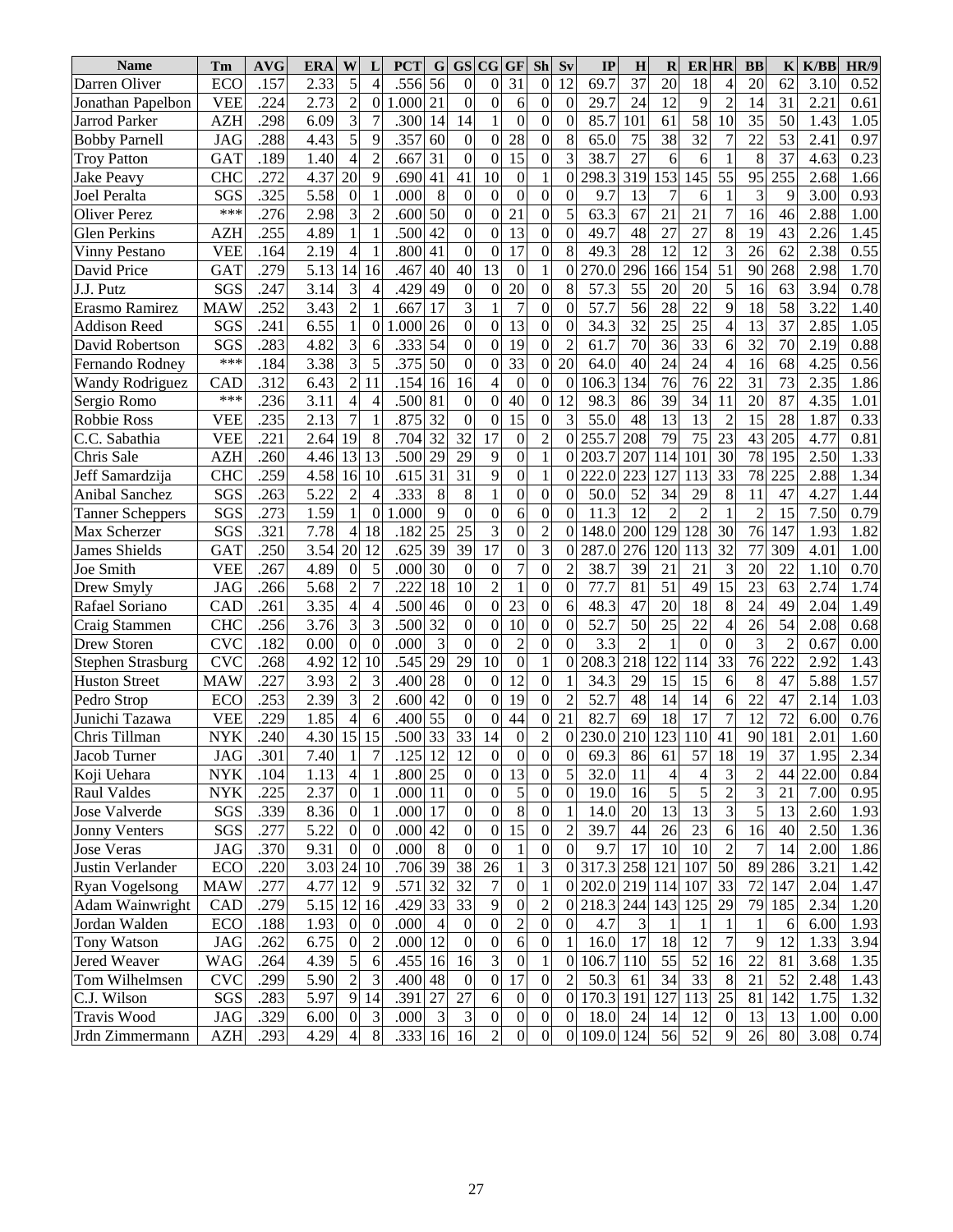# **2013 ARIZONA HEAT**

| <b>NAME</b>           | <b>TM</b>  | <b>AVG</b> | <b>OBA</b> | <b>SLG</b> | <b>OPS</b> | GM AB   |         | $\mathbf R$  | H        | 2B             | 3B             | HR RBI   |    | <b>BB</b>      | <b>IBB</b>       | <b>SO</b> | <b>HB</b>      | <b>SH</b>        | <b>SF</b>      | <b>DP</b>        | <b>SB</b>        | $\overline{\text{CS}}$<br>E        |
|-----------------------|------------|------------|------------|------------|------------|---------|---------|--------------|----------|----------------|----------------|----------|----|----------------|------------------|-----------|----------------|------------------|----------------|------------------|------------------|------------------------------------|
| Howie Kendrick        | <b>AZH</b> | .302       | .331       | .425       | .756       | 147 560 |         |              | 65 169   | 34             |                |          | 45 | 21             | 0                | 109       | 5              | 5                | 3              | 23               | 4                | 3 1 6                              |
| Shin-Shoo Choo        | <b>AZH</b> | .301       | .376       | .434       | .810       | 132 489 |         |              | 78 147   | 23             | $\theta$       | 14       | 46 | 53             | $\overline{0}$   | 129       | 8              | 2                | 3              | 9                | 16               | 3<br>$\overline{4}$                |
| Jon Jay               | <b>AZH</b> | .279       | .342       | .388       | .730       | 129 495 |         |              | 72 138   | 25             |                | 5        | 31 | 26             |                  | 95        | 21             | 2                |                | 8                | 16               | $\mathbf{0}$                       |
| Dexter Fowler         | <b>AZH</b> | .270       | .361       | .438       | .799       |         | 162 614 |              | 75 166   | 24             | 17             | 15       | 75 | 90             |                  | 210       | $\Omega$       | 15               | 7              | 11               | 7                | 3                                  |
| W Middlebrooks        | <b>AZH</b> | .261       | .315       | .478       | .793       |         | 86 203  | 26           | 53       | 9              |                | 11       | 26 | 15             | $\Omega$         | 49        | 1              |                  | $\theta$       | 4                |                  | 5<br>$\overline{0}$                |
| <b>Garrett Jones</b>  | <b>AZH</b> | .256       | .317       | .568       | .885       |         | 125 438 |              | 56 112   | 24             |                | 37       | 91 | 35             | 5                | 107       | $\overline{0}$ | $\boldsymbol{0}$ | $\overline{2}$ | 14               | $\theta$         | $\overline{0}$<br>$\mathbf{0}$     |
| <b>Corey Hart</b>     | <b>AZH</b> | .250       | .300       | .445       | .745       |         | 104 384 | 52           | 96       | 29             | 2              | 14       | 67 | 18             | $\overline{0}$   | 119       | 12             |                  | 6              | 12               |                  | 7<br>$\overline{0}$                |
| Eric Hosmer           | AZH        | .244       | .335       | .340       | .675       |         | 58 156  | 13           | 38       | 6              | 0              | 3        | 17 | 20             | $\overline{0}$   | 22        | $\overline{c}$ | $\boldsymbol{0}$ |                | 5                | $\overline{0}$   | 3<br>$\overline{0}$                |
| Chris Johnson         | <b>AZH</b> | .235       | .305       | .385       | .689       | 118 408 |         | 48           | 96       | 17             | 7              | 10       | 39 | 38             | $\Omega$         | 110       | 4              | $\overline{c}$   | 3              | 9                | 4                | 0 16                               |
| J.D. Martinez         | <b>AZH</b> | .227       | .286       | .295       | .581       | 15      | 44      | 3            | 10       | $\theta$       | $\overline{0}$ |          | 6  | 4              | $\boldsymbol{0}$ | 11        | $\overline{0}$ | $\boldsymbol{0}$ |                | $\overline{0}$   | $\overline{0}$   | $\overline{0}$<br>$\boldsymbol{0}$ |
| <b>Josh Rutledge</b>  | <b>AZH</b> | .222       | .244       | .403       | .647       |         | 84 288  | 30           | 64       | 17             | 4              | 9        | 32 | 6              | $\boldsymbol{0}$ | 67        | 3              | 3                | 2              | 14               | 3                | $\overline{0}$<br>$\overline{4}$   |
| <b>Matt Wieters</b>   | AZH        | .213       | .275       | .319       | .594       | 15      | 47      | 3            | 10       | $\mathbf{0}$   |                |          | 3  | $\overline{2}$ | $\boldsymbol{0}$ | 10        | 2              | 0                | $\theta$       | 3                | $\mathbf{0}$     | $\overline{0}$<br>$\mathbf{0}$     |
| M McKenry             | AZH        | .212       | .270       | .364       | .634       | 13      | 33      | 3            | 7        | $\overline{2}$ | $\overline{0}$ |          | 4  | $\overline{2}$ | 0                | 12        | 1              |                  | 1              | $\overline{0}$   | 0                | $\mathfrak 2$<br>$\overline{0}$    |
| P Goldschmidt         | AZH        | .208       | .299       | .333       | .632       |         | 92 303  | 33           | 63       | 23             | $\theta$       | 5        | 33 | 37             | 1                | 92        | 3              | $\boldsymbol{0}$ | 4              | 7                | 4                | 3<br>4                             |
| Kurt Suzuki           | AZH        | .204       | .253       | .257       | .509       | 106 343 |         | 24           | 70       | 9              | 0              | 3        | 29 | 15             | 0                | 75        | 8              | 2                | $\overline{2}$ | 6                | 0                | $\mathfrak s$<br>$\mathbf{0}$      |
| <b>Steven Drew</b>    | AZH        | .203       | .298       | .299       | .597       |         | 93 281  | 30           | 57       | 11             | 2              | 4        | 23 | 39             | 0                | 81        | $\overline{0}$ | 2                | $\overline{2}$ | 5                |                  | 6<br>1                             |
| J.P. Arencibia        | AZH        | .200       | .225       | .372       | .598       |         | 55 145  | 13           | 29       | 7              | $\overline{0}$ | 6        | 19 | 3              | 0                | 48        | $\overline{c}$ |                  |                |                  | $\theta$         | $\boldsymbol{0}$<br>1              |
| <b>Trevor Plouffe</b> | AZH        | .190       | .259       | .348       | .607       |         | 54 158  | 18           | 30       | 7              | $\theta$       | 6        | 16 | 14             | 0                | 42        | 1              | $\overline{0}$   |                | 5                | $\theta$         | $\overline{0}$<br>$\boldsymbol{0}$ |
| <b>Zach Cozart</b>    | <b>AZH</b> | .164       | .263       | .209       | .472       | 29      | 67      | 8            | 11       | 3              | $\theta$       | 0        | 5  | 9              | $\overline{0}$   | 7         | $\theta$       | 3                | $\Omega$       | 3                | $\Omega$         | $\overline{0}$<br>$\theta$         |
| Jacoby Ellsbury       | <b>AZH</b> | .156       | .191       | .203       | .394       | 28      | 64      | 6            | 10       | 3              | $\theta$       | $\theta$ | 5  | 3              | 0                | 13        | $\overline{0}$ |                  |                |                  | 3                | $\overline{0}$<br>1                |
| Lance Berkman         | AZH        | .125       | .222       | .250       | .472       | 8       | 16      |              | 2        | 2              | 0              | 0        |    | 2              | 0                |           | $\theta$       | 0                | $\Omega$       | $\Omega$         | $\theta$         | $\overline{0}$<br>$\boldsymbol{0}$ |
| Mark Reynolds         | AZH        | .000       | .182       | .000       | .182       | 8       | 9       | $\mathbf{0}$ | $\theta$ | $\theta$       | $\overline{0}$ | $\theta$ |    | $\overline{2}$ | $\overline{0}$   | 6         | $\theta$       | $\theta$         | $\mathbf{0}$   | $\boldsymbol{0}$ | $\boldsymbol{0}$ | $\overline{0}$<br>$\mathbf{1}$     |
|                       |            |            |            |            |            |         |         |              |          |                |                |          |    |                |                  |           |                |                  |                |                  |                  |                                    |

| <b>NAME</b>           | TM         | AVG  | <b>ERA</b> |                |    | <b>PCT</b> | G  | <b>GS</b> | CG       | GF       | <b>SH</b> | $S$ V    | IP    | H       | R   | ER  | HR | <b>BB</b> | <b>SO</b> | K/BB | HR/9 |
|-----------------------|------------|------|------------|----------------|----|------------|----|-----------|----------|----------|-----------|----------|-------|---------|-----|-----|----|-----------|-----------|------|------|
| Craig Kimbrel         | AZH        | .145 | 1.55       | $\theta$       |    | .000       | 48 | $\Omega$  | 0        | 43       | 0         | 29       | 58.0  | 29      | 10  | 10  | 4  | 14        | 88        | 6.29 | 0.62 |
| Jim Henderson         | AZH        | 233  | 2.08       | 0              |    | .000       | 9  | $\Omega$  |          |          |           |          | 8.7   | 7       | ာ   | 2   |    | 3         | 10        | 3.33 | 1.04 |
| Louis Coleman         | <b>AZH</b> | .148 | 2.25       | $\Omega$       |    | .000       |    | $\theta$  |          | 3        |           |          | 8.0   | 4       | 3   |     |    |           | Q         | 9.00 | 2.25 |
| Sergio Romo           | AZH        | .234 | 3.08       | 3              |    | .600       | 68 | $\theta$  | $_{0}$   | 34       | $\theta$  | 9        | 79.0  | 68      | 30  | 27  | 8  | 13        |           | 5.46 | 0.91 |
| <b>Kanley Jansen</b>  | <b>AZH</b> | .191 | 3.19       | 5              |    | 500        | 64 | $\Omega$  | $\Omega$ | 19       | $\Omega$  |          | 90.3  | 61      | 37  | 32  | 12 | 47        | 123       | 2.62 | 1.20 |
| <b>Brandon Morrow</b> | AZH        | .244 | 3.45       | 9              |    | .563       | 19 | 19        | 6        |          | $\Omega$  | $\theta$ | 143.3 | 132     | 59  | 55  | 15 | 44        | 140       | 3.18 | 0.94 |
| Urdn Zimmermann       | AZH        | .293 | 4.29       | 4              |    | 333        | 16 | 16        |          | 0        | $\Omega$  | $\Omega$ | 109.0 | 124     | 56  | 52  | Ч  | 26        | 80        | 3.08 | 0.74 |
| Johnny Cueto          | <b>AZH</b> | .284 | 4.30       | 15             | 20 | .429       | 40 | 40        | 5.       | O        | 0         | $\Omega$ | 266.0 | 301 140 |     | 127 | 29 |           | 73 206    | 2.82 | 0.98 |
| Chris Sale            | <b>AZH</b> | .260 | 4.46       | 13             | 13 | 500        | 29 | 29        | 9        | $\theta$ |           | $\theta$ | 203.7 | 207 114 |     | 101 | 30 |           | 78 195    | 2.50 | 1.33 |
| <b>Glen Perkins</b>   | AZH        | .255 | 4.89       |                |    | 500        | 42 | $\Omega$  | 0        | 13       | 0         |          | 49.7  | 48      | 27  | 27  | 8  | 19        | 43        | 2.26 | 1.45 |
| <b>Steve Delabar</b>  | <b>AZH</b> | .199 | 5.53       | 3              |    | 750        | 24 | $\Omega$  | 0        | 9        | $^{(1)}$  | $\theta$ | 40.7  | 29      | 26  | 25  | Q. | 22        | 51        | 2.32 | 1.99 |
| J.P. Howell           | AZH        | 268  | 5.67       |                |    | 200        | 42 | 0         | 0        | 8        | 0         | 0        | 46.0  | 48      | 30  | 29  | 8  | 30        | 35        | 1.17 | 1.57 |
| <b>Mike Minor</b>     | <b>AZH</b> | .301 | 5.76       | $\overline{2}$ | 10 | .167       | 16 | 16        |          | $\theta$ | $\theta$  | $\theta$ | 100.0 | 122     | -67 | 64  | 15 | 41        |           | 1.73 | 1.35 |
| Justin Masterson      | AZH        | .291 | 5.99       | 9              | 15 | 375        | 28 | 28        | 4        | 0        |           | 0        | 154.7 | 182 116 |     | 103 | 21 |           | 76 108    | 1.42 | 1.22 |
| Jarrod Parker         | AZH        | 298  | 6.09       | 3              |    | 300        | 14 | 14        |          |          |           |          | 85.7  | 101     | 61  | 58  | 10 | 35        | 50        | 1.43 | 1.05 |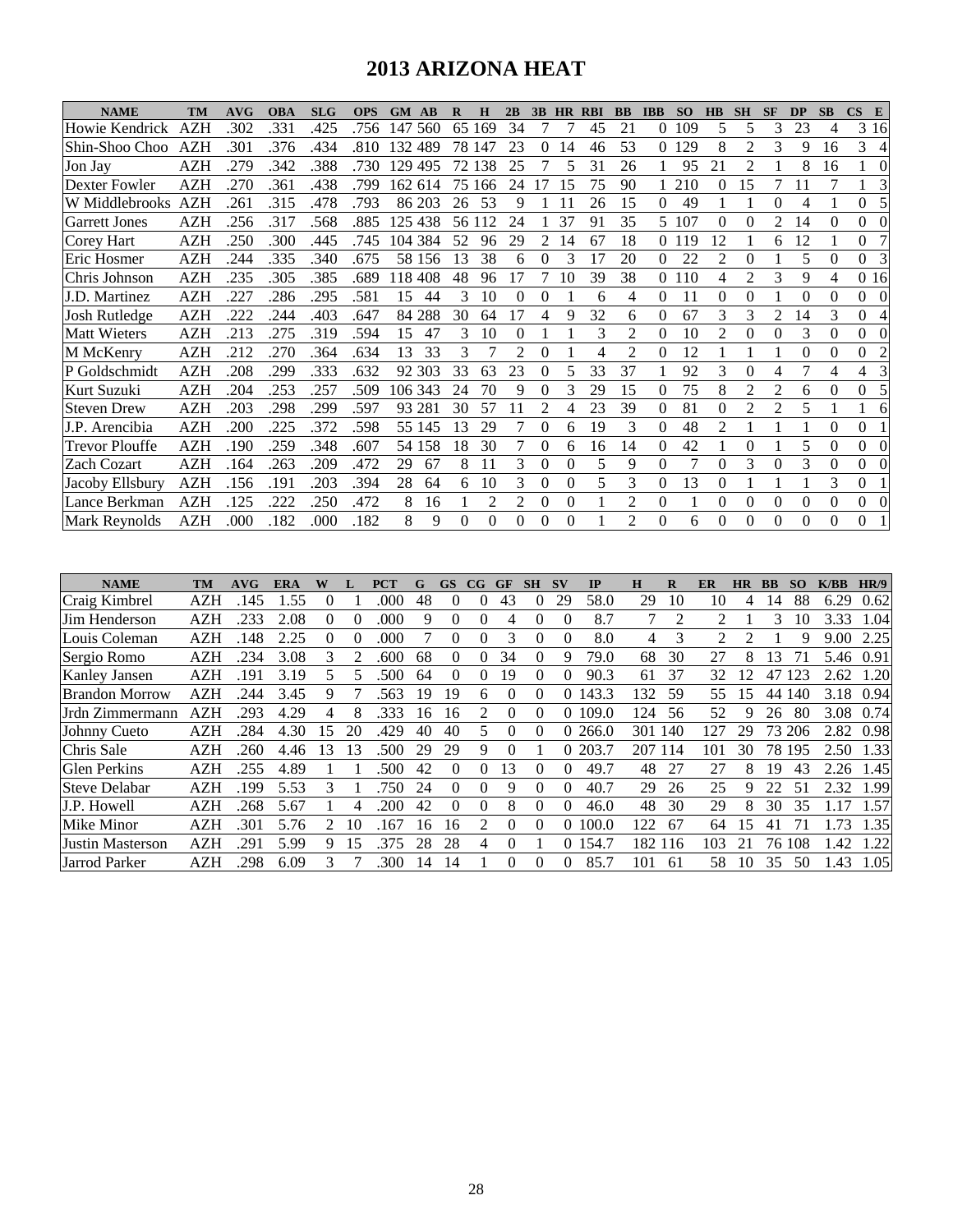# **2013 CALIFORNIA DRAGONS**

| <b>NAME</b>             | <b>TM</b>  | <b>AVG</b> | <b>OBA</b> | <b>SLG</b> | <b>OPS</b> | <b>GM</b>      | AB             | R        | н   | 2B       | 3B             | HR            | <b>RBI</b>     | <b>BB</b> | <b>IBB</b> | <b>SO</b>      | HB | <b>SH</b> | <b>SF</b>      | <b>DP</b>     | <b>SB</b> | <b>CS</b>                | E              |
|-------------------------|------------|------------|------------|------------|------------|----------------|----------------|----------|-----|----------|----------------|---------------|----------------|-----------|------------|----------------|----|-----------|----------------|---------------|-----------|--------------------------|----------------|
| Franklin Gutierrez      | CAD        | .316       | .347       | .519       | .866       | 62             | 133            | 17       | 42  | 12       |                |               | 27             |           |            | 30             |    |           |                | 5             |           | $\Omega$                 | $\overline{c}$ |
| Pete Kozma              | CAD        | .315       | .393       | .519       | .912       | 43             | 54             | 6        | 17  | 5        | 3              |               |                | 6         |            | 13             | 0  | 0         | $\Omega$       |               |           | 0                        | 2              |
| <b>Matt Dominguez</b>   | CAD        | .286       | .310       | .500       | .810       | 20             | 28             | 2        | 8   |          |                |               | 5              |           | 0          | 9              | 0  |           |                |               |           | 0                        |                |
| Avisail Garcia          | CAD        | .286       | .324       | .286       | .610       | 16             | 35             | 4        | 10  |          | 0              |               |                | 2         |            | 15             | 0  |           | 0              |               | 0         | 0                        | 0              |
| Prince Fielder          | CAD        | .282       | .384       | .525       | .909       | 139            | 461            | 64       | 130 | 19       | 0              | 31            | 87             | 60        | 3          | 78             | 15 |           | 3              | 14            |           | 0                        | 8              |
| <b>Billy Butler</b>     | CAD        | .279       | .321       | .457       | .778       | 154            | 624            |          | 74  | 27       | 3              | 26            | 92             | 33        | 0          | 139            | 8  |           | 4              | 31            |           |                          | 0              |
| Jerry Hairston Jr       | <b>CAD</b> | .274       | .323       | .435       | .759       | 40             | 124            | 17       | 34  |          | 2              |               | 12             | 9         | 0          | 24             | 0  | 2         |                | $\mathcal{R}$ | 0         |                          | 3              |
| Dustin Pedroia          | CAD        | .267       | 316        | .396       | .712       | 156            | 649            | 82       | 173 | 46       |                | $\mathcal{D}$ | 43             | 40        |            | 85             |    | 3         | $\mathfrak{D}$ | 14            | 16        | 4                        | 9              |
| David Freese            | CAD        | .264       | .340       | .399       | .739       | 78             | 208            | 22       | 55  | 16       | 0              | Δ             | 15             | 20        | 0          | 64             | 6  | 0         | 4              | 9             |           | 0                        | 3              |
| <b>Joe Mauer</b>        | CAD        | .258       | .336       | .366       | .702       | l 47           | 554            | 61       | 143 | 33       | 3              |               | 56             | 62        | 3          | 94             | 3  | 0         | 6              | 28            |           | $\overline{2}$           | 10             |
| Chris Nelson            | CAD        | .247       | .290       | .354       | .645       | 103            | 364            | 27       | 90  | 20       | $\overline{c}$ |               | 33             | 15        |            | 106            | 6  |           | 0              |               |           | 0                        | -19            |
| Jason Heyward           | CAD        | .243       | .309       | .443       | .752       | 153            | 610            | 86       | 148 | 28       |                | 24            | 61             | 56        |            | 156            | 3  | 0         | 3              |               |           | 3                        | 4              |
| Yonder Alonso           | <b>CAD</b> | .225       | .282       | .333       | .615       | 49             | 138            | 14       | 31  | 12       |                |               | 15             | 10        | $^{(1)}$   | 33             |    |           | $\Omega$       | 6             | 0         | 0                        | 2              |
| <b>Rob Brantly</b>      | <b>CAD</b> | .214       | .421       | .214       | .635       | 8              | 14             |          | 3   |          | 0              |               | $\theta$       | 5         | 0          | 4              | 0  |           | $\Omega$       | $\Omega$      | 0         | $\Omega$                 | $\theta$       |
| A.J. Ellis              | <b>CAD</b> | .213       | .294       | .387       | .681       | 25             | 75             | 10       | 16  | 6        | 2              |               | 10             | 5         | 0          | 19             | 4  | 0         |                | $\Omega$      | 0         | 0                        | $\overline{c}$ |
| <b>Hunter Pence</b>     | CAD        | .212       | .268       | .321       | .589       | 128            | 449            | 47       | 95  | 14       |                |               | 46             | 30        |            | 1 1 2 0        | 5  |           | 3              | 16            | 2         | 0                        | $\tau$         |
| <b>Hanley Ramirez</b>   | CAD        | .207       | .276       | .356       | .632       | 160            | 523            | 54       | 108 | 19       |                | 15            | 54             | 43        | 2          | 137            |    |           | 4              | 19            | 8         | 6                        | 21             |
| <b>Ezequiel Carrera</b> | CAD        | .200       | .200       | .600       | .800       | 5.             | 15             | 2        | 3   |          |                |               | $\mathfrak{D}$ | 0         | 0          | 5              | 0  | 0         | 0              | $\Omega$      | 0         | 0                        | $\Omega$       |
| <b>Desmond Jennings</b> | CAD        | .195       | .255       | .313       | .568       | 150            | 473            | 42       | 92  | 12       | 4              | 12            | 48             | 35        |            | 0 1 2 2        | 4  | 3         |                |               |           | $\overline{\mathcal{L}}$ | $\Omega$       |
| Paul Janish             | CAD        | .000       | .000       | .000       | .000       | $\overline{c}$ | $\overline{c}$ | $\Omega$ | 0   | $\Omega$ | 0              | $\Omega$      | $\Omega$       | $\theta$  | $\Omega$   | $\Omega$       | 0  |           | $\Omega$       | $\Omega$      | 0         | $\Omega$                 | $\Omega$       |
| Donnie Murphy           | CAD        | .000       | .200       | .000       | .200       | $\mathfrak{D}$ | 4              |          | 0   | $\Omega$ | 0              | $\Omega$      |                |           | 0          | $\mathfrak{D}$ | 0  | 0         | $\Omega$       | $\Omega$      | 0         | 0                        | $\theta$       |

| <b>NAME</b>            | ТM         | <b>AVG</b> | <b>ERA</b> | w               |    | <b>PCT</b> | G  | <b>GS</b>    | CG.      | <b>GF</b> | <b>SH</b> | <b>SV</b> | IP               | н    | R   | ER  | HR           | ВB | SO  | K/BB | HR/9 |
|------------------------|------------|------------|------------|-----------------|----|------------|----|--------------|----------|-----------|-----------|-----------|------------------|------|-----|-----|--------------|----|-----|------|------|
| Luis Avilan            | <b>CAD</b> | .095       | 0.69       |                 |    | .000       | 3  | $^{(1)}$     | $^{(1)}$ | 9         |           | 4         | $\overline{3.0}$ |      |     |     |              |    | 4   | 00.  | 0.00 |
| <b>Jason Motte</b>     | <b>CAD</b> | .196       | 2.07       | <sub>0</sub>    |    | .857       | 60 |              | 0        | 30        |           |           | 78.3             | 55   | 20  | 18  |              |    | 90  | 3.33 | 1.03 |
| Luke Gregerson         | CAD        | .204       | 2.35       |                 | 4  | 200        | 51 |              | 0        | 24        |           | 3         | 80.3             | 60   | 26  |     |              | 26 |     | 2.96 | 0.90 |
| <b>Jared Burton</b>    | CAD        | .236       | 3.33       | 4               |    | 500        | 62 | $\mathbf{0}$ | 0        | 23        |           | 4         | 78.3             | 70   | 31  | 29  |              | 34 |     | 2.26 | 1.26 |
| Rafael Soriano         | <b>CAD</b> | .261       | 3.35       | 4               |    | 500        | 46 | $\Omega$     | 0        | 23        |           | 6         | 48.3             | 47   | 20  | 18  | 8            | 24 | 49  | 2.04 | 1.49 |
| A.J. Burnett           | <b>CAD</b> | .275       | 4.62       | $\overline{.3}$ | 12 | 520        | 32 | 32           |          |           |           |           |                  | 235  |     | 14  | 32           | 66 | 197 | 2.98 | 1.30 |
| <b>Tyler Clippard</b>  | <b>CAD</b> | .240       | 4.76       |                 |    | .667       | 50 | $\theta$     | 0        | 16        |           | $_{0}$    | 64.3             | 59   | 37  | 34  | 10           | 38 | 72  | .89  | 1.40 |
| Adam Wainwright        | <b>CAD</b> | .279       | 5.15       | 12              | 16 | .429       | 33 | 33           | 9        |           |           | 0         | 218.3            | 244  | 143 | 125 | 29           | 79 | 185 | 2.34 | 1.20 |
| Jason Hammel           | <b>CAD</b> | .282       | 5.20       | 4               | 23 | 148        | 30 | 30           | 6        |           |           |           | 202.7            | 229  | 30  | 17  | 23           |    | 207 | 2.69 | 1.02 |
| <b>Mat Latos</b>       | CAD        | .286       | 5.20       |                 | 15 | 423        | 33 | 33           | 10       |           |           |           | 226.7            | 256  | 140 | 131 | 44           | 90 | 184 | 2.04 | 1.75 |
| <b>Ross Detwiler</b>   | <b>CAD</b> | .281       | 5.44       |                 |    | .300       | 9  | 16           |          |           |           |           | 92.7             | 101  | 60  | 56  | <sub>6</sub> | 44 | 49  | -11  | 0.58 |
| <b>Wandy Rodriguez</b> | <b>CAD</b> | .312       | 6.43       |                 |    | 154        | 6  | 16           |          |           |           |           | 106.3            | l 34 | 76  | 76  | 22           | 31 | 73  | 2.35 | 1.86 |
| Sean Marcum            | <b>CAD</b> | 259        | 6.58       |                 |    | .000       | 2  |              | 0        |           | 0         |           | 3.7              | 14   | 10  | 10  |              | 4  | 10  | 2.50 | 2.63 |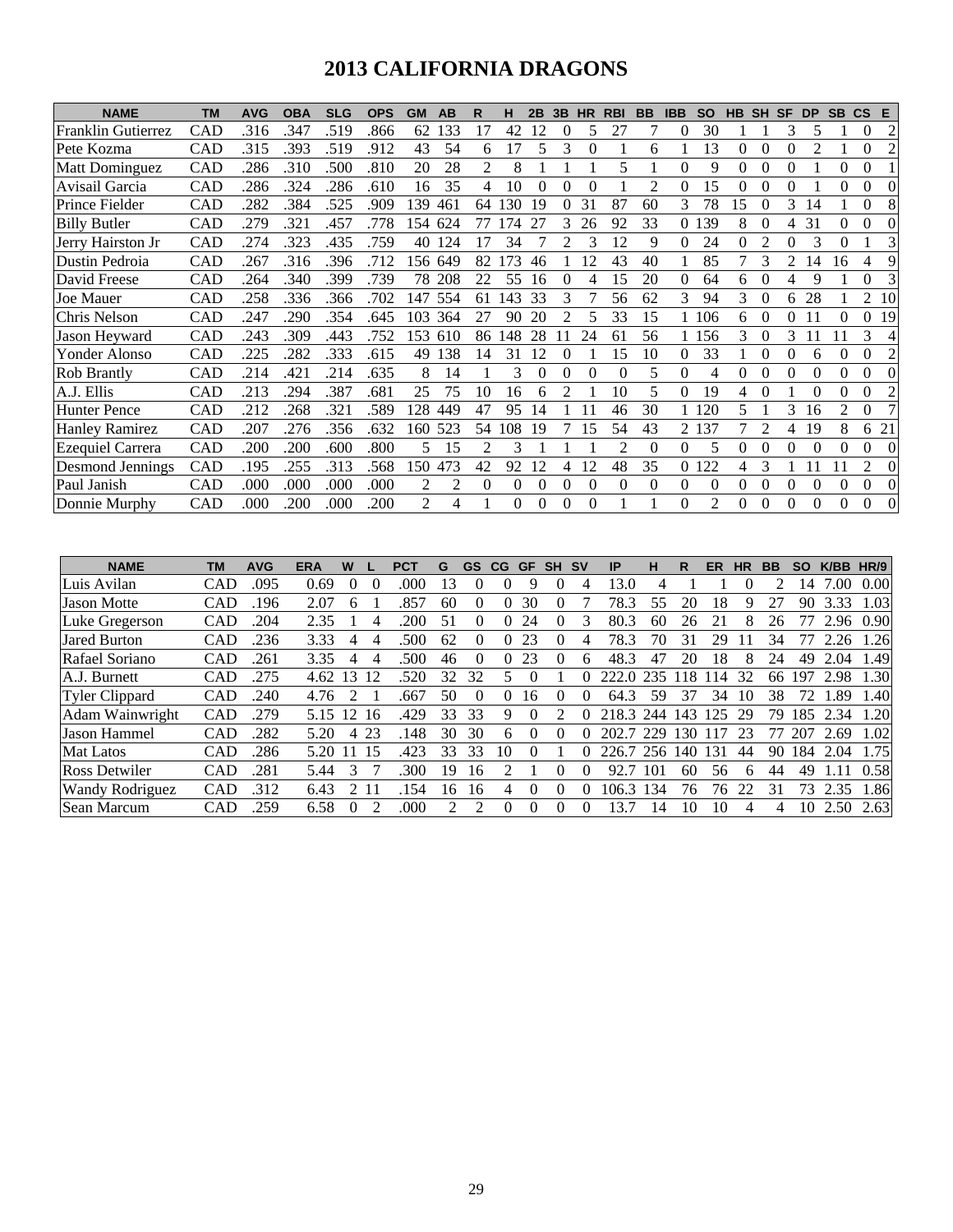# **2013 CHESAPEAKE CRABS**

| <b>NAME</b>              | <b>TM</b>  | <b>AVG</b> | <b>OBA</b> | <b>SLG</b> | <b>OPS</b> | <b>GM</b> | AB             | R        | н    | 2B             | 3B       | <b>HR</b>      | <b>RBI</b> | <b>BB</b> | <b>IBB</b> | <b>SO</b> | <b>HB</b> | <b>SH</b> | SF             | <b>DP</b> | <b>SB</b> | $\mathsf{CS}$  | E        |
|--------------------------|------------|------------|------------|------------|------------|-----------|----------------|----------|------|----------------|----------|----------------|------------|-----------|------------|-----------|-----------|-----------|----------------|-----------|-----------|----------------|----------|
| <b>Travis Hafner</b>     | <b>CHC</b> | .500       | .500       | 2.000      | 2.500      | 3         | 2              |          |      | $\theta$       | 0        |                |            | 0         | $\Omega$   | $\theta$  | 0         | 0         | $\theta$       |           | 0         | $\Omega$       | $\Omega$ |
| Cameron Maybin           | <b>CHC</b> | 333        | .333       | .333       | .667       | 2         | 3              |          |      | 0              | 0        | 0              | 0          | 0         | $\Omega$   | $\Omega$  | 0         |           | 0              | 0         |           | 0              | $\Omega$ |
| Allen Craig              | <b>CHC</b> | .321       | .349       | .594       | .942       | 76        | 224            | 38       | 72   | 19             |          | 14             | 41         |           |            | 43        | 0         |           |                | 9         |           |                |          |
| Mike Trout               | <b>CHC</b> | .308       | .382       | .544       | .926       | l 56      | 629            |          | l 94 | 20             |          | 36             | 93         | 67        |            | 167       | 8         |           | $\mathfrak{D}$ | 19        | 37        | 13             |          |
| Luis Cruz                | <b>CHC</b> | 308        | .328       | .376       | .704       | 55        | 133            | 12       | 41   | 6              |          |                | 10         | 4         |            | 13        |           |           |                |           | 0         | 0              | 2        |
| Justin Morneau           | <b>CHC</b> | .290       | .351       | .517       | .868       | 119       | 414            | 61       | 20   | 23             |          | 23             | 71         | 36        |            | 83        | 5.        |           | 4              | 21        |           | 0              |          |
| Wilin Rosario            | <b>CHC</b> | .288       | .307       | .611       | .918       | 65        | 198            | 34       | 57   |                |          | 20             | 44         | 6         |            | 44        | 0         |           |                | 12        |           |                |          |
| Yadier Molina            | <b>CHC</b> | 282        | .328       | .448       | .777       | 138       | 542            | 74       | 53   | $\mathcal{L}$  |          | 23             |            | 35        |            | 90        | 3         |           | $\mathfrak{D}$ | 18        |           | $\overline{c}$ | 3        |
| <b>Edwin Encarnacion</b> | <b>CHC</b> | .273       | .373       | .549       | .921       | 162       | 616            | 18       | 168  | 29             | 0        | 47             | 113        | 88        |            | 126       | 12        |           | 5              | 18        | 6         | 0              | 10       |
| Miguel Cabrera           | <b>CHC</b> | .271       | .336       | .471       | .807       | 162       | 639            | 86       | 173  | 20             |          | 36             | 104        | 59        | 3          | 126       | 3         |           | 5              | 22        |           | 0              | 15       |
| Donovan Solano           | <b>CHC</b> | 269        | .314       | .330       | .644       | 41        | 443            | 50       | 19   | 8              |          | 5              | 45         | 29        | 0          | 89        | 2         |           | 3              |           | 12        |                |          |
| Carlos Beltran           | <b>CHC</b> | .259       | .339       | .481       | .820       | 36        | 108            | 15       | 28   | 3              |          |                | 13         | 12        |            | 20        |           | 0         | $\Omega$       |           | 0         |                | $\Omega$ |
| Erick Aybar              | <b>CHC</b> | .242       | .266       | .399       | .665       | 47        | 153            | 22       | 37   |                |          |                | 14         | 3         |            | 28        |           |           |                |           |           | 0              |          |
| David Murphy             | <b>CHC</b> | .240       | .333       | .379       | .712       | 37        | 491            | 76       | 18   | 25             |          | 13             | 48         | 68        |            | 84        |           |           | 5              | 14        | 8         |                |          |
| <b>Jimmy Rollins</b>     | <b>CHC</b> | .232       | 295        | .368       | .663       | 41        | 462            | 65       | 107  | 18             | 0        | 15             | 51         | 42        |            | 83        | 0         |           |                |           | 28        |                |          |
| Josh Willingham          | <b>CHC</b> | .224       | .352       | .458       | .809       | 147       | 483            | 78       | 108  | 23             | 0        | 30             | 79         | 81        | $\Omega$   | 151       | 16        |           | 3              | 25        |           | 0              |          |
| Yan Gomes                | <b>CHC</b> | .200       | .250       | .400       | .650       | 6         | 15             | 2        | 3    | $\overline{0}$ | 0        |                | 4          | 0         | $\Omega$   | 9         |           |           | 0              | $\theta$  | $\Omega$  | 0              |          |
| Kevin Youkilis           | <b>CHC</b> | .176       | .263       | .176       | .440       | 9         | 17             | $\Omega$ | 3    | $\Omega$       | 0        | $\Omega$       | 3          |           | $\Omega$   | 5         |           |           | 0              | 0         | 0         | 0              |          |
| Justin Upton             | <b>CHC</b> | .175       | .233       | .325       | .558       | 36        | 40             | 8        |      | $\theta$       | $\Omega$ | $\overline{c}$ | 5          | 3         | $\Omega$   | 14        | 0         | 0         | 0              |           | 0         | 0              | $\Omega$ |
| Drew Stubbs              | <b>CHC</b> | .095       | .174       | .238       | .412       | 57        | 21             | 8        |      | 0              | 0        |                |            | 2         | $\Omega$   |           | 0         |           | 0              |           | 6         | 3              |          |
| Carl Crawford            | <b>CHC</b> | .000       | .000       | .000       | .000       | 3         | $\mathfrak{D}$ | $\Omega$ | 0    | $\Omega$       |          | 0              | 0          | 0         |            | 0         |           |           | $\Omega$       | 0         |           | 0              | $\Omega$ |

| <b>NAME</b>         | ΤM         | <b>AVG</b> | <b>ERA</b> | W  |     | <b>PCT</b> | G  | <b>GS</b> | CG.      | <b>GF</b> | <b>SH</b> | <b>SV</b> | IP    | н   | R    | ER  | ΗR | ВB |     | K/BB | HR/9  |
|---------------------|------------|------------|------------|----|-----|------------|----|-----------|----------|-----------|-----------|-----------|-------|-----|------|-----|----|----|-----|------|-------|
| Charlie Furbush     | <b>CHC</b> | .205       | 2.48       |    |     | 700        | 46 |           | $\theta$ | 26        |           |           | 65.3  | 48  | 18   | 18  |    | 16 |     | 4.69 | 0.96  |
| Kyle Lohse          | <b>CHC</b> | .262       | 3.35       |    |     | 714        | 25 |           |          |           |           |           | 190.3 | 195 | 80   |     |    | 42 |     | 2.88 | 0.80  |
| David Hernandez     | <b>CHC</b> | .230       | 3.40       |    |     | .833       | 39 |           |          | 25        |           |           | 42.3  | 35  | Iб   | Iб  |    | 23 | 54  | 2.35 | 1.06  |
| Aaron Crow          | <b>CHC</b> | .244       | 3.66       |    |     | 500        | 52 |           | 0        | 22        |           | 8         | 64.0  | 58  | 26   | 26  |    | 25 | 58  | 2.32 | 1.13  |
| <b>Homer Bailey</b> | <b>CHC</b> | .285       | 3.72       |    |     | .625       | 10 | 10        |          |           |           |           | 67    | 74  | 32   | 28  |    | 19 | 44  | 2.32 | 0.27  |
| Craig Stammen       | <b>CHC</b> | .256       | 3.76       |    |     | 500        | 32 |           | $^{(1)}$ | 10        |           |           | 52.7  | 50  | 25   | 22  |    | 26 | 54  | 2.08 | 0.68  |
| Fernando Rodney     | <b>CHC</b> | .161       | 4.13       |    |     | 286        | 37 |           | 0        | 24        |           | 4         | 48.0  | 34  | 22   | 22  |    | 13 | 49  |      | 0.56  |
| Clayton Kershaw     | <b>CHC</b> | .255       | 4.30       | 19 | 15  | 559        | 40 | 40        | 19       |           |           |           | 318.3 | 308 | 158. | 152 | 31 | 92 | 286 | 3.11 | 0.88  |
| Jake Peavy          | CHC        | .272       | 4.37       | 20 | 9   | .690       | 41 | 41        | 10       |           |           |           | 298.3 | 319 | 153  | 145 | 55 | 95 | 255 | 2.68 | 1.66  |
| Jeff Samardzija     | CHC        | .259       | 4.58       | 16 | -10 | .615       | 31 | 31        | 9        |           |           |           |       |     |      | 13  | 33 | 78 | 225 | 2.88 | 1.341 |
| Josh Johnson        | <b>CHC</b> | .301       | 5.21       |    | h   | .455       | ∍  | 15        |          |           |           |           | 95    |     | 63   | 55  |    | 24 | 83  | 3.46 | 1.61  |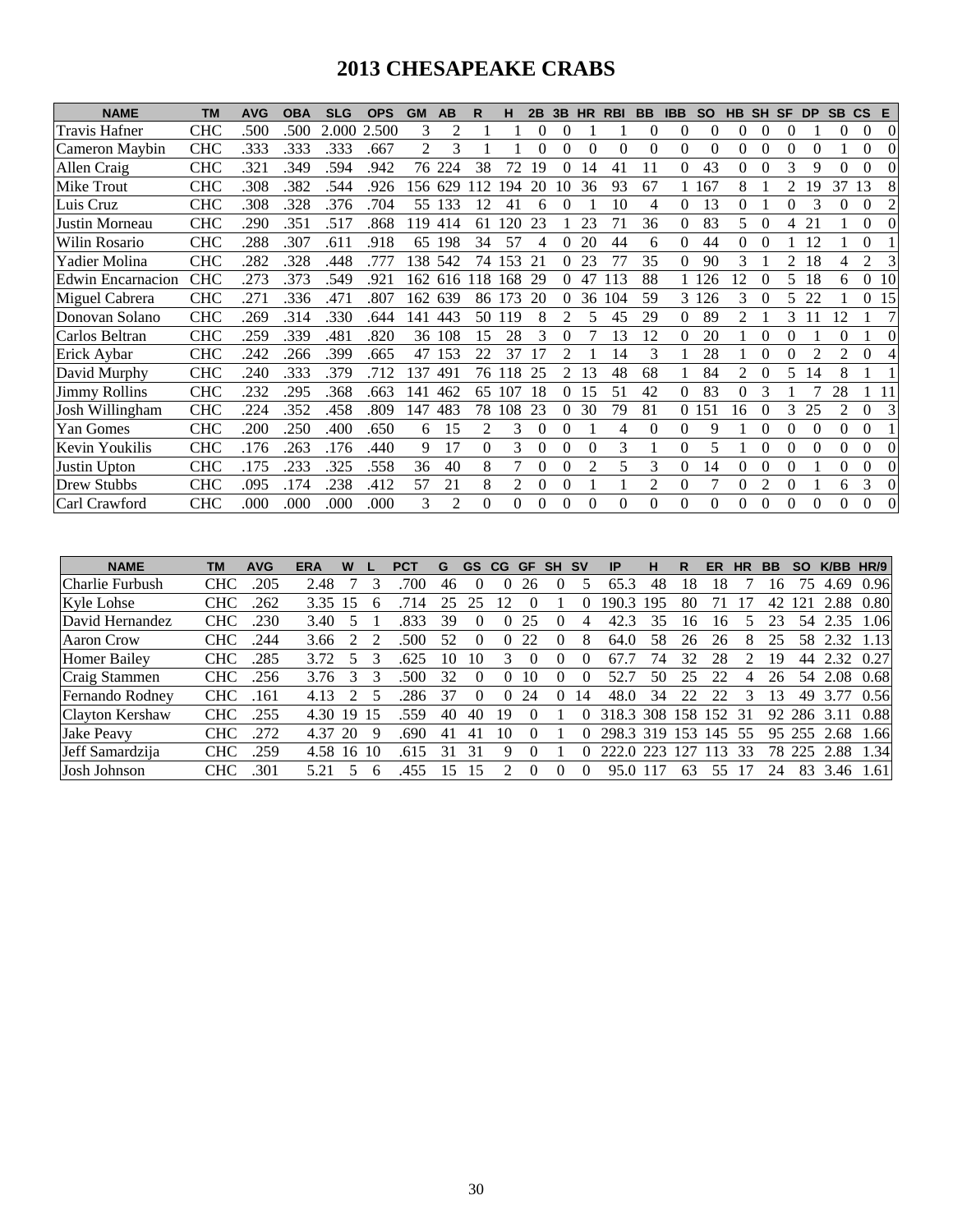# **2013 CENTRAL VALLEY CONDORS**

| <b>NAME</b>               | <b>TM</b>         | <b>AVG</b> | <b>OBA</b> | <b>SLG</b> | <b>OPS</b> | <b>GM</b>      | AB  | R        |                          | 2B       | 3B | <b>HR</b>      | <b>RBI</b>     | <b>BB</b> | <b>IBB</b> | <b>SO</b> | <b>HB</b>                | <b>SH</b> | <b>SF</b>      | <b>DP</b>      | <b>SB</b> | $\mathsf{CS}$            | E              |
|---------------------------|-------------------|------------|------------|------------|------------|----------------|-----|----------|--------------------------|----------|----|----------------|----------------|-----------|------------|-----------|--------------------------|-----------|----------------|----------------|-----------|--------------------------|----------------|
| Kevin Frandsen            | <b>CVC</b>        | .377       | .388       | .514       | .903       | 69             | 175 | 24       | 66                       | 13       | 4  |                | 25             | 4         | $\Omega$   | 20        | 3                        | 0         | 6              | 9              | 0         | 0                        | 2              |
| Jose Iglesias             | $_{\mathrm{CVC}}$ | .333       | .333       | .333       | .667       | $\overline{c}$ | 3   | $\Omega$ |                          | $\Omega$ | 0  |                |                | 0         | $\Omega$   | $\Omega$  | 0                        | 0         | 0              | 0              |           |                          | $\Omega$       |
| Ryan Braun                | <b>CVC</b>        | .323       | .385       | .635       | 1.020      | 53             | 576 | 105      | 186                      | 39       | 6  | 43             | 122            | 44        |            | 151       | 9                        | 0         | 3              | 18             |           | 4                        | 2              |
| <b>Welington Castillo</b> | CVC               | .316       | .385       | .519       | .904       | 55             | 133 | 16       | 42                       | 9        | 0  | 6              | 15             | 15        | 0          | 33        | 0                        | 0         | 0              | 2              | 0         | 0                        | 3              |
| Carlos Ruiz               | <b>CVC</b>        | .310       | .370       | .504       | .874       | 115            | 381 | 42       | 18                       | 35       | 0  | 13             | 45             | 26        | $\Omega$   | 69        | 12                       | 0         | 3              | 11             | 0         | 0                        | 5              |
| Robinson Cano             | CVC               | .303       | .356       | .507       | .863       | 158            | 604 | 88       | 183                      | -51      | 0  | 24             | 98             | 45        |            | 4 110     | 5                        |           |                | 23             | 0         | 0                        | $\overline{7}$ |
| Kyle Seager               | CVC               | .283       | .336       | .395       | .731       | 105            | 329 | 39       | 93                       | 25       | 0  | 4              | 40             | 24        | $\Omega$   | 53        | 3                        | 0         |                |                |           |                          | 9              |
| Matt Carpenter            | <b>CVC</b>        | .282       | .387       | .439       | .826       | 128            | 401 | 59       | 13                       | 31       |    | 6              | 56             | 68        | $\Omega$   | 74        | $\overline{\mathcal{L}}$ |           | 2              | 14             |           |                          | 3              |
| Alcides Escobar           | CVC               | .275       | .321       | .384       | .705       | 142            | 516 | 72       | 42                       | 29       | 6  | 5              | 48             | 23        | 0          | 92        | 14                       | 24        | 5              | 2              | 27        | 3                        | 13             |
| <b>Cody Ross</b>          | <b>CVC</b>        | .275       | .314       | .650       | .964       | 30             | 80  | 11       | 22                       | 3        | 0  | 9              | 24             | 4         | $\Omega$   | 14        |                          | 0         |                | 4              |           | 0                        | $\Omega$       |
| Ichiro Suzuki             | CVC               | .271       | .303       | .382       | .685       | 71             | 199 | 22       | 54                       | 8        |    |                | 22             | 8         | $\Omega$   | 21        |                          | 10        | 0              | $\mathfrak{D}$ | 8         |                          | $\Omega$       |
| <b>Ben Revere</b>         | CVC               | .270       | .300       | .342       | .642       | 70             | 152 | 27       | 41                       | 5        | 3  | 0              | 14             | 7         | $\Omega$   | 20        | $\Omega$                 | 18        |                |                | 20        |                          | $\Omega$       |
| Michael Brantley          | CVC               | .268       | .295       | .374       | .669       | 89             | 302 | 39       | 81                       | 23       | 0  | 3              | 32             | 13        | 0          | 40        | 0                        | 0         | 4              |                | 6         | $\overline{\mathcal{L}}$ | $\Omega$       |
| Austin Jackson            | <b>CVC</b>        | .260       | .343       | .412       | .755       | 140            | 534 | 85       | 139                      | 24       | 6  | 15             | 39             | 64        |            | 145       | 4                        | 6         | 4              |                |           | 16                       |                |
| Manny Machado             | <b>CVC</b>        | .250       | .250       | .250       | .500       | 4              | 4   | $\Omega$ |                          | 0        | 0  | $\Omega$       |                | 0         | $\Omega$   | 2         | 0                        | 0         | 0              | $\Omega$       | 0         | 0                        | $\Omega$       |
| <b>Freddy Galvis</b>      | <b>CVC</b>        | .246       | .262       | .407       | .669       | 43             | 118 | 11       | 29                       | 13       |    | $\mathcal{D}$  | 17             | 3         |            | 22        | 0                        | 5         |                | 4              | 0         | 0                        | 4              |
| <b>Kendrys Morales</b>    | <b>CVC</b>        | .223       | 271        | .400       | .671       | 157            | 548 | 60       | 22                       | 7        |    | 26             | 69             | 32        |            | 155       | 5                        | 0         | $\mathfrak{D}$ | 8              | 0         |                          | 5              |
| B.J. Upton                | <b>CVC</b>        | .200       | .200       | .275       | .475       | 36             | 40  | 13       | 8                        | 0        | 0  |                | 4              | 0         | $\Omega$   | 10        | 0                        | 4         | $\Omega$       | $\overline{c}$ | 6         | $\overline{c}$           | $\Omega$       |
| Jordan Pacheco            | <b>CVC</b>        | 192        | .192       | .423       | .615       | 11             | 26  | 3        | 5                        | 0        | 0  | $\mathfrak{D}$ | $\overline{2}$ | 0         | $\Omega$   | 6         | 0                        | 0         | 0              | $\Omega$       | 0         |                          | $\Omega$       |
| <b>Josh Reddick</b>       | <b>CVC</b>        | .175       | .214       | .383       | .598       | 55             | 120 | 16       | 21                       |          | 0  | 8              | 21             | 6         | $\Omega$   | 32        | 0                        | 0         | $\Omega$       | $\overline{2}$ |           | 0                        | $\overline{2}$ |
| Joaquin Arias             | <b>CVC</b>        | .167       | .167       | .167       | .333       | 5              | 12  |          | $\overline{\mathcal{L}}$ | 0        | 0  | $\theta$       | $\theta$       | 0         | $\Omega$   | 3         | 0                        | 0         | $\Omega$       |                | 0         |                          | $\Omega$       |
| Ryan Howard               | <b>CVC</b>        | .159       | .247       | .391       | .638       | 37             | 69  | 12       | 11                       | 4        | 0  | 4              | 11             | 8         | $\Omega$   | 31        | 0                        | 0         | $\Omega$       | $\mathfrak{D}$ | 0         | 0                        | $\Omega$       |
| Ryan Ludwick              | CVC               | .142       | .210       | .294       | .504       | 68             | 197 | 20       | 28                       |          |    |                | 21             | 17        | $\Omega$   | 55        |                          | 0         | 4              | 10             | 0         | 0                        | $\Omega$       |
| <b>Russell Martin</b>     | <b>CVC</b>        | 141        | 211        | 203        | .414       | 23             | 64  | 5        | 9                        |          | 0  |                | 5              | 4         |            | 17        | $\mathfrak{D}$           | 0         |                | $\mathbf{3}$   | 0         | 0                        |                |

| <b>NAME</b>       | TM         | <b>AVG</b> | <b>ERA</b> | w                           |                             | PCT  | G                       | GS       | <b>CG</b> | GF       | <b>SH</b> | <b>SV</b> | <b>IP</b>           | н   | R   | ER  | <b>HR</b> | BВ | <b>SO</b> | K/BB | <b>HR/9</b> |
|-------------------|------------|------------|------------|-----------------------------|-----------------------------|------|-------------------------|----------|-----------|----------|-----------|-----------|---------------------|-----|-----|-----|-----------|----|-----------|------|-------------|
| Drew Storen       | <b>CVC</b> | .182       | 0.00       | $^{(1)}$                    | $\theta$                    | .000 | 3                       | 0        |           |          |           | 0         | 3.3                 |     |     |     |           | 3  |           | 0.67 | 0.00        |
| Ryan Cook         | CVC        | 194        | 3.07       |                             |                             | .583 | 55                      | 0        |           | 30       | 0         |           | 73.3                | 49  | 26  | 25  |           | 33 | 61        | .85  | 1.10        |
| Brandon Beachy    | <b>CVC</b> | .201       | 3.17       | 15                          |                             | .682 |                         | 27       | 13        | $\theta$ |           |           | 207<br>.0           | 149 | 73  | 73  | 30        | 87 | . 39      | 1.60 | 1.30        |
| Joe Nathan        | <b>CVC</b> | .258       | 3.90       | 5                           | 6                           | .455 | 63                      | 0        |           | 32       | 0         | 10        | 94.                 | 92  | 41  | 41  | 3         | 20 | 101       | 5.05 | 1.24        |
| Dillon Gee        | CVC        | .266       | 4.08       |                             | 9                           | .438 | 20                      | 20       | 8         | $\Omega$ | $\theta$  | 0         | 45.                 | 54  | 75  | 66  | 22        | 41 | 142       | 3.46 | 1.36        |
| Greg Holland      | CVC        | .275       | 4.20       | 3                           | $\mathcal{D}_{\mathcal{A}}$ | .600 | 65                      | 0        |           | 27       | $\Omega$  | 9         | 79.3                | 83  | 37  | 37  |           | 40 | 100       | 2.50 | 0.79        |
| Edwin Jackson     | <b>CVC</b> | .240       | 4.33       | 13                          | 8                           | .619 | 25                      | 25       | 12        | $\theta$ |           |           | -87<br>$^{\circ}$ 0 | 70  | 95  | 90  | 36        | 64 | 152       | 2.38 | 1.73        |
| Ivan Nova         | CVC        | .269       | 4.43       | 5.                          | 4                           | .556 | 13                      | 3        |           | 0        | 0         |           | 83.3                | 87  | 43  | 41  |           | 22 | 83        | 3.77 | 1.84        |
| Stephn Strasburg  | <b>CVC</b> | .268       | 4.92       | 12                          | 10                          | .545 | 29                      | 29       | 10        | $^{(1)}$ |           | 0         | 208.3 218           |     | 122 | -14 | 33        | 76 | 222       | 2.92 | 1.43        |
| Kevin Correia     | <b>CVC</b> | .292       | 5.80       | 10                          | -11                         | .476 | 28                      | 25       | 6.        |          | 0         |           | 72.3                | 205 | 12. |     | 31        | 58 | 97        | 1.67 | 1.62        |
| Tom Wilhelmsen    | <b>CVC</b> | .299       | 5.90       | $\mathcal{D}_{\mathcal{L}}$ | 3                           | .400 | 48                      | $\Omega$ |           |          | 0         |           | 50.3                | 61  | 34  | 33  | 8         | 21 | 52        | 2.48 | 1.43        |
| Chad Billingsley  | <b>CVC</b> | .317       | 6.59       | $\Omega$                    | 3                           | .000 | $\overline{\mathbf{5}}$ |          |           | 0        | 0         |           | 28.3                | 38  | 21  | 21  |           | 11 | 22        | 2.00 | 1.59        |
| <b>Wade Miley</b> | <b>CVC</b> | .323       | 6.69       | 5.                          | -10                         | .333 | 18                      | 18       |           | 0        |           | 0         | 14.3                | 56  | 89  | 85  | 19        | 36 | 79        | 2.19 | 1.50        |
| Joaquin Benoit    | <b>CVC</b> | .333       | 26.87      | $\Omega$                    | $\Omega$                    | .000 |                         | 0        | 0         | 0        | 0         | $^{(1)}$  | 0.7                 |     | ာ   |     |           |    |           | .00  | 13.43       |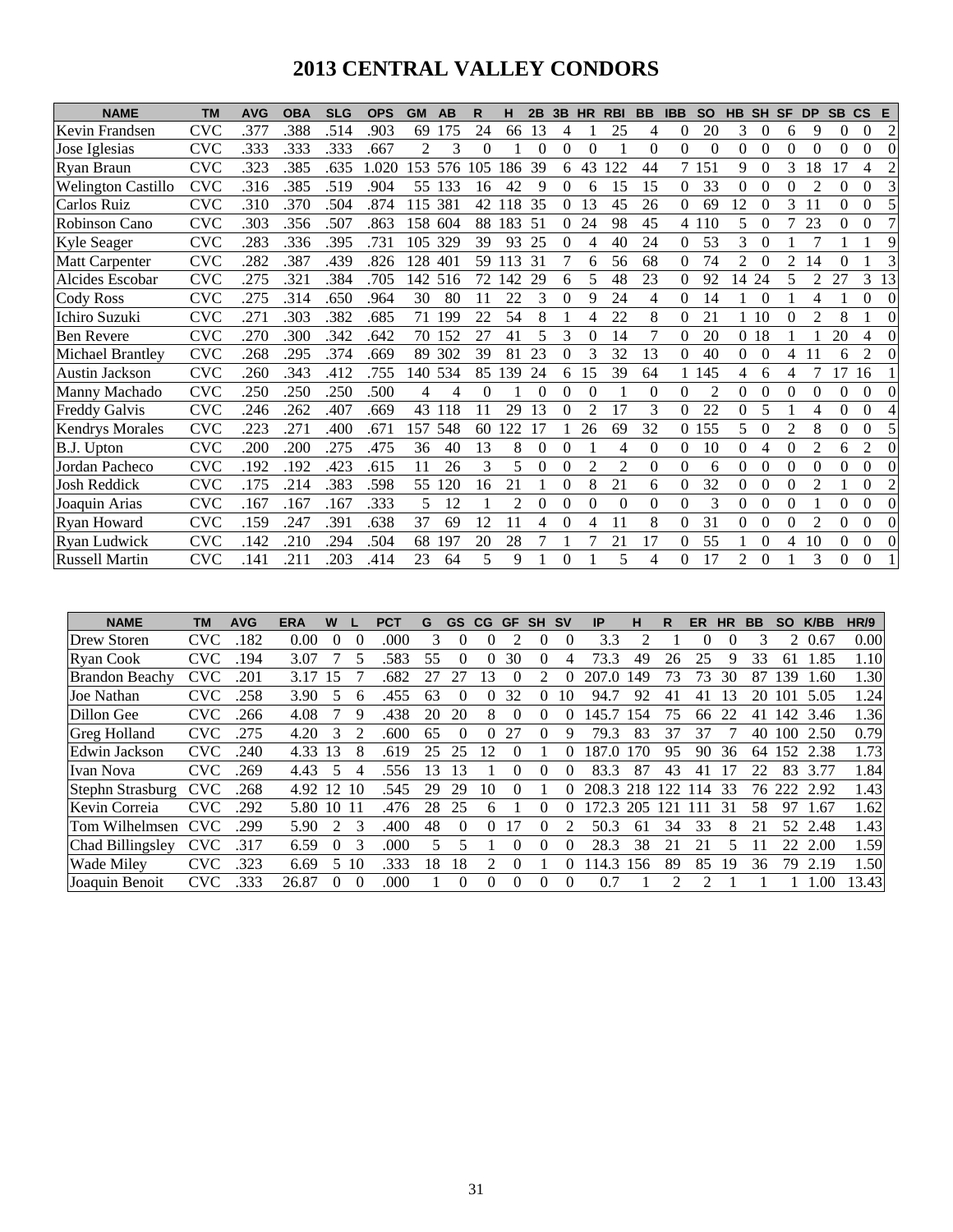# **2013 EMERALD CITY OSPREY**

| <b>NAME</b>           | <b>TM</b> | <b>AVG</b> | <b>OBA</b> | <b>SLG</b> | <b>OPS</b> | <b>GM</b> | AB  | R              | н   | 2B             | 3B             | <b>HR</b>      | <b>RBI</b> | <b>BB</b>      | <b>IBB</b> | <b>SO</b>      | HB             | <b>SH</b>      | <b>SF</b>      | <b>DP</b>                | <b>SB</b>      | $\mathbf{c}\mathbf{s}$ | Е              |
|-----------------------|-----------|------------|------------|------------|------------|-----------|-----|----------------|-----|----------------|----------------|----------------|------------|----------------|------------|----------------|----------------|----------------|----------------|--------------------------|----------------|------------------------|----------------|
| <b>Brandon Moss</b>   | ECO       | .351       | .422       | .740       | 1.162      | 80        | 285 | 51             | 100 | 28             |                | 27             | 62         | 32             | 2          | 95             |                | $\theta$       | 0              | 4                        | $\theta$       | $\Omega$               | 0              |
| Alfonso Soriano       | ECO       | .333       | .333       | .333       | .667       | 4         | 3   | $\overline{0}$ |     | $\overline{0}$ | $\overline{0}$ | $\theta$       | $\theta$   | $\overline{0}$ | $\theta$   | $\overline{0}$ | $\theta$       | $\theta$       | $\theta$       | $\overline{0}$           | $\theta$       | $\theta$               | $\Omega$       |
| Jesus Guzman          | ECO       | .325       | .408       | .509       | .916       | 45        | 114 | 21             | 37  | 4              |                | 5              | 15         | 15             | $\Omega$   | 25             |                | $\theta$       | $\Omega$       | $\overline{2}$           | $\theta$       | $\Omega$               | 3              |
| <b>Salvador Perez</b> | ECO       | .320       | .340       | .538       | .877       | 95        | 253 | 35             | 81  | 22             | $\theta$       | 11             | 42         | 7              | $\Omega$   | 35             |                | $\theta$       |                | 10                       | $\theta$       | $\theta$               | 2              |
| Mark Ellis            | ECO       | .316       | .394       | .439       | .833       | 48        | 155 | 23             | 49  | 11             |                | 2              | 12         | 18             | 0          | 25             | $\overline{c}$ |                | 0              | $\overline{2}$           |                | $\theta$               |                |
| Pablo Sandoval        | ECO       | .286       | .286       | .400       | .686       | 12        | 35  | $\overline{c}$ | 10  |                | $\theta$       |                | 4          | $\theta$       | $\theta$   | 6              | $\Omega$       | $\theta$       | 0              |                          | $\theta$       | $\theta$               | $\overline{c}$ |
| Josh Hamilton         | ECO       | .277       | .339       | 544        | .882       | 157       | 607 | 108            | 68  | 25             |                | 45             | 121        | 53             |            | 2 190          | 5              | $\theta$       | 6              | 20                       | $\overline{c}$ | 4                      | 13             |
| Adrian Beltre         | ECO       | .271       | .301       | .487       | .788       | 156       | 649 | 92             | 76  | 24             | 4              | 36             | 92         | 24             |            | 1 1 1 6        | 5              | $\Omega$       | 6              | 8                        | 0              | $\Omega$               | 7              |
| Chris Carter          | ECO       | .268       | .332       | .579       | .911       | 96        | 209 | 30             | 56  | 11             | $\theta$       | 18             | 49         | 20             | 0          | 88             | 0              | $\theta$       | 0              | 5                        | 0              | $\Omega$               |                |
| Yasmani Grandal       | ECO       | .266       | .347       | .407       | .754       | 117       | 410 | 49             | 109 | 11             |                | 15             | 54         | 50             |            | 102            |                | $\theta$       | 2              | 17                       | $\theta$       | $\Omega$               | 8              |
| Danny Espinosa        | ECO       | .265       | .330       | .424       | .754       | 65        | 238 | 32             | 63  | 18             |                | 6              | 25         | 17             | $\Omega$   | 75             |                | 10             | $\overline{2}$ | 6                        | 11             | $\overline{2}$         | 9              |
| <b>Yunel Escobar</b>  | ECO       | .262       | .294       | .362       | .657       | 104       | 359 | 37             | 94  | 15             | $\theta$       |                | 35         | 14             | $\Omega$   | 46             | 3              | 7              |                | 6                        | 3              | $\Omega$               | 7              |
| Chris Davis           | ECO       | .257       | .302       | .500       | .802       | 76        | 226 | 39             | 58  | 4              | 0              | 17             | 39         | 10             | 0          | 77             | 5              | $\theta$       |                | 3                        | 0              | $\Omega$               | 4              |
| Jayson Werth          | ECO       | .254       | .340       | .373       | .713       | 112       | 343 | 39             | 87  | 20             | 6              | 3              | 34         | 42             |            | 77             | 3              | $\theta$       | $\overline{c}$ | 8                        | 4              | $\theta$               | 3              |
| <b>Brandon Belt</b>   | ECO       | .250       | .250       | .250       | .500       | 5         | 4   | $\mathfrak{D}$ |     | $\theta$       | $\theta$       | $\Omega$       | $\theta$   | $\Omega$       | $\theta$   | $\Omega$       | $\Omega$       | $\theta$       | $\Omega$       | $\theta$                 |                | $\Omega$               | $\theta$       |
| <b>Gregor Blanco</b>  | ECO       | .250       | .309       | .301       | .610       | 79        | 176 | 22             | 44  | 2              | $\overline{c}$ |                | 10         | 15             | 0          | 48             | $\Omega$       | 9              | 0              | 2                        | 15             | $\overline{2}$         | $\theta$       |
| <b>Tyler Moore</b>    | ECO       | .246       | .307       | .406       | .712       | 41        | 69  | 7              | 17  | 5              | $\theta$       | 2              |            | 6              | 0          | 18             | $\Omega$       | $\theta$       | 0              |                          | 0              | $\Omega$               | 3              |
| Carlos Gomez          | ECO       | .241       | .288       | .426       | .713       | 116       | 390 | 62             | 94  | 12             | $\Omega$       | 20             | 42         | 17             | 0          | 99             | 9              | 12             |                | 8                        | 30             | 7                      | 4              |
| Jemile Weeks          | ECO       | .241       | .309       | .323       | .631       | 70        | 220 | 36             | 53  | 10             |                | $\mathfrak{D}$ | 17         | 21             | $\Omega$   | 31             |                | 12             |                | $\overline{\mathcal{L}}$ | 4              | 3                      | 5              |
| Mike Napoli           | ECO       | .232       | .354       | .457       | .811       | 102       | 315 | 47             | 73  | 6              |                | 21             | 53         | 54             |            | 0 1 1 6        |                | $\Omega$       | 3              | 5                        | $\Omega$       | $\Omega$               | 6              |
| Adam Laroche          | ECO       | .213       | .281       | .400       | .681       | 97        | 160 | 17             | 34  | 6              | 0              | 8              | 24         | 15             |            | 41             | 0              | $\theta$       | 2              | 3                        | $\Omega$       | $\Omega$               | 2              |
| Bendan Ryan           | ECO       | .186       | .258       | .297       | .554       | 80        | 145 | 12             | 27  |                | $\overline{0}$ | 3              | 10         | 12             | 0          | 43             | 2              | 10             | $\Omega$       |                          | 2              | 2                      | 7              |
| Peter Bourjos         | ECO       | .182       | .240       | .239       | .478       | 93        | 176 | 18             | 32  | 7              | $\overline{0}$ |                | 15         | 9              | $\theta$   | 51             | 5              | 25             | $\overline{2}$ | $\theta$                 |                | $\overline{3}$         | 2              |
| <b>Brett Pill</b>     | ECO       | .174       | .174       | .565       | .739       | 9         | 23  | 3              | 4   | $\theta$       | 0              | 3              | 5          | $\theta$       | $\Omega$   | 6              | $\Omega$       | $\theta$       | 0              |                          | $\theta$       | $\mathbf{0}$           | 0              |
| Darwin Barney         | ECO       | .158       | .179       | .184       | .364       | 47        | 38  | 2              | 6   |                | $\theta$       | $\Omega$       |            |                | 0          | 3              | $\Omega$       | $\overline{2}$ | 0              | $\Omega$                 |                | $\theta$               |                |
| Brandn Crawford       | ECO       | .118       | .167       | .147       | .314       | 14        | 34  |                | 4   |                | $\Omega$       | $\Omega$       |            | $\mathfrak{D}$ | $\Omega$   | 8              | 0              | $\Omega$       | 0              | $\Omega$                 | 0              |                        | 3              |

| <b>NAME</b>           | TМ  | <b>AVG</b> | ERA  | W  |    | <b>PCT</b> | G  | GS       | CG | GF | <b>SH</b>     | <b>SV</b>     | IP    | н   | R   | ER  | <b>HR</b>                   | <b>BB</b> | <b>SO</b> | K/BB HR/9 |      |
|-----------------------|-----|------------|------|----|----|------------|----|----------|----|----|---------------|---------------|-------|-----|-----|-----|-----------------------------|-----------|-----------|-----------|------|
| Jordan Walden         | ECO | 188        | .93  |    | 0  | .000       | 4  | $_{0}$   |    |    |               | $\Omega$      | 4.7   | 3   |     |     |                             |           | 6.        | 6.00      | 1.93 |
| Casey Janssen         | ECO | 190        | 2.24 |    |    | .800       | 46 | $\theta$ |    | 22 |               |               | 60.3  | 41  | 18  | 15  |                             | 9         | 68        | 7.56      | 1.34 |
| Darren Oliver         | ECO | 157        | 2.33 | 5  | 4  | .556       | 56 | 0        |    | 31 | $\Omega$      | 12            | 69.7  | 37  | 20  | 18  | 4                           | 20        | 62        | 3.10      | 0.52 |
| Pedro Strop           | ECO | 253        | 2.39 | 3  | ာ  | .600       | 42 | 0        |    | 19 |               |               | 52.7  | 48  | 14  | 14  | 6                           |           | 47        | 2.14      | 1.03 |
| Ronald Belisario      | ECO | 195        | 2.87 |    |    | .000       | 25 | $\Omega$ |    | 9  | 0             | $\mathcal{L}$ | 37.7  | 26  | 13  | 12  | $\mathcal{D}_{\mathcal{A}}$ | 18        | 36        | 2.00      | 0.48 |
| Casey Fien            | ECO | 176        | 2.97 |    |    | .500       | 23 | 0        |    | 8  | 0             | 3             | 36.3  | 23  | 12  | 12  | 4                           | 6         | 31        | 5.17      | 0.99 |
| Justin Verlander      | ECO | 220        | 3.03 | 24 | 10 | .706       | 39 | 38       | 26 |    | 3             | 0             | 317.3 | 258 | 121 | 107 | 50                          | 89        | 286       | 3.21      | 1.42 |
| <b>Steve Johnson</b>  | ECO | .226       | 3.48 |    | 2  | .333       | 14 | 0        |    | 4  | $\Omega$      | $^{(1)}$      | 31.0  | 26  | 13  | 12  | 5                           | 13        | 30        | 2.31      | 1.45 |
| <b>Edward Mujica</b>  | ECO | 215        | 3.62 |    | Δ  | .200       | 24 | 0        |    | 15 | 0             | 6             | 32.3  | 26  | 16  | 13  | 6                           | 4         | 12        | 3.00      | 1.67 |
| Roy Halladay          | ECO | 273        | 3.78 |    | 12 | .586       | 33 | 33       | 9  | 0  | $\theta$      | $\Omega$      | 238.0 | 257 | 12  | 10O | 27                          | 63        | 205       | 3.25      | 1.02 |
| Chris Capuano         | ECO | .260       | 4.35 | 10 | 8  | .556       | 27 | 27       | 3  | 0  |               | $\Omega$      | 182.0 | 181 | 90  | 88  | 26                          | 65        |           | 145 2.23  | 1.29 |
| Yu Darvish            | ECO | 244        | 4.62 |    |    | .393       | 34 | 33       |    | 0  |               |               | 220.3 | 206 | 27  | 13  | 35                          | 20        | 255       | 2.13      | 1.43 |
| Tim Lincecum          | ECO | .249       | 4.71 | 6  | 4  | .600       | 16 | 16       | 4  | 0  | $\Omega$      | $\Omega$      | 101.3 | 98  | 59  | 53  | 18                          | 41        | 102       | 2.49      | 1.60 |
| <b>Tommy Milone</b>   | ECO | .324       | 5.44 | 5  | 5  | .500       | 15 | 15       |    | 0  | $\mathcal{D}$ | 0             | 87.7  | 120 | 58  | 53  |                             | 18        | 58        | 3.22      | 1.13 |
| <b>Brandon League</b> | ECO | 214        | 6.75 |    |    | .000       | 2  | $\Omega$ |    | 0  | 0             | $\Omega$      | 4.0   | 3   | 3   | 3   | $\Omega$                    | 4         |           | 2 0.50    | 0.00 |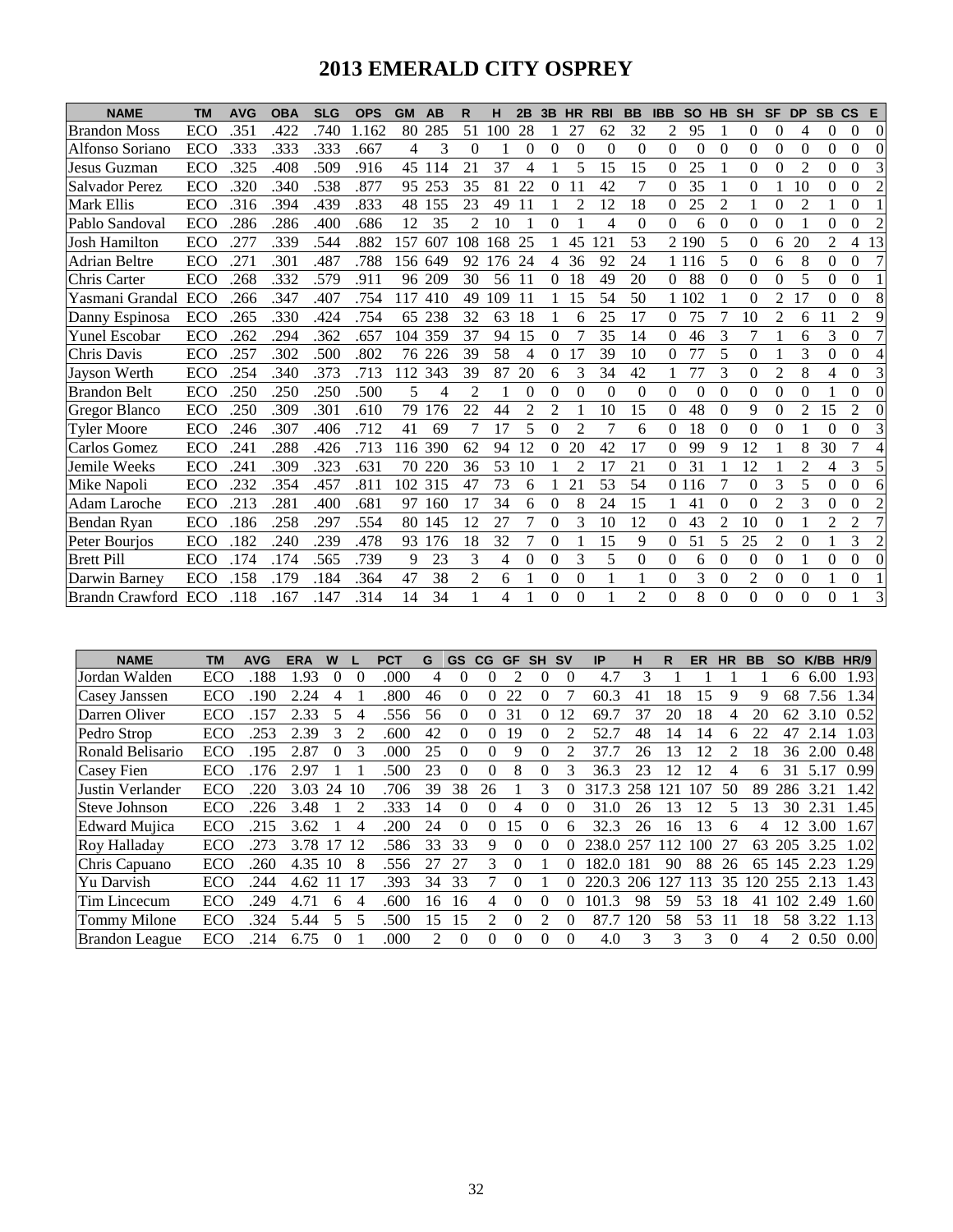# **2013 GALAPAGOS TORTOISES**

| <b>NAME</b>           | <b>TM</b>  | <b>AVG</b> | <b>OBA</b> | <b>SLG</b> | <b>OPS</b> | <b>GM</b>      | AB  | R        |     | 2B       | 3B       | <b>HR</b>     | <b>RBI</b>     | <b>BB</b> | <b>IBB</b> | <b>SO</b>      | <b>HB</b>      | <b>SH</b> | <b>SF</b> | <b>DP</b> | <b>SB</b> | <b>CS</b>      | E              |
|-----------------------|------------|------------|------------|------------|------------|----------------|-----|----------|-----|----------|----------|---------------|----------------|-----------|------------|----------------|----------------|-----------|-----------|-----------|-----------|----------------|----------------|
| Kelly Johnson         | GAT        | 1.000      | .000       | .000       | 2.000      |                |     |          |     | $\theta$ | $\theta$ | $\Omega$      | $\Omega$       | $\theta$  | $\theta$   | $\theta$       | $\Omega$       | 0         | $\theta$  | $\Omega$  | $\theta$  | 0              | $\theta$       |
| Pedro Alvarez         | <b>GAT</b> | 1.000      | .000       | 2.000      | 3.000      |                |     | 0        |     |          | $\Omega$ | $\Omega$      |                | $\Omega$  | 0          | $\Omega$       | 0              | $\Omega$  | 0         | 0         | 0         | 0              | $\Omega$       |
| Jeff Keppinger        | <b>GAT</b> | .371       | .395       | .497       | .892       | 60             | 151 | 13       | 56  | 8        |          | 3             | 22             | 3         | $\theta$   | 18             | 3              | 0         | 0         | 4         | $\Omega$  | 0              | $\Omega$       |
| Anthony Rizzo         | <b>GAT</b> | .323       | .398       | .520       | .918       | 135            | 473 | 82       | 153 | 25       |          | 22            | 74             | 51        | 3          | 103            | 6              | $\Omega$  | 2         | 15        | 2         | 0              |                |
| <b>Buster Posey</b>   | <b>GAT</b> | .323       | .388       | .513       | .901       | 153            | 573 | 79       | 185 | 41       |          | 22            | 98             | 57        | 2          | 113            | 3              | 0         |           | 20        | $\Omega$  |                | 4              |
| Derek Norris          | <b>GAT</b> | .308       | .357       | .654       | .011       | 10             | 26  | 4        | 8   | 0        | 0        | 3             | 8              | 2         | $\theta$   |                | 0              | $\Omega$  | $\theta$  | 2         | 0         | 0              |                |
| Justn Ruggiano        | <b>GAT</b> | .306       | .405       | .535       | .940       | 67             | 170 | 39       | 52  | 21       | 0        | 6             | 21             | 29        | 0          | 33             | 0              | $\Omega$  |           | 5         | 5.        |                |                |
| Andre Ethier          | <b>GAT</b> | .303       | .356       | .481       | .836       | 129            | 462 | 56       | 140 | 28       | 0        | 18            | 57             | 29        | 0          | 100            | 10             | $\Omega$  | 2         | 19        | 4         | 2              |                |
| Bryan Lahair          | <b>GAT</b> | .284       | .387       | .463       | .851       | 51             | 95  | 12       | 27  | 8        | 0        | 3             | 16             | 16        | 0          | 33             | 0              | 0         | 0         | 2         |           | 0              |                |
| Jose Altuve           | GAT        | .273       | .319       | .413       | .732       | 45             | 150 | 22       | 41  | 10       |          | $\mathcal{R}$ | 10             | 9         | 0          | 17             |                | 0         | 0         | $\Omega$  | 5         |                | $\theta$       |
| <b>Chase Headley</b>  | <b>GAT</b> | .271       | .354       | .503       | .857       | 149            | 549 | 92       | 149 | 23       |          | 34            | 82             | 68        | 0          | 176            | 3              | $\Omega$  |           |           |           | 2              | 9              |
| Carls Gonzalez        | <b>GAT</b> | .269       | .325       | .432       | .757       | 145            | 551 | 83       | 148 | 31       |          | 19            | 61             | 46        | $\Omega$   | 136            |                | $\Omega$  | 2         | 9         | 14        | 4              | $\overline{c}$ |
| <b>Adam Jones</b>     | <b>GAT</b> | .259       | .294       | .466       | .760       | 85             | 193 | 30       | 50  | 8        |          | 10            | 22             | 7         | $\Omega$   | 51             | 3              | $\Omega$  |           | 6         | 3         |                | 3              |
| Armis Ramirez         | <b>GAT</b> | .257       | .309       | .401       | .710       | 51             | 152 | 20       | 39  | 10       | 0        | 4             | 26             | 6         |            | 23             | 5              | $\Omega$  |           | 8         | 0         | 0              | 0              |
| <b>Matt Wieters</b>   | GAT        | .252       | .322       | .393       | .715       | 36             | 107 | 17       | 27  | 6        | 0        | 3             | 8              | 9         | 0          | 25             | $\overline{c}$ | 0         | 0         |           | 0         | 0              |                |
| <b>Gnerlo Stanton</b> | <b>GAT</b> | .249       | .317       | .603       | .919       | 116            | 433 | 75       | 108 | 22       |          | 43            | 92             | 41        | 0          | 148            | 3              | $\Omega$  | 3         | 13        | 3         | 0              | 6              |
| Jason Kubel           | <b>GAT</b> | .245       | .315       | .555       | .869       | 127            | 440 | 77       | 108 | 23       |          | 37            | 89             | 44        | $\Omega$   | 129            | 2              | 0         | 3         | 12        | $\Omega$  | 0              | $\Omega$       |
| Ian Desmond           | <b>GAT</b> | .230       | .263       | .408       | .671       | 160            | 583 | 76       | 134 | 24       |          | 26            | 80             | 25        | $\Omega$   | 157            | 2              | $\theta$  | 2         | 22        | 12        | $\overline{2}$ | 15             |
| Ben Zobrist           | <b>GAT</b> | .228       | .321       | .411       | .732       | 161            | 574 | 75       | 131 | 26       |          | 21            | 67             | 78        | $\Omega$   | 131            |                |           |           | 20        | 8         |                | 26             |
| Denard Span           | <b>GAT</b> | .156       | .270       | .250       | .520       | 17             | 32  | 5        | 5   | 3        | 0        | $\Omega$      | $\overline{2}$ | 5         | $\theta$   | 4              | 0              |           | 0         | $\Omega$  |           | 0              | $\Omega$       |
| Jed Lowrie            | <b>GAT</b> | .077       | .077       | .077       | .154       | 10             | 13  | 0        |     | 0        | 0        | $\Omega$      | $\theta$       | $\Omega$  | $\theta$   | 4              | 0              | $\Omega$  | 0         | $\Omega$  | 0         | 0              | 0              |
| Matt Adams            | <b>GAT</b> | .000       | .000       | .000       | .000       | 2              |     |          | 0   | 0        | 0        | $\Omega$      | $\overline{0}$ | $\Omega$  | 0          | $\overline{0}$ | 0              | 0         | 0         | 0         | 0         | 0              | 0              |
| Alexei Ramirez GAT    |            | .000       | .000       | .000       | .000       | $\mathfrak{D}$ |     | $\Omega$ | 0   | 0        | $\Omega$ | $\Omega$      | $\Omega$       | $\Omega$  | $\Omega$   | $\Omega$       | 0              | $\theta$  | 0         | $\Omega$  | 0         | 0              |                |

| <b>NAME</b>        | TМ         | AVG  | ERA           | W  |    | PCT              | G  | GS       | <b>CG</b> | GF | <b>SH</b> | <b>SV</b> | IP                          | н   |     | ER           | HR | ВB       | SO  | <b>K/BB</b> | <b>HR/9</b> |
|--------------------|------------|------|---------------|----|----|------------------|----|----------|-----------|----|-----------|-----------|-----------------------------|-----|-----|--------------|----|----------|-----|-------------|-------------|
| Jason Grilli       | <b>GAT</b> | .000 | 0.00          |    | 0  | .000             | 3  |          |           |    |           |           | 3.3                         | O   | 0   |              |    | $\theta$ | 4   | 0.00        | 0.00        |
| <b>Troy Patton</b> | GAT        | .189 | 1.40          |    | 2  | .667             | 31 | 0        |           | 15 |           |           | 38.7                        | 27  | 6   | <sub>6</sub> |    | 8        | 37  | 4.63        | 0.23        |
| Oliver Perez       | GAT        | .269 | 2.35          |    |    | .000             | 8  | 0        | $\theta$  | 6  |           |           | 7.3                         |     | 2   | ∍            |    |          | 6   | 6.00        | 0.00        |
| George Kontos      | GAT        | .214 |               | Q  | 4  | .692             | 53 | $\theta$ | $\theta$  | 29 | $\Omega$  | 9         | 92.7                        | 73  | 35  | 32           | 10 | 36       | 88  | 2.44        | 0.97        |
| Sergio Romo        | <b>GAT</b> | .243 | 3.26          |    | 2  | 333              | 3  | $\theta$ | $\theta$  | h. |           |           | 19.3                        | 18  | 9   |              |    |          | 16  | 2.<br>.29   | 1.40        |
| <b>Wade Davis</b>  | GAT        | 200  | 3.38          |    | 2  | 500              | 43 | $\theta$ |           | 14 |           |           | 93.3                        | 67  | 37  | 35           | 14 | 42       | 10  | 2.62        | 1.35        |
| Wilton Lopez       | <b>GAT</b> | .295 | 3.40          |    | 4  | .636             | 65 | $\theta$ | 0         | 39 | 0         | 9         | 95.3                        | 14  | 39  | 36           | 14 | 14       | 74  | 5.29        | 1.32        |
| James Shields      | <b>GAT</b> | .250 | 3.54          | 20 | 12 | .625             | 39 | 39       |           |    | 3         |           | 287<br>$^{\prime}$ $\Omega$ | 276 | 20  | 113          | 32 |          | 309 | 4.01        | 1.00        |
| Matt Garza         | <b>GAT</b> | .276 | 3.68          |    | 3  | 250              |    |          |           |    |           |           | 44.0                        | 48  | 23  | 18           | h  | 16       | 50  | 3.13        | 1.23        |
| Matt Cain          | <b>GAT</b> | 270  | 4.57          |    | 16 | 515              | 41 | 41       | 14        |    |           |           | 281                         | 299 | 52  | 43           | 35 | 86       | 232 | 2.70        | 1.12        |
| <b>Mike Fiers</b>  | <b>GAT</b> | 271  | 4.79          |    | 3  | .625             | 12 | 12       |           |    |           |           | 82.7                        | 89  | 52  | 44           | 14 | 32       |     | 2.41        | 1.52        |
| David Price        | GAT        | .279 | $\mathcal{R}$ | 14 | 16 | .467             | 40 | 40       | 13        |    |           |           | $\Omega$                    | 296 | -66 | 154          | 51 | 90       | 268 | 2.98        | 1.70        |
| Alex Cobb          | <b>GAT</b> | 315  | 5.64          | 8  | 9  | .47 <sub>1</sub> | 23 | 23       | 5         | 0  |           |           | 150.0                       | 192 | 97  | 94           | 21 | 53       | 106 | 2.00        | 1.26        |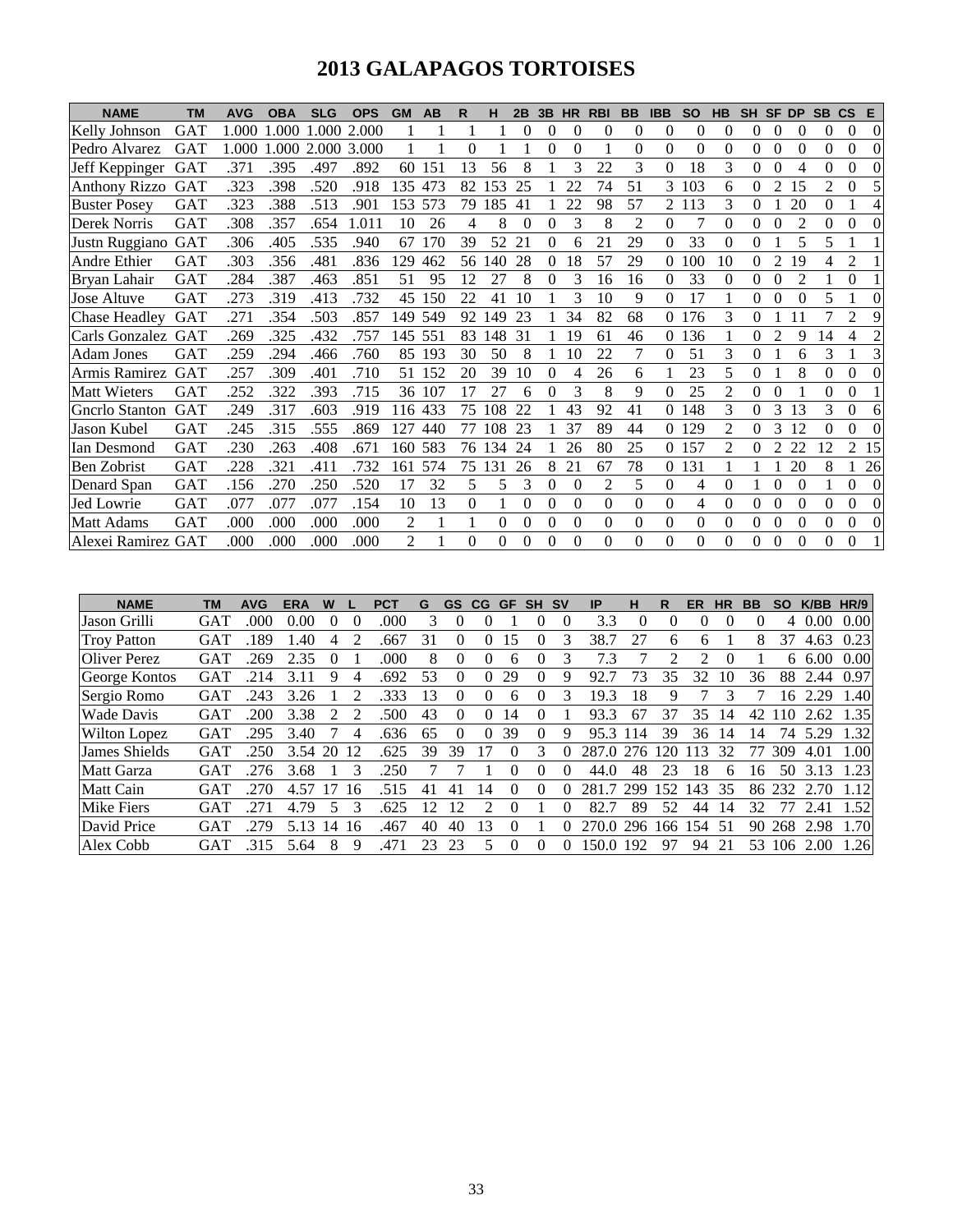# **2013 JACKSON HOLE GUIDES**

| <b>NAME</b>           | <b>TM</b> | <b>AVG</b> | <b>OBA</b> | <b>SLG</b> | <b>OPS</b> | <b>GM</b> | AB     | R                           |     | 2B          | 3B             | <b>HR</b>      | <b>RBI</b> | <b>BB</b>      | <b>IBB</b> | <b>SO</b> | <b>HB</b>      | <b>SH</b> | <b>SF</b>      | <b>DP</b>      | <b>SB</b>      | $\mathsf{cs}$<br>E         |
|-----------------------|-----------|------------|------------|------------|------------|-----------|--------|-----------------------------|-----|-------------|----------------|----------------|------------|----------------|------------|-----------|----------------|-----------|----------------|----------------|----------------|----------------------------|
| Martin Maldonado      | JAG       | .302       | .360       | .547       | .907       | 66        | 192    | 25                          | 58  | $1^{\circ}$ | 0              | 12             | 38         | 13             | $\theta$   | 44        | 5              | 6         |                | $\mathfrak{D}$ |                | $\overline{0}$<br>6        |
| Aaron Hill            | JAG       | .291       | .333       | .511       | .844       | 134       | 495    | 65                          | 144 | 26          |                | 27             | 83         | 32             | $\Omega$   | 96        | 0              |           | 2              | $\overline{A}$ | 11             | 2<br>$\overline{2}$        |
| Evan Longoria         | JAG       | .285       | .342       | .517       | .859       | 133       | 499    | 74                          | 142 | 26          | 0              | 30             | 89         | 45             | $\Omega$   | 134       |                | $\theta$  | 4              | 9              |                | 3 17                       |
| Alex Gordon           | JAG       | .273       | .353       | .442       | .796       | 102       | 373    | 51                          | 102 | 28          |                |                | 34         | 43             | 0          | 77        | 3              |           |                | 10             | 4              | $\Omega$<br>$\overline{c}$ |
| <b>Albert Pujols</b>  | JAG       | .259       | .296       | .455       | .750       | 145       | 576    | 70                          | 149 | 44          | 0              | 23             | 72         | 29             |            | 99        | 4              | $\theta$  | 9              | 20             | $\Omega$       | $\Omega$<br>6              |
| Alejandro De Aza      | JAG       | .253       | .308       | .331       | .639       | 73        | 245    | 29                          | 62  | 9           | 2              | $\mathfrak{D}$ | 15         | 17             | $\Omega$   | 61        | 3              | 9         |                | 4              | 11             | $\overline{4}$<br>$\Omega$ |
| <b>Starlin Castro</b> | JAG       | .250       | .286       | .363       | .650       | 162       | 597    | 59                          | 149 | 27          | 4              |                | 56         | 29             | 2          | 113       | 2              | 2         | 6              | 15             | 20             | 1 29                       |
| <b>Anthony Gose</b>   | JAG       | .247       | .337       | .370       | .707       |           | 76 154 | 19                          | 38  | 12          | 2              |                | 6          | 20             | $\Omega$   | 51        |                | 6         | 0              | 3              | 6              | $\overline{3}$<br>$\Omega$ |
| <b>Jonny Gomes</b>    | JAG       | .246       | .332       | .469       | .801       | 73        | 224    | 31                          | 55  |             | 0              | 13             | 27         | 25             | $\Omega$   | 80        | 5              | $\theta$  | $\overline{c}$ | 4              | $\Omega$       | $\Omega$<br>2              |
| <b>Jamey Carroll</b>  | JAG       | .242       | .323       | .289       | .611       | 66        | 194    | 15                          | 47  |             |                | $\Omega$       | 11         | 20             |            | 26        | 3              |           | $\Omega$       | 6              | 2              | 3<br>3                     |
| <b>Bryce Harper</b>   | JAG       | .232       | .284       | .395       | .679       | 118       | 435    | 41                          | 101 | 24          | 4              | 13             | 47         | 32             | 0          | 104       |                | 3         | 4              | 4              | 10             | 6<br>4                     |
| Nick Markakis         | JAG       | .229       | .293       | .385       | .678       | 78        | 288    | 35                          | 66  | 18          | 3              |                | 23         | 23             | $\Omega$   | 30        | 3              | $\theta$  | 0              | 5              | $\Omega$       |                            |
| Jason Kipnis          | JAG       | .223       | .291       | .314       | .606       | 86        | 283    | 37                          | 63  | 11          | 0              | 5              | 27         | 25             | $\Omega$   | 47        | 4              | 5         | 4              | 10             | 13             |                            |
| <b>Travis Snider</b>  | JAG       | .222       | .257       | .383       | .640       | 51        | 167    | 16                          | 37  |             | $\mathfrak{D}$ | 4              | 15         | 8              | $\Omega$   | 59        | $\Omega$       | $\Omega$  | $\Omega$       | 5              | $\Omega$       | $\Omega$<br>$\Omega$       |
| Kelly Schoppach       | JAG       | .211       | .318       | .421       | .739       | 9         | 19     | 3                           | 4   |             | 0              |                | 3          | $\overline{2}$ | $\theta$   |           |                | $\Omega$  | $\Omega$       | $\theta$       | $\Omega$       | $\Omega$<br>$\Omega$       |
| <b>Nelson Cruz</b>    | JAG       | .205       | .293       | .329       | .621       | 45        | 146    | 16                          | 30  | 9           | 0              | 3              | 8          | 17             | $\theta$   | 37        |                | $\theta$  | $\Omega$       | 4              |                | $\mathbf{0}$               |
| Colby Rasmus          | JAG       | .204       | .286       | .345       | .631       | 30        | 113    | 12                          | 23  |             | 0              | 5              |            | 11             | $\Omega$   | 37        | $\overline{c}$ | $\theta$  |                | $\overline{2}$ |                | $\overline{2}$<br>4        |
| Gaby Sanchez          | JAG       | .191       | .250       | .191       | .441       | 14        | 47     | 4                           | 9   | 0           | 0              | $\Omega$       |            | 3              | $\theta$   |           |                | $\theta$  |                | $\theta$       | $\Omega$       | $\overline{0}$<br>$\Omega$ |
| Ryan Raburn           | JAG       | .175       | .214       | .175       | .389       | 10        | 40     |                             |     | 0           | 0              | $\Omega$       | 4          | $\overline{c}$ | $\theta$   | 11        | 0              | $\theta$  |                | 3              |                | $\Omega$<br>2              |
| Devin Mesoraco        | JAG       | .173       | .232       | .295       | .527       | 94        | 278    | 15                          | 48  | 13          | 0              |                | 22         | 21             | $\theta$   | 61        |                | 3         | 2              | 3              | $\overline{2}$ |                            |
| <b>Josh Donaldson</b> | JAG       | .167       | .258       | .315       | .573       | 16        | 54     | 4                           | 9   | 0           |                | $\overline{c}$ | 7          | 6              | $\theta$   | 13        |                | $\theta$  |                | 4              | $\Omega$       | 4                          |
| Domonic Brown         | JAG       | .151       | .248       | .258       | .506       | 27        | 93     | 9                           | 14  | 4           | 3              | $\Omega$       | 8          | 11             | $\Omega$   | 20        |                | $\Omega$  | $\Omega$       | 3              | $\Omega$       |                            |
| Ryan Lavarnway        | JAG       | .113       | .172       | .113       | .286       | 16        | 53     | $\mathcal{D}_{\mathcal{L}}$ | 6   | 0           | 0              | $\Omega$       | 3          | 4              | $\Omega$   | 20        | 0              | $\Omega$  |                | $\mathfrak{D}$ | $\Omega$       | $\Omega$                   |

| <b>NAME</b>            | <b>TM</b> | <b>AVG</b> | <b>ERA</b> | W              |                | <b>PCT</b> | G  | <b>GS</b>      | CG | <b>GF</b>      | <b>SH</b> | <b>SV</b> | IP    | н   | R               | <b>ER</b> | <b>HR</b>      | <b>BB</b> | <b>SO</b> | K/BB HR/9 |      |
|------------------------|-----------|------------|------------|----------------|----------------|------------|----|----------------|----|----------------|-----------|-----------|-------|-----|-----------------|-----------|----------------|-----------|-----------|-----------|------|
| Fernando Rodney        | JAG       | .118       | 1.13       |                | $\theta$       | 1.000      | 13 | $\overline{0}$ | 0  | 9              | 0         | 6         | 16.0  | 6   | 2               | 2         |                | 3         | 19        | 6.33      | 0.56 |
| Jeremy Horst           | JAG       | .190       | 2.28       | $\overline{c}$ |                | .667       | 41 | $\theta$       | 0  | 20             | $\Omega$  | 3         | 59.1  | 40  | 17              | 15        |                | 30        | 72        | 2.40      | 0.15 |
| Oliver Perez           | JAG       | .276       | 3.07       | 3              |                | .750       | 42 | $\theta$       | 0  | 15             | $\Omega$  | 2         | 56.0  | 60  | 19              | 19        |                | 15        | 40        | 2.67      | 1.13 |
| Sean Marshall          | JAG       | .253       | 3.35       | 2              | 2              | .500       | 44 | $\theta$       | 0  | 20             | 0         | 2         | 48.1  | 47  | 19              | 18        | 4              | 13        | 50        | 3.85      | 0.75 |
| <b>Brandon</b> Lyon    | JAG       | .261       | 3.60       | 2              |                | .667       | 49 | $\theta$       | 0  | 18             | $\Omega$  | 4         | 68.2  | 70  | 28              | 28        | 5              | 16        | 64        | 4.00      | 0.66 |
| <b>Scott Feldman</b>   | JAG       | .174       | 4.05       | 0              |                | .000       |    |                | 0  | $\overline{0}$ | 0         | $\Omega$  | 6.7   | 4   | 3               | 3         | $\Omega$       | 4         | 6         | 1.50      | 0.00 |
| <b>Ryan Dempster</b>   | JAG       | .260       | 4.07       |                |                | .500       | 19 | 19             | 5  | $\theta$       | $\Omega$  | $\Omega$  | 130.1 | 131 | 63              | 59        | 14             | 44        | 104       | 2.36      | 0.97 |
| <b>Rex Brothers</b>    | JAG       | .245       | 4.38       | $\Omega$       |                | .000       | 8  | $\theta$       | 0  | 3              | $\Omega$  | $\Omega$  | 12.3  | 12  | 10              | 6         | 4              | 2         | 16        | 8.00      | 2.92 |
| Randall Delgado        | JAG       | .292       | 4.39       | 5              |                | .833       | 8  | 8              | 2  | $\theta$       |           | $\theta$  | 53.3  | 63  | 27              | 26        | 6              | 28        | 42        | 1.50      | 1.01 |
| <b>Bobby Parnell</b>   | JAG       | .288       | 4.43       | 5              | 9              | .357       | 60 | $\theta$       | 0  | 28             | $\Omega$  | 8         | 65.0  | 75  | 38              | 32        | 7              | 22        | 53        | 2.41      | 0.97 |
| Neftali Feliz          | JAG       | .258       | 4.62       |                |                | .500       | 4  | 4              | 0  | $\theta$       | 0         | $\Omega$  | 25.3  | 25  | 14              | 13        | 3              | 14        | 24        | 1.71      | 1.07 |
| <b>Kyle Lohse</b>      | JAG       | .354       | 5.10       | 2              | 4              | .333       | 8  | 8              | 3  | $\overline{0}$ | $\Omega$  | $\Omega$  | 60.3  | 74  | 36              | 34        | 13             | 14        | 28        | 2.00      | 1.94 |
| <b>Brandn McCarthy</b> | JAG       | .318       | 5.21       | 10             | 12             | .455       | 29 | 29             | 5  | $\theta$       |           | 0         | 191.7 | 257 | $\overline{18}$ |           | 32             | 42        | 15        | 2.74      | 1.50 |
| Clay Buchholz          | JAG       | .297       | 5.48       | $\overline{4}$ | 14             | .222       | 19 | 19             | 7  | $\Omega$       | 0         | 0         | 134.7 | 159 | 85              | 82        | 19             | 66        | 87        | 1.32      | 1.27 |
| James McDonald         | JAG       | .269       | 5.53       | 5              | 13             | .278       | 23 | 23             | 6  | $\theta$       | 0         | 0         | 153.0 | 159 | 96              | 94        | 35             | 64        | 131       | 2.05      | 2.06 |
| Drew Smyly             | JAG       | .266       | 5.68       | 2              |                | .222       | 18 | 10             | 2  |                | $\theta$  | $\Omega$  | 77.7  | 81  | 51              | 49        | 15             | 23        | 63        | 2.74      | 1.74 |
| Travis Wood            | JAG       | .329       | 6.00       | 0              | 3              | .000       | 3  | 3              | 0  | $\theta$       | $\theta$  | $\Omega$  | 18.0  | 24  | 14              | 12        | $\Omega$       | 13        | 13        | .00       | 0.00 |
| Marco Estrada          | JAG       | .291       | 6.29       |                | 6 12           | .333       | 23 | 23             | 5  | $\theta$       |           | $\Omega$  | 50.3  | 175 | 12              | 105       | 35             | 49        | <b>55</b> | 3.16      | 2.10 |
| Tony Watson            | JAG       | .262       | 6.75       | 0              | $\overline{2}$ | .000       | 12 | $\theta$       | 0  | 6              | $\theta$  |           | 16.0  | 17  | 18              | 12        | 7              | 9         | 12        | .33       | 3.94 |
| Jacob Turner           | JAG       | .301       | 7.40       |                |                | 125        | 12 | 12             | 0  | $\theta$       | 0         | $\Omega$  | 69.3  | 86  | 61              | 57        | 18             | 19        | 37        | 1.95      | 2.34 |
| Mike Leake             | JAG       | .311       | 7.98       | $\theta$       | 3              | .000       | 3  | 3              |    | $\overline{0}$ | 0         | $\theta$  | 14.7  | 19  | 14              | 13        | 2              | 5         | 8         | 1.60      | 1.23 |
| Vin Mazzaro            | JAG       | .342       | 8.47       |                |                | .500       | 9  | $\theta$       | 0  | 5              | 0         | $\theta$  | 17.0  | 25  | 16              | 16        | 3              | 5         |           | 2.20      | 1.59 |
| <b>Jose Veras</b>      | JAG       | .370       | 9.31       | 0              | $\Omega$       | .000       | 8  | 0              | 0  |                | 0         | $\Omega$  | 9.7   | 17  | 10              | 10        | $\mathfrak{D}$ | 7         | 14        | 2.00      | 1.86 |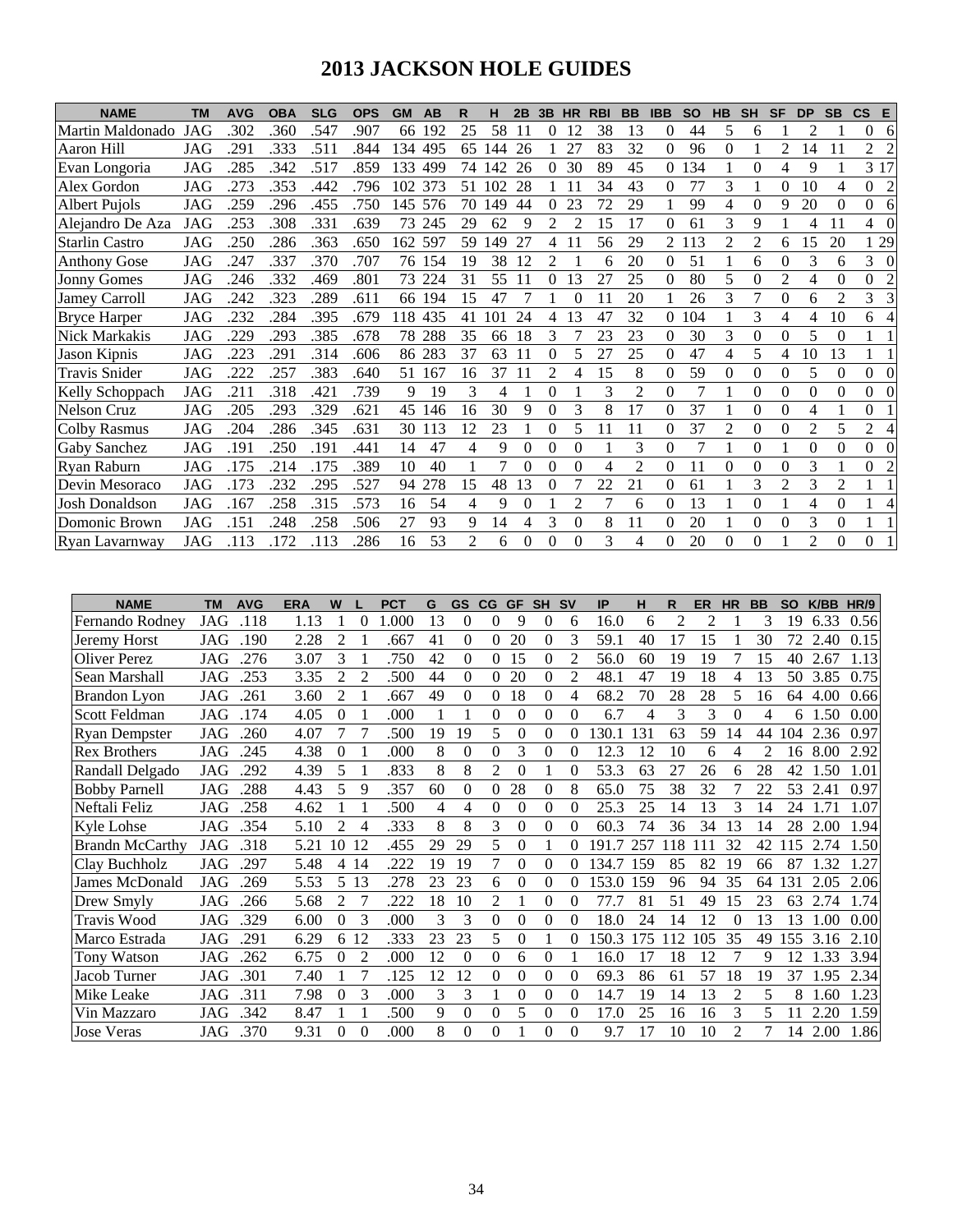# **2013 MALIBU WAVE**

| <b>NAME</b>            | <b>TM</b>  | <b>AVG</b> | <b>OBA</b> | <b>SLG</b> | <b>OPS</b> | <b>GM</b> | AB  | R   | н   | 2B             | 3B | <b>HR</b>      | <b>RBI</b>     | <b>BB</b>      | <b>IBB</b>       | <b>SO</b>      | HB             | <b>SH</b>      | <b>SF</b>      | <b>DP</b>      | <b>SB</b>      | $\mathsf{CS}$  | Е              |
|------------------------|------------|------------|------------|------------|------------|-----------|-----|-----|-----|----------------|----|----------------|----------------|----------------|------------------|----------------|----------------|----------------|----------------|----------------|----------------|----------------|----------------|
| Davan Viciedo          | MAW        | .338       | .385       | .647       | 1.031      | 44        | 133 | 28  | 45  | 8              | 0  |                | 33             | 9              | $\boldsymbol{0}$ | 26             |                | 0              | $\Omega$       | 4              | 0              | 0              | $\Omega$       |
| <b>Russ Canzler</b>    | <b>MAW</b> | .333       | .351       | .505       | .856       | 34        | 93  | 13  | 31  | 4              | 0  | 4              | 15             | 3              | $\theta$         | 23             | $\theta$       | $\theta$       |                | $\theta$       | $\theta$       | $\overline{0}$ | $\theta$       |
| Juan Pierre            | <b>MAW</b> | .311       | .353       | .364       | .717       | 127       | 412 | 66  | 128 | 12             | 5  | $\Omega$       | 23             | 19             | $\Omega$         | 38             | 8              | 26             | 0              | 12             | 40             | 7              |                |
| Ruben Tejada           | MAW        | .306       | .331       | .351       | .682       | 33        | 111 | 9   | 34  | 5              | 0  | $\Omega$       | 8              | 4              | $\Omega$         | 17             |                | $\theta$       | $\overline{2}$ | 3              | $\Omega$       | $\overline{0}$ | 4              |
| John Jaso              | <b>MAW</b> | .304       | .417       | .496       | .913       | 129       | 427 | 76  | 130 | 23             | 4  | 17             | 73             | 78             |                  | 72             | 6              | $\theta$       | 4              | 15             | 6              | $\overline{2}$ | $\overline{c}$ |
| A McCutchen            | <b>MAW</b> | .302       | .362       | .510       | .872       | 155       | 616 | 109 | 186 | 23             | 6  | 31             | 110            | 52             | $\overline{2}$   | 153            | 6              | $\theta$       | 3              | 13             | 14             | 6              | $\theta$       |
| Coco Crisp             | <b>MAW</b> | .300       | .341       | .650       | .991       | 19        | 40  | 7   | 12  | $\overline{2}$ | 3  | $\overline{c}$ | 7              | $\overline{2}$ | 1                | 3              | $\Omega$       | 1              |                | 3              | 3              | $\overline{0}$ | $\Omega$       |
| Jonathan Lucrov        | <b>MAW</b> | .297       | .353       | .599       | .952       | 60        | 172 | 29  | 51  | 10             | 3  | 12             | 30             | 13             | $\theta$         | 26             | $\overline{2}$ | $\theta$       | $\Omega$       | 9              | 3              | $\overline{0}$ | 4              |
| Marco Scutaro          | MAW        | .294       | .333       | .394       | .727       | 132       | 480 | 65  | 141 | 21             | 3  |                | 48             | 24             |                  | 54             | 5              | 12             | 3              | 10             | 12             | 2              | 4              |
| Danny Espinosa         | <b>MAW</b> | .294       | .347       | .596       | .944       | 48        | 109 | 16  | 32  | 15             | 0  | 6              | 19             |                | $\theta$         | 36             | $\overline{2}$ | $\overline{2}$ | $\theta$       | $\overline{2}$ | $\overline{2}$ |                | 4              |
| Paul Konerko           | <b>MAW</b> | .290       | .360       | .415       | .775       | 119       | 369 | 39  | 107 | 4              | 0  | 14             | 52             | 36             | $\Omega$         | 65             | 6              | $\Omega$       | 3              | $\overline{7}$ | $\theta$       | $\overline{0}$ | $\overline{2}$ |
| <b>Brandon Moss</b>    | <b>MAW</b> | .288       | .354       | .673       | 1.027      | 58        | 205 | 38  | 59  | 10             | 0  | 23             | 53             | 17             | 3                | 74             |                | $\Omega$       | $\Omega$       | 5              | $\Omega$       | $\overline{0}$ | 4              |
| <b>Andrltn Simmons</b> | <b>MAW</b> | .277       | .333       | .368       | .702       | 128       | 440 | 49  | 122 | 20             | 4  | 4              | 33             | 34             | $\Omega$         | 77             | 3              | $\Omega$       | $\Omega$       | 11             | $\theta$       | $\overline{0}$ | 6              |
| Wilson Ramos           | MAW        | .273       | .385       | .545       | .930       | 7         | 11  |     | 3   | 0              | 0  |                | 2              | 2              | $\Omega$         | $\overline{2}$ | $\Omega$       | $\Omega$       | $\Omega$       | $\theta$       | $\theta$       | $\overline{0}$ | $\Omega$       |
| Chris Denorfia         | <b>MAW</b> | .263       | .293       | .361       | .654       | 90        | 194 | 24  | 51  | 5              | 4  | $\mathfrak{D}$ | 8              | 8              | $\theta$         | 29             |                | $\theta$       | $\overline{2}$ | 4              | 5              | $\overline{0}$ | $\Omega$       |
| A.J. Pierzynski        | <b>MAW</b> | .253       | .270       | .448       | .719       | 114       | 328 | 35  | 83  | 10             | 0  | 18             | 51             | 7              | $\theta$         | 61             | 3              | $\Omega$       | 6              | 7              | $\theta$       | $\overline{0}$ | $\overline{c}$ |
| Mark Teixeira          | MAW        | .246       | .318       | .529       | .847       | 87        | 138 | 16  | 34  | 15             | 0  | 8              | 20             | 13             | $\Omega$         | 29             | 2              | $\theta$       |                | 5              | $\Omega$       | $\overline{0}$ | $\Omega$       |
| <b>Omar Infante</b>    | MAW        | .246       | .246       | .446       | .692       | 26        | 65  | 8   | 16  |                | 0  | 4              | 8              | $\Omega$       | $\theta$         | 8              | $\mathbf{0}$   |                | $\Omega$       | $\overline{2}$ | 2              | $\Omega$       | 3              |
| Ryan Zimmerman         | <b>MAW</b> | .227       | .284       | .353       | .637       | 157       | 547 | 64  | 124 | 26             | 2  | 13             | 49             | 43             | $\Omega$         | 109            |                | $\theta$       |                | 14             | 4              | 1 20           |                |
| Chipper Jones          | <b>MAW</b> | .213       | .344       | .320       | .664       | 46        | 75  | 9   | 16  | $\overline{2}$ | 0  | $\mathfrak{D}$ | 12             | 15             | $\Omega$         | 26             | $\theta$       | $\Omega$       | $\Omega$       | 1              |                | $\Omega$       | $\theta$       |
| <b>Jay Bruce</b>       | MAW        | .205       | .259       | .430       | .689       | 145       | 493 | 63  | 101 | 40             | 4  | 21             | 63             | 33             |                  | 145            | 4              | $\Omega$       | 5              | 9              | $\overline{2}$ |                | 3              |
| Mark Trumbo            | <b>MAW</b> | .200       | .217       | .300       | .517       | 35        | 90  | 5   | 18  | 3              | 0  | $\overline{2}$ | 9              | 2              | $\theta$         | 24             | $\Omega$       | $\theta$       | $\Omega$       | 3              | $\overline{0}$ |                | $\Omega$       |
| Darwin Barney          | MAW        | .154       | .188       | .154       | .341       | 9         | 13  |     | 2   | 0              | 0  | $\theta$       | $\overline{2}$ |                | $\theta$         | 3              | $\theta$       | $\theta$       | $\overline{2}$ | $\theta$       | $\theta$       | $\overline{0}$ | $\theta$       |
| <b>Todd Frazier</b>    | <b>MAW</b> | .143       | .172       | .232       | .405       | 31        | 56  | 6   | 8   | 3              |    | $\Omega$       | 3              | 2              | $\theta$         | 15             | $\Omega$       | $\theta$       | $\Omega$       | $\mathfrak{D}$ |                | $\Omega$       |                |
| Stve Lombardozzi MAW   |            | .100       | .100       | .200       | .300       | 4         | 10  | 0   |     |                | 0  | $\Omega$       | 0              | $\mathbf{0}$   | $\Omega$         | $\overline{2}$ | $\mathbf{0}$   | $\theta$       | $\Omega$       |                | 0              | $\overline{0}$ | $\Omega$       |
| Nolan Reimold          | MAW        | .077       | .143       | .077       | .220       | 5         | 13  |     |     | 0              | 0  | $\Omega$       | 0              |                | $\theta$         | 6              | 0              | $\Omega$       | $\Omega$       | $\Omega$       | $\theta$       | $\Omega$       | $\Omega$       |

| <b>NAME</b>           | <b>TM</b>  | AVG  | ERA  | W                           |          | <b>PCT</b> | G  | <b>GS</b> | CG       | <b>GF</b> | <b>SH</b> | <b>SV</b> | ΙP    | н   | R                           | ER             | <b>HR</b> | <b>BB</b> | <b>SO</b> | K/BB | <b>HR/9</b> |
|-----------------------|------------|------|------|-----------------------------|----------|------------|----|-----------|----------|-----------|-----------|-----------|-------|-----|-----------------------------|----------------|-----------|-----------|-----------|------|-------------|
| Santiago Casilla      | <b>MAW</b> | .333 | 0.00 |                             |          | .000       |    |           |          |           |           |           | 1.7   |     | 0                           |                |           |           | 0         | 0.00 | 0.00        |
| <b>Brett Anderson</b> | <b>MAW</b> | .246 | 2.06 |                             |          | .000       |    |           | 0        |           | $\theta$  | $\theta$  | 35.0  | 32  | 8                           | 8              | 3         | 8         |           | 2.63 | 0.77        |
| Jim Johnson           | <b>MAW</b> | 267  | 2.88 | 4                           |          | .800       | 45 | 0         | 0        | 21        |           |           | 56.3  | 56  | 18                          | 18             |           | 10        | 28        | 2.80 | 1.12        |
| <b>Grant Balfour</b>  | <b>MAW</b> | 206  | 2.89 | 3                           | 6        | 333        | 43 | $_{0}$    | 0        |           | 0         |           | 65.3  | 47  | 22                          | 2 <sub>1</sub> | 4         | 34        | 62        | .82  | 0.55        |
| Zach Greinke          | <b>MAW</b> | .236 | 3.11 | 28                          | 11       | .718       | 41 | 41        | 25       | $^{(1)}$  |           |           | 341.0 | 297 | 123                         | 18             | 33        | 92        | 324       | 3.52 | 0.87        |
| Erasmo Ramirez        | <b>MAW</b> | .252 | 3.43 | $\mathfrak{D}$              |          | .667       |    | 3         |          |           | $\Omega$  |           | 57.7  | 56  | 28                          | 22             | 9         | 18        | 58        | 3.22 | 1.40        |
| Aroldis Chapman       | <b>MAW</b> | .189 | 3.54 | 3                           | 3        | 500        | 44 | 0         | 0        | 28        | $\theta$  | 8         | 53.3  | 36  | 24                          | 21             |           | 24        |           | 2.96 | 1.18        |
| R.A. Dickey           | <b>MAW</b> | .236 | 3.58 | 24                          | 16       | .600       | 41 | 41        | 23       | 0         | 3         |           | 314.0 |     | 30                          | 125            | 37        | 102       | 304       | 2.98 | L.06        |
| Kelvin Herrera        | <b>MAW</b> | .333 | 3.77 |                             |          | .000       | 14 | $_{0}$    | $\Omega$ | 6         | $\theta$  | $\theta$  | 14.3  | 20  | 6                           | <sub>6</sub>   |           | 4         | 12        | 3.00 | 0.63        |
| <b>Huston Street</b>  | <b>MAW</b> | .227 | 3.93 | $\mathcal{D}_{\mathcal{L}}$ | 3        | .400       | 28 | 0         | 0        | 12        | $\Omega$  |           | 34.3  | 29  | 15                          | 15             | 6         | 8         | 47        | 5.88 | 1.57        |
| <b>Jesse Crain</b>    | <b>MAW</b> | .214 | 4.16 | $\theta$                    | $\Omega$ | .000       | 5  | 0         | $\theta$ | 3         | $\theta$  | $\Omega$  | 4.3   | 3   | $\mathcal{D}_{\mathcal{L}}$ | 2              |           | 3         | 3         | 1.00 | 2.08        |
| Hisashi Iwakuma       | <b>MAW</b> | 266  | 4.41 | 3                           | 9        | .250       | 15 | 14        | 4        | $\theta$  | $\Omega$  |           | 96.0  | 98  | 52                          | 47             | 15        | 34        | 65        | 1.91 | 1.41        |
| Cole Hamels           | <b>MAW</b> | .271 | 4.68 | 10                          | 10       | 500        | 24 | 24        |          | 0         | $\theta$  | $^{(1)}$  | 75.0  | 187 | 99                          | 91             | 28        | 56        | 137       | 2.45 | .44         |
| <b>Ryan Vogelsong</b> | <b>MAW</b> | 277  | 4.77 | 12                          | 9        | 57         | 32 | 32        |          |           |           |           | 202.0 | 219 | 14                          |                | 33        | 72        | 147       | 2.04 | .47         |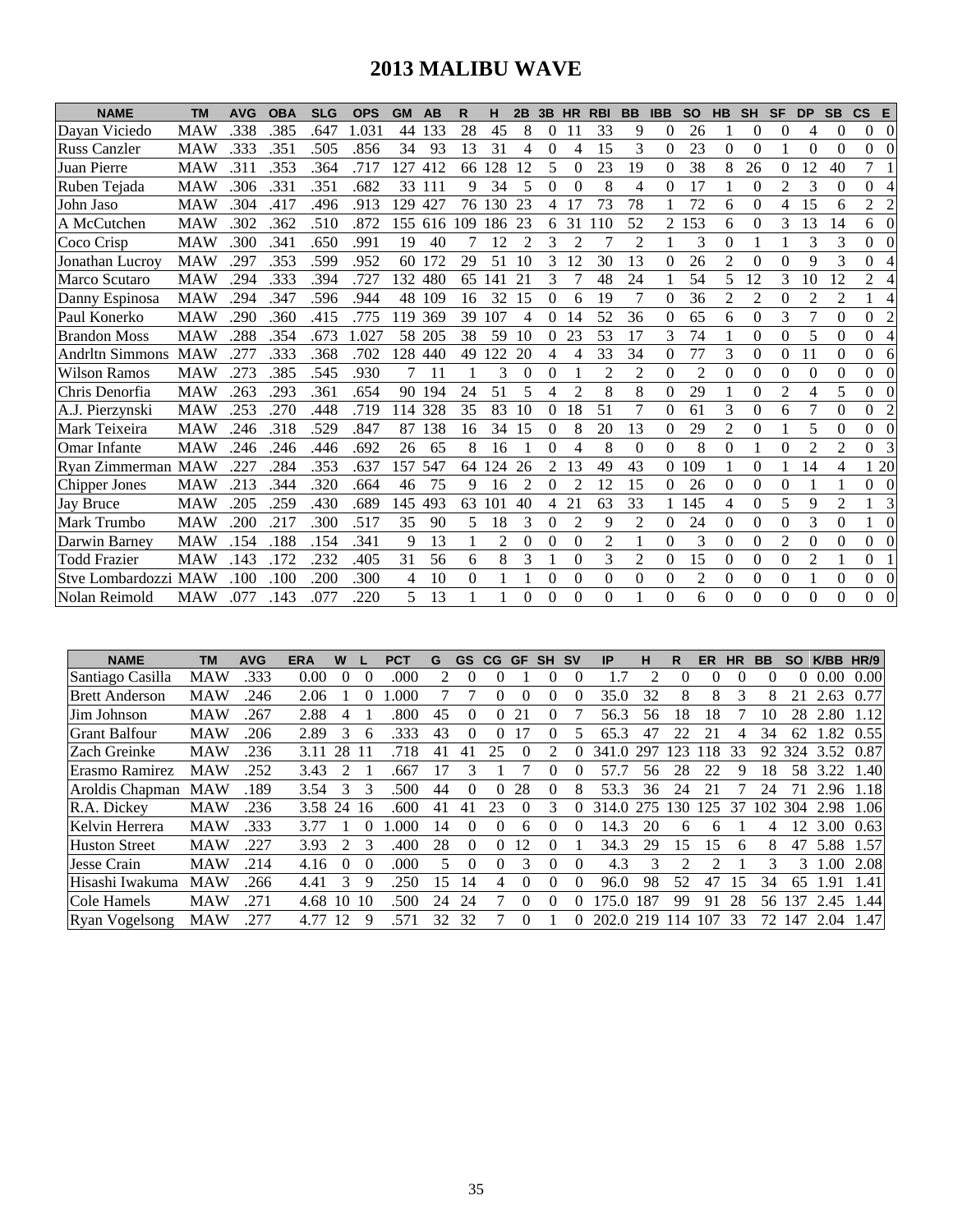# **2013 NEW YORK KNIGHTS**

| <b>NAME</b>            | <b>TM</b>  | <b>AVG</b> | <b>OBA</b> | <b>SLG</b> | <b>OPS</b> | <b>GM</b> | AB  | R              | н              | 2B       | 3B       | <b>HR</b>      | <b>RBI</b> | <b>BB</b> | <b>IBB</b>     | <b>SO</b>      | <b>HB</b>      | <b>SH</b>      | <b>SF</b>      | <b>DP</b>      | <b>SB</b>      | $\mathsf{cs}$<br>E         |
|------------------------|------------|------------|------------|------------|------------|-----------|-----|----------------|----------------|----------|----------|----------------|------------|-----------|----------------|----------------|----------------|----------------|----------------|----------------|----------------|----------------------------|
| Daniel Murphy          | <b>NYK</b> | .500       | .500       | .500       | 1.000      | 3         | 6   |                | 3              | 0        | 0        | $\Omega$       | 2          | $\Omega$  | $\theta$       | $\Omega$       | $\Omega$       | 0              | $\Omega$       | $\Omega$       | 0              | 0<br>$\Omega$              |
| Chris Getz             | <b>NYK</b> | .375       | .412       | .563       | .974       | 4         | 16  | 3              | 6              |          |          | $\theta$       | 2          |           | $\theta$       | $\overline{2}$ | $\Omega$       | $\theta$       | $\theta$       | $\theta$       | 4              | $\Omega$                   |
| Jonathan Herrera       | <b>NYK</b> | .333       | .333       | .333       | .667       |           | 3   | 0              |                | 0        | 0        | $\Omega$       | $\Omega$   | $\Omega$  | $\theta$       |                | $\Omega$       | $\Omega$       | $\Omega$       | $\theta$       | $\Omega$       | $\Omega$                   |
| <b>Hector Sanchez</b>  | <b>NYK</b> | .333       | .333       | .667       | .000       |           | 3   | $\Omega$       |                |          | 0        | 0              | 2          | $\Omega$  | $\theta$       | 1              | $\Omega$       | $\Omega$       | $\Omega$       |                | $\theta$       | 0<br>$\Omega$              |
| <b>Brian McCann</b>    | <b>NYK</b> | .329       | .375       | .378       | .753       | 35        | 82  | 9              | 27             | 4        | 0        | 0              | 15         | 6         | $\theta$       | 15             | $\Omega$       | $\theta$       | $\theta$       | $\overline{2}$ | $\theta$       | $\overline{0}$             |
| <b>Brett Lawrie</b>    | <b>NYK</b> | .323       | .372       | .424       | .796       | 57        | 158 | 24             | 51             | 10       | 0        | $\overline{c}$ | 19         | 11        | $\Omega$       | 21             | $\overline{2}$ | $\theta$       |                | 3              | 3              | $\overline{2}$             |
| <b>Andy Dirks</b>      | <b>NYK</b> | 321        | .349       | .428       | .776       | 139       | 545 | 63             | 175            | 32       | 7        | 4              | 58         | 20        | $\Omega$       | 106            | 6              | $\theta$       | 5              | 19             |                | $\overline{0}$<br>4        |
| <b>Craig Gentry</b>    | <b>NYK</b> | .315       | .357       | .396       | .753       | 71        | 197 | 25             | 62             | 9        | 2        |                | 25         | 3         | $\Omega$       | 34             | 10             | 6              | $\Omega$       | $\overline{2}$ | 7              | 7<br>$\Omega$              |
| D.J. Lemahieu          | <b>NYK</b> | .311       | .373       | .344       | .717       | 31        | 61  | 6              | 19             | 2        | 0        | 0              |            | 4         | 2              | 14             | $\Omega$       | $\Omega$       | $\Omega$       | $\overline{2}$ | $\overline{2}$ | $\overline{0}$             |
| John McDonald          | <b>NYK</b> | .293       | .315       | .504       | .819       | 63        | 123 | 19             | 36             | 8        | 0        | 6              | 16         | 4         | $\theta$       | 18             | $\Omega$       | $\theta$       | $\Omega$       | $\overline{2}$ | $\theta$       | $\overline{0}$             |
| David Ortiz            | <b>NYK</b> | .287       | .379       | .561       | .940       | 131       | 488 | 88             | 140            | 29       | 0        | 35             | 93         | 73        |                | 90             | $\Omega$       | $\overline{0}$ | 3              | 15             | $\theta$       | $\overline{0}$             |
| Dan Uggla              | <b>NYK</b> | .286       | .444       | .714       | 1.159      | 7         | 7   | 3              | $\overline{c}$ | $\Omega$ | 0        |                | 4          | 2         | $\theta$       | $\overline{2}$ | $\Omega$       | $\overline{0}$ | $\Omega$       | $\theta$       | $\Omega$       | $\overline{0}$<br>$\Omega$ |
| Emilio Bonifacio       | <b>NYK</b> | .280       | .339       | .320       | .659       | 39        | 100 | 15             | 28             | 0        | 2        | 0              | 11         | 9         | $\Omega$       | 14             | $\Omega$       | 3              | $\Omega$       |                | 17             | 2<br>8                     |
| <b>Jose Reyes</b>      | <b>NYK</b> | .274       | .311       | .386       | .696       | 162       | 669 | 92             | 183            | 37       | 4        | 10             | 69         | 37        | $\theta$       | 78             | $\Omega$       | 7              | $\overline{2}$ | 9              | 39             | 10 19                      |
| <b>Yoenis Cespedes</b> | <b>NYK</b> | .272       | .325       | .474       | .800       | 140       | 504 | 71             | 137            | 24       | 3        | 24             | 75         | 36        | $\overline{2}$ | 129            | 5              | $\mathbf{0}$   | 6              | 18             | 13             | 3<br>6                     |
| Freddie Freeman        | <b>NYK</b> | .271       | 342        | .503       | .845       | 134       | 457 | 60             | 124            | 19       | 3        | 27             | 87         | 42        | $\mathfrak{D}$ | 94             | $\overline{7}$ | $\theta$       | 4              | 18             | $\Omega$       | 8<br>0                     |
| Martin Prado           | <b>NYK</b> | .267       | .335       | .391       | .726       | 117       | 386 | 49             | 103            | 18       | 6        | 6              | 49         | 35        | $\overline{2}$ | 57             | 3              |                |                | 11             | 7              | 9                          |
| Gerald Laird           | <b>NYK</b> | .267       | .307       | .295       | .603       | 150       | 491 | 50             | 131            | 11       | 0        |                | 37         | 27        | $\overline{0}$ | 71             | 3              | 3              | 3              | 10             | 0              | 1 10                       |
| <b>Adam Kennedv</b>    | <b>NYK</b> | .262       | .370       | .326       | .696       | 59        | 187 | 32             | 49             | 9        | 0        |                | 12         | 30        | $\theta$       | 32             | $\overline{2}$ |                | $\theta$       | $\overline{7}$ |                | 1 12                       |
| David Deiesus          | <b>NYK</b> | .261       | .326       | .398       | .724       | 102       | 329 | 36             | 86             | 15       | 6        | 6              | 42         | 28        | $\mathbf{1}$   | 76             | 3              |                |                | 4              | 6              | 3<br>6                     |
| Michael Bourn          | <b>NYK</b> | .250       | .318       | .362       | .680       | 118       | 384 | 51             | 96             | 13       | 6        | 6              | 34         | 36        |                | 109            | 2              | 6              |                | 4              | 24             | 10<br>$\overline{c}$       |
| Matt Jovce             | <b>NYK</b> | .212       | .281       | .365       | .646       | 37        | 104 | 10             | 22             | 4        | 0        | 4              | 10         | 9         | $\theta$       | 27             |                | $\theta$       | $\Omega$       | $\overline{2}$ | $\theta$       | $\Omega$<br>$\Omega$       |
| Jose Bautista          | <b>NYK</b> | .199       | .339       | .362       | .702       | 120       | 356 | 53             | 71             | 13       | 0        | 15             | 57         | 71        | $\theta$       | 92             | 5              | $\theta$       |                | 11             | 3              | 3<br>$\Omega$              |
| Gerardo Parra          | <b>NYK</b> | .091       | .286       | .091       | .377       | 12        | 11  | $\mathfrak{D}$ |                | 0        | 0        | $\Omega$       | 0          | 3         | $\theta$       | 3              | $\Omega$       | $\Omega$       | $\Omega$       | $\Omega$       | $\Omega$       | $\overline{0}$<br>$\Omega$ |
| Mitch Moreland         | <b>NYK</b> | .000       | .100       | .000       | .100       | 6         | 17  |                | $\Omega$       | 0        | $\Omega$ | $\Omega$       |            |           | $\theta$       | 4              |                | $\theta$       |                | $\overline{2}$ | $\Omega$       | $\overline{0}$<br>$\Omega$ |
| Jordan Schafer         | NYK        | .000       | .000       | .000       | .000       |           |     | 0              | 0              | 0        | 0        | $\Omega$       | 0          | $\Omega$  | $\theta$       |                | 0              | $\Omega$       | $\Omega$       | $\Omega$       | $\Omega$       | 0<br>$\Omega$              |

| <b>NAME</b>             | TM         | <b>AVG</b> | <b>ERA</b> | W        |    | <b>PCT</b> |               | GS         | CG       | GF       | <b>SH</b> | <b>SV</b> | <b>IP</b>           | н   | R           | ER  | HR | ВB  | so     | K/BB  | <b>HR/9</b> |
|-------------------------|------------|------------|------------|----------|----|------------|---------------|------------|----------|----------|-----------|-----------|---------------------|-----|-------------|-----|----|-----|--------|-------|-------------|
| Koji Uehara             | <b>NYK</b> | 104        | 1.13       | 4        |    | .800       | 25            |            |          |          |           |           | 32.0                |     |             |     |    |     | 44     | 22.00 | 0.84        |
| Jake McGee              | <b>NYK</b> |            | 2.32       | 3        |    | 500        | 72            | $^{(1)}$   | $\theta$ | 49       |           | 28        | 104.7               | 81  | 34          | 27  | 9  | 18  | 29     |       | 0.77        |
| <b>Raul Valdes</b>      | NYK        | 225        | 2.37       | $^{(1)}$ |    | .000       |               | 0          |          |          |           |           | 19.0                | 16  |             |     |    | 3   |        | 7.00  | 0.95        |
| Darren O'Day            | NYK        | 222        | 3.02       |          | 3  | .625       | 69            | $^{\circ}$ |          | 27       | $\theta$  |           | 5 104.3             | 85  | 37          | 35  |    | 33  | 108    | 3.27  | 0.95        |
| Alex Burnett            | <b>NYK</b> | 268        | 3.76       |          |    | 500        | 62            | 0          |          | 25       | $\theta$  |           | 3 119.7             | 125 | 55          | 50  |    | 46  | 52     |       | 0.38        |
| Jon Niese               | <b>NYK</b> | 299        | 4.09       | 18       | 10 | .643       | 33            | 33         | 6        |          |           |           | 0 226.7 273 112     |     |             | 103 | 34 | 65  | 173    | 2.66  | 1.35        |
| Chris Tillman           | <b>NYK</b> | 240        | 4.30       | 15       | 15 | 500        | 33            | 33         | 14       | $\theta$ |           |           | 0 230.0 210 123 110 |     |             |     | 41 | 90  | 181    | 2.01  | 1.60        |
| Miguel Gonzalez         | <b>NYK</b> | 262        | 4.45       | 16       | 10 | .615       | 33            | 32         | 8        | $_{0}$   |           |           | 0 220.3 221 118 109 |     |             |     | 36 | 86. | 157    | 1.83  | 1.47        |
| <b>Jeff Karstens</b>    | <b>NYK</b> | 331        | 6.15       | h.       | 14 | 300        | 25            | 24         | 4        |          |           |           | 142.0 195           |     | $\cdot$ 109 | 97  | 26 | 26  | 96     | 3.69  | 1.65        |
| <b>Madisn Bumgarner</b> | <b>NYK</b> | 301        | 6.25       | 12       |    | 364        | 40            | 40         | 6        | $^{(1)}$ | $\Omega$  |           | 0 240.3 292         |     | 180 167     |     | 40 |     | 76 207 | 2.72  | 1.50        |
| <b>Steve Cishek</b>     | <b>NYK</b> | 346        | ' 36       | 0        |    | 000        | 16            | 0          | 0        | 4        | 0         |           | 18.3                |     | 15          | 15  | 4  | 13  |        | - 69  | 1.96        |
| Jeremy Hefner           | <b>NYK</b> |            | .692 54.14 | 0        | 0  | .000       | $\mathcal{D}$ | 0          | 0        | $\Omega$ | 0         | $\Omega$  | 13                  | 9   | 8           | 8   |    |     |        | 0.00  | 6.77        |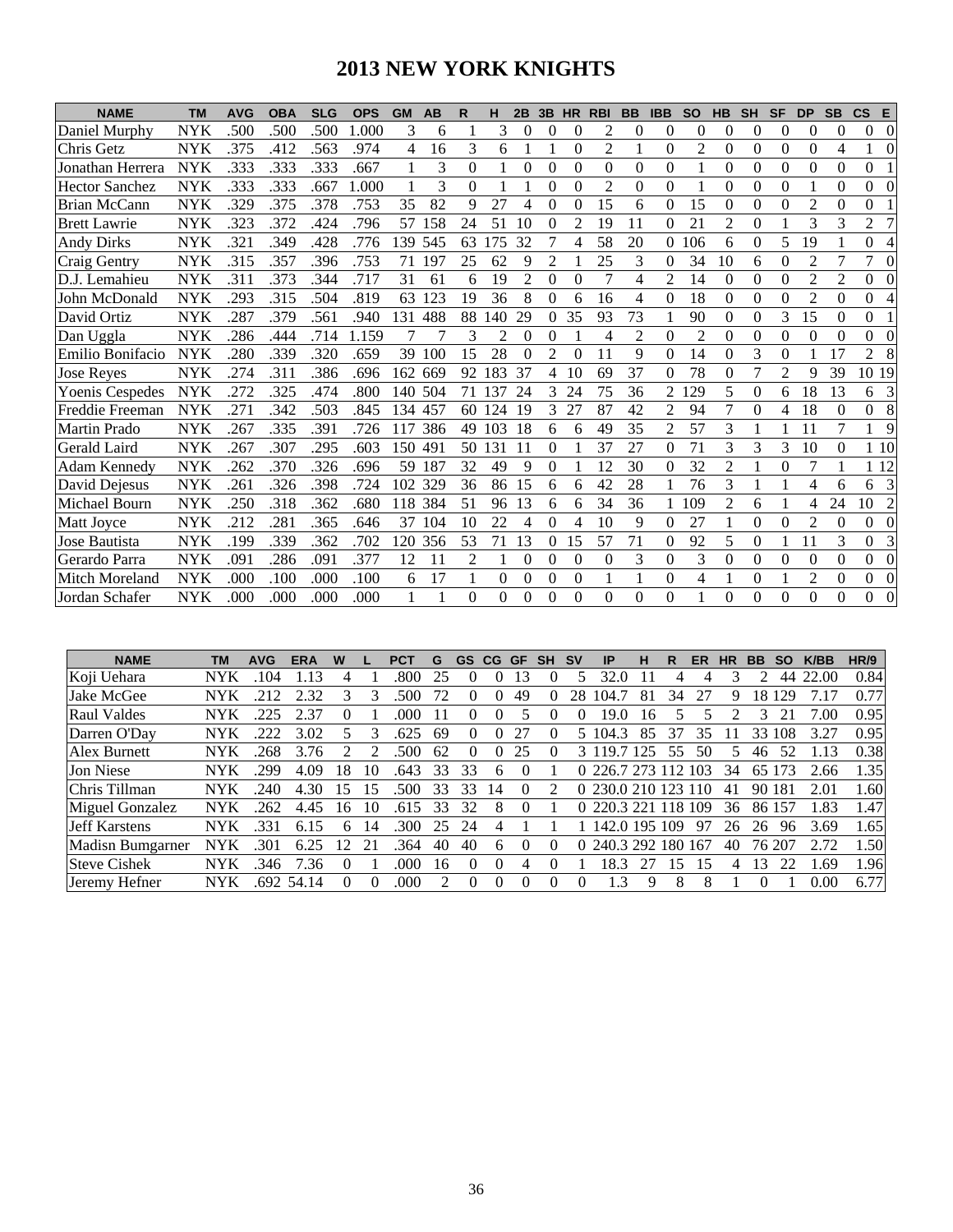# **2013 ST. GEORGE SUN RAYS**

| <b>NAME</b>            | ΤM         | <b>AVG</b> | <b>OBA</b> | <b>SLG</b> | <b>OPS</b> | <b>GM</b> | AB  | R        | н   | 2Β       | 3B             | <b>HR</b> | <b>RBI</b> | <b>BB</b> | <b>IBB</b>     | <b>SO</b> | HВ             | <b>SH</b>      | <b>SF</b>      | <b>DP</b>      | <b>SB</b>                   | $\mathsf{CS}$ | E              |
|------------------------|------------|------------|------------|------------|------------|-----------|-----|----------|-----|----------|----------------|-----------|------------|-----------|----------------|-----------|----------------|----------------|----------------|----------------|-----------------------------|---------------|----------------|
| Mike Aviles            | SGS        | 286        | .280       | .469       | .749       | 17        | 49  | 8        | 14  | 3        | 0              |           | 3          | $\theta$  | $\Omega$       | 10        | 0              | 2              |                | 0              | 3                           | $\theta$      | 3              |
| Matt Kemp              | SGS        | 283        | .322       | .489       | .812       | 151       | 607 | 75       | 172 | 31       | 2              | 30        | 81         | 31        | $\Omega$       | 151       | 5              | $\theta$       | 2              | 20             | 3                           | 1             | $\theta$       |
| <b>Troy Tulowitzki</b> | SGS        | 280        | .333       | .440       | .772       | 124       | 464 | 56       | 130 | 21       |                |           | 57         | 31        | 2              | 68        | 6              | 0              | 5              | 17             | 5                           |               | 2 17           |
| Delmon Young           | <b>SGS</b> | 278        | .300       | .500       | .800       | 8         | 18  |          | 5   |          | 0              |           | 4          | $\theta$  | $\theta$       | 4         |                | 0              |                |                | $\Omega$                    | $\Omega$      | $\Omega$       |
| Chris Iannetta         | SGS        | .273       | .333       | .432       | .765       | 15        | 44  | 6        | 12  |          | 0              | 2         | 6          | 4         | $\Omega$       | 11        | $\theta$       | 0              | $\Omega$       | 0              | 0                           | $\Omega$      | $\Omega$       |
| Matt Holliday          | SGS        | .259       | .343       | .450       | .793       | 161       | 576 | 69       | 149 | 27       | 4              | 25        | 82         | 73        | 0              | 129       | 4              | 0              | 5              | 14             | $\Omega$                    |               | 3              |
| Neil Walker            | SGS        | 255        | .332       | .415       | .747       | 147       | 550 | 77       | 140 | 28       | 0              | 20        | 56         | 62        | 0              | 130       | 3              | 6              | $\mathfrak{D}$ | 15             | 3                           |               | 2 1 3          |
| Carlos Quentin         | SGS        | 252        | .374       | .479       | .853       | 62        | 163 | 19       | 41  | 19       | 0              | 6         | 17         | 15        |                | 25        | 16             | 0              | $\Omega$       | $\mathfrak{D}$ | 0                           | $\theta$      | $\theta$       |
| Lonnie Chisenhall      | SGS        | .243       | .304       | .385       | .689       | 52        | 148 | 15       | 36  | 9        | 0              |           | 13         | 13        | 0              | 38        | $\theta$       | 0              | 0              | 5              | 4                           | $\theta$      | 8              |
| Michael Cuddyer        | SGS        | .243       | .278       | .431       | .708       | 128       | 490 | 48       | 19  | 37       | 2              |           | 63         | 24        | $\Omega$       | 119       | $\theta$       |                |                | 19             | 4                           |               | 1 14           |
| Adam Lind              | SGS        | .230       | .309       | .344       | .653       | 47        | 122 | 9        | 28  | 5        | 0              | 3         | 9          | 13        |                | 23        | $\Omega$       | 0              | $\Omega$       | 5              | $\Omega$                    | $\Omega$      | $\overline{c}$ |
| J Saltalamacchia       | SGS        | .226       | .290       | .479       | .769       | 127       | 411 | 54       | 93  | 8        | 0              | 32        | 55         | 37        | 0              | 140       | 0              | 2              | 0              | 16             | 0                           | $\theta$      | 8              |
| Alex Rodriguez         | SGS        | .208       | .288       | .339       | .627       | 109       | 351 | 36       | 73  | 9        | 2              |           | 31         | 29        | $\overline{0}$ | 111       |                |                | $\mathfrak{D}$ | 8              | 4                           | $\theta$      | 8              |
| Alex Avila             | SGS        | .205       | .324       | .333       | .657       | 41        | 117 | 11       | 24  | 3        |                |           | 14         | 21        | 0              | 29        | 0              | 0              |                | 5              |                             | $\Omega$      | $\overline{2}$ |
| Adam Dunn              | SGS        | 196        | .297       | .433       | .730       | 115       | 372 | 44       | 73  |          |                | 27        | 54         | 54        | $\Omega$       | 147       | $\Omega$       | 0              | 2              | 4              | 0                           | 0             | $\Omega$       |
| Curtis Granderson      | <b>SGS</b> | .185       | .254       | .349       | .603       | 135       | 504 | 68       | 93  | 12       |                | 23        | 51         | 46        | $\theta$       | 175       | $\mathfrak{D}$ | $\overline{c}$ | 4              | 6              |                             |               | $\theta$       |
| Asdrubal Cabrera       | <b>SGS</b> | .172       | .246       | .276       | .522       | 59        | 163 | 20       | 28  | 5        |                | 4         | 8          | 12        | $\Omega$       | 43        | 4              |                | $\Omega$       | 4              | $\mathcal{D}_{\mathcal{L}}$ |               | 5              |
| <b>Adam Eaton</b>      | SGS        | .167       | .300       | .286       | .586       | 16        | 42  | 4        |     |          | $\mathfrak{D}$ | 0         | 4          | 7         | $\Omega$       | 15        |                |                | $\Omega$       |                | 0                           | 0             | $\theta$       |
| Chris Young            | SGS        | 159        | .236       | .243       | .479       | 80        | 189 | 20       | 30  |          | $\theta$       | 3         | 9          | 18        | 0              | 52        |                | 2              | 0              | 8              | $\mathcal{D}_{\mathcal{L}}$ | $\theta$      |                |
| <b>Dustin Ackley</b>   | SGS        | 128        | .169       | .218       | .387       | 28        | 78  | 8        | 10  |          | 0              | 2         | 3          | 4         | $\Omega$       | 18        | $\theta$       |                |                |                | $\mathfrak{D}$              | $\theta$      |                |
| <b>Jason Donald</b>    | SGS        | .000       | .000       | .000       | .000       |           | 3   | $\Omega$ | 0   | $\theta$ | 0              | $\Omega$  | $\Omega$   | $\theta$  | $\Omega$       |           | $\Omega$       | 0              | $\Omega$       | $\theta$       | $\Omega$                    | $\theta$      | $\Omega$       |

| <b>NAME</b>             | ΤM  | <b>AVG</b> | <b>ERA</b> | W        |                | <b>PCT</b> | G  | <b>GS</b> | CG       | <b>GF</b> | <b>SH</b> | <b>SV</b> | IP        | н   | R  | ER  | <b>HR</b> | <b>BB</b> | <b>SO</b> | K/BB | HR/9 |
|-------------------------|-----|------------|------------|----------|----------------|------------|----|-----------|----------|-----------|-----------|-----------|-----------|-----|----|-----|-----------|-----------|-----------|------|------|
| <b>Tanner Scheppers</b> | SGS | .273       | 1.59       |          | $\theta$       | .000       | 9  | $\Omega$  | $\Omega$ | 6         | $\theta$  | 0         | 11.3      | 12  |    |     |           |           | 15        | 7.50 | 0.79 |
| J.J. Putz               | SGS | .247       | 3.14       | 3        |                | .429       | 49 | 0         | $_{0}$   | 20        | 0         | 8         | 57.3      | 55  | 20 | 20  | 5         | 16        | 63        | 3.94 | 0.78 |
| Yovani Gallardo         | SGS | .253       | 3.78       | 13       | 16             | .448       | 39 | 39        | 14       |           |           |           | 286.0     | 272 | 28 | 120 | 34        | 19        |           | 2.27 | 1.07 |
| Felix Hernandez         | SGS | 267        | 4.02       |          | 17             | .500       | 40 | 40        | 15       |           |           |           | 313.3     | 322 | 52 | 140 | 25        | 93        | 315       | 3.39 | 0.72 |
| <b>Matt Harvey</b>      | SGS | .210       | 4.27       | 2        | 5              | 286        | 9  | 9         |          |           |           |           | 59.0      | 46  | 32 | 28  | 5         | 36        | 80        | 2.22 | 0.76 |
| Javy Guerra             | SGS | .341       | 4.63       | 0        | $\overline{2}$ | .000       | 32 | 0         | 0        | 12        |           | 0         | .2<br>44. | 63  | 23 | 23  | 3         | 20        | 38        | .90  | 0.61 |
| David Robertson         | SGS | .283       | 4.82       | 3        | 6              | .333       | 54 | 0         | $^{(1)}$ | 19        | $\Omega$  |           | 61.7      | 70  | 36 | 33  | 6         | 32        | 70        | 2.19 | 0.88 |
| <b>Jonny Venters</b>    | SGS | .27        | 5.22       | $\theta$ | $\Omega$       | .000       | 42 | 0         | $\theta$ | 15        | 0         |           | 39.7      | 44  | 26 | 23  | 6         | 16        | 40        | 2.50 | 1.36 |
| Anibal Sanchez          | SGS | .263       | 5.22       | 2        | 4              | .333       | 8  | 8         |          | $\theta$  | 0         |           | 50.0      | 52  | 34 | 29  | 8         |           | 47        | 4.27 | 1.44 |
| Mitchell Boggs          | SGS | .232       | 5.24       | 3        | 4              | .429       | 32 | 0         | $^{(1)}$ | 19        | 0         | 12        | 34.1      | 32  | 25 | 20  |           | 16        | 28        | 1.75 | 1.85 |
| Joel Peralta            | SGS | .325       | 5.58       | 0        |                | .000       | 8  | 0         | 0        | 0         | 0         | 0         | 9.7       | 13  |    | 6   |           | 3         | Q         | 3.00 | 0.93 |
| Lance Lynn              | SGS | .273       | 5.89       | 3        | 6              | .333       | 15 | 14        | 4        |           |           | 0         | 94.7      | 99  | 64 | 62  | 14        | 53        | 87        | .64  | 1.33 |
| C.J. Wilson             | SGS | .283       | 5.97       | 9        | 14             | .391       | 27 | 27        | 6        | 0         | 0         |           | 70.3      | 191 | 27 | 13  | 25        | 81        | 42        | .75  | 1.32 |
| <b>Addison Reed</b>     | SGS | .241       | 6.55       |          |                | .000       | 26 | 0         | 0        | 13        | 0         |           | 34.3      | 32  | 25 | 25  | 4         | 13        | 37        | 2.85 | 1.05 |
| Max Scherzer            | SGS | .321       | 7.78       | 4        | 18             | .182       | 25 | 25        | 3        | 0         | $\gamma$  |           | 148.0     | 200 | 29 | 128 | 30        | 76        | 147       | 1.93 | 1.82 |
| Jose Valverde           | SGS | .339       | 8.36       | $_{0}$   |                | .000       |    | 0         | $^{(1)}$ | 8         |           |           | 14.0      | 20  | 13 | 13  | 3         | 5         | 13        | 2.60 | 1.93 |
| Mike Adams              | SGS | .370       | 12.00      | 0        |                | .000       | 6  | 0         | 0        |           |           |           | 6.0       | 10  | 8  | 8   | 4         | 0         | 4         | 0.00 | 6.00 |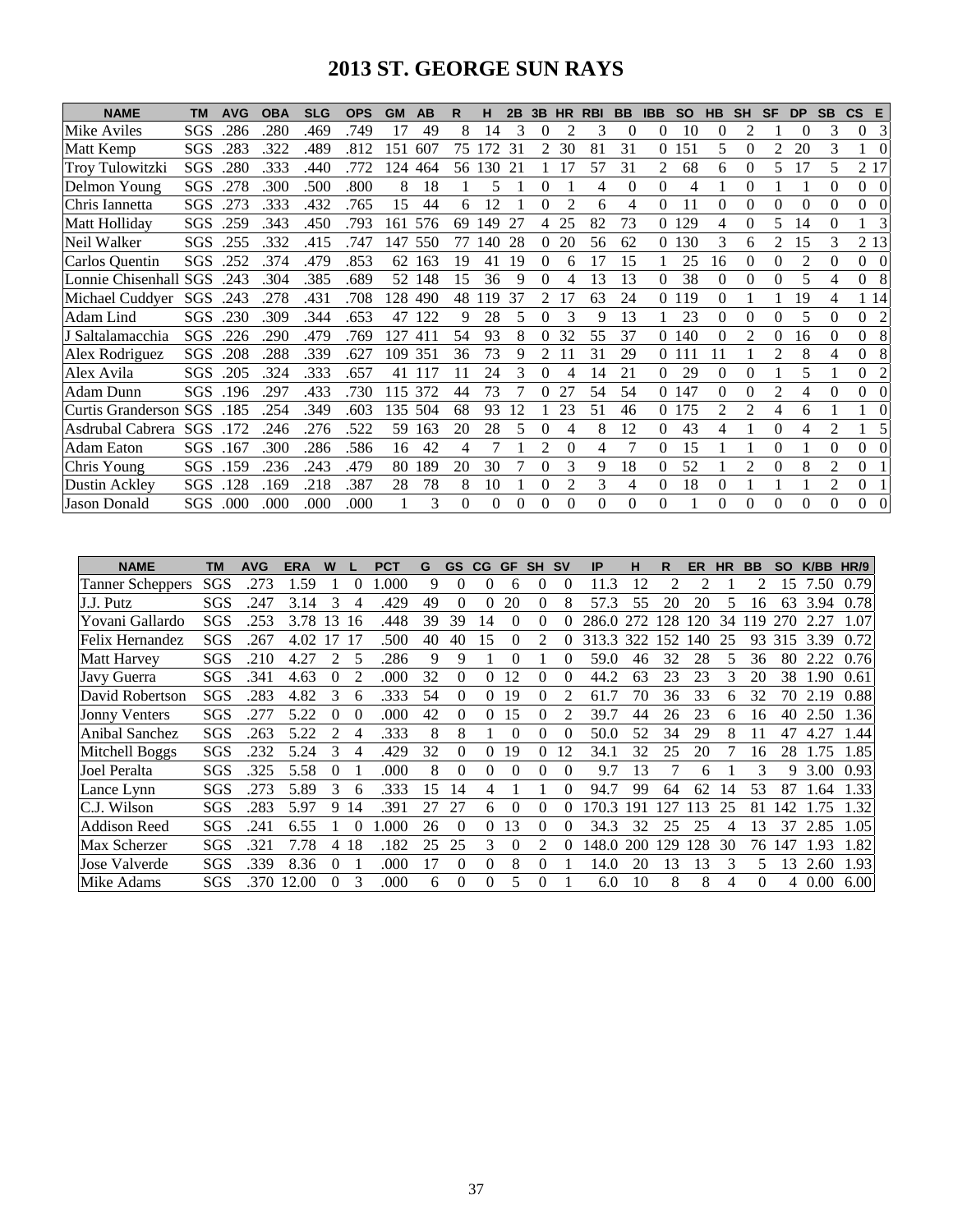# **2013 VERNAL EQUINOX**

| <b>NAME</b>             | <b>TM</b>  | <b>AVG</b> | <b>OBA</b> | <b>SLG</b> | <b>OPS</b> | <b>GM</b> | AB       | R        | н              | 2B       | 3B       | <b>HR</b> | <b>RBI</b>     | <b>BB</b> | <b>IBB</b> | <b>SO</b>      | HB       | <b>SH</b>        | <b>SF</b>                | DP                          | <b>SB</b> | $\mathsf{cs}$  | E              |
|-------------------------|------------|------------|------------|------------|------------|-----------|----------|----------|----------------|----------|----------|-----------|----------------|-----------|------------|----------------|----------|------------------|--------------------------|-----------------------------|-----------|----------------|----------------|
| Erik Kratz              | VEE        | .500       | .500       | .500       | 1.000      | 3         | 2        | $\Omega$ |                | 0        | $\theta$ | 0         | $\theta$       | $\Omega$  | $\Omega$   |                | $\Omega$ | 0                | 0                        | $\theta$                    | $\Omega$  | $\Omega$       | $\theta$       |
| Lorenzo Cain            | VEE        | .324       | .372       | .551       | .923       | 47        | 136      | 25       | 44             | 6        | 2        |           | 21             | 9         | 0          | 34             | 2        | $\Omega$         |                          | $\mathcal{D}_{\mathcal{L}}$ | 6         | $\Omega$       | 2              |
| Torii Hunter            | VEE        | .315       | .361       | .447       | .808       | 146       | 523      | 70       | 65             | 22       |          | 15        | 59             | 31        | 0          | 130            | 7        | 3                | 2                        | 18                          |           |                | 4              |
| Melky Cabrera           | <b>VEE</b> | .309       | .354       | .468       | .822       | 162       | 679      |          | 210            | 32       | 14       | 16        | 99             | 49        |            | 124            | 0        | 5                | 6                        | 20                          | 18        |                | 7              |
| <b>Starling Marte</b>   | <b>VEE</b> | .304       | .377       | .583       | .960       | 45        | 115      | 22       | 35             | 3        |          | 5         | 21             | 6         | $\Omega$   | 41             | 8        | $\theta$         |                          |                             | 6         | $\Omega$       |                |
| Michael Young           | <b>VEE</b> | .294       | .368       | .353       | .721       | 9         | 17       | $\theta$ | 5              |          | 0        | 0         | 4              |           |            | $\overline{c}$ | 0        | 0                | 0                        | $\Omega$                    | $\Omega$  | 0              | $\Omega$       |
| Adrian Gonzalez         | <b>VEE</b> | .290       | .349       | .465       | .814       | 150       | 563      | 76       | 163            | 37       |          | 20        | 83             | 37        | 4          | 117            | 10       | $\theta$         | 0                        | 8                           | 3         |                | 3              |
| <b>Miguel Montero</b>   | <b>VEE</b> | .288       | .389       | .398       | .787       | 140       | 427      | 47       | 123            | 14       | 0        | 11        | 45             | 59        | 0          | 128            | 12       | 0                |                          | 12                          | 0         | $\Omega$       | 3              |
| Alex Rios               | VEE        | .276       | .303       | .430       | .733       | 125       | 381      | 43       | 105            | 20       | 3        | 11        | 46             | 10        |            | 69             | 6        | $\Omega$         | 5                        | 9                           | 9         | 4              |                |
| Logan Forsythe          | <b>VEE</b> | .275       | .359       | .435       | .794       | 57        | 138      | 21       | 38             | 5        |          | 5         | 15             | 17        |            | 36             | 0        | $\Omega$         | 0                        | 5                           | 3         | $\Omega$       | 9              |
| <b>Brandon Phillips</b> | <b>VEE</b> | .265       | .297       | .375       | .672       | 153       | 464      | 61       | 123            | 18       | 0        |           | 52             | 16        | 0          | 64             |          | 5                | 5                        | 21                          |           | 3              | 2              |
| David Wright            | <b>VEE</b> | .259       | .327       | .429       | .756       | 157       | 634      | 81       | 164            | 43       |          | 21        | 93             | 62        |            | 155            | 4        | $\boldsymbol{0}$ | $\overline{\phantom{0}}$ | 16                          | 5         |                | 9              |
| <b>Tyler Colvin</b>     | <b>VEE</b> | .256       | .270       | .417       | .687       | 73        | 199      | 22       | 51             |          | 0        |           | 23             | 4         | 0          | 54             | 0        | $\theta$         |                          | 4                           | Δ         |                | 5              |
| Elvis Andrus            | <b>VEE</b> | .252       | .305       | .335       | .640       | 162       | 639      | 69       | 161            | 34       | 5        | 3         | 42             | 47        | 0          | 124            | 2        | 24               |                          | 9                           | 19        | 8 1 3          |                |
| Nick Swisher            | <b>VEE</b> | .250       | .368       | .313       | .681       | 5         | 16       | 3        | 4              |          | 0        | 0         | 0              | 3         | 0          | 4              | 0        | $\theta$         | 0                        | $\theta$                    | 0         | $\Omega$       | $\theta$       |
| <b>Everth Cabrera</b>   | <b>VEE</b> | .245       | .327       | .327       | .654       | 33        | 49       | 10       | 12             |          | 0        |           | 10             | 6         | $\Omega$   | 13             | 0        | 4                | $\Omega$                 | $\Omega$                    | 8         | $\Omega$       | $\Omega$       |
| Ike Davis               | VEE        | 242        | .314       | .528       | .842       | 142       | 487      | 67       | 18             | 34       | 0        | 35        | 99             | 52        | 0          | 137            | 0        | $\theta$         | $\mathfrak{D}$           | 15                          | $\Omega$  | $\Omega$       | $\Omega$       |
| Jarrod Dyson            | <b>VEE</b> | .208       | .305       | .222       | .527       | 58        | 72       | 19       | 15             |          | 0        | $\theta$  |                | 10        | $\Omega$   | 15             | 0        |                  | 0                        | $\overline{2}$              | 19        | $\overline{2}$ | $\overline{2}$ |
| Xavier Paul             | <b>VEE</b> | 200        | .200       | .200       | .400       |           | 10       | $\Omega$ | $\mathfrak{D}$ | 0        | 0        | 0         | $\mathfrak{D}$ | $\theta$  | 0          | 4              | 0        | $\theta$         | 0                        | $\theta$                    | $\Omega$  | $\Omega$       | $\Omega$       |
| Ryan Hanigan            | <b>VEE</b> | .175       | .278       | .202       | .480       | 53        | 114      | 12       | 20             | 3        | $\Omega$ | 0         | 9              | 16        | $\Omega$   | 23             |          | $\theta$         | $\mathfrak{D}$           | 4                           | $\Omega$  | $\Omega$       |                |
| <b>Casper Wells</b>     | VEE        | 143        | .278       | .357       | .635       |           | 14       | 5        | $\overline{c}$ | $\Omega$ | 0        |           | 3              | 3         | $\theta$   | 2              | $\Omega$ | $\theta$         |                          | $\theta$                    | $\Omega$  | $\Omega$       |                |
| David Ross              | VEE        | 111        | .111       | .222       | .333       | 4         | 9        | $\theta$ |                |          | 0        | $\Omega$  | $\Omega$       | $\theta$  | $\Omega$   | 4              | $\Omega$ | $\Omega$         | $\Omega$                 | $\Omega$                    | $\Omega$  | $\Omega$       | $\theta$       |
| Alexi Amarista          | VEE        | .000       | .000       | .000       | .000       | 2         | $\theta$ | $\Omega$ | $\Omega$       | $\Omega$ | $\Omega$ | 0         | $\Omega$       | $\theta$  | $\Omega$   | 0              | 0        | $\theta$         | $\Omega$                 | $\theta$                    | $\theta$  | $\Omega$       | $\theta$       |

| <b>NAME</b>        | TM         | <b>AVG</b> | <b>ERA</b> | w        |    | PCT  | G  | <b>GS</b> | CG       | GF       | <b>SH</b>                   | <b>SV</b> | IP    | н   | R   | ER       | <b>HR</b>                   | <b>BB</b> | <b>SO</b>   | <b>K/BB</b> | HR/9  |
|--------------------|------------|------------|------------|----------|----|------|----|-----------|----------|----------|-----------------------------|-----------|-------|-----|-----|----------|-----------------------------|-----------|-------------|-------------|-------|
| Joe Kelly          | VEE        | .200       | 0.00       | $\theta$ | 0  | .000 |    | 0         |          |          | $_{0}$                      | $\theta$  | 1.3   |     | 0   | 0        |                             | O         |             | 0.00        | 0.00  |
| Eric O'Flaherty    | VEE        | 444.       | 0.00       | $\theta$ | 0  | .000 | 3  | 0         |          | $\Omega$ | $\Omega$                    | 0         | 1.7   | 4   |     | $\theta$ | 0                           | 0         | $2^{\circ}$ | 0.00        | 0.00  |
| Junichi Tazawa     | <b>VEE</b> | .229       | 1.85       | 4        | h  | .400 | 55 | 0         |          | 44       | 0                           | 21        | 82.7  | 69  | 18  |          |                             | 12        | 72          | 6.00        | 0.76  |
| <b>Robbie Ross</b> | VEE        | .235       | 2.13       |          |    | .875 | 32 | 0         | $\Omega$ | 15       | $\Omega$                    | 3         | 55.0  | 48  | 13  | 13       |                             | 15        | 28          | 1.87        | 0.33  |
| Vinny Pestano      | VEE        | .164       | 2.19       | 4        |    | .800 | 41 | $\Omega$  |          | 7        | $\Omega$                    | 8         | 49.3  | 28  | 12  | 12       | 3                           | 26        | 62          | 2.38        | 0.55  |
| Gio Gonzalez       | VEE        | .224       | 2.44 21    |          |    | 724  | 33 | 33        | 18       | 0        | 6                           | $\theta$  | 258.7 | 213 | 76  | 70       |                             | 97        | 255         | 2.63        | 0.38  |
| C.C. Sabathia      | VEE        | 221        | 2.64       | 19       |    | .704 | 32 | 32        |          | 0        | $\mathcal{D}_{\mathcal{L}}$ | $\Omega$  | 255.7 | 208 | 79  | 75       | 23                          | 43        | 205         | 4.77        | 0.81  |
| Jhnthn Papelbon    | VEE        | .224       | 2.73       | 2        | 0  | .000 |    | 0         |          | 6        | $\mathbf{\Omega}$           | 0         | 29.7  | 24  | 12  | 9        | $\mathcal{D}_{\mathcal{A}}$ | 14        | 31          | 2.21        | 0.61  |
| Ernesto Frieri     | <b>VEE</b> | 100        | 3.00       | $\theta$ |    | .000 | 3  | $^{(1)}$  | $\Omega$ | 2        | $\theta$                    | $\theta$  | 3.0   |     |     |          |                             |           | 6.          | 6.00        | 3.00  |
| Doug Fister        | <b>VEE</b> | .258       | 4.02       | 14       |    | .609 | 32 | 32        | 9        | 0        |                             | 0         | 226.3 | 221 | 14  | 101      | 36                          | 57        | 66          | 2.91        | $-43$ |
| A.J. Griffin       | VEE        | 265        | 4.49       | 12       | 12 | .500 | 33 | 33        | 16       | $\Omega$ |                             | $\Omega$  | 228.7 | 237 | 122 | 114      | 42                          | 70        | 184         | 2.63        | 1.65  |
| Tim Hudson         | VEE        | .298       | 4.75       | 15       | 13 | .536 | 32 | 32        | 10       | 0        |                             | 0         | 231.3 | 275 | 126 | 122      | 30                          |           | 24          | 1.75        | 1.17  |
| Joe Smith          | VEE        | 267        | 4.89       | $\theta$ |    | .000 | 30 | $^{(1)}$  |          |          | $\Omega$                    |           | 38.7  | 39  | 21  | 21       | 3                           | 20        | 22          | 1.10        | 0.70  |
| Alexi Ogando       | VEE        | .400       | 18.00      | 0        |    | .000 |    | 0         |          | 0        | 0                           | 0         | 1.0   | 2   | っ   |          |                             | 0         | 0           | 0.00        | 9.00  |